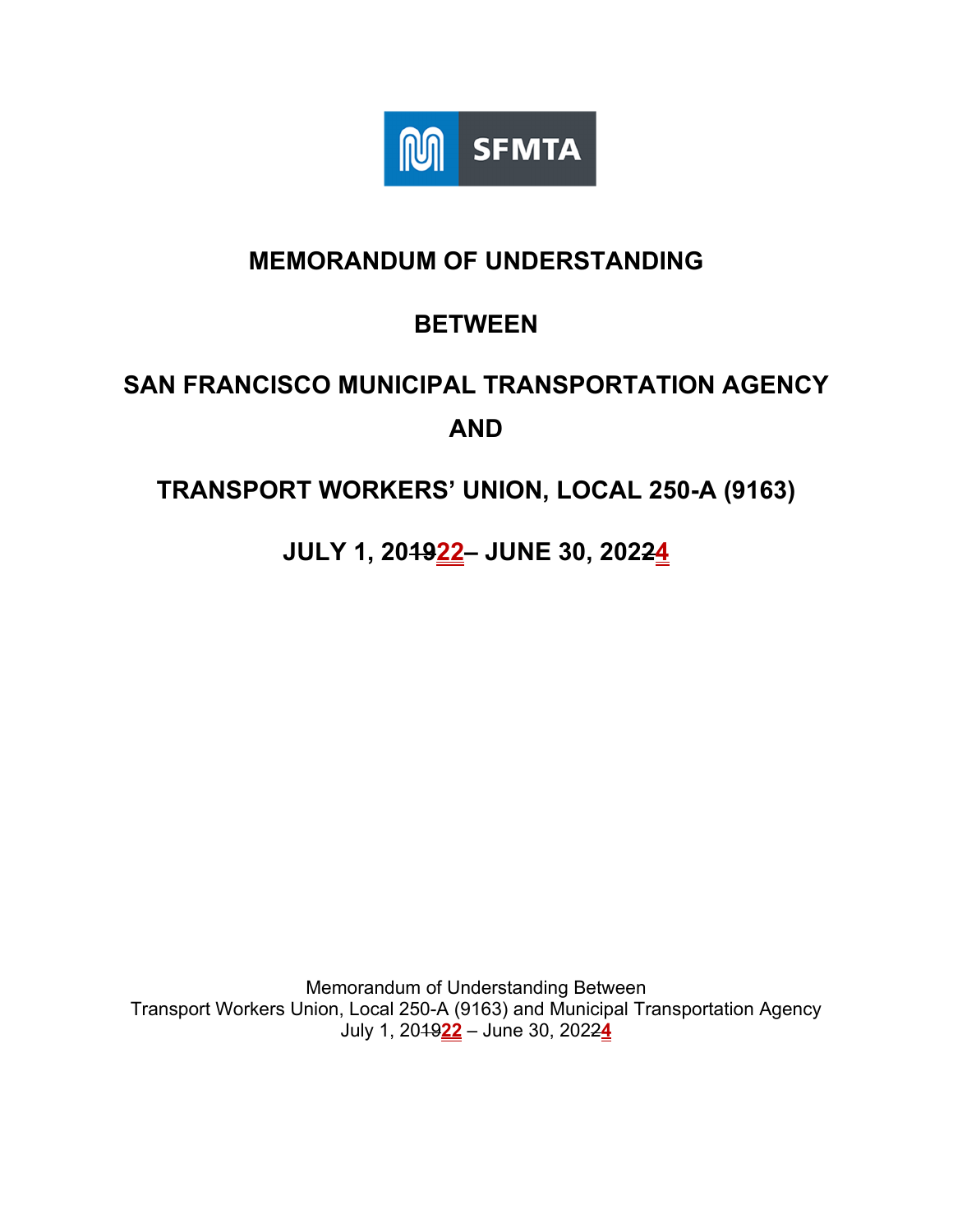#### **TABLE OF CONTENTS**

| <b>ARTICLE 1.</b>          |                                                            |  |
|----------------------------|------------------------------------------------------------|--|
| ARTICLE 2.                 |                                                            |  |
| <b>ARTICLE 3.</b>          |                                                            |  |
| Section 3.1                |                                                            |  |
| Section 3.2                |                                                            |  |
| Section 3.3                |                                                            |  |
| Section 3.4                |                                                            |  |
| Section 3.5                |                                                            |  |
| Section 3.6                |                                                            |  |
| <b>ARTICLE 4.</b>          |                                                            |  |
| Section 4.1                |                                                            |  |
| Section 4.2                |                                                            |  |
| Section 4.3                |                                                            |  |
| <b>ARTICLE 5.</b>          |                                                            |  |
| ARTICLE 6.                 |                                                            |  |
| Section 6.1                |                                                            |  |
| Section 6.2                |                                                            |  |
| Section 6.3                |                                                            |  |
| <b>ARTICLE 7.</b>          |                                                            |  |
| Section 7.1                |                                                            |  |
| Section 7.2                |                                                            |  |
| Section 7.3                |                                                            |  |
| ARTICLE 8.                 |                                                            |  |
| Section 8.1                |                                                            |  |
| Section 8.2                |                                                            |  |
| Section 8.3                |                                                            |  |
| Section 8.4                |                                                            |  |
| Section 8.5                |                                                            |  |
| Section 8.6                |                                                            |  |
|                            |                                                            |  |
|                            |                                                            |  |
|                            |                                                            |  |
|                            |                                                            |  |
| Section 8.7                |                                                            |  |
| <b>ARTICLE 9.</b>          |                                                            |  |
| Section 9.1                |                                                            |  |
| Section 9.2                |                                                            |  |
| Section 9.3<br>Section 9.4 |                                                            |  |
| Section 9.5                |                                                            |  |
| Section 9.6                |                                                            |  |
| Section 9.7                | Maximum Operators Off On Same Day For Floating Holidays 19 |  |
| Section 9.8                |                                                            |  |
| <b>ARTICLE 10.</b>         |                                                            |  |
| Section 10.1               |                                                            |  |
| Section 10.2               |                                                            |  |
|                            |                                                            |  |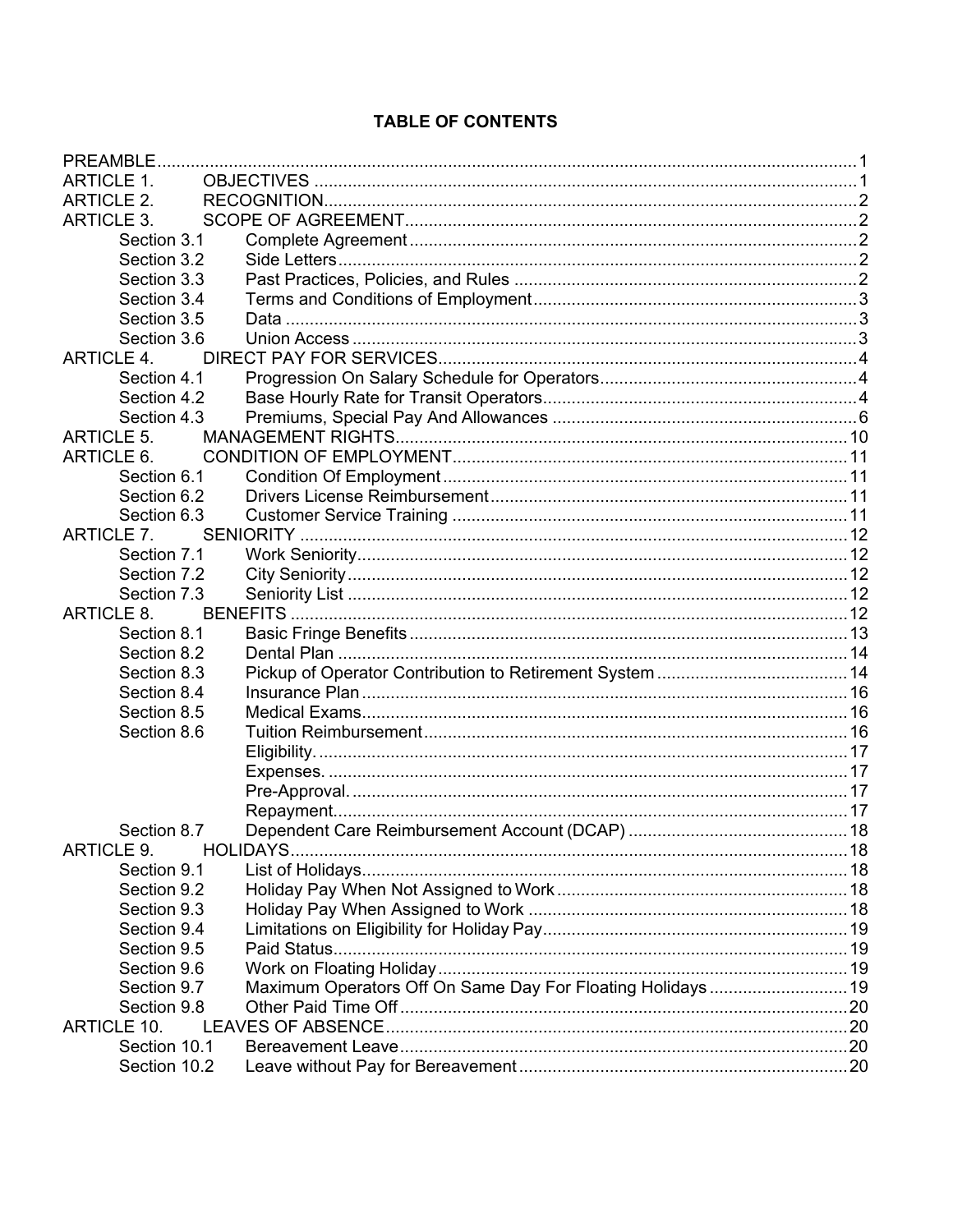| Section 10.3       |                                                                             |  |
|--------------------|-----------------------------------------------------------------------------|--|
| Section 10.4       |                                                                             |  |
| Section 10.5       |                                                                             |  |
| Section 10.6       |                                                                             |  |
| Section 10.7       |                                                                             |  |
| Section 10.8       |                                                                             |  |
| Section 10.9       |                                                                             |  |
| Section 10.10      |                                                                             |  |
| Section 10.11      |                                                                             |  |
| ARTICLE 11.        |                                                                             |  |
| Section 11.1       |                                                                             |  |
| Section 11.2       |                                                                             |  |
| Section 11.3       |                                                                             |  |
| Section 11.4       |                                                                             |  |
| Section 11.5       |                                                                             |  |
| Section 11.6       |                                                                             |  |
| Section 11.7       |                                                                             |  |
| Section 11.8       |                                                                             |  |
| Section 11.9       |                                                                             |  |
| Section 11.10      |                                                                             |  |
| Section 11.11      |                                                                             |  |
| Section 11.12      |                                                                             |  |
| Section 11.13      |                                                                             |  |
| Section 11.14      |                                                                             |  |
| Section 11.15      |                                                                             |  |
| Section 11.16      |                                                                             |  |
| Section 11.17      |                                                                             |  |
| <b>ARTICLE 12.</b> |                                                                             |  |
| Section 12.1       |                                                                             |  |
| Section 12.2       |                                                                             |  |
| Section 12.3       |                                                                             |  |
| Section 12.4       |                                                                             |  |
| Section 12.5       |                                                                             |  |
| Section 12.6       |                                                                             |  |
| <b>ARTICLE 13:</b> |                                                                             |  |
| Section 13.1       |                                                                             |  |
| Section 13.2       | Transport Workers Union Local 250-A Review of General or Division Schedules |  |
|                    |                                                                             |  |
| Section 13.3       |                                                                             |  |
| Section 13.4       |                                                                             |  |
| Section 13.5       |                                                                             |  |
| Section 13.6       |                                                                             |  |
| Section 13.7       |                                                                             |  |
| Section 13.8       |                                                                             |  |
| Section 13.9       |                                                                             |  |
| Section 13.10      |                                                                             |  |
| Section 13.11      |                                                                             |  |
| Section 13.12      |                                                                             |  |
| Section 13.13      |                                                                             |  |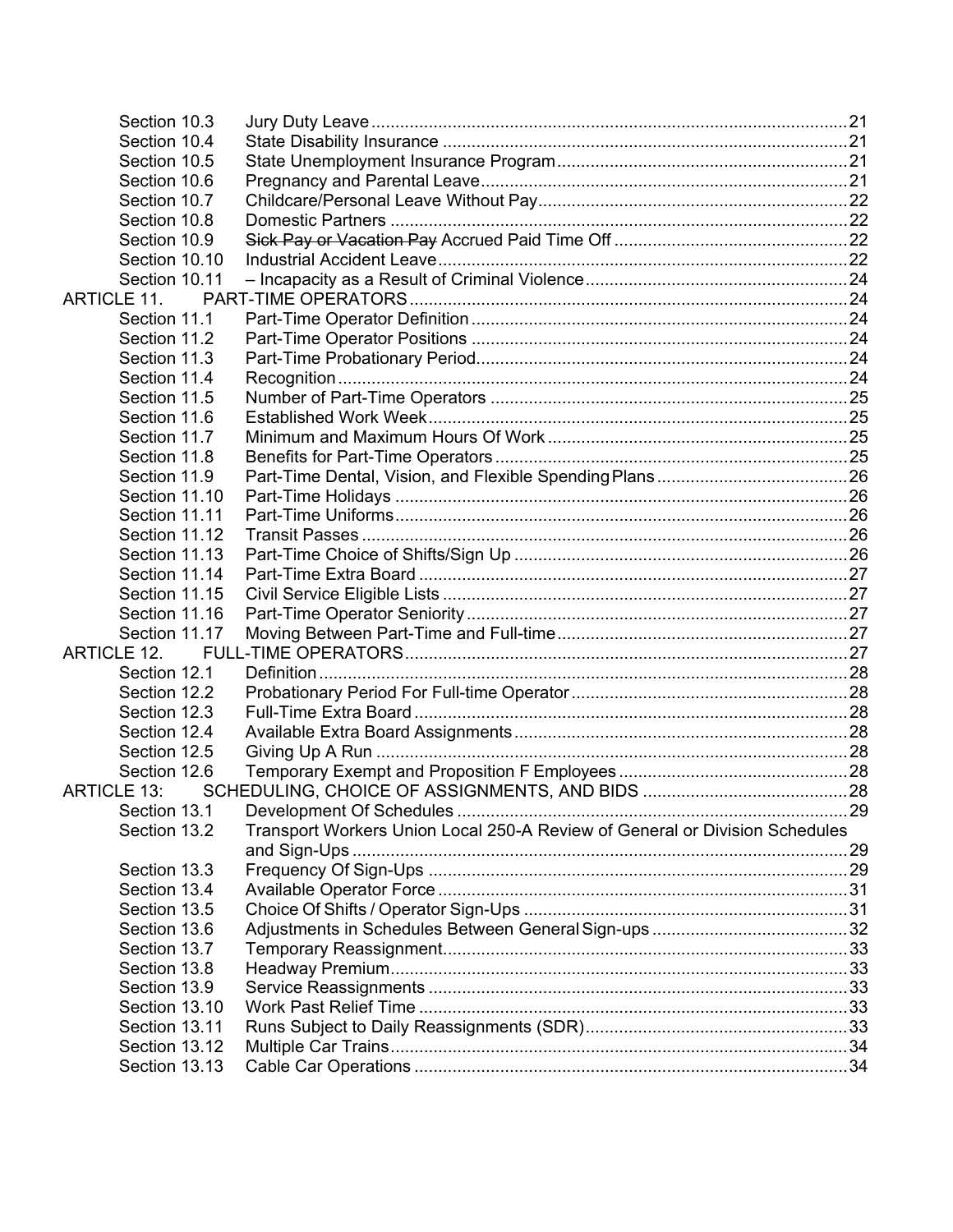| <b>ARTICLE 14.</b> |                                                                         |  |
|--------------------|-------------------------------------------------------------------------|--|
| Section 14.1       |                                                                         |  |
| Section 14.2       |                                                                         |  |
| Section 14.3       |                                                                         |  |
| Section 14.4       | Overtime Pay For Spread or Range Time Greater Than Ten (10) Hours36     |  |
| Section 14.5       |                                                                         |  |
| Section 14.6       |                                                                         |  |
| Section 14.7       |                                                                         |  |
| Section 14.8       |                                                                         |  |
| <b>ARTICLE 15.</b> |                                                                         |  |
| Section 15.1       | Procedures For Requesting And Distributing Overtime Work On RDO 38      |  |
| Section 15.2       |                                                                         |  |
| Section 15.3       |                                                                         |  |
| <b>ARTICLE 16.</b> |                                                                         |  |
| Section 16.1       |                                                                         |  |
| Section 16.2       |                                                                         |  |
| ARTICLE 17.        | JOINT LABOR MANAGEMENT, SAFETY AND WORKER COMPENSATION                  |  |
|                    |                                                                         |  |
| Section 17.1       |                                                                         |  |
| Section 17.2       |                                                                         |  |
| Section 17.3       |                                                                         |  |
| <b>ARTICLE 18.</b> |                                                                         |  |
| <b>ARTICLE 19.</b> |                                                                         |  |
| Section 19.1       |                                                                         |  |
| Section 19.2       |                                                                         |  |
| Section 19.3       | Timelines for Discipline and Disciplinary Grievance Arbitration44       |  |
| Section 19.4       |                                                                         |  |
| Section 19.5       |                                                                         |  |
| Section 19.6       |                                                                         |  |
| Section 19.7       |                                                                         |  |
| Section 19.8       |                                                                         |  |
| Section 19.9       |                                                                         |  |
| Section 19.10      | Appeals of Suspensions and Disciplinary Discharge Through the Grievance |  |
|                    |                                                                         |  |
| Section 19.11      |                                                                         |  |
| Section 19.12      | Late For Work ("Lateness") and Absence Without Leave ("AWOL") 50        |  |
| Section 19.13      |                                                                         |  |
| Section 19.14      |                                                                         |  |
| Section 19.15      |                                                                         |  |
| <b>ARTICLE 20.</b> |                                                                         |  |
| Section 20.1       |                                                                         |  |
| Section 20.2       |                                                                         |  |
| <b>ARTICLE 21.</b> | RETIREMENT SYSTEM PARTICIPATION FOR EMPLOYEE REPRESENTATIVES .53        |  |
| <b>ARTICLE 22.</b> |                                                                         |  |
| Section 22.1       |                                                                         |  |
| Section 22.2       |                                                                         |  |
| Section 22.3       |                                                                         |  |
|                    | Transport Workers Union Local 250-A Rights In Individual Employee Filed |  |
| Section 22.4       |                                                                         |  |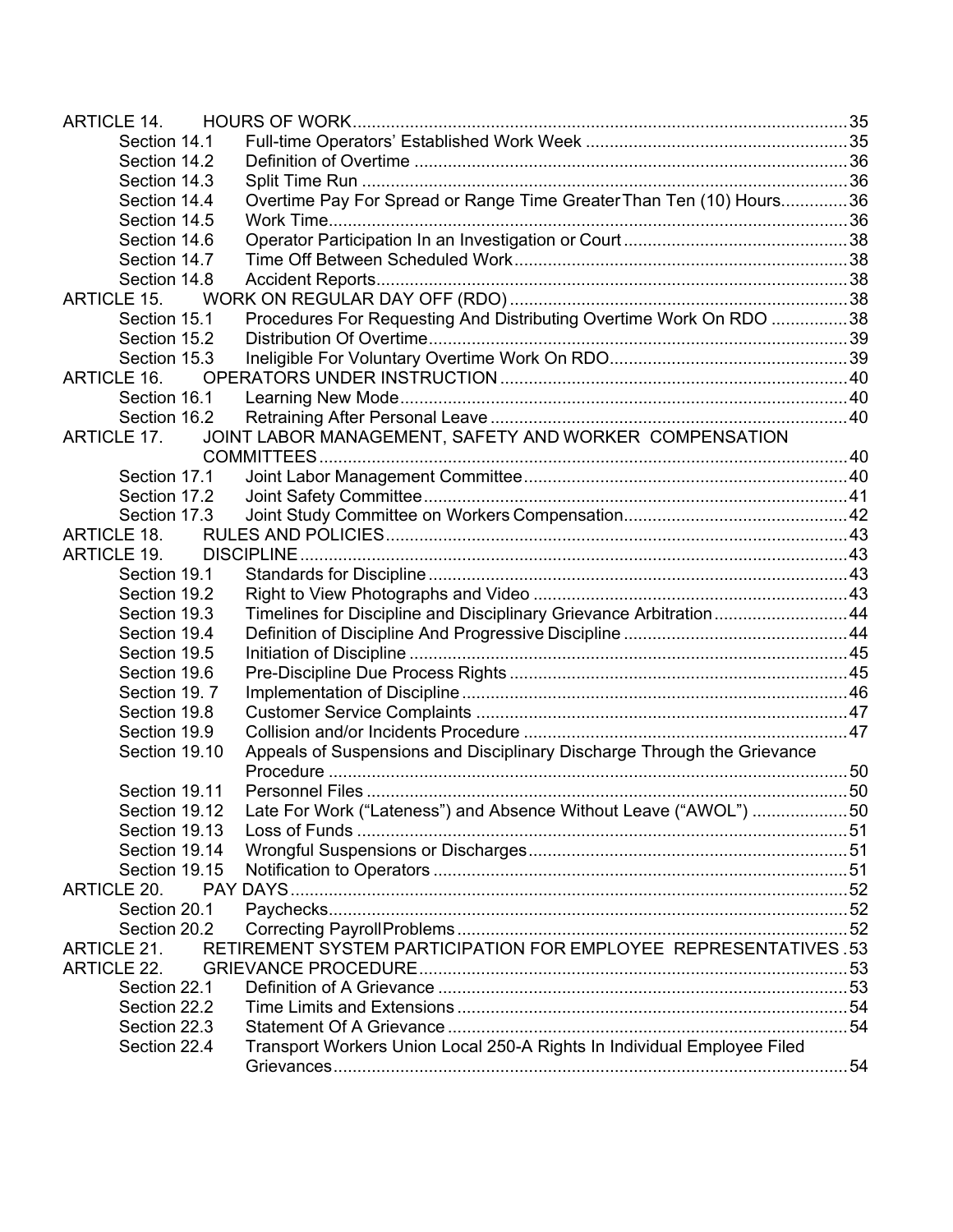| Section 22.5       |                                                                                  |  |
|--------------------|----------------------------------------------------------------------------------|--|
| Section 22.6       |                                                                                  |  |
| <b>ARTICLE 23.</b> |                                                                                  |  |
| Section 23.1       |                                                                                  |  |
| Section 23.2       | No Discrimination on Account of Transport Workers Union Local 250-A Activity .58 |  |
| <b>ARTICLE 24.</b> |                                                                                  |  |
| Section 24.1       |                                                                                  |  |
| Section 24.2       |                                                                                  |  |
| Section 24.3       |                                                                                  |  |
| <b>ARTICLE 25.</b> |                                                                                  |  |
| Section 25.1       |                                                                                  |  |
| Section 25.2       |                                                                                  |  |
| Section 25.3       |                                                                                  |  |
| Section 25.4       |                                                                                  |  |
| <b>ARTICLE 26.</b> | ALCOHOL AND DRUG REHABILITATION EMPLOYEE ASSISTANCE PROGRAM 62                   |  |
| Section 26.1       |                                                                                  |  |
| Section 26.2       |                                                                                  |  |
| Section 26.3       |                                                                                  |  |
| Section 26.4       |                                                                                  |  |
| Section 26.5       |                                                                                  |  |
| Section 26.6       |                                                                                  |  |
| Section 26.7.      |                                                                                  |  |
| Section 26.8       |                                                                                  |  |
| Section 26.9.      |                                                                                  |  |
| Section 26.10      |                                                                                  |  |
| ARTICLE 27.        |                                                                                  |  |
| Section 27.1       |                                                                                  |  |
| Section 27.2       |                                                                                  |  |
| Section 27.3       |                                                                                  |  |
| Section 27.4       |                                                                                  |  |
| Section 27.5       |                                                                                  |  |
| Section 27.6       |                                                                                  |  |
| Section 27.7       |                                                                                  |  |
| <b>ARTICLE 28.</b> |                                                                                  |  |
| ARTICLE 29.        |                                                                                  |  |
| ARTICLE 30.        |                                                                                  |  |
| <b>ARTICLE 31.</b> |                                                                                  |  |
|                    |                                                                                  |  |
|                    |                                                                                  |  |
|                    |                                                                                  |  |
|                    |                                                                                  |  |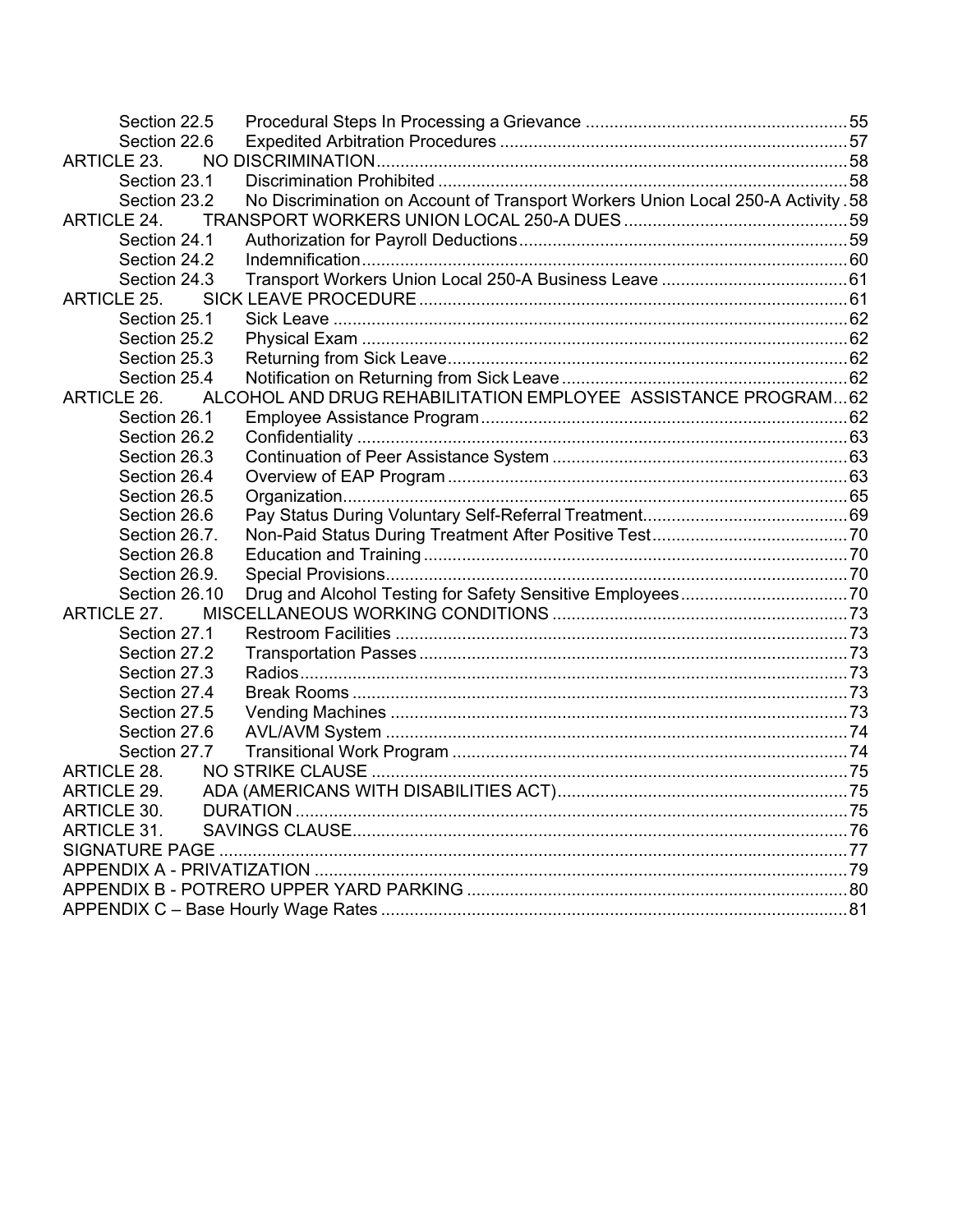#### **PREAMBLE**

- 1. This Memorandum of Understanding (hereinafter termed "MOU") has been developed jointly by the Municipal Transportation Agency (hereinafter termed "SFMTA"), the Municipal Railway (hereinafter termed "MUNI") under authority of the Municipal Transportation Agency), and the Transport Workers Transport Workers Union Local 250-A of America, AFL- CIO and the Transport Workers Union Local 250A (hereinafter jointly termed "Transport Workers Union Local 250-A") in order to meet their mutual responsibility to provide the public they serve with dependable, prompt, safe, economical, courteous public transportation and to provide a safe work environment for represented employees. The SFMTA, MUNI and the Transport Workers Union Local 250-A have developed this agreement in compliance with the provisions of the SFMTA Employee Relations Operating Resolution.
- 2. It is the intent of the parties signatory hereto that the provisions of this MOU shall bind the Transport Workers Union Local 250-A and its members upon ratification by its members. It is the intent of the parties signatory hereto that the provisions of this MOU shall bind the SFMTA upon ratification by the Municipal Transportation Agency Board of Directors as to those matters in the SFMTA's jurisdiction.

## **ARTICLE 1. OBJECTIVES**

- 3. The delivery of municipal services in the most efficient, effective, and courteous manner is of paramount importance to the SFMTA and its employees. Such achievement is recognized to be a mutual obligation of the parties of this MOU within their respective roles and responsibility.
- 4. The Transport Workers Union Local 250-A recognizes the SFMTA's right to establish and/or revise performance levels, norms or standards notwithstanding the existence of prior performance levels, norms or standards. Such standards, developed by usual work measurement procedures, may be used to determine acceptable performance levels, prepare work schedules, and to measure the performance of each employee or group of employees. New or revised performance levels, norms or standards, shall be implemented only after meeting and conferring with the Transport Workers Union Local 250-A.
- 5. The SFMTA recognizes the Transport Workers Union Local 250-A's or the Operator's right to grieve the effect of an implementation of the revised performance levels, norms or standards
- 6. Employees who work at less than acceptable levels of performance may be subject to disciplinary measures in accordance with applicable Charter provisions, rules and regulations of the Civil Service Commission (hereinafter termed "CSC"), and the provisions of this MOU.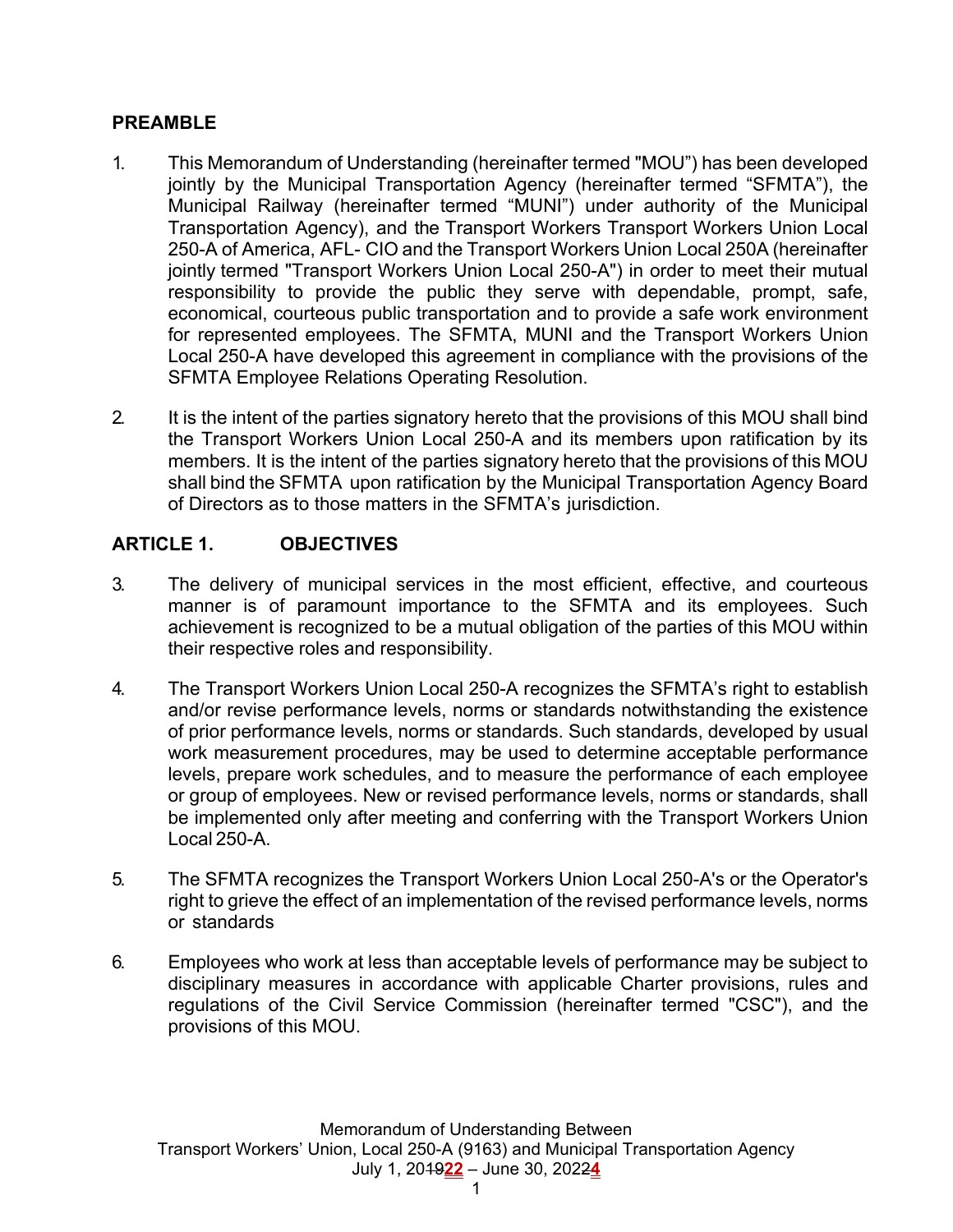## **ARTICLE 2. RECOGNITION**

- 7. The SFMTA acknowledges that the Transport Workers Union Local 250-A has been certified by the SFMTA as the recognized employee representative for the following classification: 9163 Transit Operator. SFMTA and the Transport Workers Union Local 250-A will meet and confer as to the application of this MOU to the revised classification(s).
- 8. Should any new form of transportation be developed and put into operation by MUNI which is not already covered by this MOU regarding wages and other terms and conditions of employment, including seniority, the SFMTA and the Transport Workers Union Local 250-A shall meet and confer on the appropriate terms and conditions of employment for such new form of transportation.

## **ARTICLE 3. SCOPE OF AGREEMENT**

## **Section 3.1 Complete Agreement**

9. This MOU shall constitute the complete written agreement between the SFMTA and the Transport Workers Union Local 250-A. The terms and conditions contained in this Agreement represent the full, complete, and entire understanding of the parties about the matters covered by provisions of this Agreement.

## **Section 3.2 Side Letters**

10. The parties agree that any and all side letters, and other understandings between the parties not expressly memorialized and appended to this Agreement shall no longer be enforceable. No side letters affecting matters within the authority and control of SFMTA shall be binding unless they have been dated and signed by TWU and the SFMTA Executive Director, appended to this Agreement, and approved by the SFMTA Board of Directors where appropriate. Furthermore, all future side letters must contain an expiration date no later than the expiration date of this Agreement. However, if during the term of this Agreement, a court of competent jurisdiction or the Public Employment Relations Board issues a final judgment invalidating the provisions of Charter Section 8A.104(q), there shall be no expiration date requirement for side letters entered into after the date of such judgment.

## **Section 3.3 Past Practices, Policies, and Rules**

11. No past practice shall be binding during the term of this Agreement unless it has been explicitly included in this Agreement. However, if during the term of this Agreement, a court of competent jurisdiction or the Public Employment Relations Board issues a final judgment invalidating the provisions of Charter Section 8A.104(q), this limitation on the use of past practices shall terminate, without prejudice to either party to negotiate over this topic in successor collective bargaining agreements.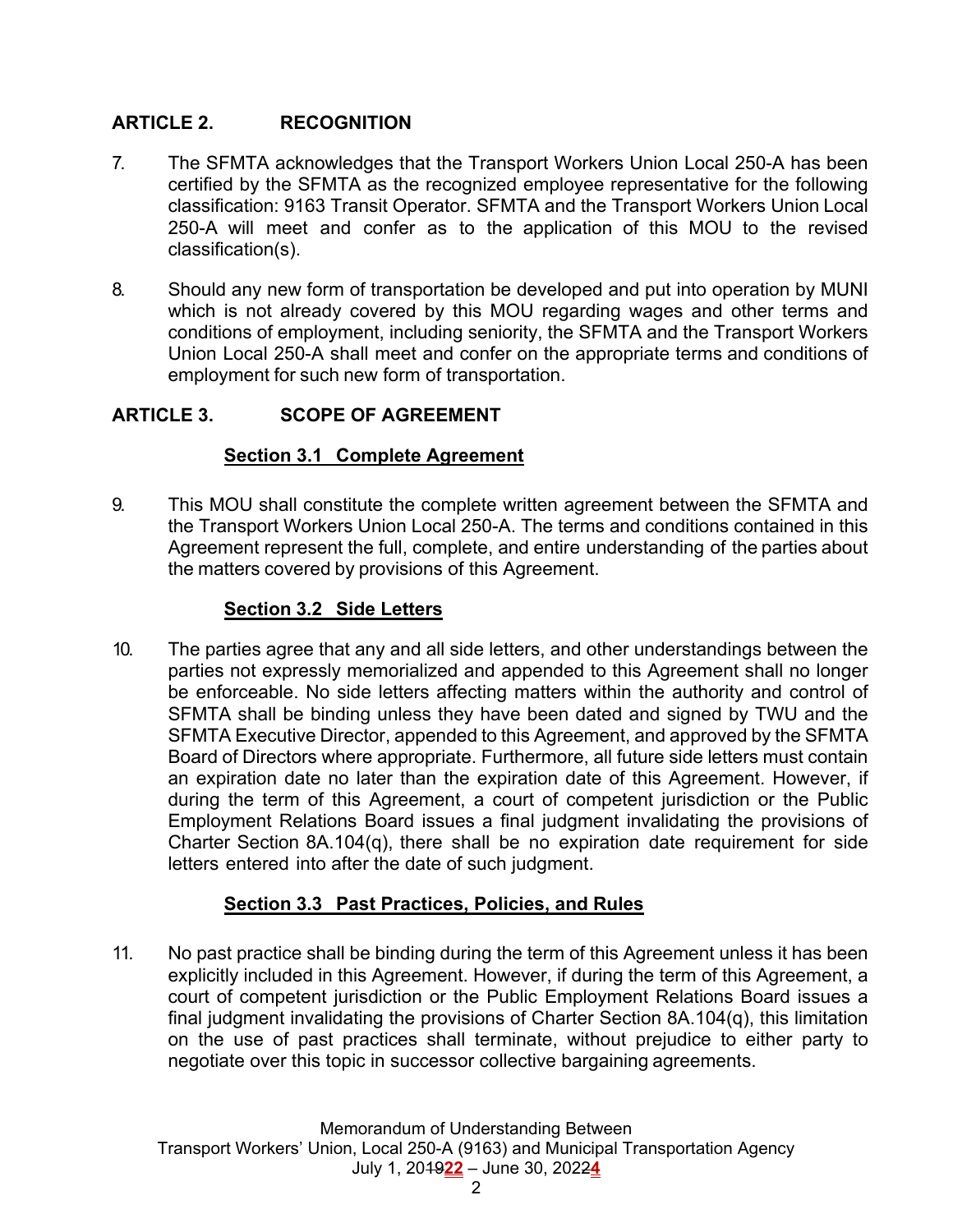## **Section 3.4 Terms and Conditions of Employment**

12. The terms and conditions of employment for Operators shall be governed by the terms and conditions established by Charter provisions, ordinances of the Board of Supervisors, SFMTA Board of Directors, relevant rules of the Civil Service Commission and SFMTA, and by the terms and conditions of employment set forth in this agreement. To the fullest extent legally possible, the terms of this MOU shall control over those set forth in the foregoing authorities.

## **Section 3.5 Data**

13. The SFMTA will provide to the Transport Workers Union, Local 250-A public records prepared by the SFMTA or consultants working on their behalf consisting of data, charts, graphs, tables or similar documents on all issues covered by the MOU, including data on discipline, accidents, Customer Service Complaints, schedules, annual reports concerning compliance with federal and/or state drug and alcohol testing requirements, and quarterly and/or annual reports concerning federal and state funds received by SFMTA. The Transport Workers Union Local 250- A will be placed on the regular circulation list for receiving those tables regularly prepared and circulated by SFMTA.

## **Section 3.6 Union Access**

14. Union Representatives shall have a reasonable right of access to work or non-work areas (bulletin boards, employee lounges and break rooms) and to hallways, in order to reach non- work areas to verify that the terms and conditions of this Agreement are being carried out and for the purpose of conferring with employees. The parties agree that union access to work locations shall not disrupt or interfere with SFMTA's mission and services or the work of employees, or involve any political activities prohibited by state or local law Union representatives must identify themselves upon arrival at an SFMTA division. Union representatives may use SFMTA meeting space with a reasonable amount of advanced notice and approval from the SFMTA, subject to availability.

 In work units where the work is of a confidential nature and in which the SFMTA requires it of other non-employees, the SFMTA may require that Union Representatives be escorted by an SFMTA representative when in areas where said confidential work is taking place.

 The SFMTA shall reserve a reasonable amount of space for union designated bulletin boards within SFMTA building for the distribution and posting of Union literature. All posted literature shall be dated, identified by affiliation and author, and neatly displayed, and removed from the bulletin board by the Union when no longer timely. Except as stated below, the SFMTA agrees that identifiable Union literature shall not be removed from said bulletin boards without first consulting with the representative of the Union to determine if the literature should remain for an additional period of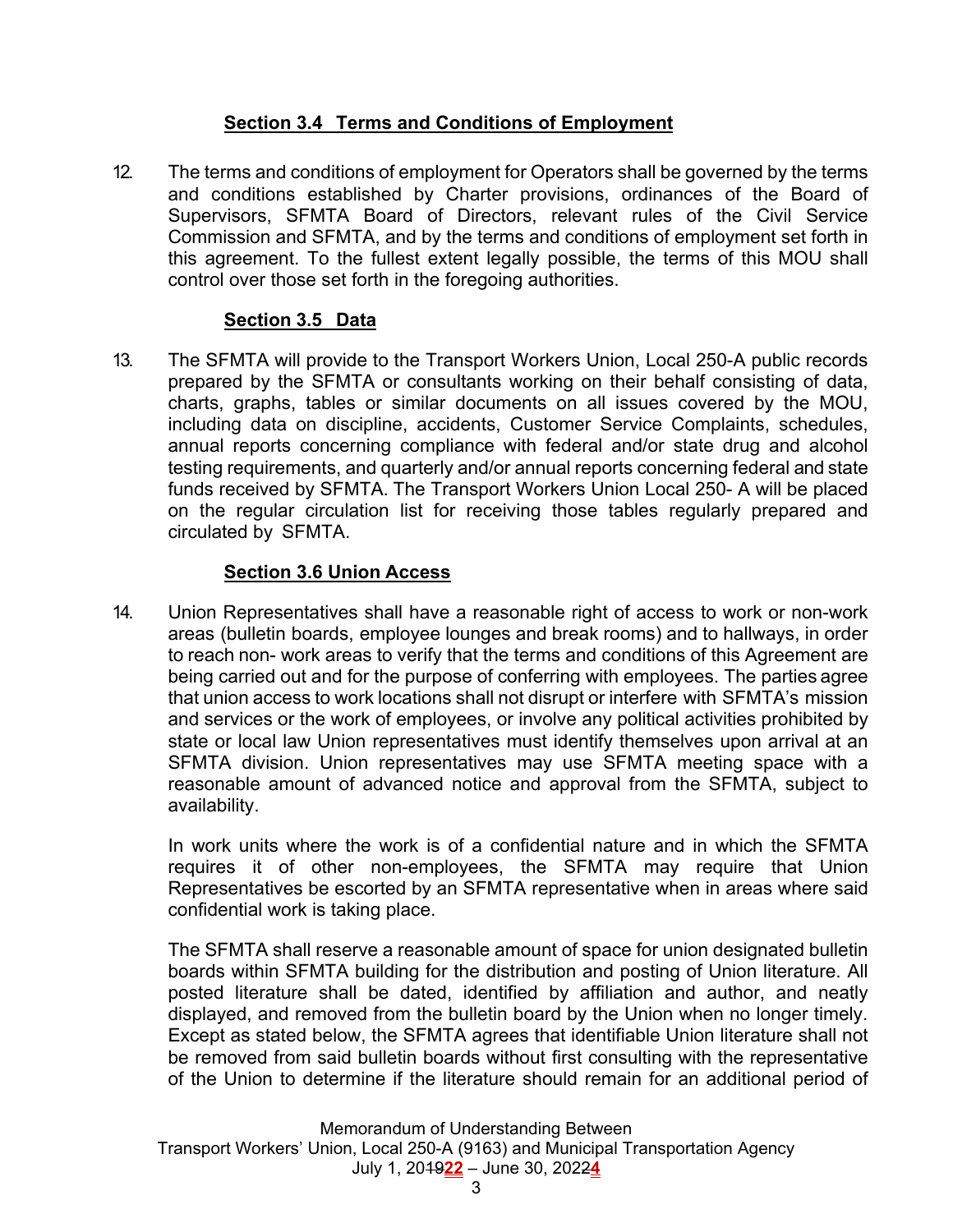time. The Union shall not post literature that is discriminatory, harassing, or violates SFMTA policy or the law. The SFMTA may remove this type of literature immediately and shall notify the Union of its removal.

 Nothing in this Section is intended to disturb existing SFMTA Union access policies. Further, the SFMTA divisions may implement additional rules after meeting and conferring with the Union.

## **ARTICLE 4. DIRECT PAY FOR SERVICES**

## **Section 4.1 Progression On Salary Schedule for Operators**

- A. Effective July 1, 2019, Operators who have satisfactorily completed SFMTA training and have met all regulatory requirements, including all licenses and medical certifications required to operate the equipment or mode(s) of transportation to which the Operator-in-training may be assigned, shall advance to each successive step upon completion of each year of service; provided that current Operators who are being paid under the 2014-2019 progress scale will be integrated into the new progression scale so that their current rate of pay will not be reduced as a result of such integration.
- B. Progression Through Steps

| <b>Salary Step</b> | Percentage of Hourly Rate |
|--------------------|---------------------------|
| One                | 70.00%                    |
| Two                | 75.00%                    |
| <b>Three</b>       | 80.00%                    |
| Four               | 100.00%                   |

## **Section 4.2 Base Hourly Rate for Transit Operators**

A. First Fiscal Year 2019**22**-2020**4**

#### **Effective July 1, 2022, represented employees shall receive a base wage increase of 5.25%**

**Effective July 1, 2023, represented employees shall receive a base wage increase of 2.50%, except that if the March 2023 Joint Report, prepared by the Controller, the Mayor's Budget Director, and the Board of Supervisors' Budget Analyst, projects a budget deficit for fiscal year 2023-2024 that exceeds \$300 million, then the base wage increase due on July 1, 2023, will be delayed by approximately six (6) months, to be** 

Memorandum of Understanding Between Transport Workers' Union, Local 250-A (9163) and Municipal Transportation Agency July 1, 2019**22** – June 30, 2022**4**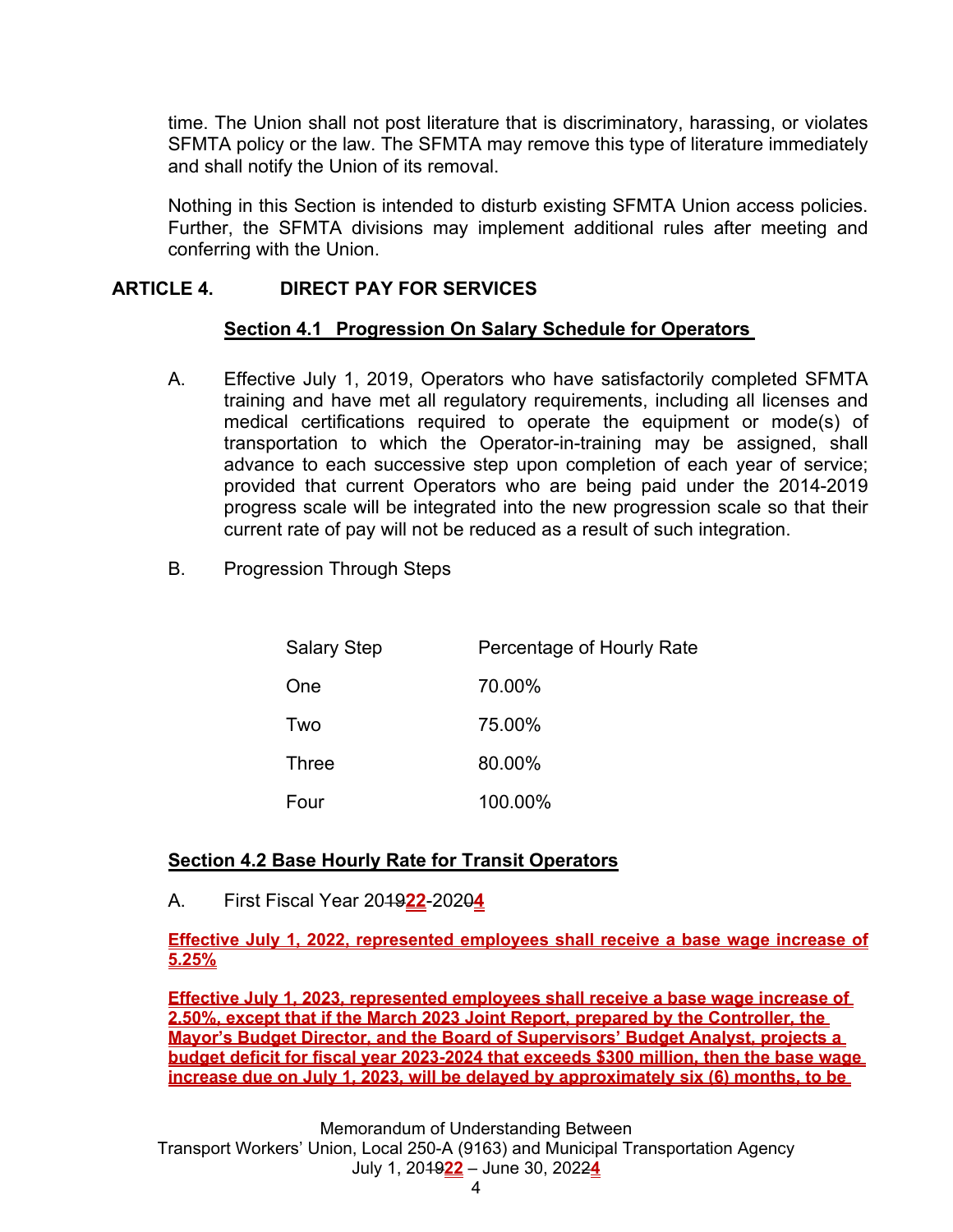#### **effective January 6, 2024.**

**Effective January 6, 2024, represented employees shall receive a base wage increase of 2.25%, except that if the March 2023 Joint Report, prepared by the Controller, the Mayor's Budget Director, and the Board of Supervisors' Budget Analyst, projects a budget deficit for fiscal year 2023-2024 that exceeds \$300 million, then the base wage increase due on January 6, 2024, will be delayed by approximately six (6) months, to be effective June 30, 2024.** 

- Effective July 1, 2019, represented employees will receive a base wage increase of three percent (3.0%).
- Effective December 28, 2019, represented employees will receive a base wage increase of one percent (1.0%).
- B. Second Fiscal Year 2020-2021
- Effective July 1, 2020, represented employees will receive a base wage increase of three percent (3.0%), except that if the March 2020 Joint Report, prepared by the Controller, the Mayor's Budget Director, and the Board of Supervisors' Budget Analyst, projects a budget deficit for fiscal year 2020-2021 that exceeds \$200 million, then the base wage adjustment due on July 1, 2020, will be delayed by approximately six (6) months, to be effective December 26, 2020.
- Effective December 26, 2020, represented employees will receive a base wage increase of one-half percent (0.5%), except that if the March 2020 Joint Report, prepared by the Controller, the Mayor's Budget Director, and the Board of Supervisors' Budget Analyst, projects a budget deficit for fiscal year 2020-2021 that exceeds \$200 million, then the base wage adjustment due on December 26, 2020, will be delayed by approximately six (6) months, to be effective close of business June 30, 2021.
- C. Third Fiscal Year 2021-2022
	- Effective July 1, 2021, represented employees will receive a base wage increase of three percent (3.0%), except that if the March 2021 Joint Report, prepared by the Controller, the Mayor's Budget Director, and the Board of Supervisors' Budget Analyst, projects a budget deficit for fiscal year 2021-2022 that exceeds \$200 million, then the base wage adjustment due on July 1, 2021, will be delayed by approximately six (6) months, to be effective January 8, 2022
- Effective January 8, 2022, represented employees will receive a base wage increase of one-half percent (0.5%), except that if the March 2021 Joint Report, prepared by the Controller, the Mayor's Budget Director, and the Board of Supervisors' Budget Analyst, projects a budget deficit for fiscal year 2021-2022 that exceeds \$200 million, then the base wage adjustment due on January 8, 2022, will be delayed by

Memorandum of Understanding Between Transport Workers' Union, Local 250-A (9163) and Municipal Transportation Agency July 1, 2019**22** – June 30, 2022**4**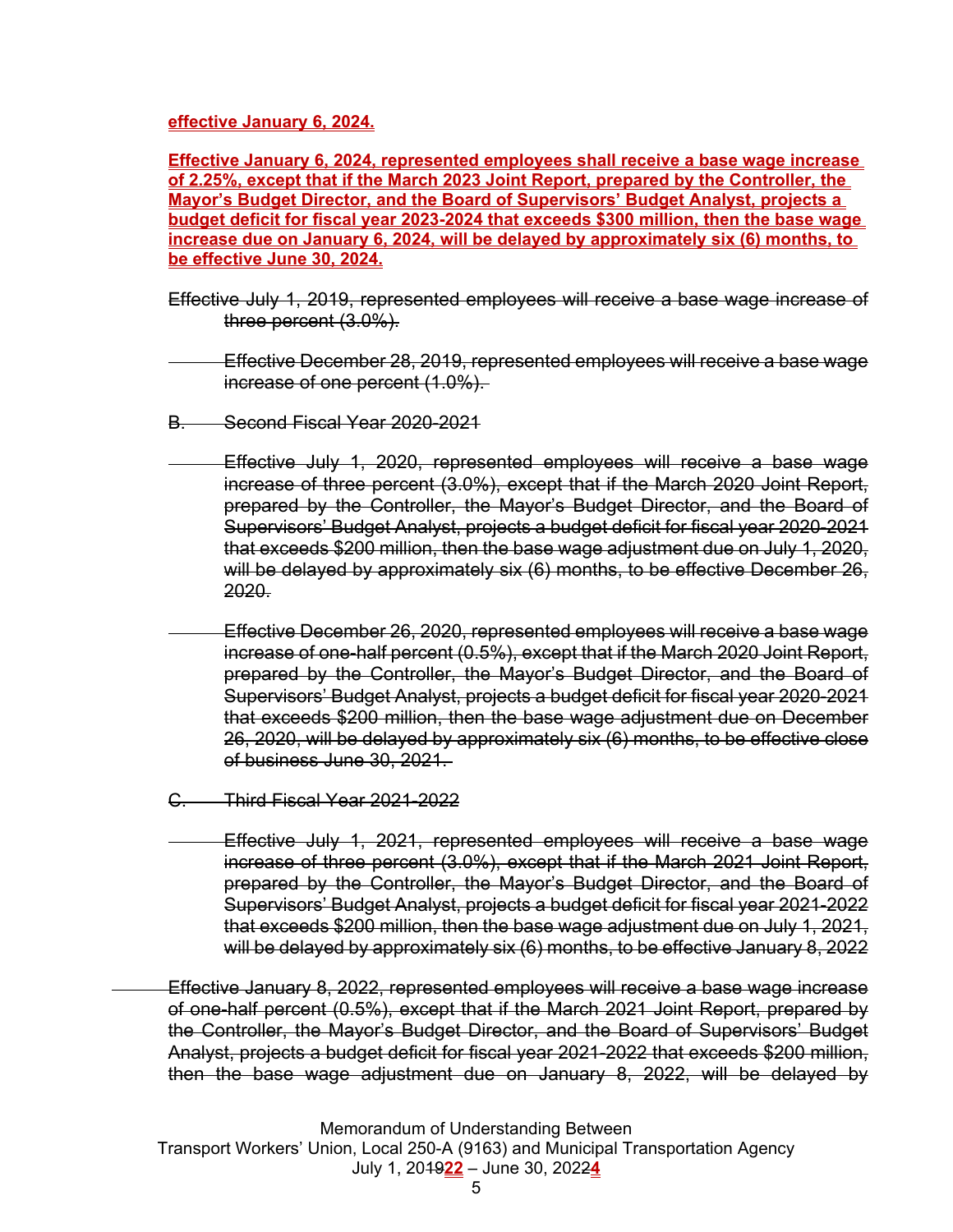approximately six (6) months, to be effective close of business on June 30, 2022.

 All base wage calculations shall be rounded to the nearest whole dollar, bi-weekly salary.

 For the base hourly wage rates (top step) during the term of this Agreement, see Appendix C. For wage rates at other steps, see sections 4.1 and 4.2.

## **Section 4.3 Premiums, Special Pay And Allowances**

- 15. Premiums shall be paid on the base wage only. SFMTA shall pay the following types of premiums, special pay and allowances described in this section.
- 16. At its sole discretion, SFMTA may designate an Operator as a certified Line Trainer. To be eligible to work as a Line Trainer, an Operator shall obtain and maintain all regulatory requirements, including all licenses and medical certifications required to qualify as a delegated behind-the-wheel trainer and to operate the equipment or mode(s) of transportation to which that Operator is assigned. To earn the Line Trainer premium pay, an Operator must satisfactorily serve as a Line Trainer and must instruct and train as required by SFMTA training standards. SFMTA shall pay Line Trainer premium pay only for the hours the Operator performs the duties of a Line Trainer.
- 17. In addition to the base hourly rate of pay, SFMTA shall pay each Line Trainer who meets the criteria in this section a premium pay of twenty percent (20%) of the hourly rate of pay for each hour or portion of an hour the unit member spends training Operators. Operators may not refuse a Line Trainer assignment.
	- (1) Night Duty
- 18. Night duty is any work performed after 6 p.m. or prior to 6 a.m. Operators shall be paid eight percent (8%) more than the base hourly rate for work performed during night duty hours.
	- (2) Uniform and Equipment Allowance
- 19. SFMTA retains its right to establish a uniform and safety shoe policy and regulations. For each Operator required to wear a uniform and/or safety shoes, SFMTA shall provide the unit member with appropriate vouchers or cash allowance in the form of a check payable to the Operator to purchase appropriate uniform components and/or safety shoes.
- 20. (a) Vouchers for replacement of uniforms shall be made each year in accordance with the SFMTA replacement schedule.
- 21. (b) For each Operator required to wear safety shoes, SFMTA shall provide a cash allowance of two hundred and fifty dollars (\$250)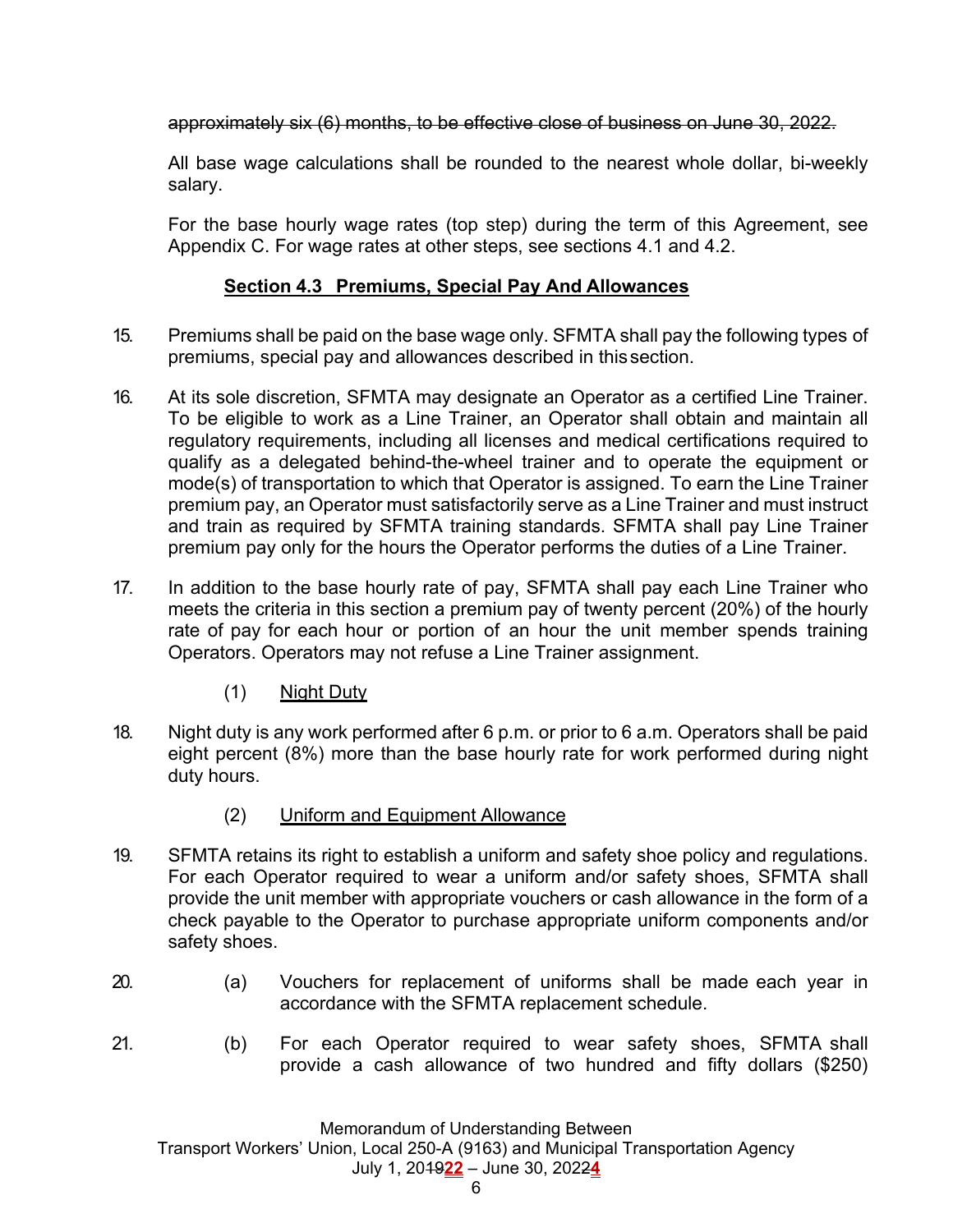annually toward the cost of acquiring two (2) pairs of SFMTA approved safety shoes and related supplies. SFMTA shall provide the cash allowance during January of each fiscal year for the term of the agreement.

- (c) For each Part-time Operator required to wear safety shoes, SFMTA shall provide a cash allowance of one hundred fifty dollars (\$150) annually toward the cost of acquiring SFMTA-approved safety shoes and related supplies. SFMTA shall provide the cash allowance during January of each fiscal year for the term of the agreement.
- 22. Operators provided a voucher for uniform and/or cash allowance for safety shoes under this Section shall be required to wear the uniform and/or safety shoes at all times while on duty. Operators who fail to comply with this regulation may be relieved from duty and shall if relieved, be entitled to no compensation for the balance of that shift.
- 23. Operators shall not wear the uniform when not on duty except while traveling immediately to and from assigned SFMTA work.
- 24. SFMTA will allow Operators the right to select the uniform configuration and the dates those configurations are to be worn, but in no case shall a unit member wear a uniform consisting of uniform components other than those specified in SFMTA regulations without prior approval of a supervisor.
- 25. Each Operator will be responsible for maintaining the uniform in a clean and presentable condition and for maintaining a neat appearance while on duty. Every Operator will display the Operator's employee number or other identifying number at all times while on SFMTA business or work in such manner as prescribed by the Executive Director/CEO or designee. For each unit member required to wear a uniform, SFMTA shall pay unit members a uniform maintenance **allowance in an amount equivalent to one hour of pay at the top step** of twenty-five dollars (\$25.00) per month.
- 26. When an Operator leaves SFMTA service, the Operator shall return to SFMTA all items of uniform, uniform insignia, and equipment supplied by or purchased by voucher and/or cash allowance issued by SFMTA. If a departing Operator fails to return SFMTA's equipment, SFMTA shall charge the Operator the full cost of the unreturned equipment, and SFMTA may direct that the operator's final paycheck be held until such equipment has been properly returned.
- 27. SFMTA shall issue, and each Operator shall wear, a visibility vest for use in accordance with SFMTA rules and regulations.
	- (3) Transit Passes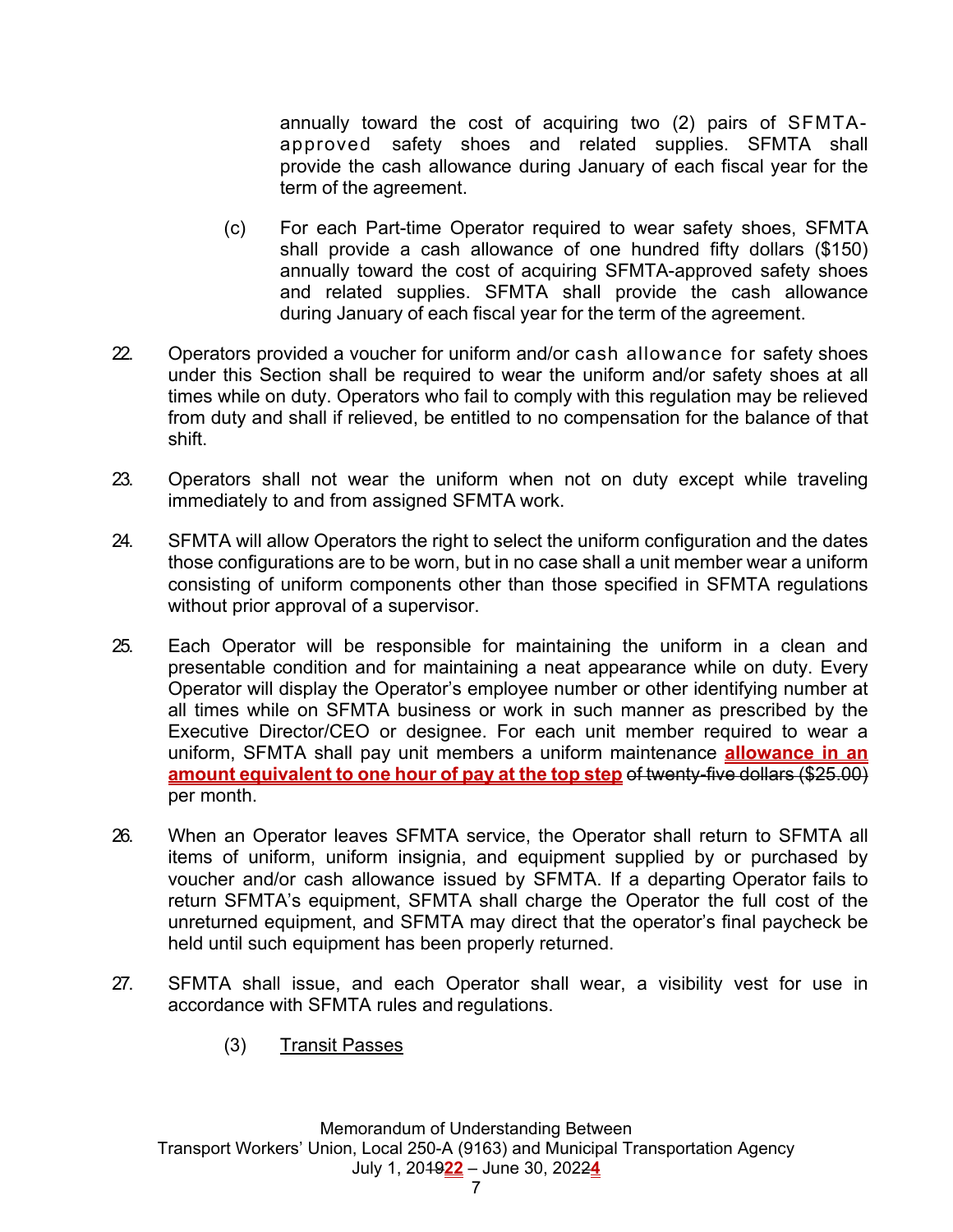- 28. SFMTA shall provide Operators, their spouses, domestic partners and legally dependent children under twenty-six (26) years of age who are living with the Operator with system passes. Retired employees shall be provided with system passes for the remainder of their lives. Upon separation other than retirement, SFMTA may direct that the employee's final paycheck be held until such pass(es) have been properly returned.
	- (4) Expert Operator Premium
- 29. Commencing with the **with the first full pay period in January 2023,** second full pay period in January of each year, eligible Full-Time and Part-Time Operators **who meet the criteria below** shall be paid an Expert Operator Premium of three percent (3%) of the hourly rate of pay per hour under the following conditions **as follows**:
- **30.** Full-Time Operators are eligible for the Expert Operator Premium if they meet all of the following conditions: **Tier 1: Operators will be paid a Tier 1 Premium of three percent (3%) of the hourly rate of pay per hour for all pay periods in which they meet all of the following conditions:** 
	- (a) Worked (including any approved leaves of absence **shorter than six (6) months)** for the previous **a total of** five (5) consecutive fiscal years **in the previous six (6)-year period**;
	- (b) Driven at least 1600 hours **(or 1100 hours for part-time employees)** in revenue service in the previous fiscal year **twelve (12) months. Credit toward this requirement will be given for time spent performing Disaster Service Worker duties and time that would have been spent driving in revenue service but for a furlough;**
	- (c) Been involved in no major preventable collisions or incidents and no more than three (3) minor non-preventable collisions or incidents, as defined in Article 19 and determined by the SFMTA, in the previous fiscal year **twelve (12) months;**
	- (d) Served no disciplinary suspensions in the previous fiscal year **twelve (12) months**.

**30a. Tier 2: Operators will be paid a Tier 2 Premium of five percent (5%) of the hourly**  rate of pay per hour for all pay periods in which they meet all of the following **conditions:** 

- **(a) All of the requirements of Tier 1;**
- **(b) No more than thirteen (13) unscheduled absences (excluding bereavement and jury duty) in the previous**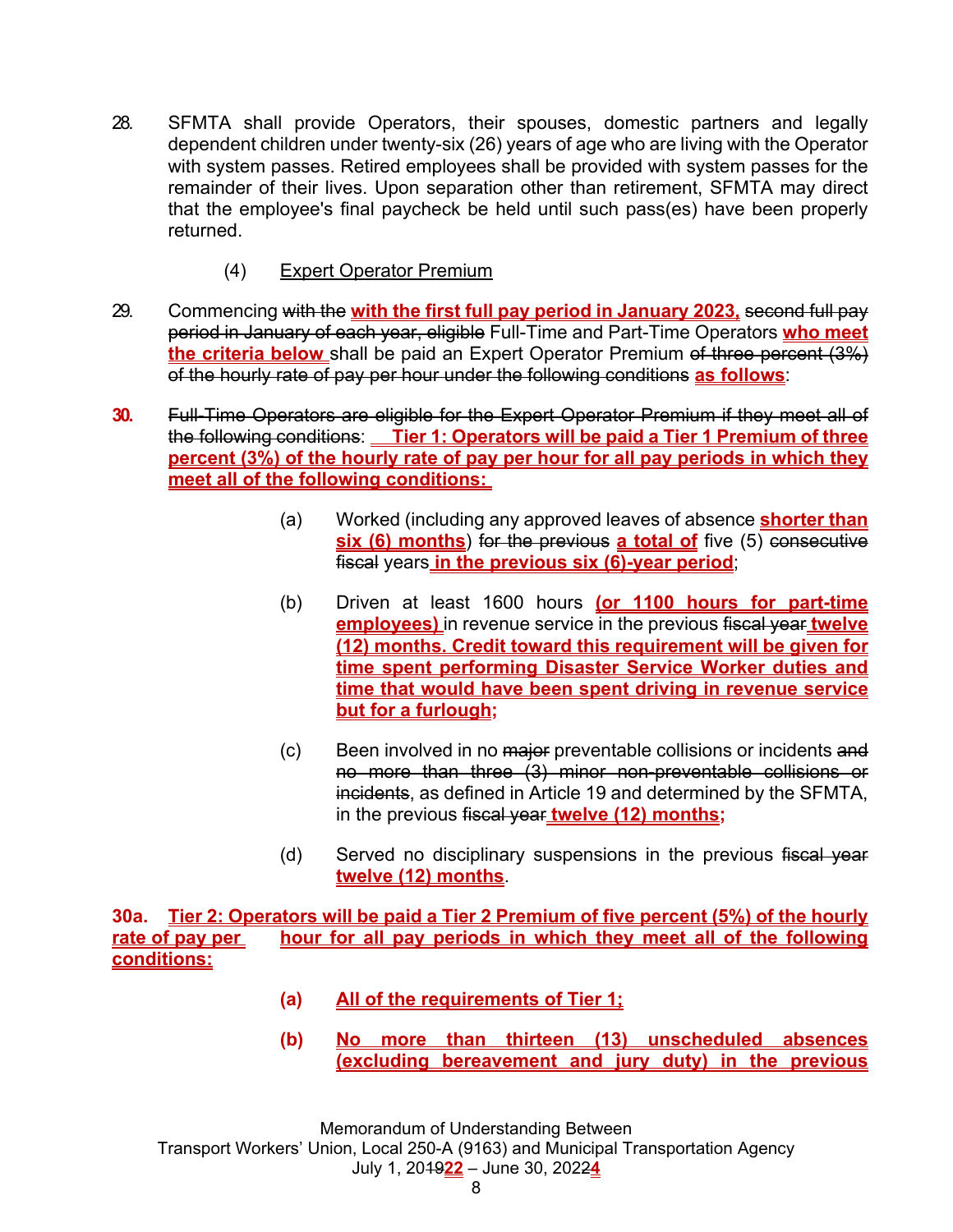**twelve (12) month period;** 

- **(c) No more than two (2) Working Miss-Out Occurrences in the previous twelve (12) month period;**
- **(d) No AWOL occurrences in the previous twelve (12) month period;**
- **(e) Upon implementation of a Performance Plan Program, a minimum score of 2.0 in the previous year.**

**30b. Tier 3: Operators will be paid a Tier 3 Premium of seven point five percent (7.5%) of the hourly rate of pay per hour for all pay periods in which they meet all of the following conditions:** 

- **(a) All the requirements of Tier 1 and Tier 2;**
- **(b) No Passenger Service Reports or Customer Service Complaints (excluding commendations) with merit in the previous twelve (12) month period;**
- **(c) No schedule violations with merit in the previous twelve (12) month period;**
- **(d) Upon implementation of a Performance Plan Program, a minimum score of 2.5 in the previous year.**
- **30c. MTA reserves the right to change, add or subtract criteria after meeting and conferring with the Union.**
- **30d. Operators who meet the qualifications for the Expert Operator Premium as of January 2022 will continue to receive the premium at the current level through December 2022.To begin receiving the premium as of the first full pay period of January 2023, Operators who meet the qualifications must submit an application to Labor Relations no later than September 30, 2022. Thereafter, applications will be processed on a rolling basis. Any delay in processing will not affect the Operator's eligibility for the premium.**
- **30e. Operators who are determined not to qualify for the premium will receive a notice stating the reason for rejection. Operators who qualify will continue to receive the premium unless and until a disqualifying event occurs, at which time SFMTA will issue a notice to the Operator stating the reason for the discontinuance of the premium and the effective date.**
- 31. To qualify for the Expert Operator Premium, Part-Time Operators must meet all of the following conditions: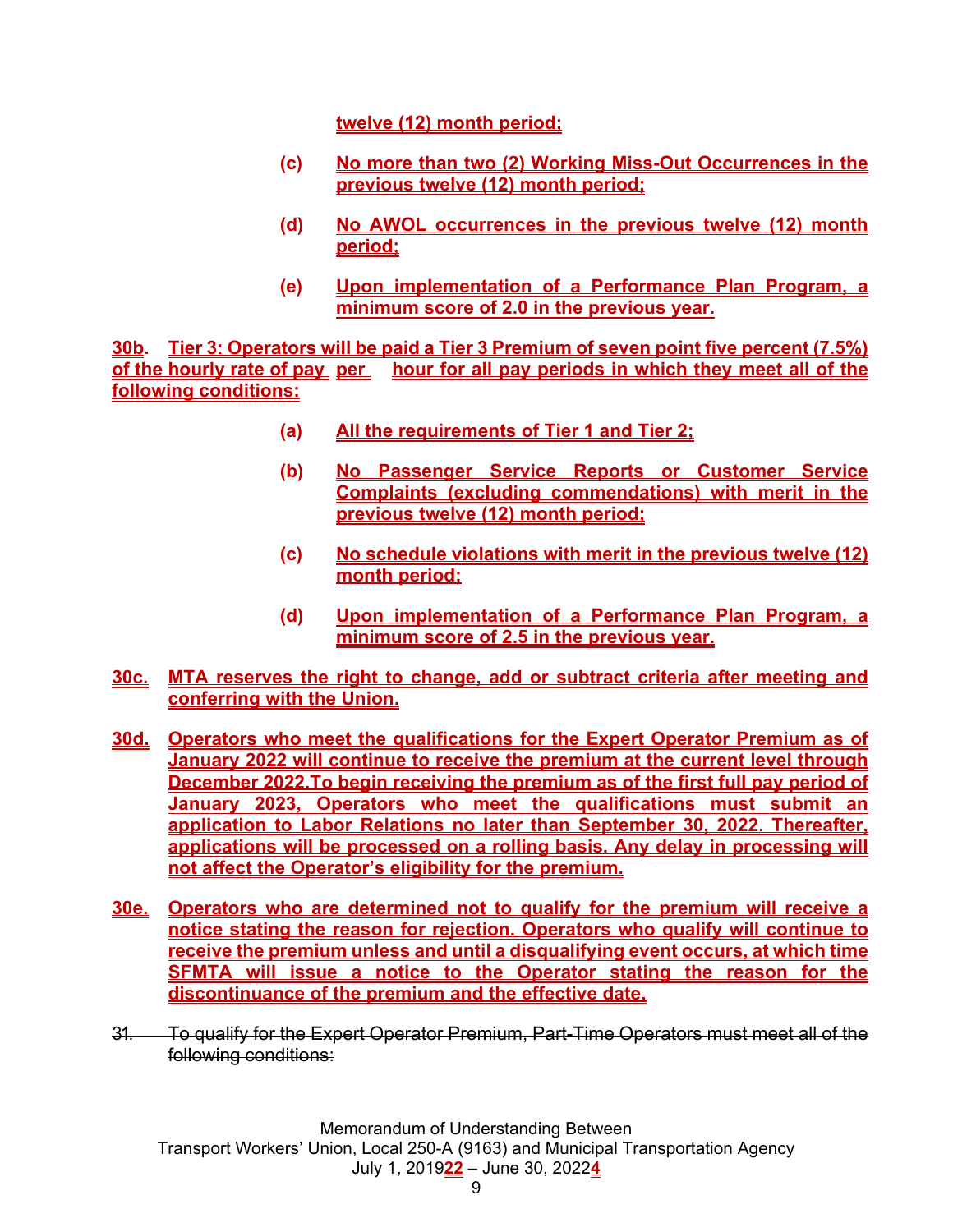- (a) Worked (including any approved leaves of absence) for the previous five (5) consecutive fiscal years;
- (b) Driven at least 1100 hours in revenue service in the previous fiscal year;
- (c) Been involved in no major collisions or incidents and no more than two (2) minor nonpreventable collisions or incidents, as defined in Article 19 and determined by the SFMTA, in the previous fiscal year;
- (d) Served no disciplinary suspensions in the previous fiscal year.
- 32. An Operator who fails to qualify for the Expert Operator Premium solely because the Operator was moved from the Operator's division at management initiative for the needs of service, under a provision of the contract allowing such a move, the Operator will continue to qualify for the premium.
	- (5) Operator Assigned to Rail
- 33. SFMTA shall pay Full-Time Operators assigned to rail five and a half percent (5.5%) of the base hourly rate of pay for each hour of the Operator's run/shift as a "rail premium". Rail premiums will be paid to Operators assigned to rail effective the first payroll period after the Operator completes training and meets all regulatory requirements. Rail premium shall be paid only once in each twenty-four (24) hour period.
- 34. (6) Operator of the Month Recognition Allowance

 The SFMTA shall provide an Operator Recognition Allowance payment as follows: Systemwide Operator of the Month – **an amount equivalent to thirteen (13) hours of pay at the top step** \$500; Operator of Month – **an amount equivalent to ten (10) hours of pay at the top step** \$400 each and the Runner-Up – **an amount equivalent to seven (7) hours of pay at the top step** \$250 each. Operators cannot opt to take a day off with pay in lieu of the payment.

## **ARTICLE 5. MANAGEMENT RIGHTS**

- 35. The SFMTA has the right to exercise all management prerogatives, including but not limited to the right to:
	- a. fix operating and personnel schedules;
	- b. implement layoffs;
	- c. determine work loads;
	- d. arrange transfers;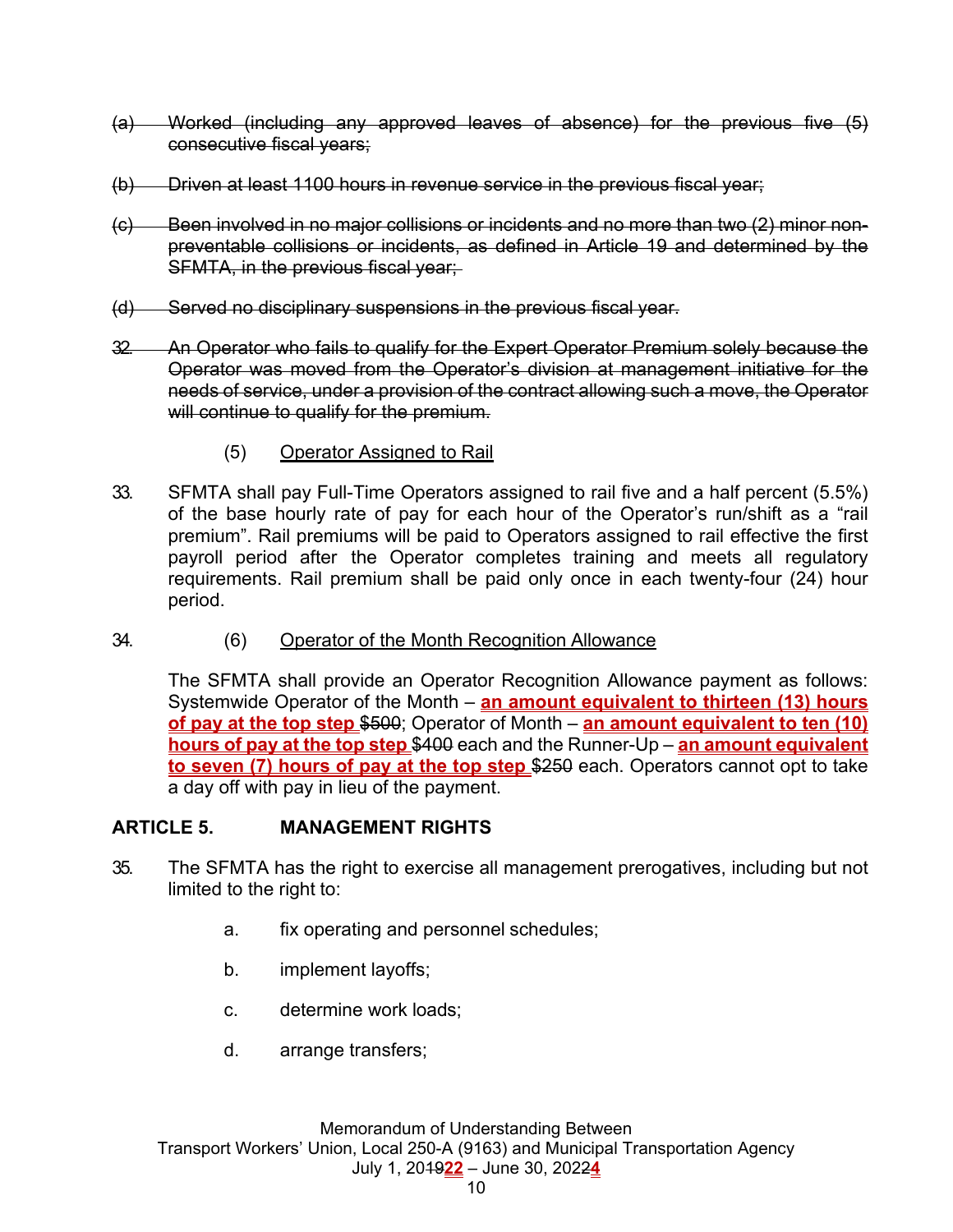- e. assign personnel; and
- f. issue any other directive intended to carry out its managerial responsibility to operate the transit system safely, efficiently and economically.
- 36. All matters pertaining to the management of operations, including the type and kind of service to be rendered to the public and the equipment used, the maintenance of discipline and efficiency, the hiring, promotion and transfer of employees, and their discharge or discipline for proper cause, are the prerogatives of the SFMTA, subject to such limitations as are set forth elsewhere in this Agreement, in the Meyers-Milias-Brown Act, San Francisco Charter, Civil Service Rules, the San Francisco Administrative Code and other applicable laws and regulations.

## **ARTICLE 6. CONDITION OF EMPLOYMENT**

#### **Section 6.1 Condition Of Employment**

- 37. As a condition of continued employment, Operators shall maintain all regulatory requirements, including all licenses or medical certifications required to operate the mode(s) of transportation to which they are assigned.
- 38. Each Operator remains solely responsible for maintaining all regulatory requirements, including all licenses, medical certifications, and training. Operators who are on extended leaves of absence must have all required licenses and certifications current and in effect when returning to active duty. In addition, as a condition of returning to full duty, Operators returning from leave must submit to a medical examination by SFMTA's designated provider. Each Operator shall submit a validated copy of any required certificate(s), license(s) or other documentation to the SFMTA Safety and Training Division. Failure to meet the requirements of this section will result in termination without the need for progressive discipline.

## **Section 6.2 Drivers License Reimbursement**

39. Operators in service for one year or more shall be reimbursed for the renewal fees of Class B California Drivers' License and Verification of Transit Training ("VTT") renewal required by this Article 6.

## **Section 6.3 Customer Service Training**

40. SFMTA shall provide professional customer service training as part of the initial training for all newly employed Operators. A minimum of 8 hours annually of professional customer service training shall be provided to all Operators. SFMTA will meet with the Union no later than September 30, 2019, to discuss the content of the customer service training.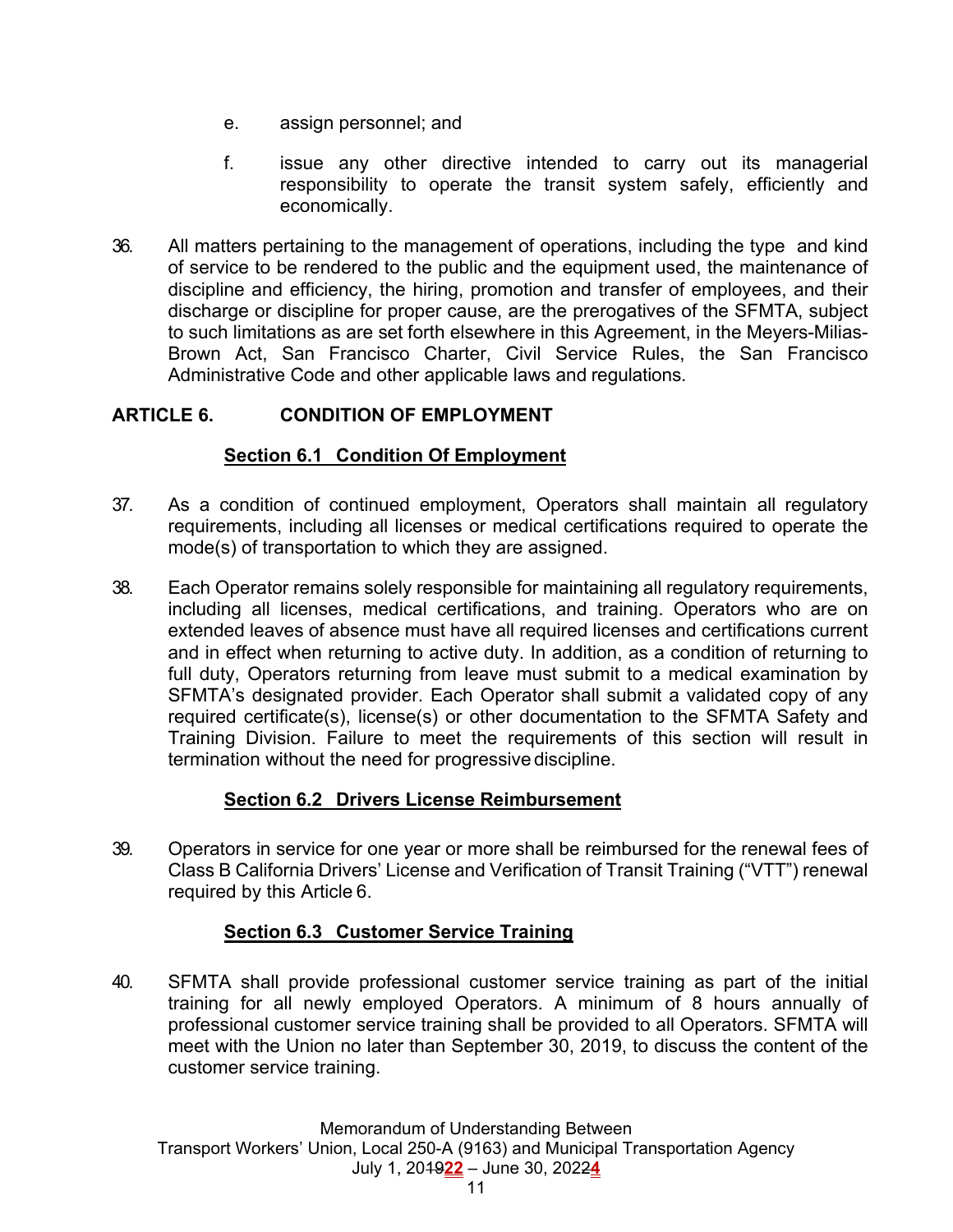## **ARTICLE 7. SENIORITY**

#### **Section 7.1 Work Seniority**

- 41. Work seniority for regular Full-Time Operators shall be defined as the length of continuous service determined from the date of Full-Time employment either as temporary or permanent from a regular 9163 Civil Service list. In the event that two or more employees' seniority begins on the same date, said employees' places will be determined by the order of said employees on the Civil Service eligible list from which they were appointed. Work seniority shall prevail for Operators with regard to preference in signups and work assignments.
- 42. An Operator permanently promoted to any position in SFMTA other than that of Operator shall retain work seniority in case of return to the Operator's classification within one year of promotion. After one year, any past service as an Operator shall not be counted in establishing work seniority.
- 43. An Operator receiving a non-civil service or limited tenure appointment to any position in SFMTA other than that of Operator shall retain work seniority in case of return to the Operator's classification within one year of promotion. After one year, any past service as an Operator shall not be counted in establishing work seniority.

#### **Section 7.2 City Seniority**

44. City seniority shall be defined as the length of continuous service determined from the day the employee begins work with the City and shall prevail in determining the length of vacations and preference in vacation sign-ups.

## **Section 7.3 Seniority List**

45. Seniority list detailing the date of commencement of service for all Operators and their ranking in order of work seniority and vacation seniority shall be maintained at all times in the office of the SFMTA Executive Director. SFMTA shall make available for inspection the seniority list to Transport Workers Union Local 250-A's duly elected executive officers and division chairpersons; provided however that Transport Workers Union Local 250-A has furnished SFMTA with an accurate list of officers and division chairpersons in each designated area or division. Officers of the Transport Workers Union Local 250-A shall have access to the seniority list at all times, and on the first day of each month a revised copy of the seniority list will be supplied to the Transport Workers Union Local 250-A.

## **ARTICLE 8. BENEFITS**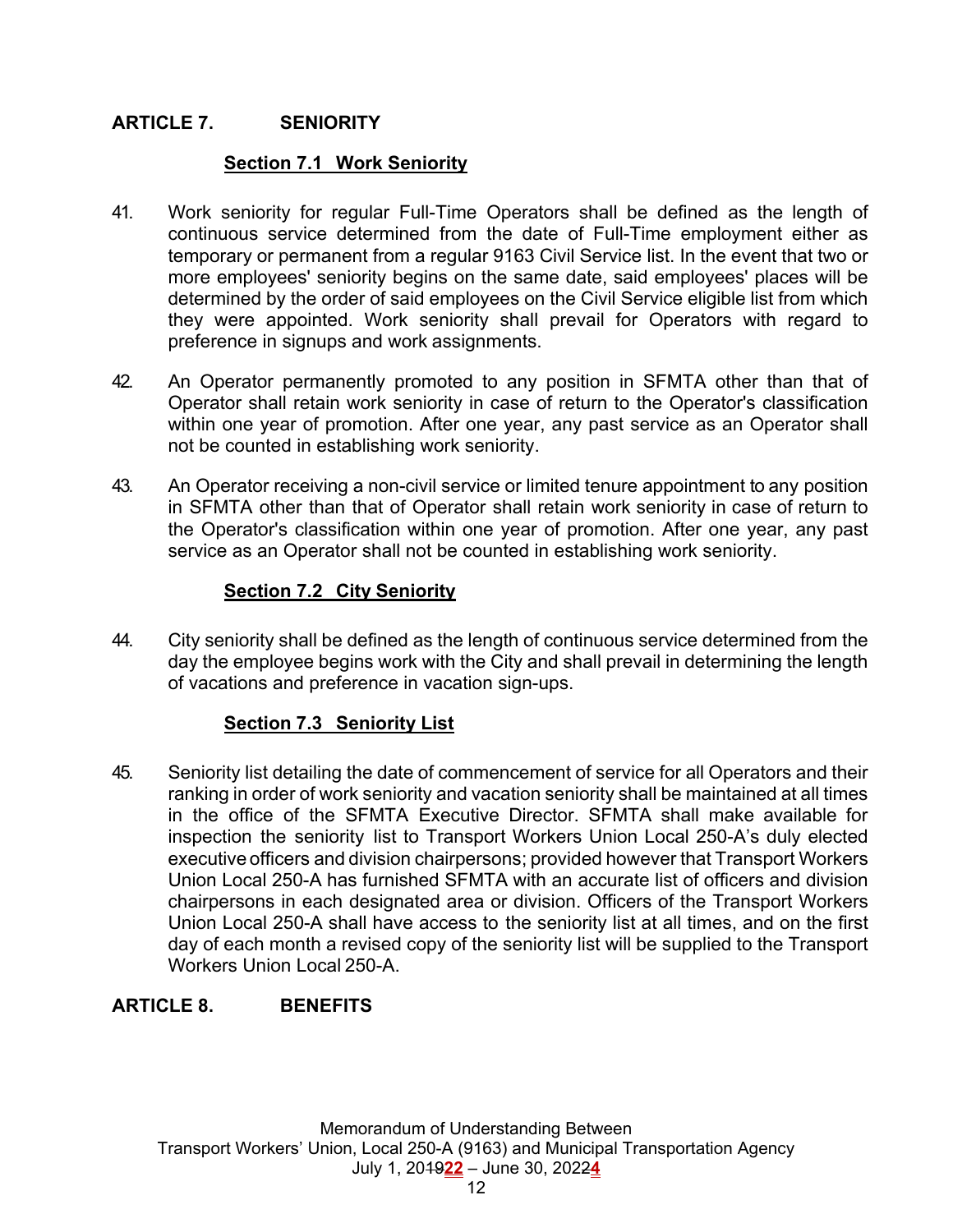## **Section 8.1 Basic Fringe Benefits**

46. For Informational Purposes only: Operators are entitled to receive such fringe benefits as are granted to miscellaneous employees in the City in accordance with applicable provisions of the Charter, ordinances or CSC Rules, except as may be additionally provided in this MOU.

Health Coverage Effective

- 47. The contribution model for employee health insurance premiums will be based on the SFMTA's contribution of a percentage of those premiums and the employee's payment of the balance (Percentage-Based Contribution Model), as described below:
	- 1) Employee Only:

 For medically single employees (Employee Only) who enroll in any health plan offered through the Health Services System ("HSS"), the SFMTA shall contribute ninety-three percent (93%) of the total health insurance premium, provided however, that the SFMTA's contribution shall be capped at ninety- three percent (93%) of the Employee Only premium of the second-highest- cost plan.

2) Employee Plus One:

 For employees with one dependent who elect to enroll in any health plan offered through the HSS, the SFMTA shall contribute ninety-three percent (93%) of the total health insurance premium, provided however, that the SFMTA's contribution shall be capped at ninety-three percent (93%) of the Employee Plus One premium of the second-highest-cost plan.

3) Employee Plus Two or More:

 For employees with two or more dependents who elect to enroll in any health plan offered through the HSS, the SFMTA shall contribute eighty-three percent (83%) of the total health insurance premium, provided however, that the SFMTA's contribution shall be capped at eighty-three percent (83%) of the Employee Plus Two or More premium of the second-highest-cost plan.

4) Contribution Cap

 In the event HSS eliminates access to the current highest cost plan for active employees, the City's contribution under this agreement for the remaining two plans shall not be affected.

5) Average Contribution Amount

For purposes of this Agreement, to ensure that all employees enrolled in health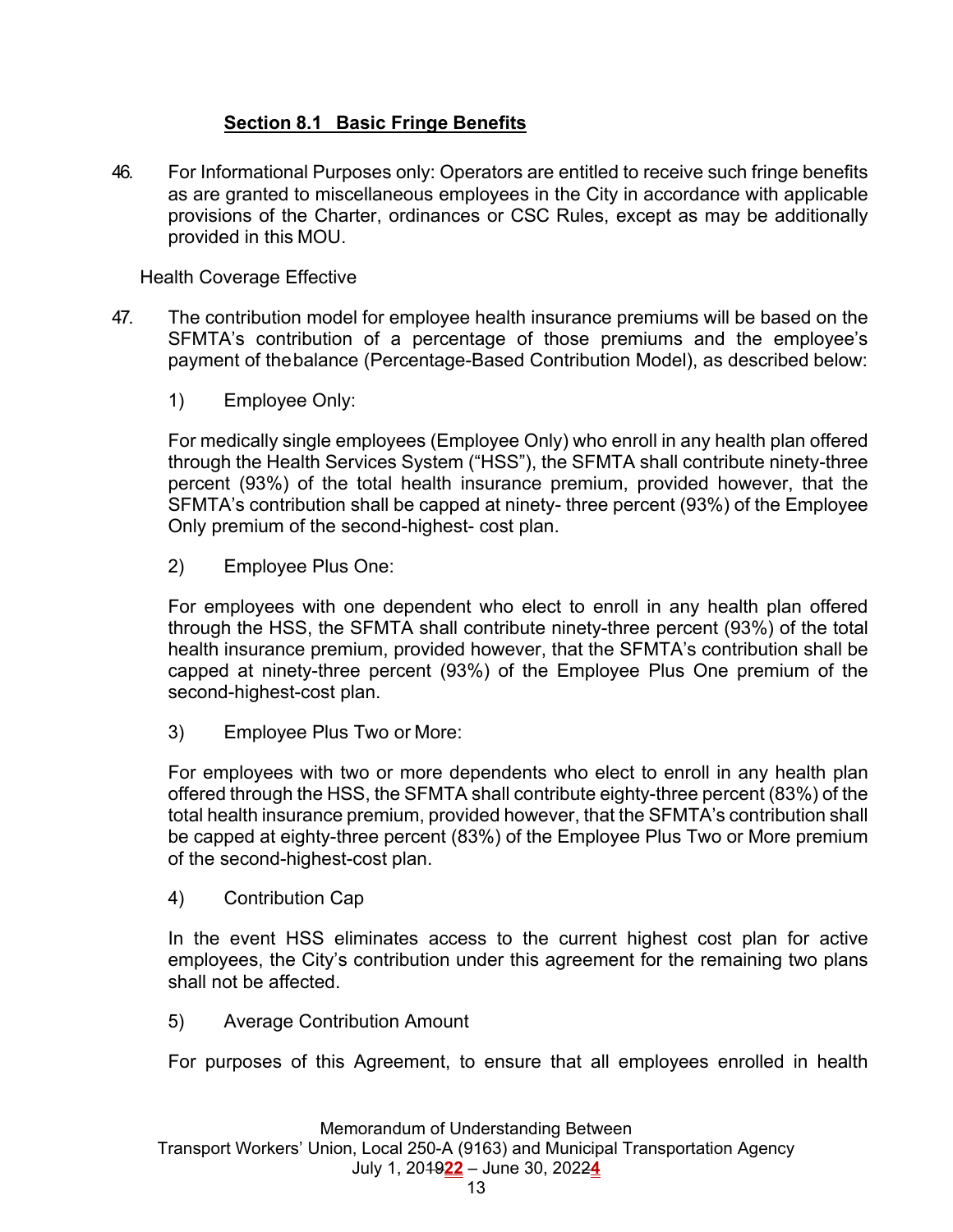insurance through the City's HSS are making premium contributions under the Percentage-Based Contribution Model, and therefore have a stake in controlling the long term growth in health insurance costs, it is agreed that, to the extent the City's health insurance premium contribution under the Percentage-Based Contribution Model is less than the "average contribution," as established under Charter section A8.428(b), then, in addition to the City's contribution, payments toward the balance of the health insurance premium under the Percentage-Based Contribution Model shall be deemed to apply to the annual "average contribution." The parties intend that the City's contribution toward employee health insurance premiums will not exceed the amount established under the Percentage-Based Contribution Model.

## **Section 8.2 Dental Plan**

- 48. For permanent Operators, the SFMTA shall pay the full cost of the current citywide dental plan for employees and dependents, and will pay directly to the provider, but Operators who enroll in the Delta Dental PPO Plan shall pay the following premiums for respective coverage levels:
	- \$5 per month for Operators enrolled in employee only plan;
	- \$10 per month for Operators enrolled in employee + 1 dependent plan; or
	- \$15 per month for Operators enrolled in employee +2 dependent plan.
- 49. The aforesaid SFMTA contributions toward an Operator's fringe benefits described in Section 8.1, and this section 8.2, shall not be considered as part of an Operator's compensation for the purpose of computing straight time earnings, compensation for overtime worked, premium pay, or retirement benefits, nor shall such contributions be taken into account in determining the level of any other benefit that is a function of or percentage of salary.

## **Section 8.3 Pickup of Operator Contribution to Retirement System**

50. Represented employees agree to pay their own employee retirement contribution to SFERS. For employees who became members of SFERS prior to November 2, 1976 (Charter Section A8.509 Miscellaneous Plan), SFMTA shall pick up one-half percent (0.5%) of the total employee retirement contribution.

#### Second Fiscal Year 2015-2016

 Effective October 10, 2015, represented employees who are members of SFERS hired before July 1, 2011, shall receive a base wage increase of three and eighteen hundredths' percent (3.18%) in exchange for their agreement to pay two and one- half percent (2.5%) of the seven and one-half percent (7.5%) employee retirement contribution previously picked up by SFMTA.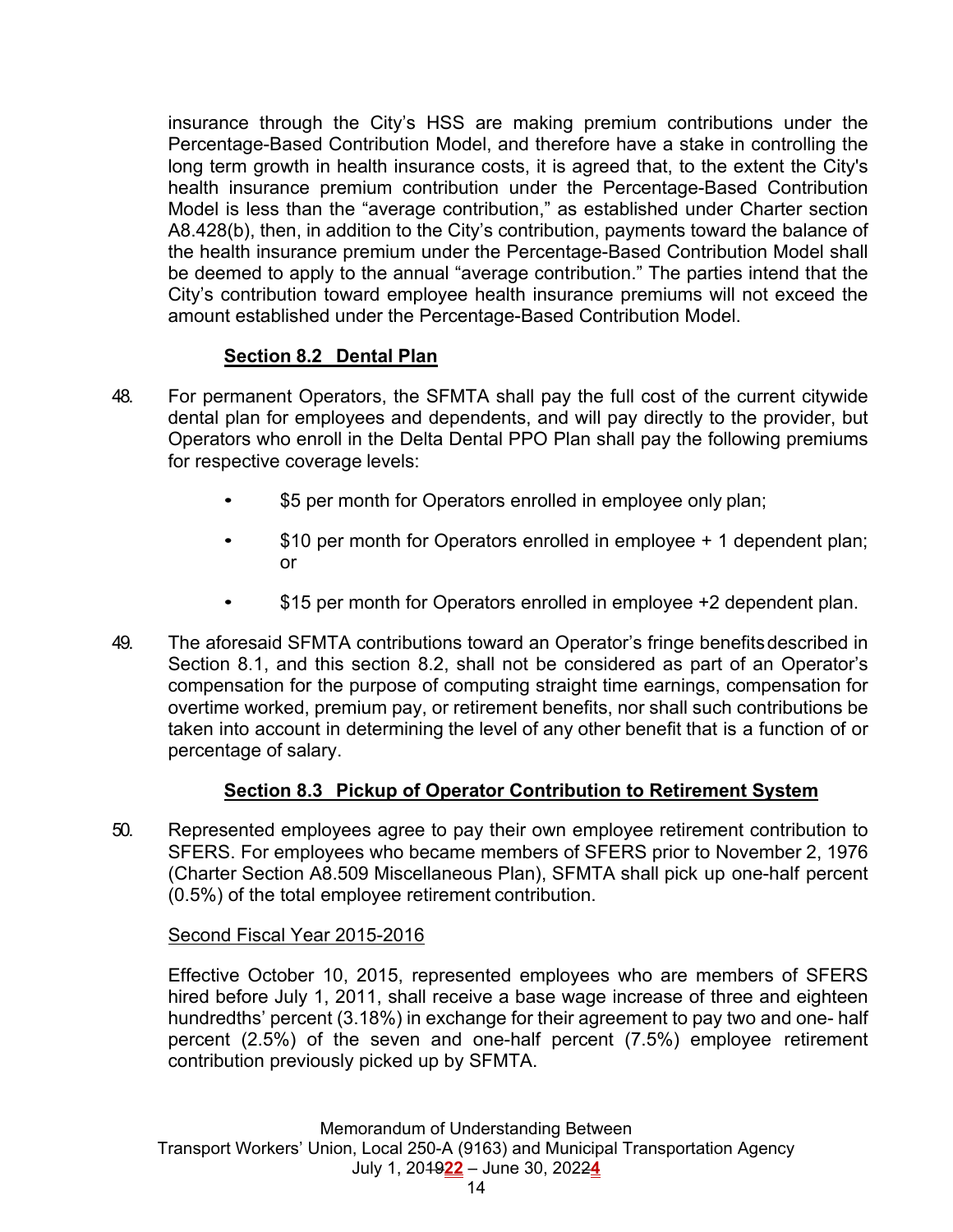Effective October 10, 2015, represented employees who became members of SFERS on or after July 1, 2011, shall receive a base wage increase of three and eighteen hundredths' percent (3.18%) in exchange for their agreement to pay one third of the employee retirement contribution being picked up by SFMTA on October 9, 2015.

#### Third Fiscal Year 2016-2017

 Effective October 8, 2016, represented employees who are members of SFERS hired before July 1, 2011, shall receive a base wage increase of three and sixteen hundredths' percent (3.16%) in exchange for their agreement to pay another two and one-half percent (2.5%) of the seven and one-half percent (7.5%) employee retirement contribution previously picked up by SFMTA.

 Effective October 8, 2016, represented employees who became members of SFERS on or after July 1, 2011, shall receive a base wage increase of three and sixteen hundredths' percent (3.16%) in exchange for their agreement to pay one half of the remaining employee retirement contribution being picked up by SFMTA on October 7, 2016.

 Effective January 14, 2017, represented employees who are members of SFERS hired before July 1, 2011, shall receive a base wage increase of three and sixteen hundredths' percent (3.16%) in exchange for their agreement to pay the final two and one-half percent (2.5%) remaining of the seven and one-half percent (7.5%) employee retirement contribution previously picked up by SFMTA.

 Effective January 14, 2017, represented employees who became members of SFERS on or after July 1, 2011, shall receive a base wage increase of three and sixteen hundredths' percent (3.16%) in exchange for their agreement to pay all of the remaining employee retirement contribution being picked up by SFMTA on January 13, 2017.

 For the base hourly wage rates (top step) during the term of this Agreement, see Appendix C. For wage rates at other steps, see section 4.1.

- 51. Pursuant to San Francisco Administrative Code section 16.61-1 (4)(a), the Transport Workers Union Local 250-A elected, effective January 11, 1997, to place all employees covered by this agreement into a full retirement contribution status. The parties recognize that the implementation of full contribution rather than reduced contribution is irrevocable.
- 52. To the extent the SFMTA continues to pick up any portion of the Operator's required contributions to SFERS as set forth above, such pickup of contributions shall not be considered as part of an employee's compensation for the purpose of computing straight time earnings, compensation for overtime worked, premium pay, or retirement benefits, nor shall such contributions be taken into account in determining the level of any other benefit which is a function of or percentage of salary.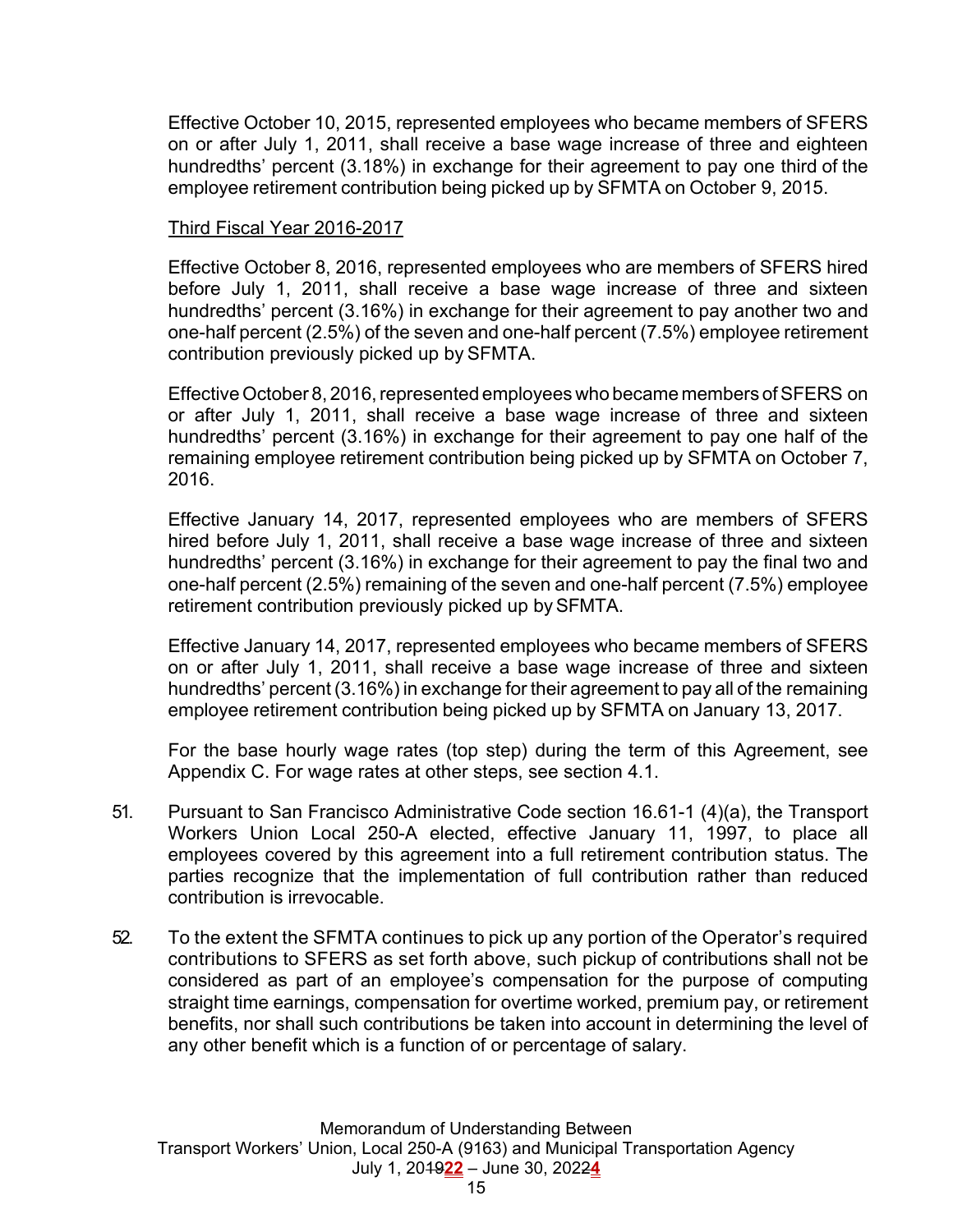#### **Section 8.4 Insurance Plan**

- 53. (a) A life insurance policy of \$50,000 with a permanent total disability benefit provision, subject to the conditions and provisions of said policy, shall be provided for all Operators with 5 years or more of - service, the full premium cost of which shall be paid for by SFMTA. For Operators with 1 year or more but with less than 5 years of service a similar policy of \$6,000 will be provided. Coverage shall be suspended for an Operator who has been off the payroll and been absent from service for a continuous period of twelve months.
- 54. (b) Job-Connected Incidents. SFMTA shall provide \$175,000 accidental death, dismemberment and loss of sight coverage for each Operator from the first date of employment. This accidental death, dismemberment and loss of sight policy shall be limited to injuries sustained during the course of a felonious assault on the Operator provided the injuries arise while the Operator is performing the duties of the Operator's occupation as assigned and authorized by SFMTA or occurs during direct commutation to and from work by the Operator.

#### **Section 8.5 Medical Exams**

- 55. The SFMTA shall bear the entire cost of any physical examination to which an Operator is required to submit by requirements of the California Highway Patrol or of SFMTA, provided, however, that if the Operator agrees to the scheduled appointment and without prior notice which enables SFMTA, with no charge, to cancel the appointment or a reasonable excuse for an unavoidable failure, fails to keep the appointment, the cost of the missed examination shall be borne by the Operator.
- 56. Operators required to report to a physician designated by SFMTA for physical examination outside their tour of duty will be allowed pay at their regular rate of pay for three hours for each such visit provided they give to their dispatcher, at the first opportunity after the examination, written verification that such examination was held.
- 57. Operators shall be given written notice of a scheduled examination not less than 96 hours prior to the appointment. An Operator may be scheduled to fill a canceled appointment with less than 96 hours' notice, but if such Operator misses the appointment, the Operator may not be charged for the missed appointment.
- 58. The standards for, conduct of, and appeals from required medical examinations are governed by the provisions of Civil Service Rule 416.

## **Section 8.6 Tuition Reimbursement**

59. The SFMTA agrees to allocate forty thousand dollars (\$40,000) per each year of this agreement to the Tuition Reimbursement Program for the exclusive use of classifications represented hereunder. Operators in said classifications may not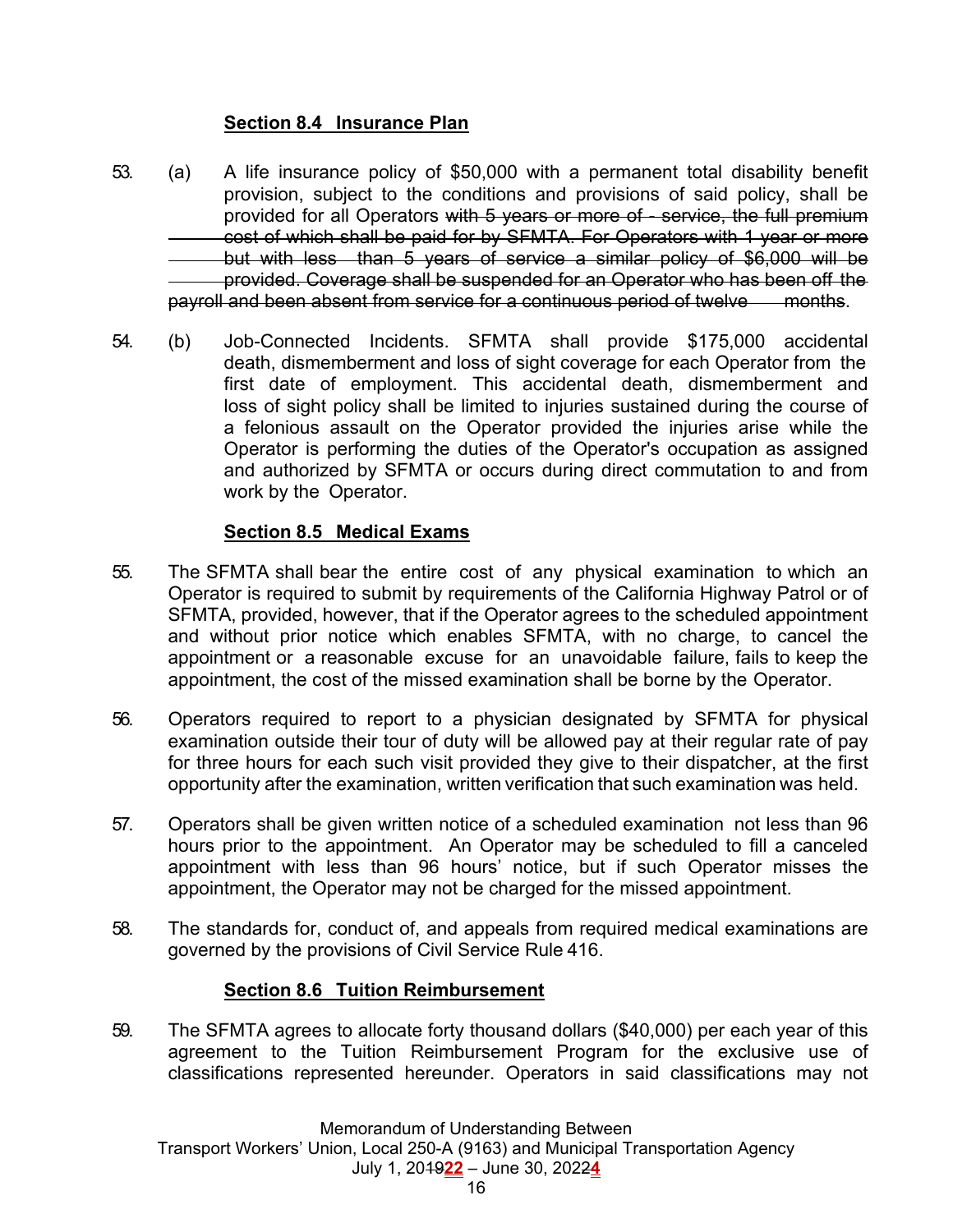receive more than one thousand dollars (\$1,000) per fiscal year from this special allocation.

- 60. If any portion of said allocation remains unexpended on June 30th of any fiscal year it shall be carried over to the next fiscal year.
- 61. The Transport Workers Union Local 250-A shall be sent a quarterly report of the persons who have applied for tuition reimbursements, purpose of reimbursement, and monies allocated.

## **Eligibility.**

62. Any regularly scheduled Full-Time or Part-Time Operator within the SFMTA service who has served a minimum of one (1) year of continuous service in any class immediately prior to receipt of application may apply for tuition reimbursement. Such reimbursement shall be for training courses pertaining to the duties of a higher classification or for the purpose of improving performance in the present classification when such courses are offered by an accredited educational institution.

## **Expenses.**

63. The SFMTA will reimburse each eligible Operator up to \$500 annually for tuition, books, supplies, and other fees for such course if attendance has been approved in advance. The SFMTA will attempt to make such payment promptly upon the Operator's submission of proof of satisfactory completion of the course with a passing grade. If the course is not graded, or is not a credited course, an official transcript or other official document shall be deemed evidence of satisfactory completion.

## **Pre-Approval.**

64. Application for reimbursement shall be prepared on a form provided by the SFMTA Human Resources Department. Courses require pre-approval by the SFMTA Human Resources Department and the Appointing Officer (or designee), neither of which shall be unreasonably denied. Such application for tuition reimbursement shall be made prior to the date of enrollment in the course and, if approved by the SFMTA Human Resources Department and the Appointing Officer (or designee), reimbursement shall be subject to successful completion of the course. No reimbursement shall be made if the Operator is eligible to receive reimbursement for said tuition under a federal or State Veterans benefit program from other public funds.

## **Repayment.**

65. If an Operator resigns from the City within two (2) years following completion of the training course, the amount of tuition reimbursement shall be repaid by the Operator to the SFMTA by cash payment or out of the Operator's last pay warrant or, if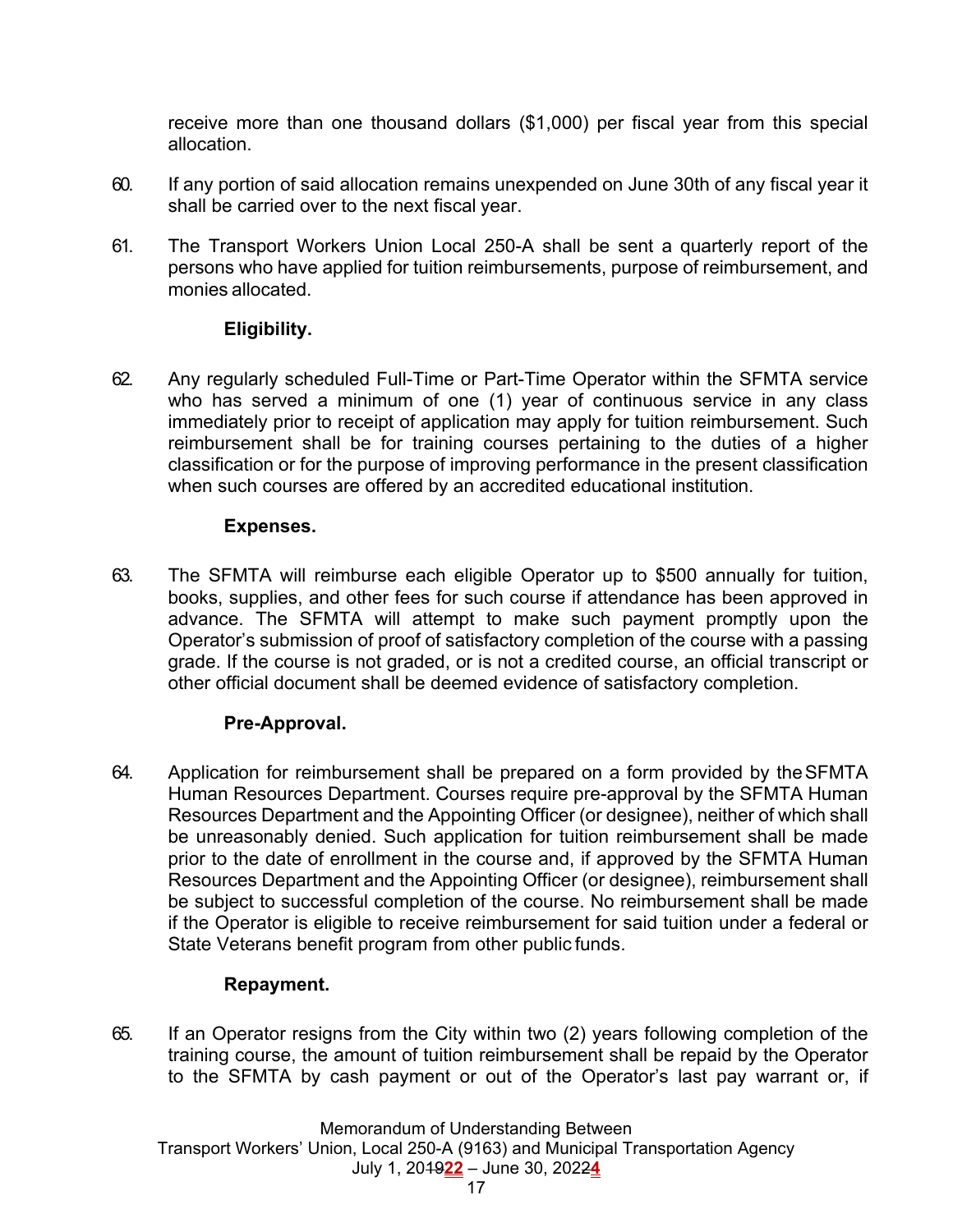applicable retirement earnings.

## **Section 8.7 Dependent Care Reimbursement Account (DCAP)**

66. The SFMTA shall continue to offer a flexible spending account for Dependent Care Reimbursement (DCAP) which allows employees to establish a "pre-tax" account to reimburse dependent care costs.

## **ARTICLE 9. HOLIDAYS**

## **Section 9.1 List of Holidays**

67. The following fourteen (14) **fifteen (15)** days shall be considered paid holidays under the provisions, hereinafter set forth: New Year's Day, Martin Luther King, Jr.'s Birthday, President's Day, Memorial Day, **June 19 (Juneteenth),** Independence Day, Labor Day, the Second Monday in October (Indigenous Peoples and Italian American Heritage Day), Veteran's Day, Thanksgiving, the day after Thanksgiving Day, Christmas, Operator's Birthday and two (2) Floating Holidays which shall be bid pursuant to the procedures set forth in Section 9.9.In the event a legal holiday falls on a Saturday, the preceding Friday shall be observed as a holiday. Additionally, in the event a legal holiday falls on a Sunday, the following Monday shall be observed as a holiday.

## **Section 9.2 Holiday Pay When Not Assigned to Work**

68. Each Operator who is not assigned to duty on a holiday listed above, shall be paid as follows: Eight (8) hours straight time.

## **Section 9.3 Holiday Pay When Assigned to Work**

- 69. Operators assigned to work on any of such holidays will perform such assignments and will be paid as follows:
- 70.Operators who start their shift on December 31 and whose shift continues to January 1 shall be paid one and a half times their regular hourly pay rate for hours worked between 12:00 am – 4:00 am on January 1.
- 71. Operators who work on a holiday shall be paid the regular run pay and, in addition, shall receive a holiday pay computed as set forth in Section 9.2.
- 72. Operators who are assigned to duty on any of the foregoing holidays and who do not report for duty will not be paid for such holiday.
- 73. When a contract holiday falls within an Operator's vacation period or in the event an Operator's floating holiday coincides with any other holiday listed herein, such Operator shall receive holiday pay for each such holiday, computed as set forth in

Memorandum of Understanding Between Transport Workers' Union, Local 250-A (9163) and Municipal Transportation Agency July 1, 2019**22** – June 30, 2022**4**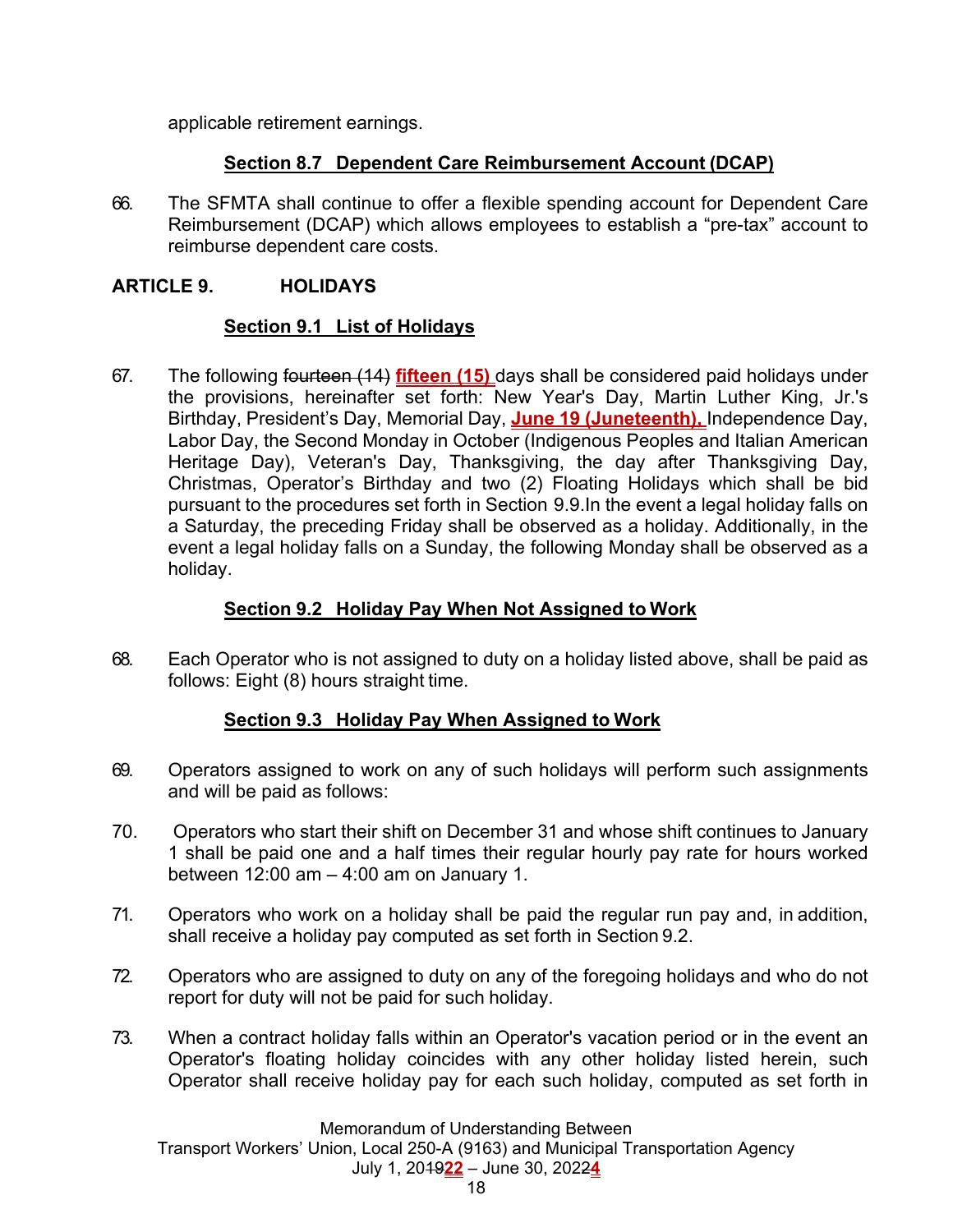Section 9.2. Any Operator having an unused vacation day as a result of a holiday falling during the Operator's vacation period shall take the vacation day with pay at a time established pursuant to the procedures set forth in Section 9.7.

74. An Operator assigned to work on a holiday shall have the option of choosing an alternative day off with pay in lieu of holiday pay pursuant to the procedure set forth in Section 9.7. The Operator shall be paid regular run pay for the holiday worked and shall be paid the eight hours holiday pay on the alternative day off. Not more than three holidays may be so treated by an Operator in each fiscal year.

## **Section 9.4 Limitations on Eligibility for Holiday Pay**

75. An Operator who has performed no work for SFMTA during a continuous period of thirty (30) calendar days or more immediately preceding a holiday, except for absence during paid vacation, shall not receive any pay for the holiday or be allowed another day off In lieu thereof. Operators who are on leave of absence or who are on the inactive list will not be paid for holidays occurring during their period of absence.

#### **Section 9.5 Paid Status**

76. An Operator shall not receive wages for a paid holiday unless the Operator reports for work on the Operator's last scheduled work day before the holiday and the first scheduled work day after the holiday or is on a paid status on such days. Paid status includes an absence for which sick leave is paid or for an industrial accident or for an absence as a result of an assault.

## **Section 9.6 Work on Floating Holiday**

77. An Operator shall not be required to work on that Operator's floating holidays.

#### **Section 9.7 Maximum Operators Off On Same Day For Floating Holidays**

78. Beginning on July 1, 2011, a maximum of three percent (3%) of the Operators in any division may take floating holidays on the same day unless, consistent with service needs, the Division Manager or Assistant Manager in their sole discretion determines that such limit may be exceeded. This three percent (3%) limit is contingent on SFMTA meeting the standard of ninety-eight and one-half percent (98.5%) of scheduled service being delivered. If SFMTA does not meet this standard for any quarter, then no more than one percent (1%) of the Operators in any division will be permitted to take floating holidays on the same day during the following quarter, and the limit shall remain at one percent (1%) until SFMTA meets the 98.5% standard. Once SFMTA achieves the 98.5% standard, the limit will return to 3% the following quarter.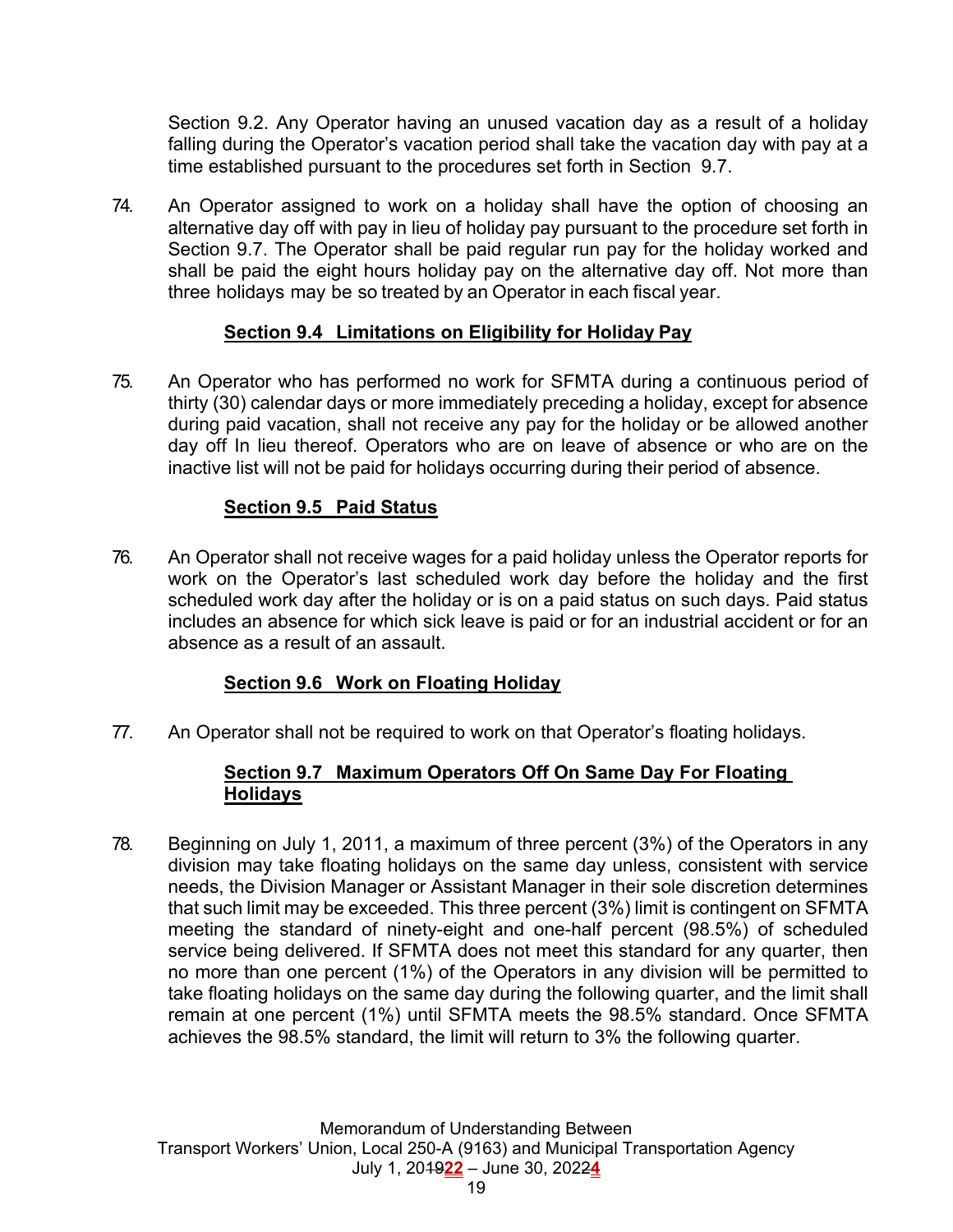## **Section 9.8 Other Paid Time Off**

- 79. An Operator will be permitted to have a day off to meet personal needs subject to the following conditions:
	- (a) The Operator shall use paid leave. In cases of a verifiable emergency, an Operator with no available paid leave may be permitted to take the day off without pay. For purposes of this section, "Paid leave" is defined as vacation, floating holidays and any days off available to the Operator under Section 9.3.
	- (b) A roster of those requesting days off shall be maintained by the Division Manager and the Transport Workers Union Local 250-A division chairperson, and days off will be permitted in order of request.
	- (c) Requests for the day off must be placed on the roster not less than 96 hours before the Operator's regular report time for the day requested off.
	- (d) The maximum number of days off per year permitted Operators for personal needs pursuant to this section is three.
	- (e) Up to four times a year, an Operator shall be permitted to use four hours of accrued paid leave: (1) for a medical or dentist appointment where the Operator provides the Division Manager or Assistant Manager with five days advance notice and written verification of the appointment (Operator may use paid sick leave); or (2) for a verifiable emergency, including family emergencies (as approved by the Division Manager or Assistant Manager).

## **ARTICLE 10. LEAVES OF ABSENCE**

## **Section 10.1 Bereavement Leave**

80. Three (3) days' leave with pay shall be allowed to each Operator for the death of the employee's spouse or domestic partner, parents, step parents, grandparents, parents-in-law, sibling, step child, adopted child, a child for whom the Operator has parenting responsibilities, aunt or uncle, legal guardian, or any person who is residing in the household of the Operator. Such leave shall not exceed three working days and shall be taken within 30 calendar days after the date of death.

## **Section 10.2 Leave without Pay for Bereavement**

81. In addition to the three (3) paid days, an Operator may take up to two (2) days leave without pay for the reasons described in this section at the Operator's option. The Operator may request pay on these two (2) days be charged against the Operator's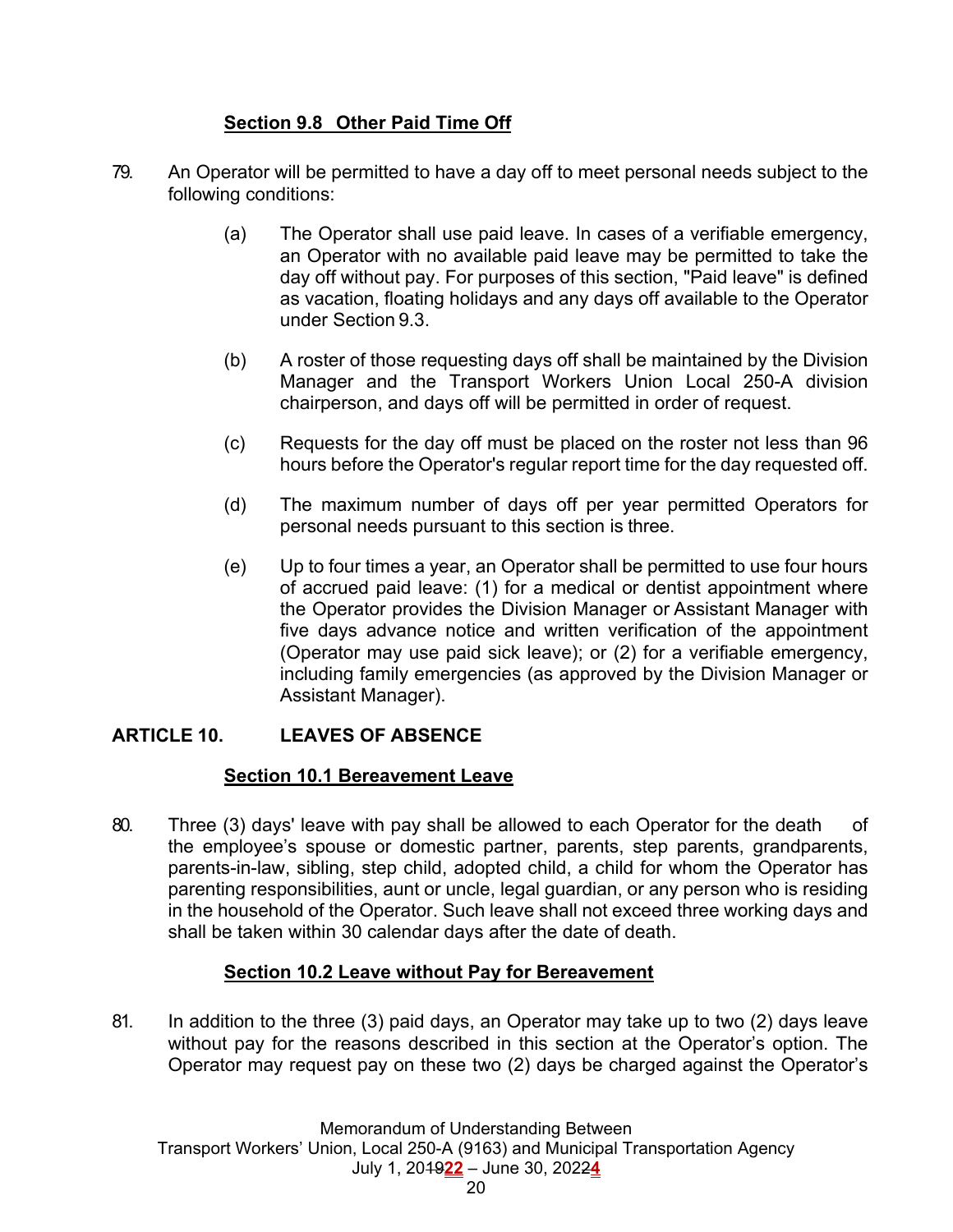floating holiday or vacation.

## **Section 10.3 Jury Duty Leave**

- 82. An Operator shall be provided leave with pay on a work day when the Operator serves jury duty, provided the Operator gives prior notice of the jury duty to the supervisor. Such pay shall be the same as if the Operator had worked in accordance with the Operator's regular schedule for such day.
- 83. Operators assigned to jury duty whose regular shifts are outside of court hours shall not be required to work those shifts when serving jury duty, provided the Operator gives prior notice of the jury duty to the supervisor.
- 84. To receive leave with pay for jury duty, Operators must (1) provide written proof of jury service from the court to verify actual appearance for each day of jury duty, and (2) decline any payment from the court for jury duty.
- 85. If an Operator is required to call in during the work day for possible midday jury duty, the Operator shall coordinate in advance with the Operator's supervisor about whether and when to report to work.

## **Section 10.4 State Disability Insurance**

86. The payment of sick leave pursuant to Rule 420 of the Civil Service Commission shall not be affected and shall be supplementary to payments from State Disability Insurance. An Operator entitled to SDI shall receive in addition thereto such portion of the Operator's accumulated sick leave with pay as will equal, but not exceed, the regular biweekly gross earnings of the Operator, including any regularly paid premiums. Such supplementary payments shall continue for the duration of the Operator's illness or disability or until sick leave with pay credited to the Operator is exhausted, whichever occurs first.

## **Section 10.5 State Unemployment Insurance Program**

87. The SFMTA agrees to continue participating in the State Unemployment Insurance Program as long as applicable laws so require.

## **Section 10.6 Pregnancy and Parental Leave**

88. SFMTA shall administer pregnancy and parental leave according to State, Federal, and Local law. An employee may contest a Pregnancy and Parental Leave decision through the grievance and arbitration procedures of this Agreement or through the applicable Civil Service Rules, the City Administrative Code and Federal and State law. Provided, however, if the employee, group of employees, or Union elects to pursue remedies for a pregnancy and parental leave decision outside the procedures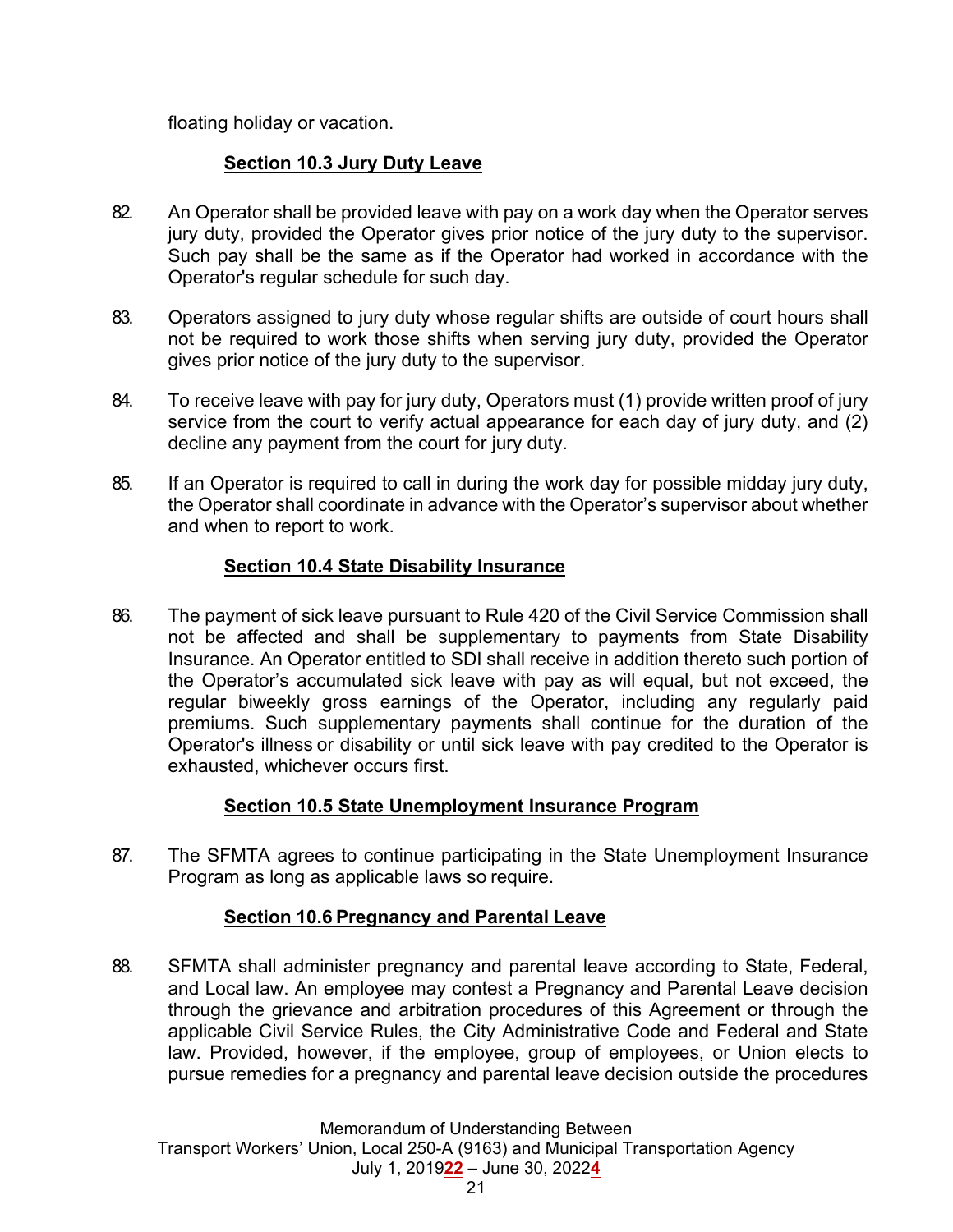of the Agreement, it shall constitute a waiver of the right to pursue that complaint through the grievance and arbitration process.

89. Union and the employee shall elect only one administrative remedy through the City and County of San Francisco. That election is irrevocable, provided that if the employee elects initially to use the grievance procedure of the MOU, then before advancing the grievance to arbitration, the employee and the Union must elect between the grievance procedure and other administrative remedies. If the employee elects to proceed with the grievance, that election constitutes a waiver of the right to pursue other City administrative remedies. If the employee elects to invoke another administrative remedy, the Union shall withdraw the grievance. In this situation, the City shall use the initial date of the grievance in determining the timelines of the administrative complaint. It is understood that this paragraph shall not foreclose nor prejudice the election by an affected employee of any administrative or statutory remedy provided by law.

## **Section 10.7 Childcare/Personal Leave Without Pay**

90. An Operator will be granted childcare or personal leave without pay in accordance with the provisions of Civil Service Rules 420.33 and 420.20 if SFMTA determines that it will not interfere with the needs of the service.

## **Section 10.8 Domestic Partners**

91. In all Articles of this MOU which provide rights or benefits for dependents of a transit Operator, the same shall be provided to a Domestic Partner consistent with existing law which may be subsequently amended.

## **Section 10.9 Sick Pay or Vacation Pay** Accrued Paid Time Off

92. Any Operator using sick pay or vacation pay credit shall be given the option of receiving either eight (8) hours pay or an amount equivalent to run pay **by supplementing their pay** from **any type of accrued paid time off. Any Operator using accrued paid time off other than sick pay shall be given the option of receiving either eight (8) hours pay or an amount equivalent to run pay by supplementing their pay from any type of accrued paid time off other than sick**  pay. their sick or vacation credit. Sick leave without pay will be permitted only after all sick leave with pay has been exhausted.

## **Section 10.10 Industrial Accident Leave**

## Transport Workers Union Local 250-A Notification

93. Notice of the occurrence of an injury to any employee sustained in the course of employment shall be given to the Transport Workers Union Local 250-A as soon as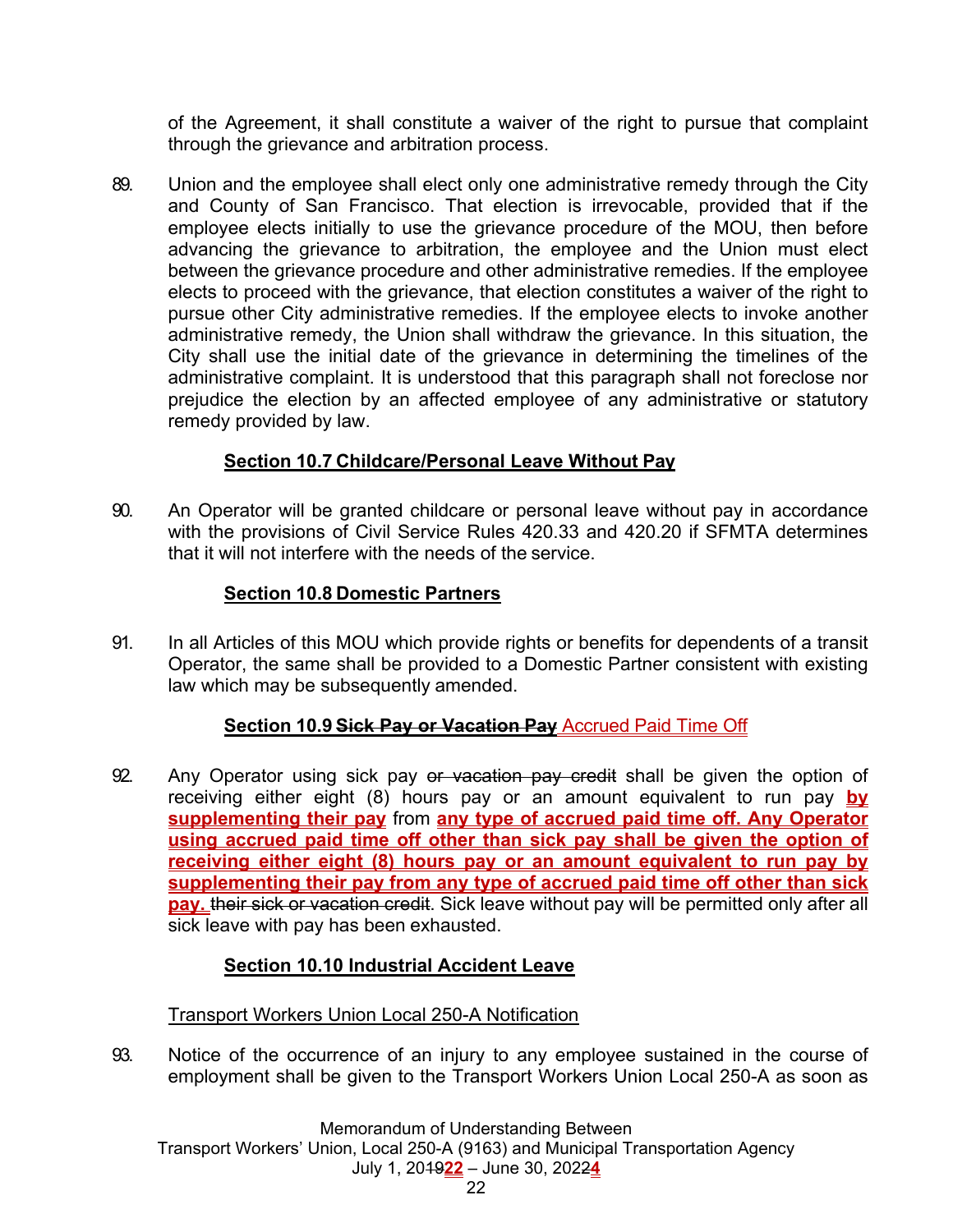knowledge of such an injury comes to SFMTA.

#### Industrial Injury Leave

94. An Operator who is absent because of an occupational or non- occupational disability and who is receiving Temporary Disability, Vocational Rehabilitation Maintenance Allowance, or State Disability Insurance, may request that the amount of disability indemnity payment be supplemented with salary to be charged against the Operator's accumulated unused sick leave with pay credit balance at the time of disability, or vacation, so as to equal the normal salary the Operator would have earned for the regular work schedule. An Operator who wishes not to supplement, or who wishes to supplement with vacation, must submit a written request to the appointing officer or designee within seven (7) calendar days following the first date of absence. Disability indemnity payments will be automatically supplemented with sick pay credits (if the Operator has sick pay credits and is eligible to use them) to provide up to the Operator's normal salary unless the Operator makes an alternative election as provided in this section. Operator supplementation of workers' compensation payment to equal the full salary the Operator would have earned for the regular work schedule in effect at the commencement of the workers compensation leave shall be drawn only from an Operator's paid leave credits including vacation, sick leave balance, or other paid leave as available. Pursuant to Civil Service Rule 420.24, an Operator returning from disability leave as defined by CSC Rule 420.24 will accrue sick leave and/or supplemental disability credits at an accelerated rate. Salary may be paid on regular time-rolls and charged against the Operator's sick leave with pay, or vacation credit balance during any period prior to the determination of eligibility for disability indemnity payment without requiring a signed option by the Operator. Sick leave with pay, or vacation credits shall be used to supplement disability indemnity pay in increments of at least one (1) hour. Notwithstanding past practice, if an Operator is injured from an unavoidable collision accident or malfunction of MUNI equipment while operating MUNI equipment resulting in loss of time from work, the Operator shall suffer no loss of pay time on the day the injury occurs. In the event of such injury, the Operator shall be paid eight (8) hours time for each scheduled work day lost during the waiting period until workers compensation temporary disability benefits begin, and after the waiting period, the Operator shall receive from MUNI 60% of the difference between workers compensation temporary disability benefits and eight (8) hours time for each scheduled work day lost for a maximum of one (1) month of continuous absence each fiscal year, or through the end of the current sign-up period, whichever period is greater. An Operator may request to supplement the Operator's pay while on leave to be changed against the Operator's accumulated unused sick leave, or vacation. SFMTA shall continue to pay premiums at the amounts set forth in Article 8 for the Operator and the Operator's dependents until the end of the period in which the Operator receives workers compensation temporary disability benefits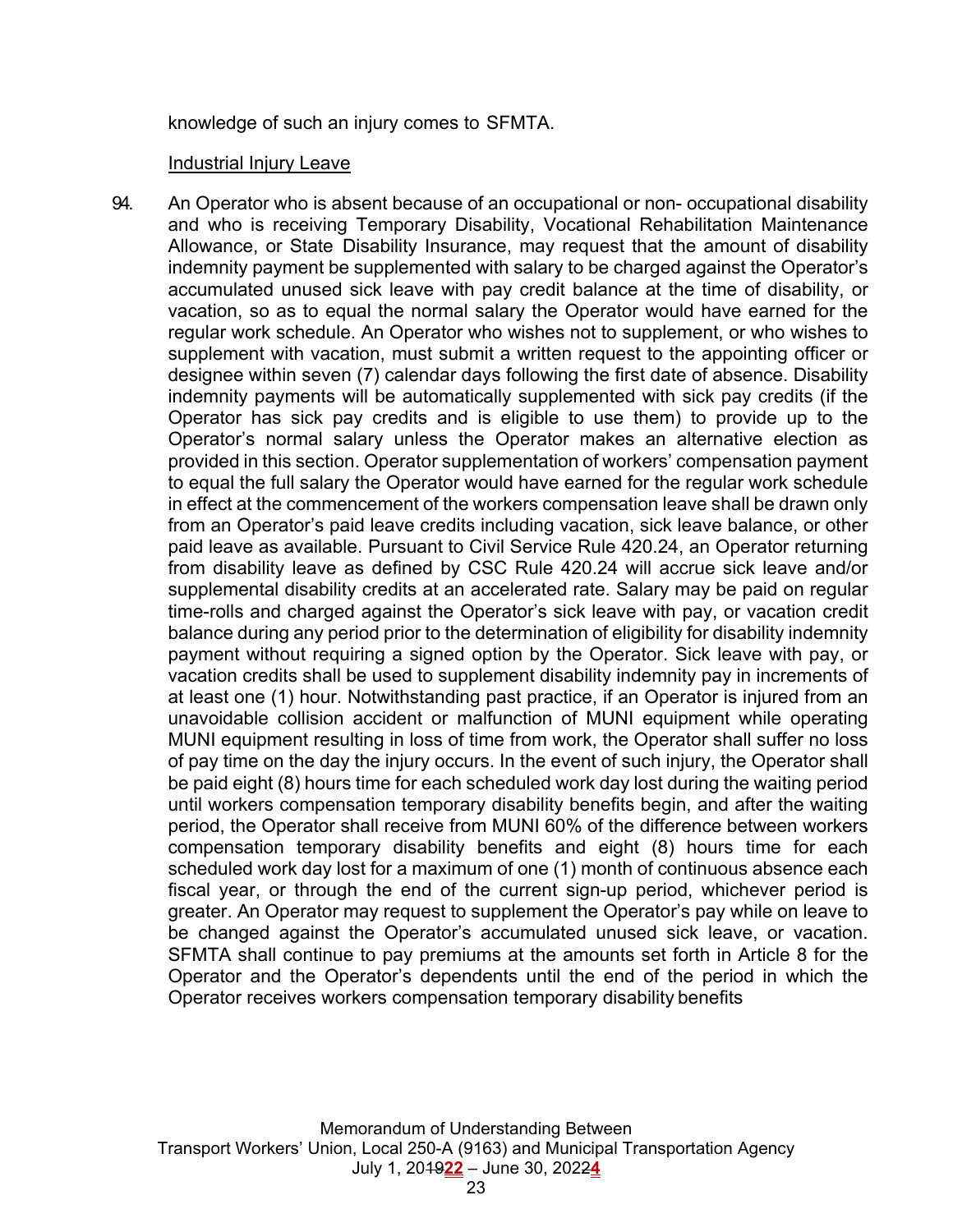## **Section 10.11 – Incapacity as a Result of Criminal Violence**

95. For informational purposes only: In accordance with Administrative Code section 16.170, Operators who are incapacitated from the performance of their duties by reason of bodily injury or illness received in the performance of their duties and caused by an act of criminal violence shall be entitled, regardless of the period of service with SFMTA, to disability benefits equal to and in lieu of their salary, while so disabled, for a period or periods not exceeding 12 months in the aggregate with respect to any one such injury or illness. The entitlement to this disability benefit shall be determined by the Civil Service Commission. See Civil Service Rule 420.15. This section shall not be subject to the grievance procedure.

## **ARTICLE 11. PART-TIME OPERATORS**

## **Section 11.1 Part-Time Operator Definition**

96. A Part-Time Operator is an Operator employed by SFMTA and regularly scheduled on a less than full-time basis. Upon qualification as a transit operator, such employee will serve a probationary period in accordance with Civil Service rules.

## **Section 11.2 Part-Time Operator Positions**

 In its sole discretion, SFMTA may create and fill Part-Time 9163 Operator positions to operate the following equipment: rubber tire or light rail vehicle. Part-Time Operators may be assigned to Part-Time runs or the Part-Time Operator extra board, or, where no full-time Operators are available within a Division, the full time extraboard.

## **Section 11.3 Part-Time Probationary Period**

97. Upon qualification as a transit Operator, such employee will serve a probationary period in accordance with Civil Service rules. The probationary period of a Part-Time Operator filling a position from an eligible list shall be for a period of six (6) consecutive months of regularly scheduled service as defined by Civil Service Rule 417. The probationary period may be extended by mutual agreement between the SFMTA and the Operator. The Rule, which is not subject to the grievance process, is attached as Appendix C to this MOU, for information only. The probationary period for other types of appointments, such as displacement ("bumping") or transfers, shall be 520 hours. The probationary period may be extended by mutual agreement between the SFMTA and the Operator.

## **Section 11.4 Recognition**

98. The Transport Workers Union Local 250-A is recognized as the employee representative for all Part-Time Operators. All of the terms and conditions of employment applying to Full- Time Operators shall apply to Part-Time Operators

Memorandum of Understanding Between Transport Workers' Union, Local 250-A (9163) and Municipal Transportation Agency July 1, 2019**22** – June 30, 2022**4**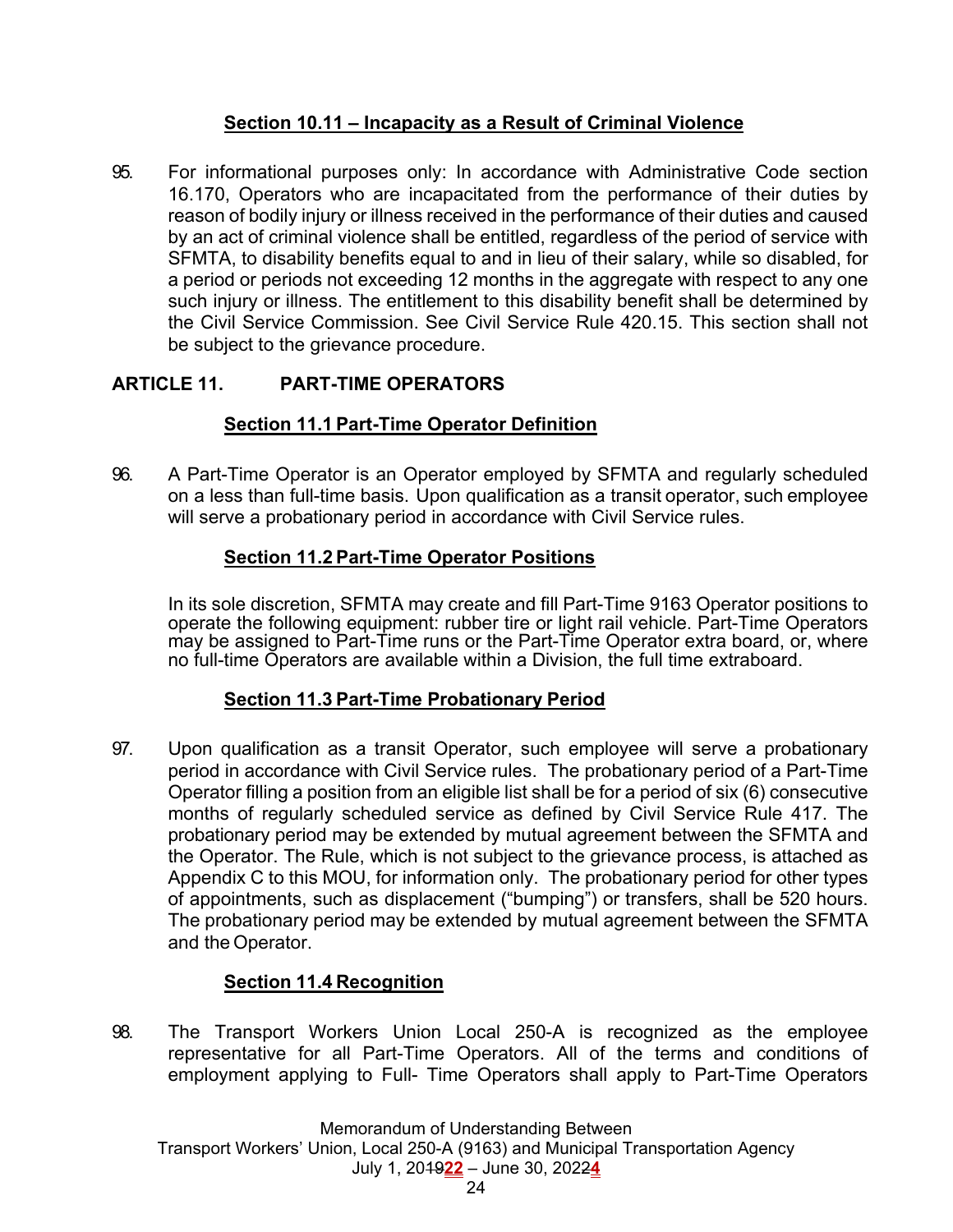except as may be specifically set forth in this Agreement.

## **Section 11.5 Number of Part-Time Operators**

- 99. SFMTA asserts that the subject of establishing a cap, a percentage, or any limitation on the number of Part-Time Operators SFMTA may employ is outside the scope of bargaining, and SFMTA is not required by law to negotiate or participate in the impasse procedure/interest arbitration about this subject. The Transport Workers Union Local 250-A asserts that the subject of establishing such a limitation on the number of Part-Time Operators is within the scope of bargaining.
- 100. For the purpose of reaching an agreement on a comprehensive collective bargaining agreement for the period from July 1, 2014, through June 30, 2017, SFMTA agrees to limit the number of Part-Time Operators employed or budgeted to no more than fifteen (15%) percent of the number of budgeted FTE Operator positions.

## **Section 11.6 Established Work Week**

- 101. A Part-Time Operator's individual workweek shall be the schedule assigned to that Operator and shall be within the established workweek for Part-Time Operators.
- 102. The established workweek for Part-Time Operators shall begin at 12:00 AM on Saturday and end at 11:59 PM on Friday.

## **Section 11.7 Minimum and Maximum Hours Of Work**

103. If regularly scheduled to work or authorized to work by an SFMTA authorized representative, each Part-Time Operator shall be guaranteed a minimum of three and one-half (3.5) hours work.

 Each Part-Time Operator shall be scheduled to work no more than seven (7) hours operating a revenue service vehicle per workday and twenty-eight (28) hours per workweek, except during training. To meet service needs, a Part Time Operator may accept additional hours of work for which the Operator is not regularly scheduled. Nothing in this section shall interfere with a Part-Time Operator's completion of any run, performance of unscheduled driving, work on weekends or for special events, provided that the total hours worked does not extend beyond twenty-eight (28) hours per week, except during training.

## **Section 11.8 Benefits for Part-Time Operators**

104. Part-Time Operators shall be entitled to the benefits provided in Article 8 of this Agreement.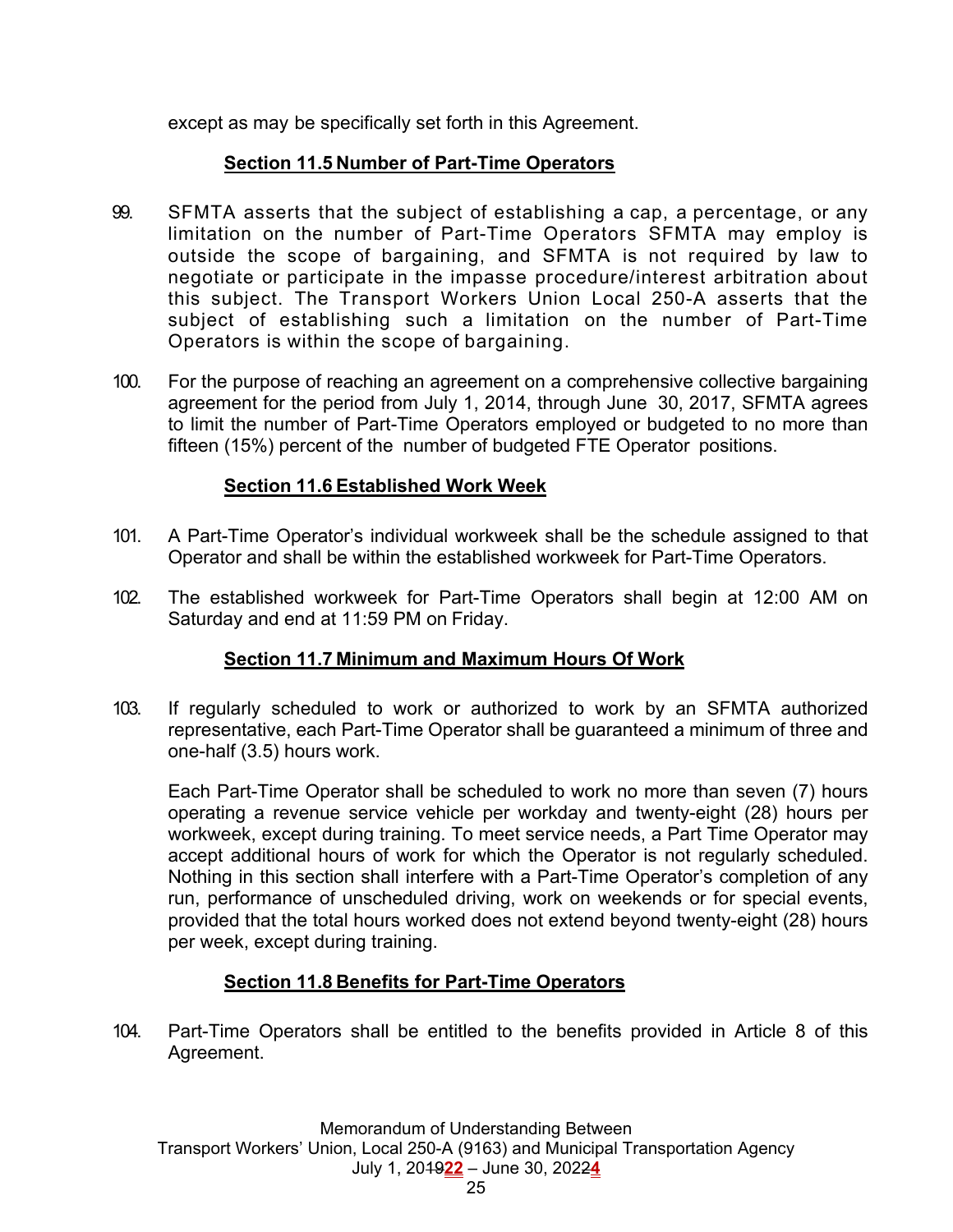## **Section 11.9 Part-Time Dental, Vision, and Flexible Spending Plans**

105. Part-Time Operators shall be eligible to enroll in the City's Health Service System and may participate in flexible spending account programs to the same extent as Full-time Operators.

## **Section 11.10 Part-Time Holidays**

106. Part-Time employees, including employees on a reduced work week schedule, who regularly work a minimum of twenty (20) hours in a bi-weekly pay period shall be entitled to holidays as provided herein on a proportionate basis.

## **Section 11.11 Part-Time Uniforms**

107. Section 4.5.2, Uniforms, Shoes, and Equipment shall apply to Part-Time Operators. The Shoes and Uniform Maintenance Allowance in Section 4.5.2 shall be provided to Part-Time Operators on the same basis as Full-Time Operators pursuant to Section 4.3.

## **Section 11.12 Transit Passes**

- 108. Part-Time Operators shall be eligible for transit passes on the same basis as Full-Time Operators pursuant to Section 4.3.
- 109. In the event a Part-Time Operator needs a replacement identification card, SFMTA shall charge the Part-Time Operator a ten-dollar (\$10) fee to replace the identification card. SFMTA may waive the fee if the Part-Time Operator produces verifiable proof satisfactory to the SFMTA that the loss or destruction was beyond the Part-Time Operator's control.
- 110. Failure to properly display identification or any attempt to misuse this privilege will be cause for refused entry into the system, revocation of privilege and/or disciplinary action. Pass privileges will be revoked when a Part-Time Operator ceases to be employed in active status.

## **Section 11.13 Part-Time Choice of Shifts/Sign Up**

111. Part-Time Operator shift assignments shall be posted to show reporting and ending location, starting and ending time for any weekend split-time- run, and regular days off (RDO). Part-Time and Full-time Operator assignments shall be posted separately, and separate bids shall be conducted for each.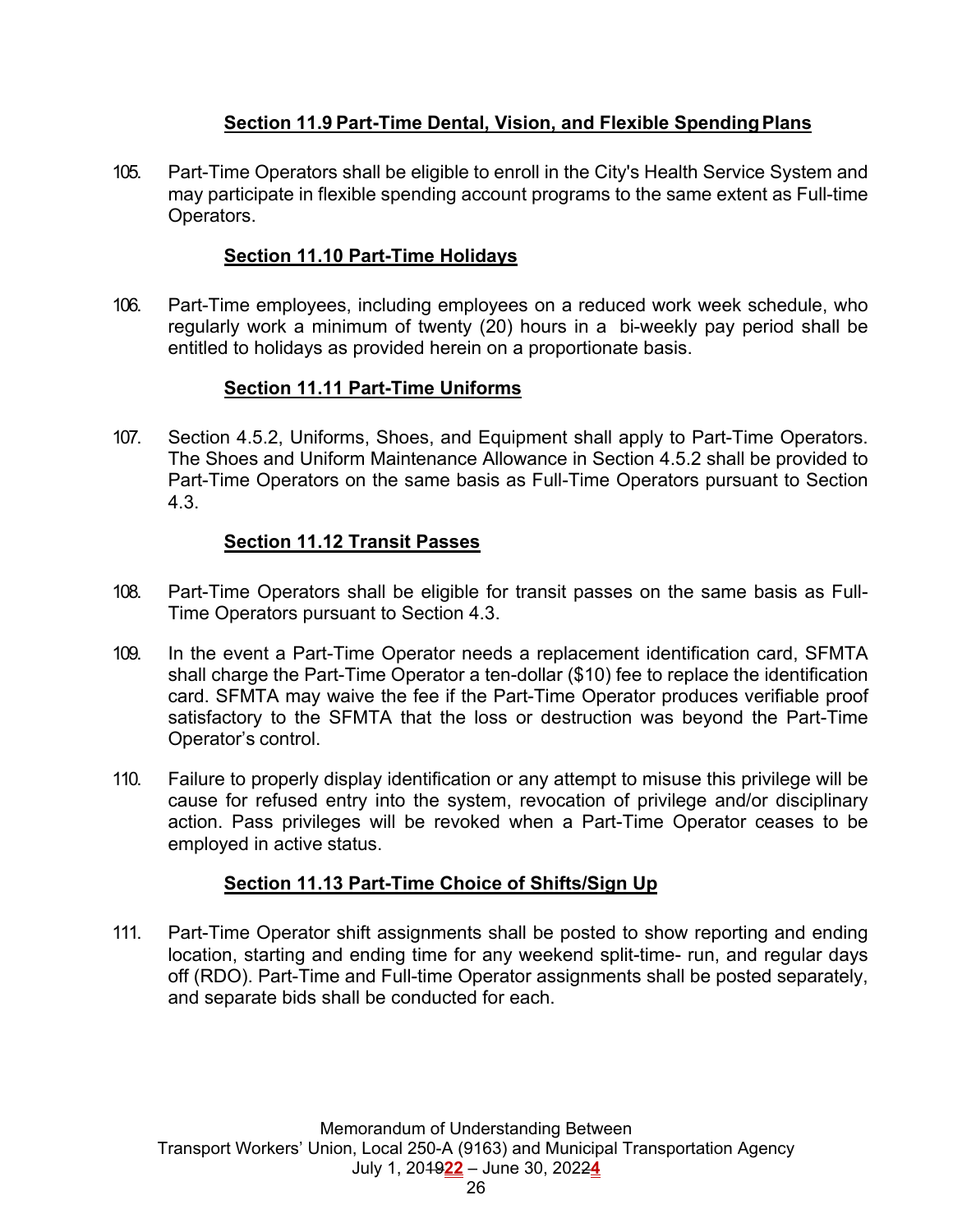## **Section 11.14 Part-Time Extra Board**

112. SFMTA shall determine the number of Part-Time Extra board Operators to be allotted to each of the divisions. Part-Time Extra Board Operators shall not fill full-time shift vacancies except as provided in Section 11.2 of this Agreement. Except for filling "not out" Part-Time Operator vacancies, full- time Operators shall not be assigned to parttime runs or part-time extra board. For purposes of this section, a part-time "not out" shall mean "part- time run with no Part-Time Operator available, no Part-Time Operator available on the part-time extra board and no Part-Time Operator willing to work an RDO after exhausting extra board lists within the division."

## **Section 11.15 Civil Service Eligible Lists**

113. The parties will request that the Civil Service Commission establish and maintain separate eligible lists for Part-Time and Full-Time Operators. If separate lists are established, Full-Time Operators shall be appointed only from the full-time eligible list. There will not be a requirement that an Operator work part-time in order to be eligible for full-time employment. If it is necessary to amend, or receive an exemption from, any civil service rule to accomplish the last sentence, the parties agree to request jointly that the Civil Service Commission so arrange.

## **Section 11.16 Part-Time Operator Seniority**

- 114. For purposes of shift bidding and vacation bidding, SFMTA seniority for a Part-Time Operator shall begin on the first date in paid service as a Part- Time Operator on particular equipment.
- 115. For purposes of shift bidding, seniority accrued by Part-Time Operators shall not be transferable to full-time seniority. In the event a Part-Time Operator applies for and is appointed as a Full-Time Operator position, the Operator's full-time seniority shall begin as of the first day of paid service as a Full-Time Operator.
- 116. For purposes of vacation bidding, seniority accrued by Part-Time Operators shall be transferable to full-time seniority. In the event a Part- Time Operator applies for and is appointed as a Full-Time Operator position, the Operator's full-time seniority shall include seniority accrued as a Part-Time Operator.

## **Section 11.17 Moving Between Part-Time and Full-time**

117. If an Operator moves between Part-Time and Full-Time, the Operator shall be appointed at that Operator's current salary step. Salary steps are described in Article 4.

## **ARTICLE 12. FULL-TIME OPERATORS**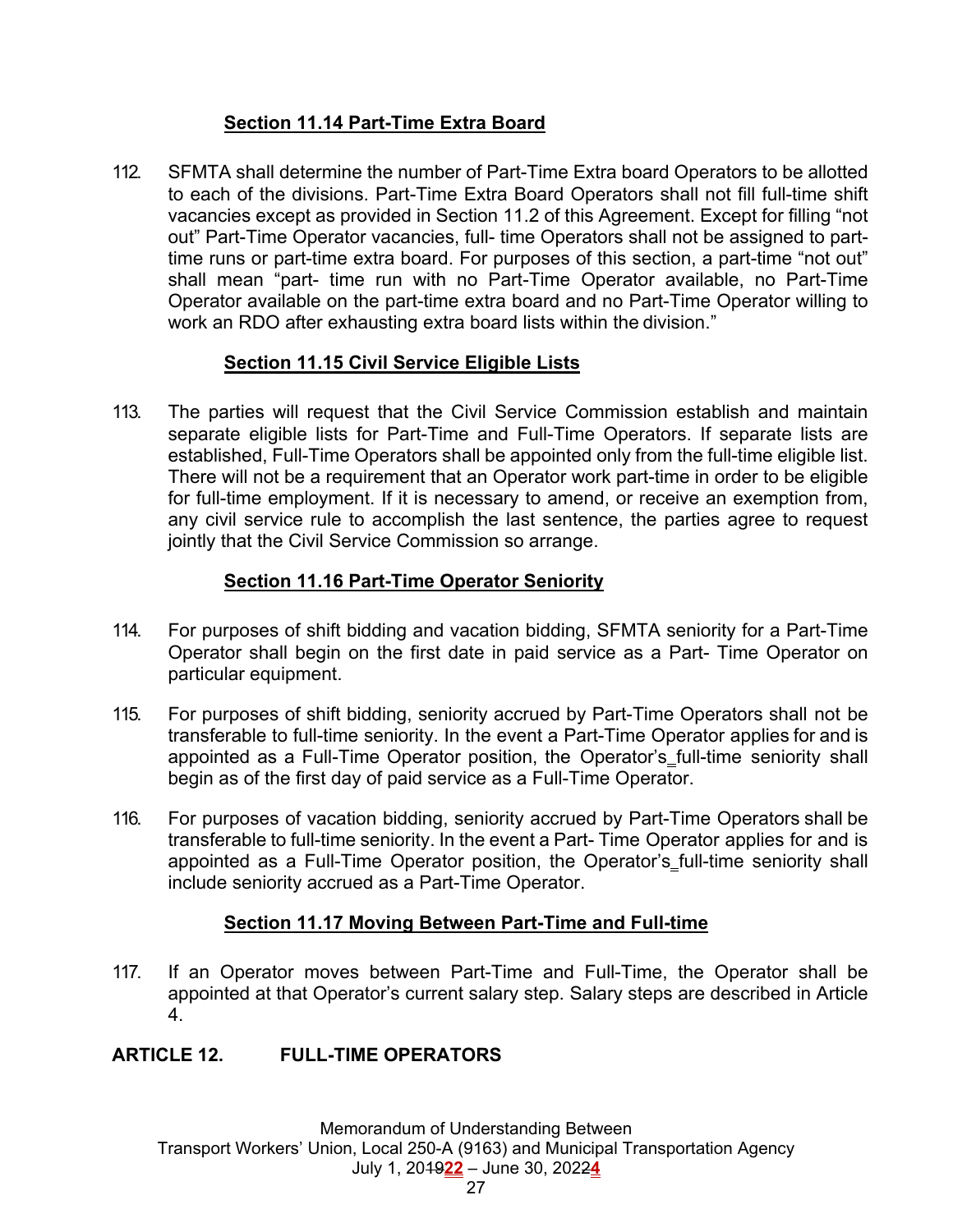## **Section 12.1 Definition**

118. A Full-Time Operator shall mean a person employed by SFMTA on a full- time, continuing basis whether assigned to a full-time run or to the extra board.

## **Section 12.2 Probationary Period For Full-time Operator**

119. The probationary period of a Full-Time Operator filling a position from an entrance examination shall be for a period of six (6) consecutive months of regularly scheduled hours worked as defined by Civil Service Rule 417. The probationary period may be extended by mutual agreement between the SFMTA and the Operator. The Rule, which is not subject to the grievance process, is attached as Appendix C to this MOU, for information only.

## **Section 12.3 Full-Time Extra Board**

120. The primary purpose of the Full-Time Extra Board is to fill full-time Operator shift vacancies. SFMTA shall determine the number of Operators on the full- time extra board, however, the full-time extra board shall be maintained in accordance with Section 13.4.

## **Section 12.4 Available Extra Board Assignments**

121. If SFMTA has filled all full-time shift vacancies from the Full-Time Extra Board, SFMTA may assign free Extra Board to perform special runs.

## **Section 12.5 Giving Up A Run**

122. Operators will not be permitted to give up a run, block or hold down except for reasons acceptable to management. Any Operator who is allowed to give up a run, block or hold down will be placed at the bottom of the extra board with days off assigned according to the needs of the service. The seniority of the extra board will date from the date the Operator gives up the run, block or hold down. At the next signup the Operator will revert back to seniority order.

## **Section 12.6 Temporary Exempt and Proposition F Employees**

123. SFMTA shall limit the number of Prop F Operators to no more than fifteen (15) at any time. SFMTA shall not employ temporary exempt employees to fill vacancies in the TWU 250-A Operators bargaining unit.

## **ARTICLE 13: SCHEDULING, CHOICE OF ASSIGNMENTS, AND BIDS**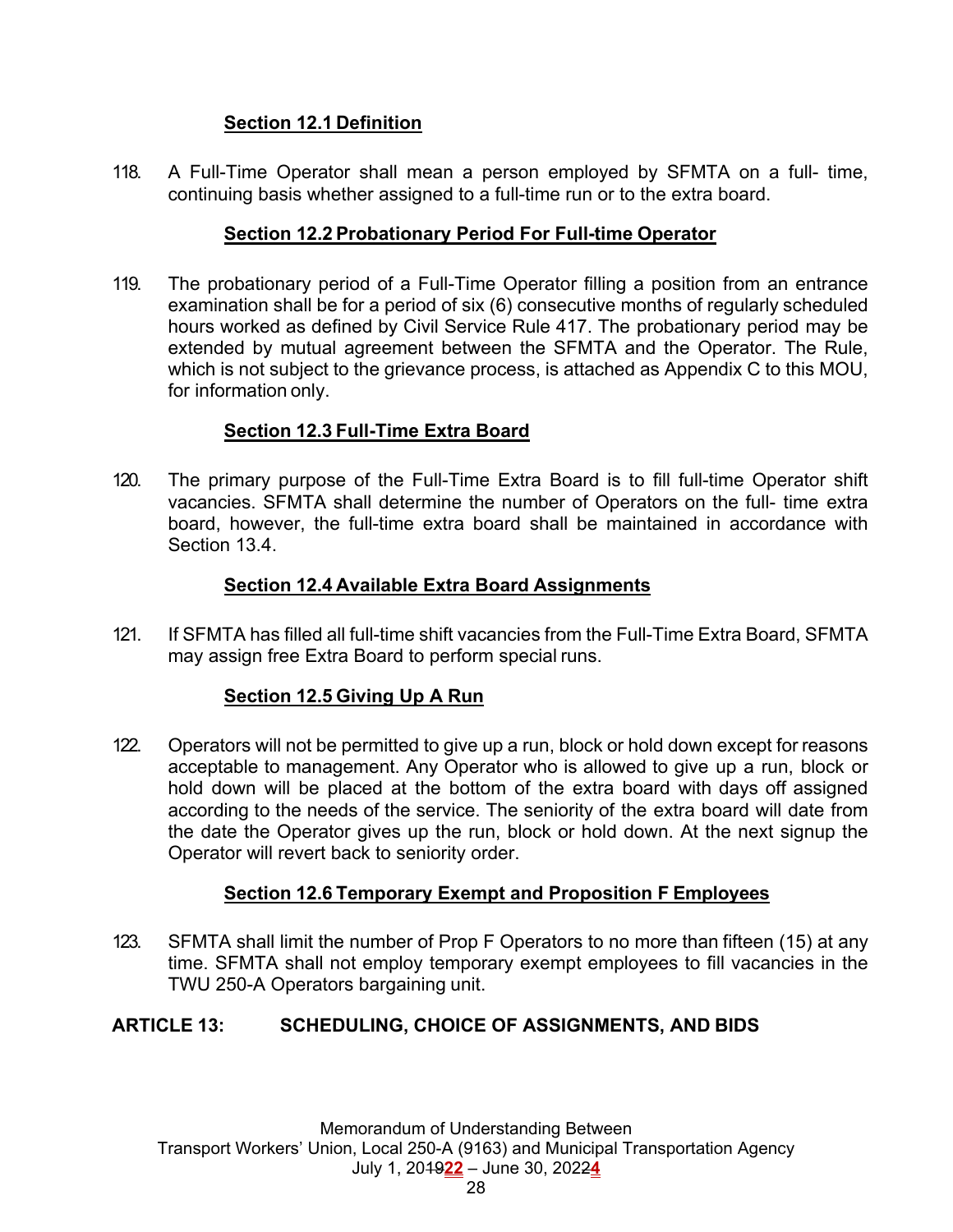## **Section 13.1 Development Of Schedules**

124. At its sole discretion, SFMTA shall schedule service and establish runs in the most cost-effective manner consistent with the transit needs of the City and County of San Francisco.

## **Section 13.2 Transport Workers Union Local 250-A Review of General or Division Schedules and Sign-Ups**

- A. Notice of General or Division Schedules
- 125. At least twenty (20) calendar days prior to posting the available shift assignments at divisions, SFMTA shall give the Transport Workers Union Local 250-A a copy of the available assignments for the Transport Workers Union Local 250-A's review. SFMTA shall provide reasonable release time to up to three (3) Transport Workers Union Local 250-A representatives per affected division to be present and participate in reviewing the available shift assignments.
	- B. Union-Management Pre-Posting Meeting
- 126. At least ten (10) calendar days prior to distribution of the schedule to Operators and upon the Transport Workers Union Local 250-A's request, SFMTA shall offer a preposting meeting with the Transport Workers Union Local 250-A Chair at each division, to discuss the schedule, including headways, running time, recovery time, train recovery time, and details about the sign-up procedures. During the pre-posting meeting, the Transport Workers Union Local 250-A shall inform management of any objection it may have relative to proposed service.
- 127. SFMTA shall provide reasonable release time to up to three (3)Transport Workers Union Local 250-A representatives per affected division to be present and participate in the pre-posting meeting.
	- C. Post General Bid Implementation
- 128. After the bid is implemented, the Transport Workers Union Local 250-A may inform the Senior Operations Manager of the Scheduling Unit about any problems with the schedule, including headways, running time, recovery time, and train recovery time. The Senior Operations Manager of the Scheduling Unit shall consider and implement necessary schedule changes.

## **Section 13.3 Frequency Of Sign-Ups**

- A. Biennial Sign-Ups: Bus Only
- 129. SFMTA shall offer one General Sign-Up among bus Divisions every two years. In a General biennial system Sign-Up, Operators who sign out of a division for which they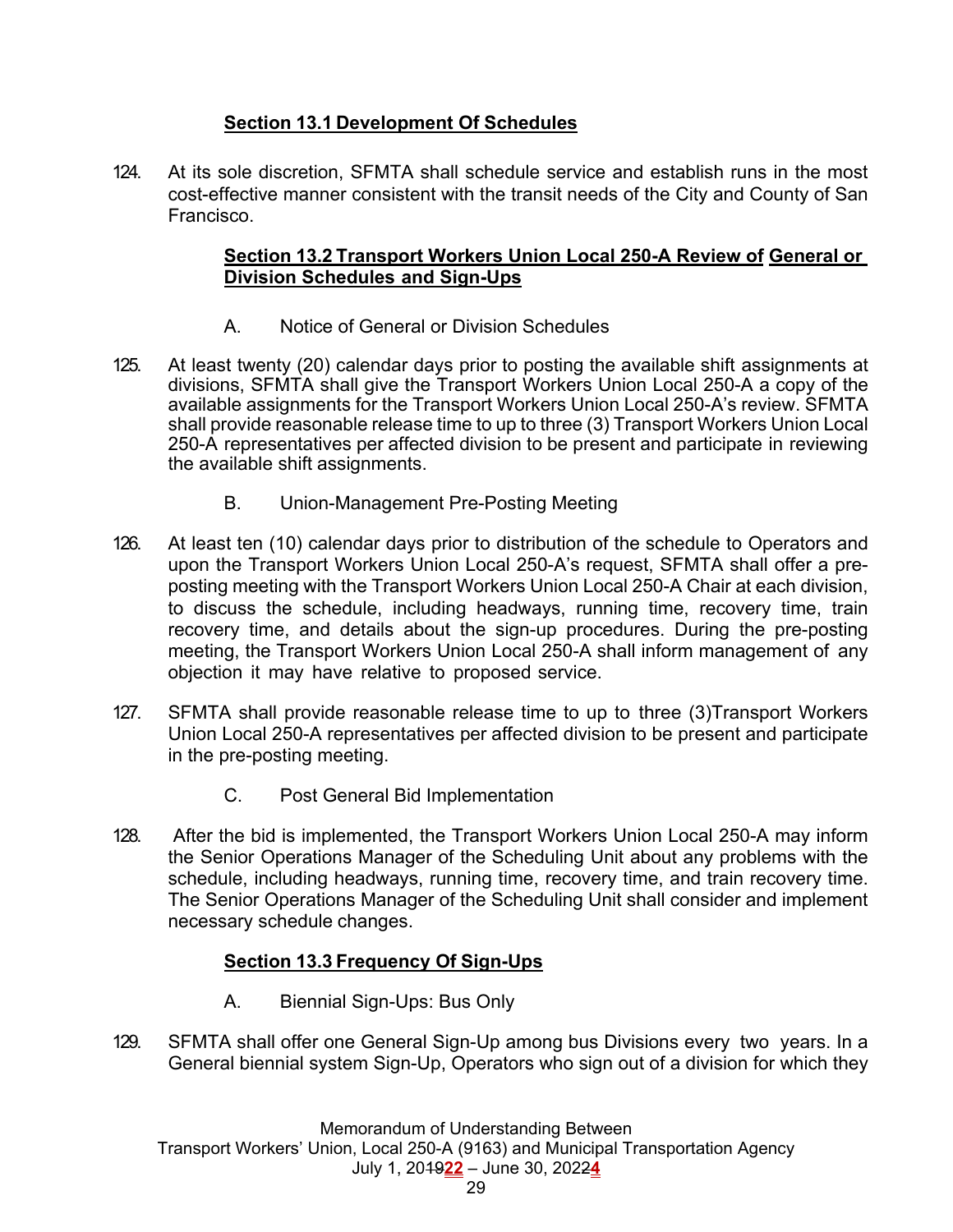have sufficient seniority shall transfer out of that division upon completion of any training and certification required to operate in the new division. A General Sign-Up shall be conducted as described in Section 13.5, Choice of Shifts/Operator Sign-Ups.

- 130. Green/MME and Cable Car Divisions will not be included in General Sign-Ups but will have Division Sign-Ups only. Employees wishing to transfer from a bus Division to one of the rail Divisions must follow the procedures set forth in Section D. below.
	- B. Division Sign-Ups.
		- 1.) Bus Divisions
- 131. In a year when a General Sign-Up is held, SFMTA shall schedule two Division

Sign-Ups. In a year when no General Sign-Up is held, SFMTA shall schedule three Division Sign-Ups.

- 2.) Green/MME and Cable Car Divisions
- 132. Green/MME and Cable Car Divisions have three Division Sign-Ups per year.
	- C. Division Sign-Ups For Service Needs
- 133. SFMTA may schedule a Service Needs Division Sign-Up in the affected divisions whenever SFMTA decides to expand, reduce, or modify its services. Service Needs Division Sign-Ups may include, but are not limited to, expansion in service by adding routes/lines, extending lines, or extending hours of service; reduction in service by eliminating route/lines, shortening lines, or decreasing hours of service; moving service from one area to another; and/or and service needs that require changed schedules. SFMTA shall establish the effective date for any Service Needs Division Sign-Up. A Service Needs Division Sign-Up shall be conducted as described in Section 13.5, Choice of Shifts/Operator Sign-Ups.
	- D. Transfers Between Bus and Rail Divisions
- 134. Operators wishing to transfer from a bus division to Cable Car or Green/MME, or between Cable Car and Green/MME Divisions, may sign up once per year on the Rail Training Seniority List for the desired division. Openings in Green/MME and Cable Car Divisions will be filled in order of seniority on the Rail Training Seniority List. If there are openings in Cable Car or Green/MME and the Rail Training Seniority List is exhausted, the list will be re-opened. If, by the end of any annual sign-up period, fewer than 75 Operators have been selected from the Rail Training Seniority List to begin training in Green/MME or Cable Car Divisions, the Operators still on the Rail Training Seniority List may bump Operators with less seniority in the desired divisions until a total of 75 is reached, or the list is exhausted, whichever comes first.
- 135. Operators wishing to transfer from Green/MME or Cable Car to a bus division may do

Memorandum of Understanding Between Transport Workers' Union, Local 250-A (9163) and Municipal Transportation Agency July 1, 2019**22** – June 30, 2022**4**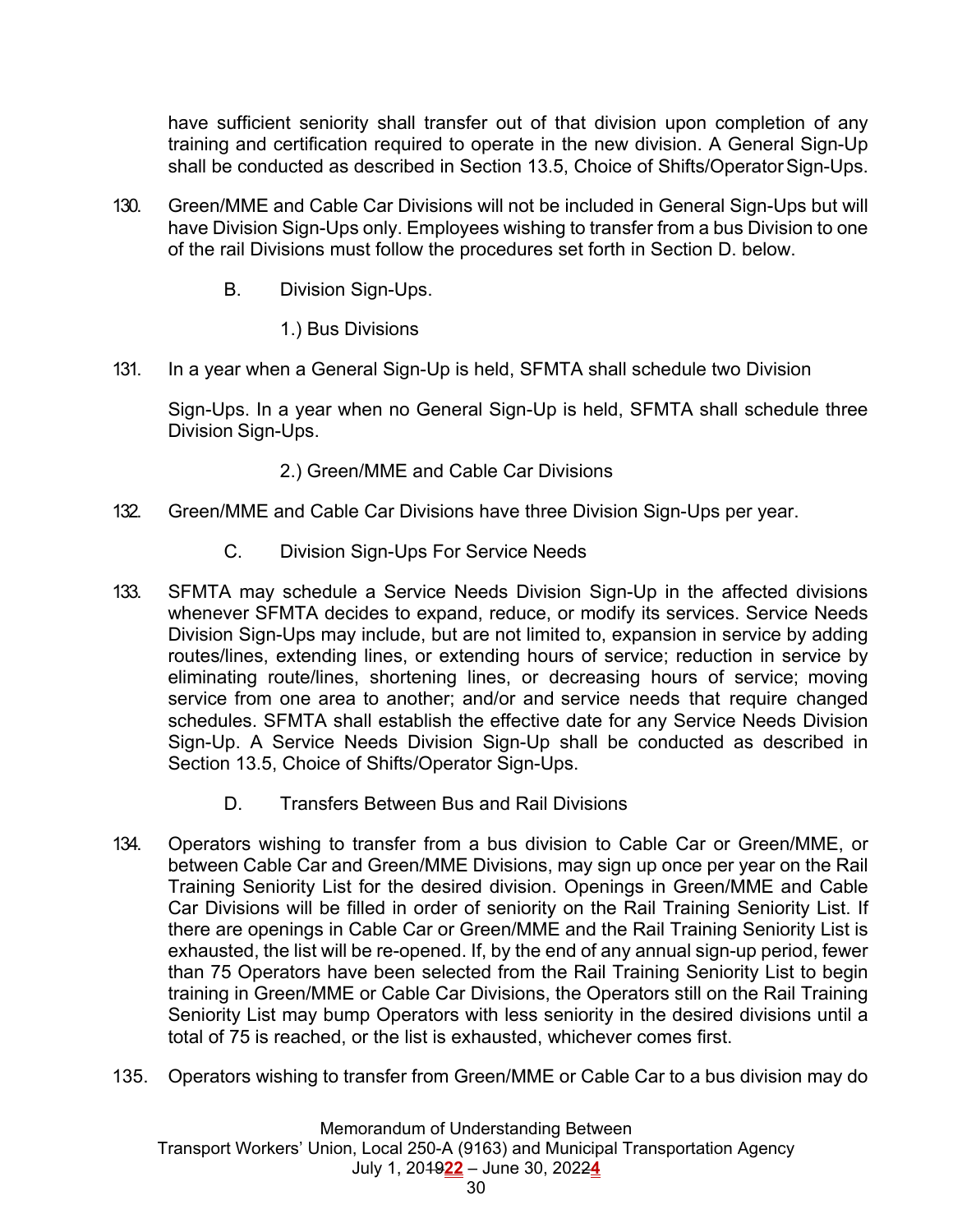so and will be placed on the Extra Board in the Operator's desired bus division until the next Division sign-up, at which point the Operator may pick a run based on the Operator's seniority date.

#### **Section 13.4 Available Operator Force**

136. Prior to each General, Division, Or Division Sign-Up For Service Needs, SFMTA shall determine the scheduled service and establish runs in the most cost effective manner consistent with the transit needs of the City and County of San Francisco. This determination shall not be subject to the grievance procedure. The number of full-time Operators (Available Operator Force), shall be at least one hundred twenty percent (120%) of the number of scheduled runs plus blocks, as determined at each General Sign-up, Division Sign-Up, or Division Sign-Up For Service Needs. If the Available Operator Force falls below one hundred twenty percent (120%) of the number of scheduled runs plus blocks for more than thirty days after the first day of a Sign Up, SFMTA shall initiate the process of training and hiring sufficient full-time Operators to attain the one hundred twenty percent (120%) Available Operator Force.

## **Section 13.5 Choice Of Shifts / Operator Sign-Ups**

- A. Bid Information
- 137. All shift assignments shall be posted to show reporting, starting, and ending location, starting time, starting and ending time for any split schedule in the run, and regular days off ("RDO"). Full-time and part-time assignments shall be posted separately, and separate bids shall be conducted for each.
	- B. Sign-Ups
- 138. SFMTA will assign seven (7) designated SFMTA employees to be present throughout the Sign-ups. In addition, SFMTA shall provide reasonable release time to one (1) Transport Workers Union Local 250-A representative per affected division to be present and assist throughout the Sign-Ups.
	- C. Time For Conducting Sign-Ups/Bid
- 139. Although Sign-Ups shall generally be conducted on week days, SFMTA may conduct Sign-Ups on evenings and weekends.
	- D. Bid Distribution
- 140. A copy of the available shift assignments will be posted in SFMTA's headquarters with a concurrent distribution to all divisions five (5) calendar days in advance of any bid.
	- E. Operator Bid Roster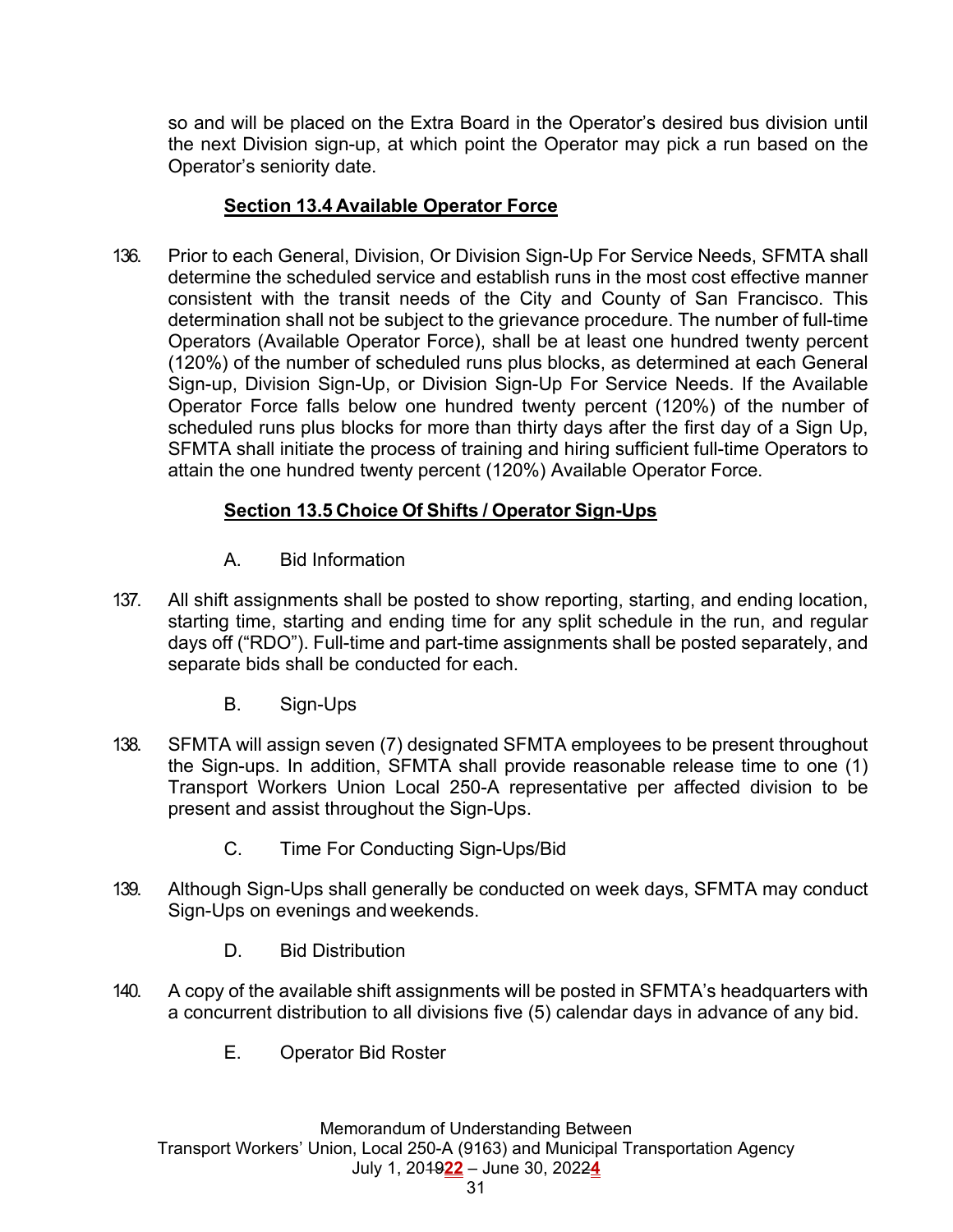- 141. 141. 1. Operators who separate from service between the date the available shift assignments are given to the Transport Workers Union Local 250-A (Section D above) and the first day of the Sign-up shall be removed from the Bid Roster. Employees who are reinstated or who revert to positions within the bargaining unit after the bid is posted but before sign-up may participate in the Sign-up.
- 142. 2. At the time of any bid, Operators who are on any leave of absence known to be for a period in excess of two (2) work weeks from the effective date of the bid may **not** participate only in Division **in that current** Sign-Ups**, except as prohibited by law.**
	- F. Seniority Order
- 143. Choice of shifts and locations will be made in seniority order. No Operator's turn to bid shall be passed. If an Operator is unavailable at the Operator's bid time, either the Transport Workers Union Local 250-A representative or the management representative shall select a shift assignment for that Operator at the Operator's bid time.
	- G. Sign-Ups For Time Off **And Floating Holidays**
- 144. Beginning in **November 2022**January 2020, sign-ups for scheduled time off**, including floating holidays,** shall be held annually in January **November** of each year. **The November 2022 bid will go into effect on February 1, 2023. Thereafter, the annual bid will go into effect on January 1 of each year.** Operators may use their accrued discretionary paid time off (e.g., floating holidays, vacation, banked holidays) in whatever order they prefer.
- H. Floating Holiday Sign-Ups
- 145. A Floating Holiday Sign-up shall be held in July 2019. Thereafter, time off signups shall take place each January.

## **Section 13.6 Adjustments in Schedules Between General Sign-ups**

146. In the event SFMTA adjusts or modifies schedules between scheduled General Sign Ups, SFMTA shall provide at least forty-eight (48) hours' notice to the affected Operators. In the event of such change, Affected Operators shall retain the same days off on the run pay bid and shall be paid no less than the run pay bid at the current signup. If the affected Operator cannot work the adjusted run, the affected Operator shall be placed on the extra board. The affected Operator's hours shall not be changed by more than one hour **in total**, and the affected Operator shall be assigned the same days off, with no reduction in pay.

Memorandum of Understanding Between Transport Workers' Union, Local 250-A (9163) and Municipal Transportation Agency July 1, 2019**22** – June 30, 2022**4**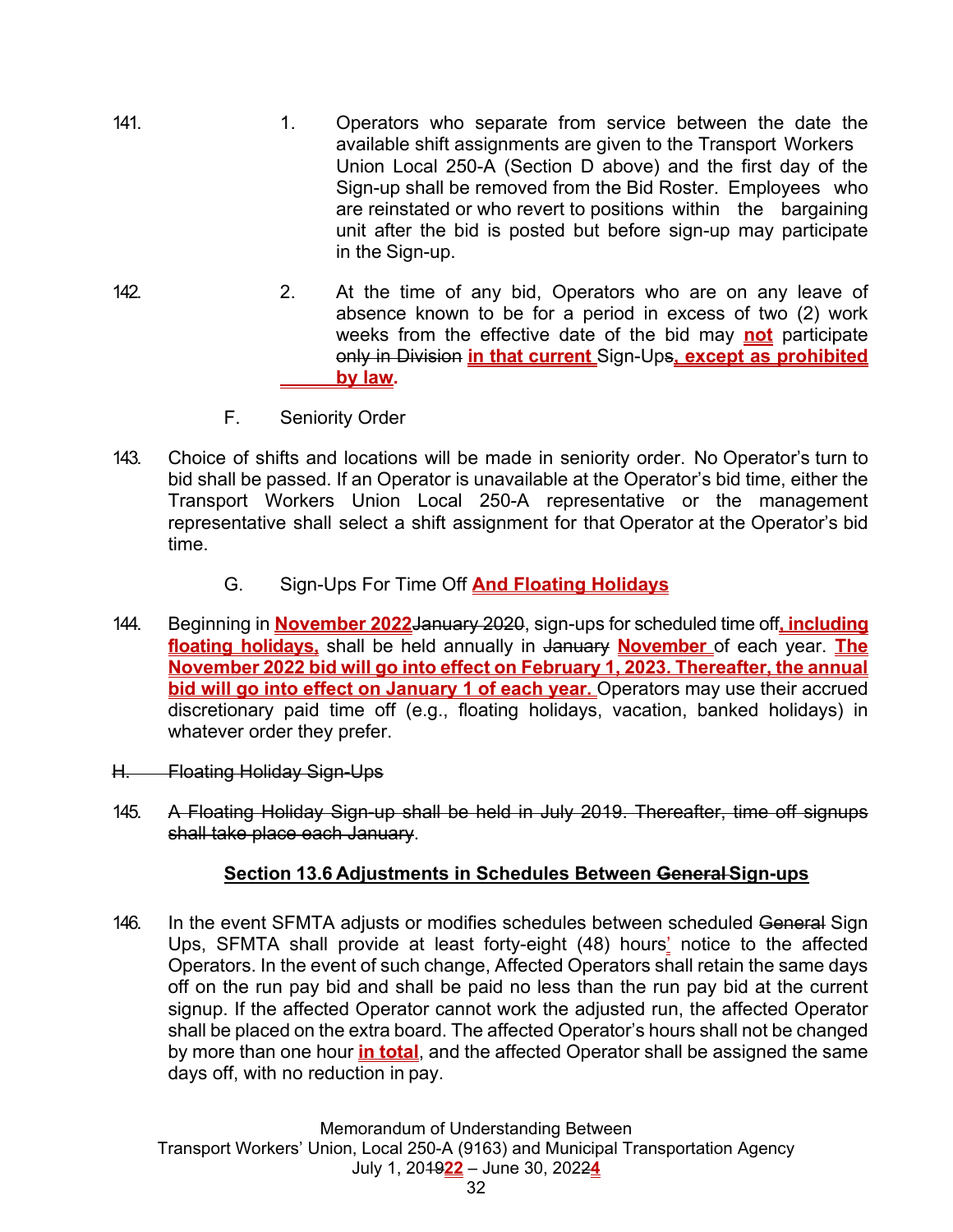## **Section 13.7 Temporary Reassignment**

147. If service is down on any rail line or trolley coach route due to equipment or facilities failure or due to an unforeseeable emergency, SFMTA may, in its sole discretion, reassign Operators to the extra board at their home division or platform, or any other mode, provided the Operator is qualified and certified to operate that mode's equipment safely on the route(s) to which the Operator may be assigned, for the length of the emergency.

## **Section 13.8 Headway Premium**

148. Any Operator missing a headway for two or more hours for two consecutive days, or more, shall receive a premium of six percent (6%) of the hourly rate per hour for the actual time so worked, commencing on the second day. **The parties shall meet and confer during the term of this MOU about improving the method of tracking and paying this premium.**

# **Section 13.9 Service Reassignments**

- 149. After an Operator has pulled the Operator's run out of the division in order to provide service, SFMTA may reassign for a single work day the Operator to a line or route other than the one bid for by the Operator under the following circumstances: (Paragraph 154)
	- (a) A line is blocked; or
	- (b) To provide shuttle services during major delays on the Muni metro, cable car, or trolley coach systems; or
	- (c) As necessary to meet emergency service needs.

# **Section 13.10 Work Past Relief Time**

150. In the event an Operator will not be relieved at the Operator's scheduled time of relief, either because the Operator's relief failed to report or because of an unanticipated service disruption, Dispatch shall inform the Operator scheduled to be relieved. If a relief Operator is not immediately available to make the relief, SFMTA may direct the Operator to complete the trip as long as the Operator will not exceed the maximum driving hours.

## **Section 13.11 Runs Subject to Daily Reassignments (SDR)**

151. In order to meet the needs of service and reduce multiple headways SDR runs will be designated in each Division. The SDR runs will be selected for each sign-up from the priority list. The number of SDR runs per division are as follows:

Memorandum of Understanding Between Transport Workers' Union, Local 250-A (9163) and Municipal Transportation Agency July 1, 2019**22** – June 30, 2022**4**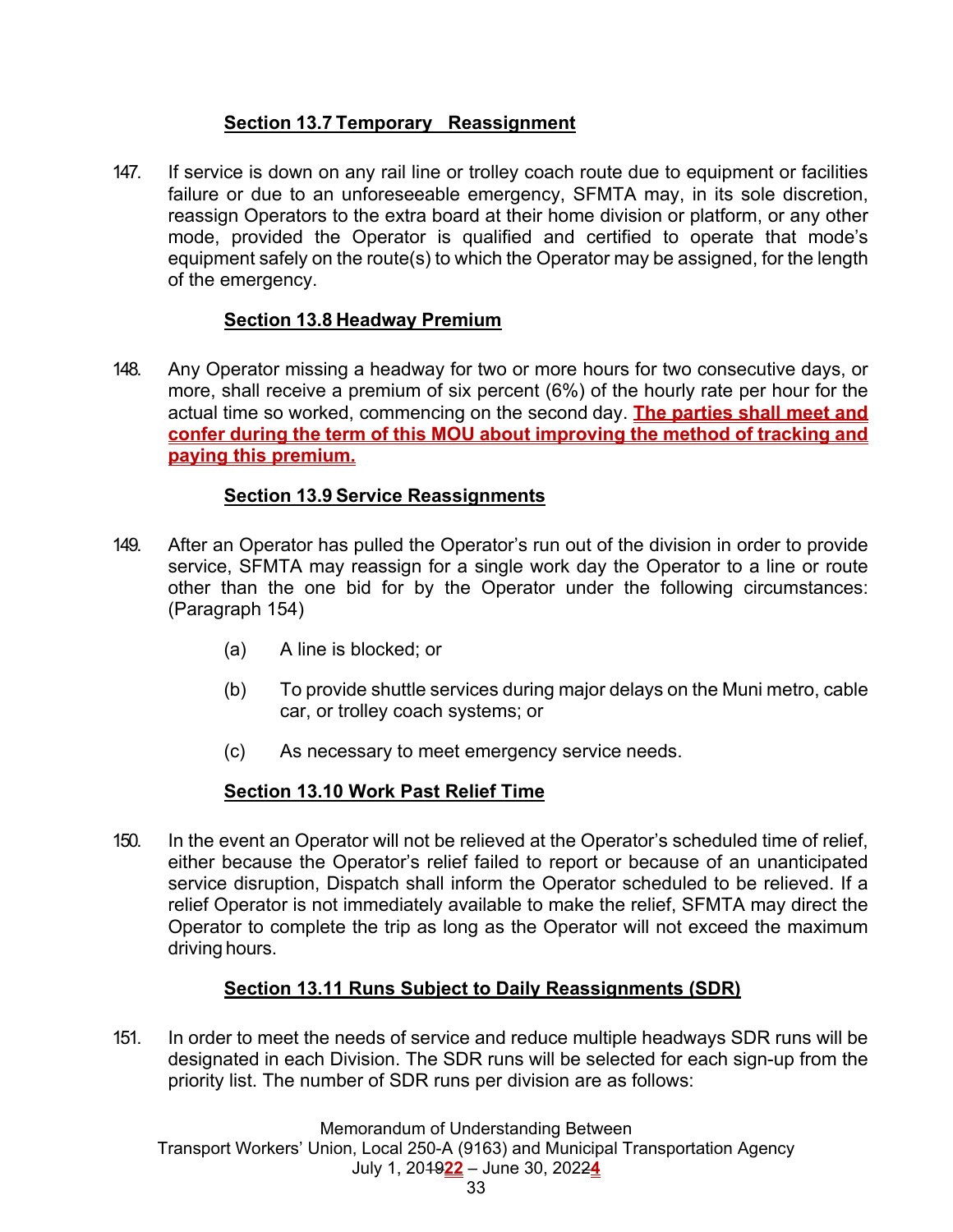| Woods, Potrero, Presidio, Kirkland | 10 runs each |
|------------------------------------|--------------|
| Flynn, Islais Creek, Green/MME     | 10 runs each |

- 152. SDR runs will be so indicated on the 5-day work schedule posted for each sign-up.
- 153. When the Division dispatcher has knowledge of an open run due to no Operator or has received notification from the Yard Starter (or the shop supervisor in the absence of a yard starter) that there will be a shortage of equipment available. The Division dispatcher can then reassign an SDR Operator from that Operator's regular assigned run to another run for that day.
- 154. The method of reassignment shall be:
- 155. 1. To a run that finishes earlier or within one (1) hour of the regularly assigned run.
- 156. 2. Reassignment of SDR runs shall be on a rotational basis only. All SDR runs shall be utilized first before a second application/reassignment occurs for any specific SDR runs.
- 157. 3. Operators on SDR runs shall be paid the higher of the regular run or the run reassigned to for that day, plus three percent (3%) per hour premium for the run change. **Any time that a run is cancelled and the Operator is reassigned, it shall be considered an SDR reassignment.**

## **Section 13.12 Multiple Car Trains**

158. Multiple car trains are two or more cars coupled for lead car control. During the term of this MOU, LRV Operators may be assigned to operate two or three car trains while the cars are in operation between West Portal or Church-Duboce and Embarcadero Stations. An LRV Operator may be assigned to operate two or more cars on the street. If the Union believes that it is not safe for a trailing car door to be operated at a given stop, then it may present the issue to the Division Safety Committee. If the issue is not resolved at that level to the satisfaction of the SFMTA or the Union, either party may submit the matter to expedited arbitration in accordance with Section 22.6 of this MOU. If the arbitrator agrees that it is not safe for a trailing car door to be operated, then the doors will be disabled at that stop. The status quo shall remain in effect until the dispute is resolved, either by agreement of the parties or by issuance of the arbitrator's decision.

# **Section 13.13 Cable Car Operations**

## **Schedules**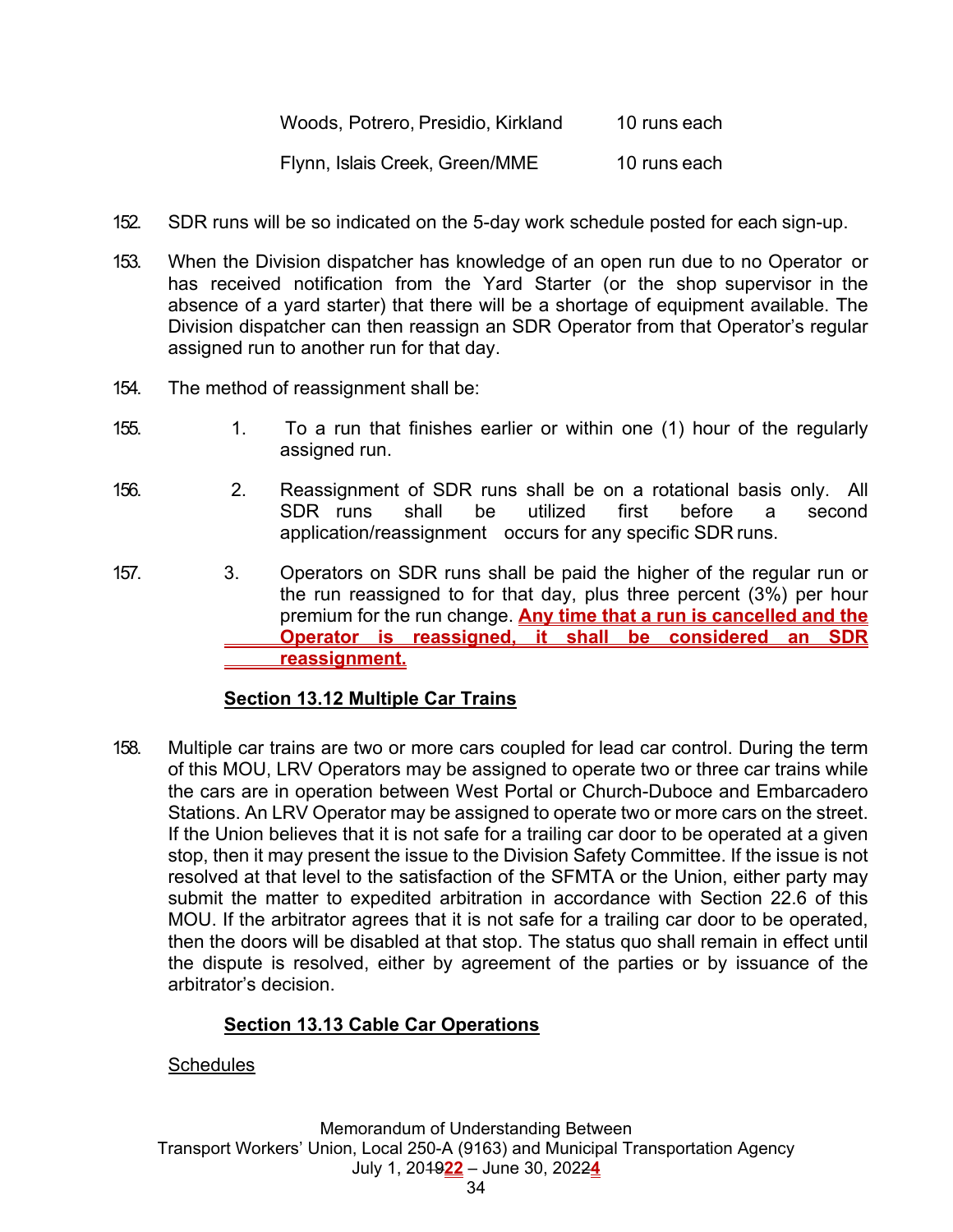159. Local 250-A and Muni Management agree that our goal is to operate the Cable Cars in place and on time.

#### Turntable Rules

- 160. Each sign-up shall include a starter at Powell and Market, and Beach and Hyde, and Bay and Taylor. The starter shift will be filled seven (7) days a week. The hours of work will be from 10:00 AM to 8:00 PM (no split).
- 161. The starter is instructed that when the lead car crosses O'Farrell Street, the next car must be dispatched from the Powell and Market turntable.

#### Turntable Rules – Outer Terminal 59 (MASON) & 60 (HYDE) Lines

- 162. Crews are to go on the turntable sufficiently in advance of their scheduled or assigned leaving time so as to be able to leave on their scheduled or assigned leaving time.
- 163. When you are the Operator of first car waiting to go on the turntable and a third (3rd) car arrives at the terminal, the crew of the first car is to immediately go on to the turntable regardless of the amount of time remaining before your scheduled or assigned leaving time.

#### Terminal Rules – Inner Terminal – 61 (CALIFORNIA) LINE

164. The first car waiting on the nearside of California and Drumm must move into the terminal and loading area immediately after the terminal is clear of Cable Cars

#### Reliefs

165. Cable Car inspectors are to make every effort to ensure that crews get off on time without adversely effecting service.

### **ARTICLE 14. HOURS OF WORK**

### **Section 14.1 Full-time Operators' Established Work Week**

166. All Full-time Operators shall be entitled to not less than eight (8) hours of work per day and a total of forty (40) hours of work over a five (5) consecutive day period within any seven-day period. This guarantee will apply only if, the Operator reports on time and is available for the Operator's regularly scheduled run; or in the case of extra board Operators, or Full- time Operators working as extra boards, if the Operator reports on time daily and holds the Operator available for such work as may be assigned to them. The exception to the above guarantee to Full-time Operators is in the event of unusual circumstances wherein no work is available, such as, but not limited to, earthquake, natural disaster, strike, etc.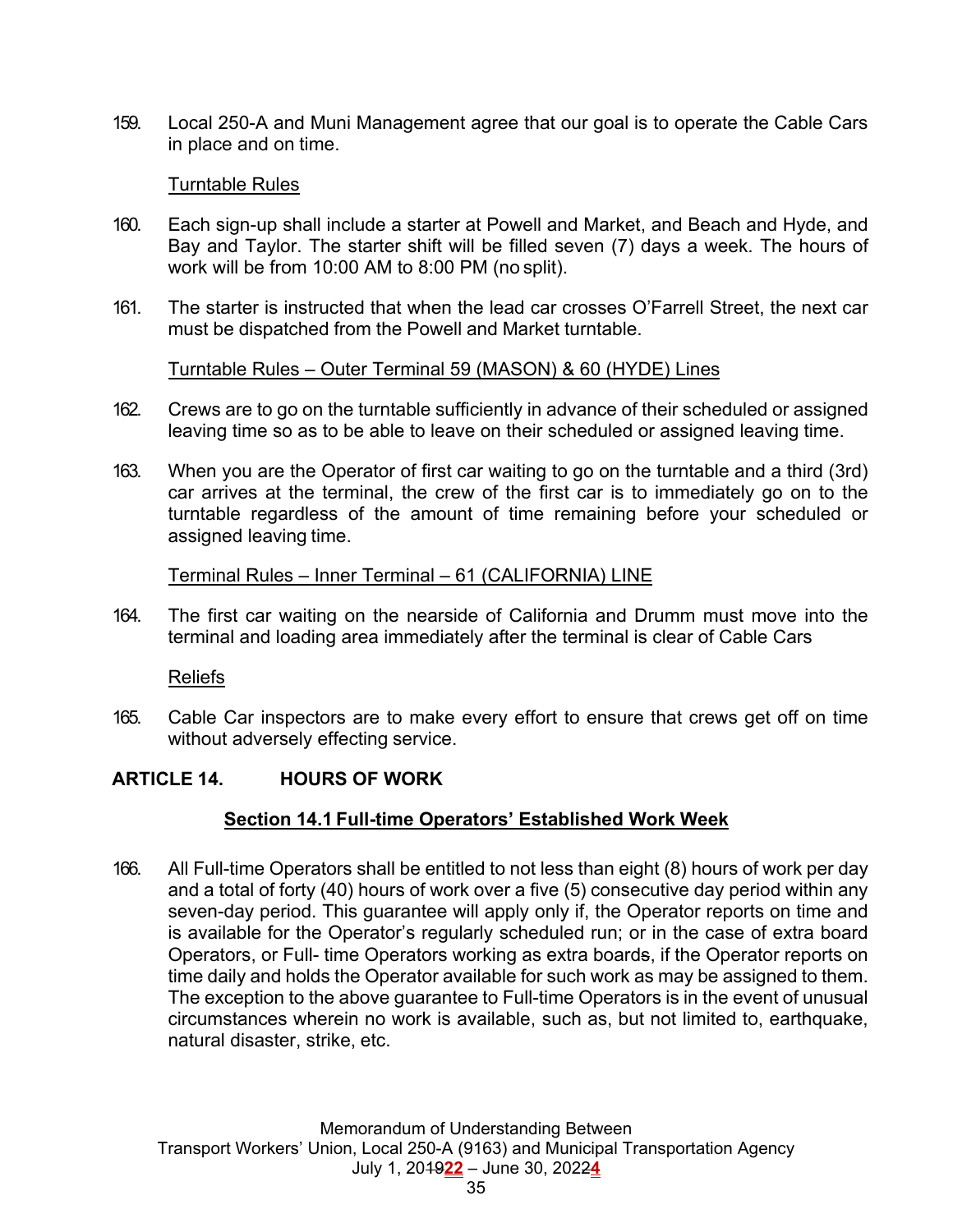## **Section 14.2 Definition of Overtime**

167. For all hours of work performed in excess of forty (40) hours in each established work week or eight (8) hours in a work day, SFMTA shall pay Operators at the rate of time and one-half. Overtime pay for work on a regular day off (RDO) is subject to the provisions of Article 15.

## **Section 14.3 Split Time Run**

168. For the purpose of this Agreement, a split-time-run shall be defined as "any run containing two or more pieces of work separated by a paid or unpaid break." If the break in a split-time-run is two hours or less, the break shall be an unpaid break. For full-time operators only, if the break in a split-time-run exceeds two hours, the Operator shall be paid at straight time for the period of the break in the split-time-run that is in excess of two hours. While being paid during a break in a split-time-run that exceeds two hours, the Operator shall stand by in the report room to accept any assignments within the Operator's competence that SFMTA requires. Such assignments will be work in the customary line of work performed by the Operator.

## **Section 14.4 Overtime Pay For Spread or Range Time Greater Than Ten (10) Hours**

- 169. For the purpose of this section, "spread or range time" shall mean the period of time between when an Operator begins work and when an Operator ends work. If a regular split-time-run is not completed within a range of ten hours, SFMTA shall pay the Operator one and one-half times the Operator's regular rate of pay for all time worked in excess of said ten (10) hours.
- 170. No Full Time Operator shall be scheduled to work a range greater than twelve hours. No Part-Time Operator shall be scheduled to work a range greater than thirteen hours.

## **Section 14.5 Work Time**

- 171. For the purpose of computing straight and overtime pay, work time will include:
- 172. (1) Time as platform employees, operating a transit vehicle, or collection work.
- 173. (2) Time on report.
- 174. (3) Time spent by an Operator when requested by a duly authorized railway representative to act as a witness or perform similar duties in the interest of the SFMTA.
- 175. (4) Standby time on split-time-run time.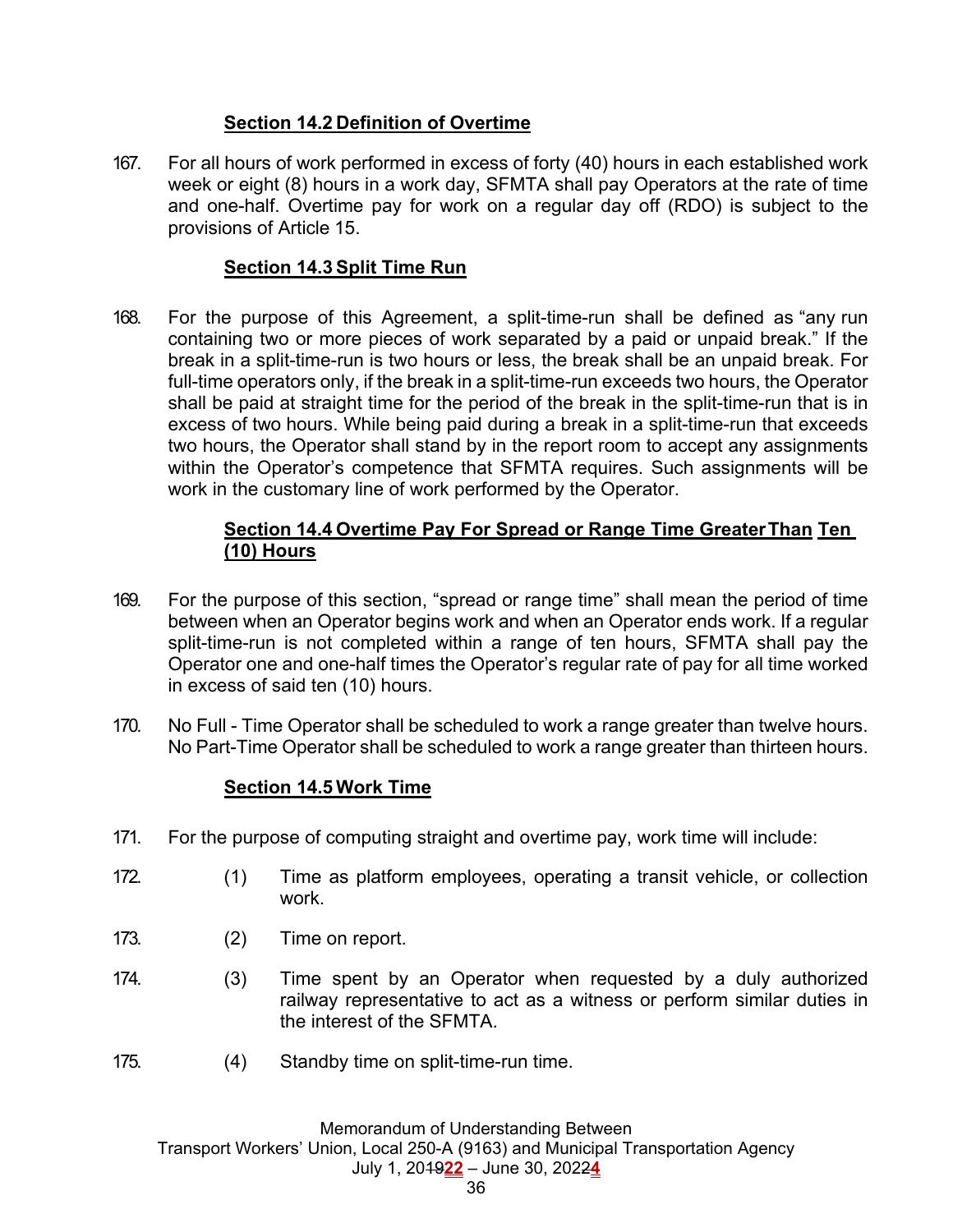- 176. (5) Time spent by a permanent Operator in breaking in on unfamiliar equipment.
- 177. (6) Time spent when an Operator is required to travel from a relief point away from the home division to the home division, or the opposite: the running time from the home division to the relief point plus one-half the headway on line(s) traveled to or from the division. When travel time is required between pieces of work, such travel shall be shown attached to the piece of work that concludes or commences away from the division. Interline travel shall be shown attached to the shorter piece of the run.
- 178. (7) Time required of designated Transport Workers Union Local 250-A representatives by the division to attend special meetings called by the division manager or other railway officials.
- 179. (8) Time spent in performing other duties at the request of a duly authorized SFMTA representative.
- 180. (9) Time taken for required Department of Motor Vehicle test(s) during the Operator's regular working hours.
	- (10) Three hours of medical examination required for an Operator's license if the examination is not taken during the Operator's regular work hours.
- 181. (11) Reporting clearing allowance shall be included as work time when the Operator is required to "report" and "clear" as follows:
	- (a) Fifteen (15) minutes when an Operator reports or starts a run or a collect from a division.
	- (b) Fifteen (15) minutes when an Operator ends a run or a collect at a division when a turn-in is required, except that cable car conductors shall be allowed twenty (20) minutes for cash and receipt turn-in.
	- (c) Twenty (20) minutes when an Operator reports or starts a run on an LRV.
	- (d) Thirty-five (35) minutes when an Operator reports or starts a run on LRV that is a two car one Operator train.
	- (e) Fifteen (15) minutes when an Operator reports or starts a run on a PCC car.
- 183. (12) Lunch period. Operators assigned to work requiring six (6) or more

Memorandum of Understanding Between

Transport Workers' Union, Local 250-A (9163) and Municipal Transportation Agency

July 1, 2019**22** – June 30, 2022**4**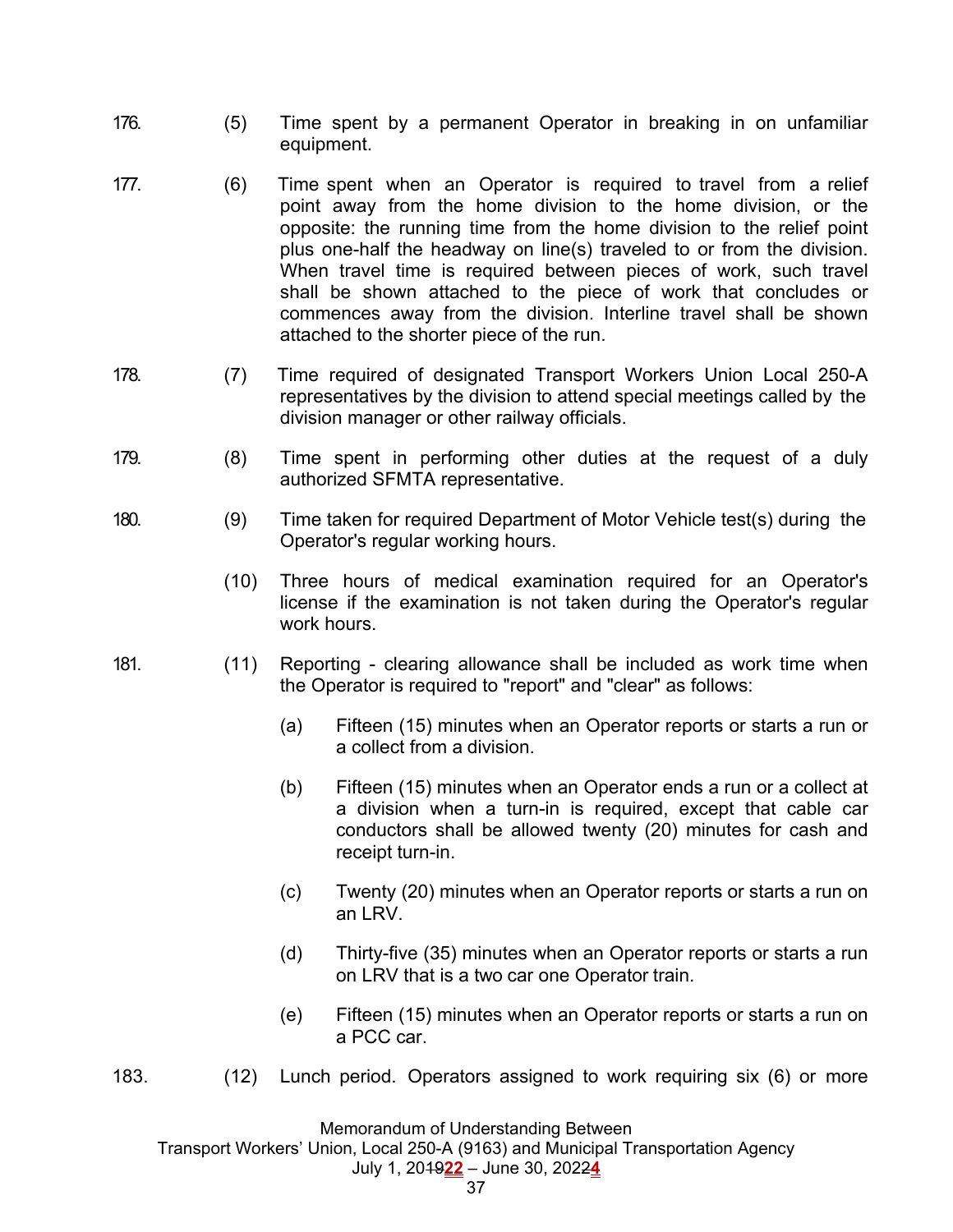hours of continuous work will receive twenty (20) minutes of straight time pay in lieu of a lunch period.

### **Section 14.6 Operator Participation In an Investigation or Court**

184. All Operators called to participate in an investigation or Court on SFMTA's business shall be paid their regular hourly rate. In all cases where Operators are taken from the work to which they have been assigned to go to participate in an investigation or Court, they shall not receive less pay within the time of their original assignment or run than they would have received had they not been taken from it. When an Operator whose run finishes after 10:00 P.M. is required to report to participate in an investigation or Court before noon the following day, the Operator shall be relieved from the Operator's run no later than 10 p.m. the night before and shall be paid in full for the run.

## **Section 14.7 Time Off Between Scheduled Work**

185. No Operator will be required or asked to perform without a minimum of eight (8) hours off between the time of completion of the last shift and the commencement of the next shift.

### **Section 14.8 Accident Reports**

186. Operators required to remain on duty to prepare a necessary accident report shall receive one (1) hour of pay at the straight time rate. Standby time, if any, at the end of the run will be subtracted from the one (1) hour.

## **ARTICLE 15. WORK ON REGULAR DAY OFF (RDO)**

### **Section 15.1 Procedures For Requesting And Distributing Overtime Work On RDO**

- 187. An eligible full-time Operator may request to work overtime on the Operator's regular day off work ("RDO"). Article 15 shall not apply to Part- Time Operators. The procedure for requesting and distributing RDO work among eligible full-time Operators shall be as follows:
	- a. Operators must submit a request for RDO no later than 48 hours before their RDO. Operators may request to work AM, PM, OWLS or a combination of shifts, but only one RDO shift will be assigned to each Operator. Operators who submit a request after the 48 hour deadline will be added to the bottom of the list.
	- b. On the first day of a signup, the division dispatcher shall assign all overtime work on an RDO by seniority. As usage builds, Operators with the least amount of work on an RDO shall move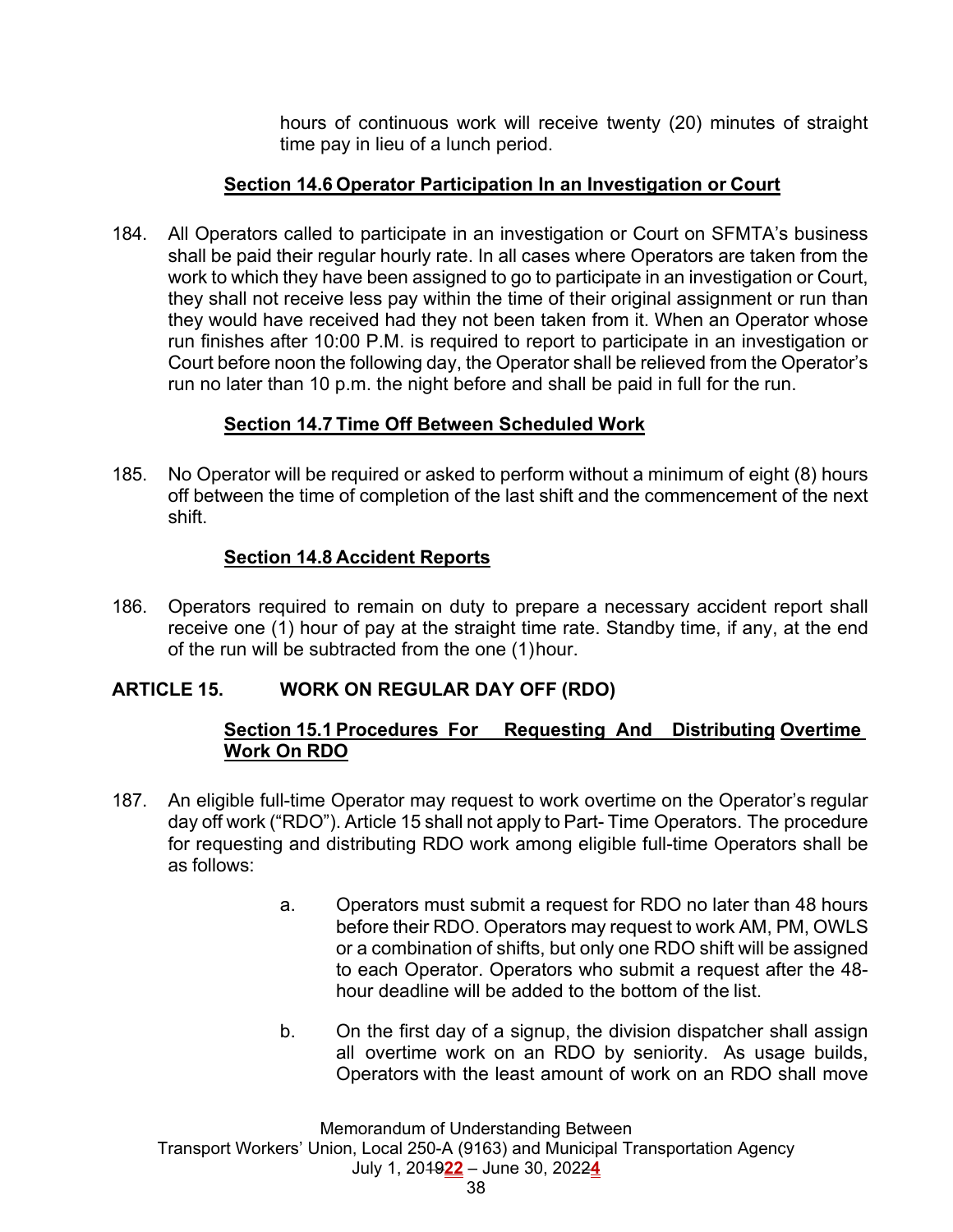to the top of the list. The division dispatcher shall determine ties by seniority.

- c. Based on service needs, division dispatchers will determine which runs will be assigned to Operators working overtime on their RDO.
- d. If an Operator works overtime on the sixth day of the Operator's RDO, the Operator will go to the bottom of the RDO list for the seventh day of the Operator's RDO.
- e. If an Operator is scheduled for RDO and fails to work on their sixth day, the Operator will be placed on the bottom of the RDO list on the seventh day. Seventh day RDO takes seniority over Operators added to the bottom of the list.
- f. To be paid at the overtime rate of pay defined in Section 14.2, Operators must perform work in excess of forty (40) hours in each established work week or eight (8) hours in a work day. For the purpose of calculating the hours worked in each established work week, SFMTA shall include jury duty, military leave, and statutory holidays in the calculation of the number of hours worked. Vacation hours, sick leave, compensatory time and any other paid or unpaid leaves not listed in this paragraph shall not be counted as hours worked. If an Operator working on the Operator's RDO does not qualify for overtime pay, the Operator shall be paid at straight pay.
- g. After the division RDO list has been exhausted, dispatchers may take whatever steps needed to manage open runs. RDO assignments shall be made first from the RDO list in the division. If the RDO list in the division is exhausted, the Division Dispatcher can contact another division dispatcher for their available RDO list.

## **Section 15.2 Distribution Of Overtime**

188. Overtime work on Operator's RDOs shall be distributed equitably among Operators in each Division who submit a request. SFMTA shall provide the Transport Workers Union Local 250-A records showing the requests for overtime and the detail payroll list of work done in the Division the previous day.

## **Section 15.3 Ineligible For Voluntary Overtime Work On RDO**

189. An Operator may be ineligible to work overtime on the Operator's RDO for any of the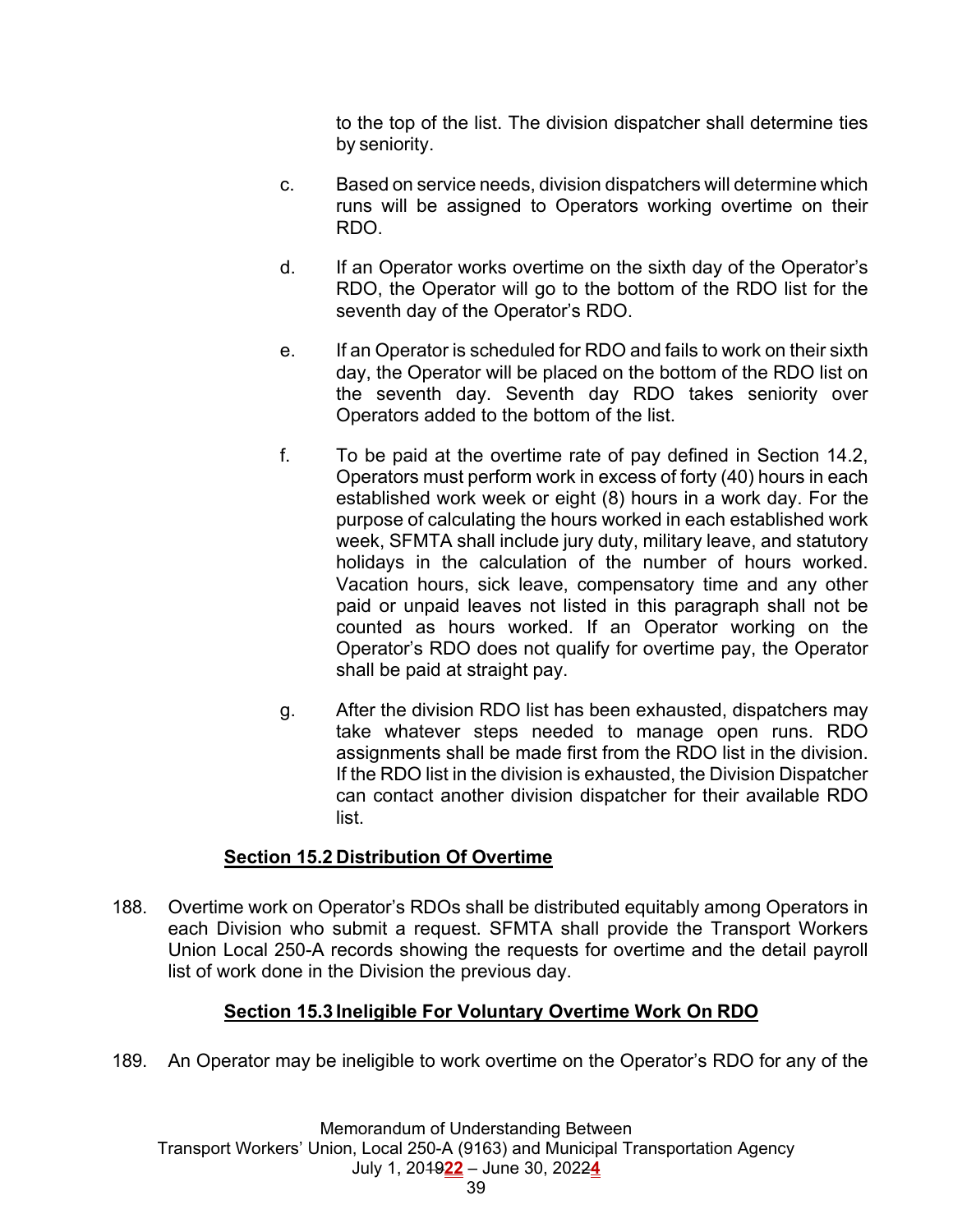reasons stated in this section.

- a. No Operator who has, within the last 130 scheduled work days been absent without leave or has had an unexcused absence or called in sick when the Operator had less than 8 hours of accrued sick leave, shall be eligible for work on the Operator's RDO.
- b. No Operator shall be allowed to work RDO who has been suspended during the 2 months prior to that RDO.

### **ARTICLE 16. OPERATORS UNDER INSTRUCTION**

### **Section 16.1 Learning New Mode**

190. Except as provided in Section 14.2, when learning different equipment, all Operators who have passed the probationary period shall be paid at their regular rate except as herein provided. This also applies to Operators who return to work after absence. Operators required to go to the Instruction School on their own time shall be paid travel time to and from their division at applicable rate. If an Operator switches modes of equipment more than once in a three year period, on the second or subsequent switches the Operator will be permitted 5 days of training only at the Operator's regular rate of pay. Training required thereafter shall be on the Operator's own time.

## **Section 16.2 Retraining After Personal Leave**

191. If an Operator is granted personal leave for a period of 60 days or more, any retraining required shall be on the Operator's own time.

### **ARTICLE 17. JOINT LABOR MANAGEMENT, SAFETY AND WORKER COMPENSATION COMMITTEES**

## **Section 17.1 Joint Labor Management Committee**

- 192. The goals of the Joint Labor Management Committee are:
	- Discussion of Radios
	- Discussion of Break Rooms
	- Achieving and maintaining full staffing;
	- Ensuring realistic schedules;
	- Improving the quality and timeliness of service to the public;
	- Improving Operator morale;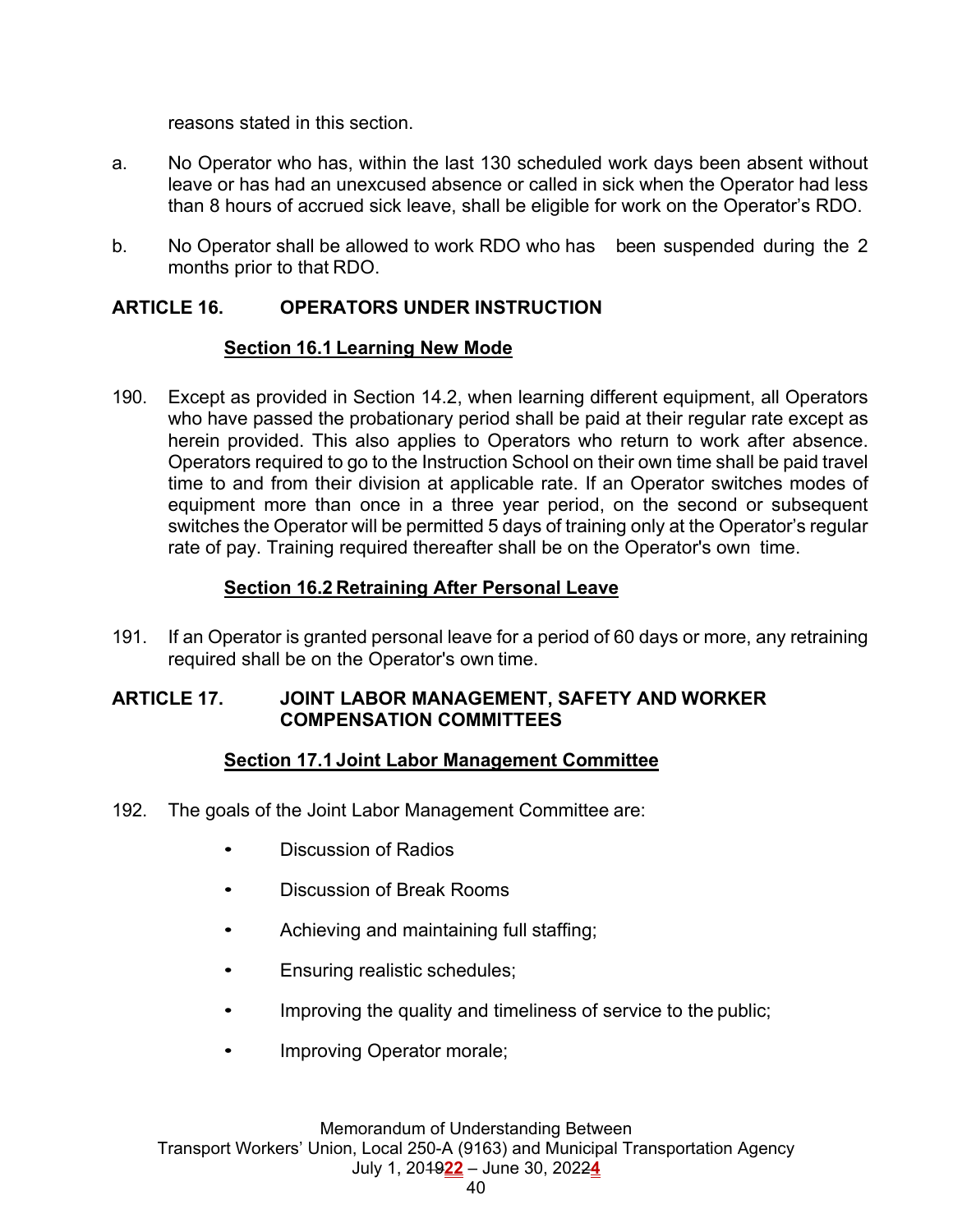- Reducing job-related stress;
- Improving attendance and reducing unscheduled absences;
- Increasing opportunities for Operators to take short periods off to address health, family and other urgent needs;
- Reducing Customer Complaints, accidents and claims;
- Improving employee safety and health;
- Reducing the number and length of workers compensation claims;
- Facilitating ways to improve the resolution of grievances, accidents, and disciplinary issues.
- Addressing police security and crime aboard SFMTA equipment;
- Improving communication between Operators, Central Control, Street Supervisors and Dispatchers;
- Ensuring availability of restroom facilities for Operators.
- 193. SFMTA will provide appropriate staff and funding to assist the JLMC in achieving its goals, subject to the budgetary authority of the SFMTA Board of Directors.
- 194. Recommendations regarding these issues may be forwarded to the Director of Transportation for implementation consideration in the Director's sole discretion.

### **Section 17.2 Joint Safety Committee**

195. (a) The SFMTA and the Transport Workers Union Local 250-A shall establish a joint safety committee hereinafter termed "JSC" composed of an equal number of Transport Workers Union Local 250-A and SFMTA representatives. These representatives shall select an independent, neutral committee member who shall be knowledgeable in the field of health and safety who shall serve as chairperson. For accident determination decisions, the independent chairperson shall be selected as set forth in subsection (c), below. Expenses of the independent chairperson shall be shared equally by the Transport Workers Union Local 250-A and SFMTA. The JSC shall meet within five days of the call of either party. If one party refuses or fails to meet when a meeting is called, the other party may proceed with the selection of an independent, neutral committee member, who shall serve as chairperson, and the JSC shall commence its activities. The JSC shall consider and propose action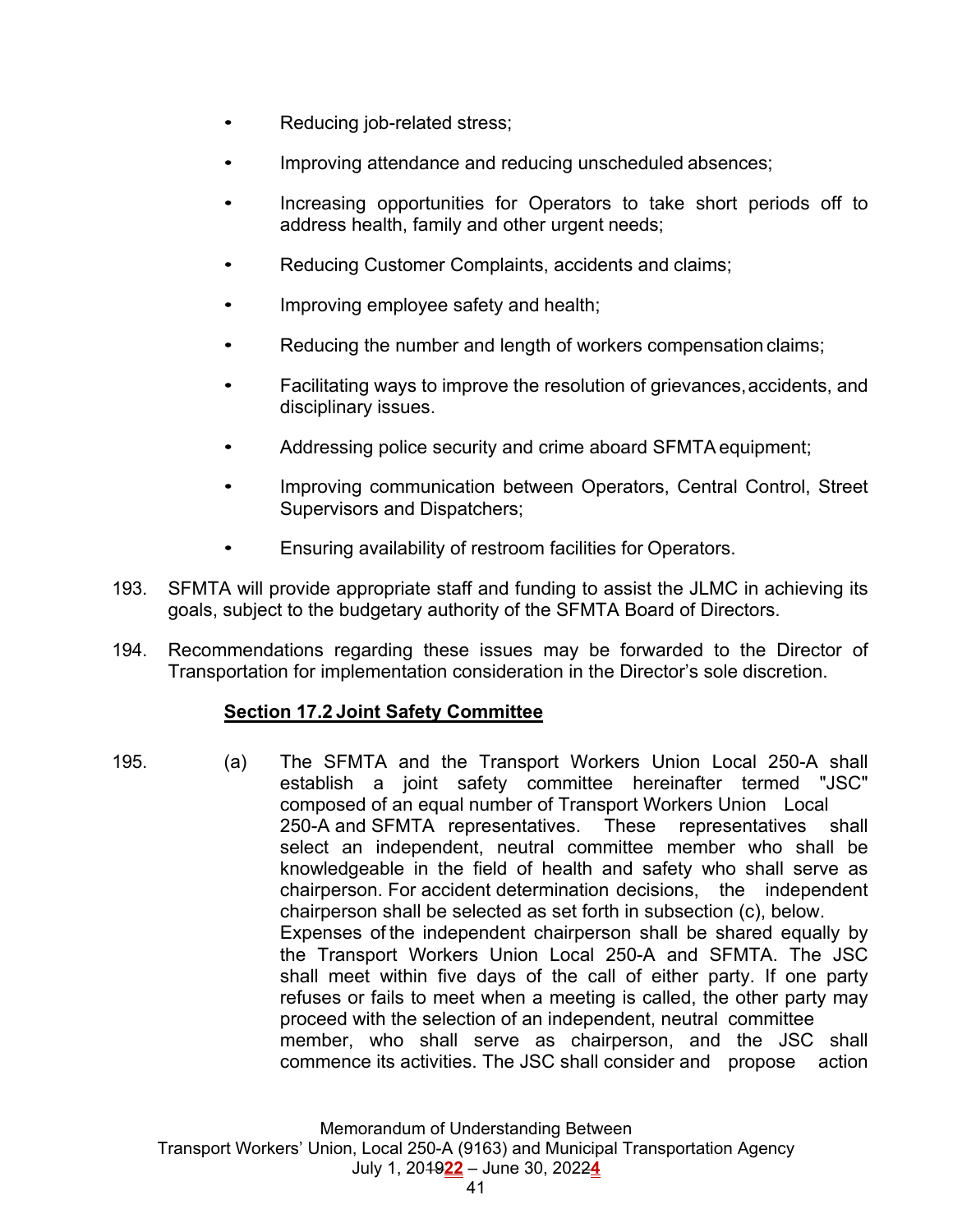on any aspect of SFMTA's operations affecting the health and safety of Operators. If any action proposed by a majority of the members of the JSC is not implemented, the matter shall be referred to the Executive Director/CEO or designee and the President of the Transport Workers Union Local 250-A for handling, and if the matter is still not resolved, subject to the budgetary and fiscal provisions of the charter, the committee is authorized to take reasonable steps to publish at SFMTA's expense its findings and proposed action.

- 
- 196. (b) The JSC will have jurisdiction to review Operator-involved accidents that have been determined to be preventable by a Transit Safety Professional ("TSP") or by the Operator's Division Safety Instructor as set forth in Section 19.9 Collision and/or Incident Procedure, and for which discipline has been initiated and grieved. The review will take place between steps 2 and 3 of the grievance process and must be based on the standards set forth in Section 19.9 Collision and/or Incident Procedure. The JSC will be provided with all documents and video relevant to the initial determination, including but not limited to witness statements. The JSC may issue a report of its findings and conclusions as to whether the accident was correctly classified as preventable. The report will be admissible, but not binding, in any subsequent grievance or arbitration proceedings related to the accident. The JSC does not have authority to make any findings or recommendations as to the disciplinary consequences of the accident.
- 197. (c) The parties will meet before July 1, 2019**22** to select one neutral chairperson for JSC accident determinations with expertise in bus transportation and safety, and one with expertise in rail transportation and safety. Each neutral must agree to serve an initial one year term and to be available as required by this Section 17.2. These conditions are subject to mutual modification by the parties. Any such agreed upon modification will be memorialized in writing and signed by authorized representatives of the parties.

## **Section 17.3 Joint Study Committee on Workers Compensation**

198. SFMTA and the Transport Workers Union Local 250-A shall establish a committee to review the SFMTA's procedures for handling and resolving workers' compensation claims and make recommendations for their improvement. This committee shall begin meeting upon the request of either party. If the parties mutually agree, this MOU may be reopened during its term for the sole purpose of negotiating over any changes to the workers' compensation system recommended by the committee. Issues negotiated during any such reopener shall not be subject to interest arbitration.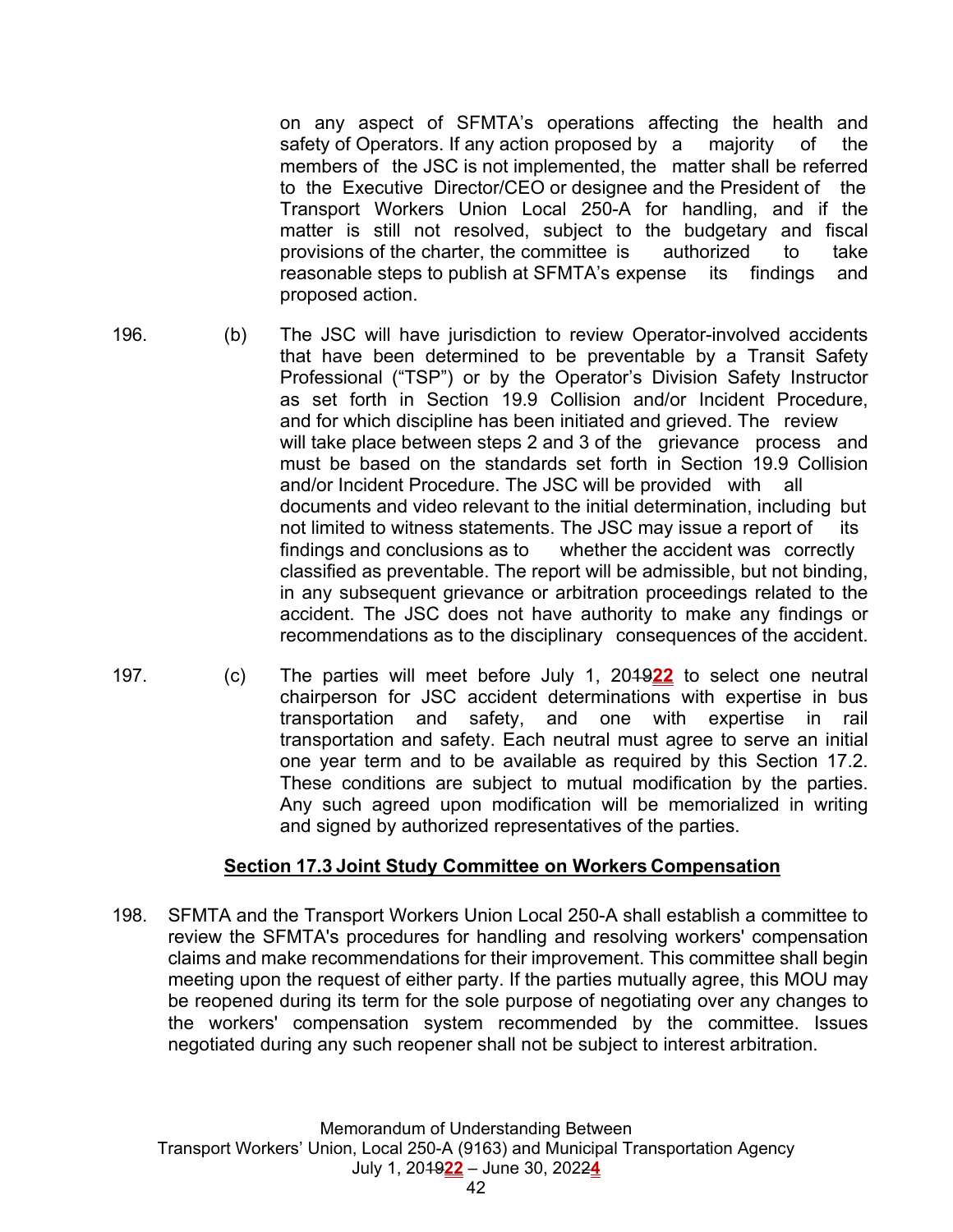## **ARTICLE 18. RULES AND POLICIES**

- 199. It is the intent of SFMTA management during the course of this contract to update the rules and policies. The current rules and policies will be reviewed and updated and rewritten as appropriate and shall not modify or violate any terms of this MOU. The proposals will be given to the Transport Workers Union Local 250-A and meet and confer sessions shall be held as to all rules that significantly affect terms and conditions of employment.
- 200. In an emergency, SFMTA management may give immediate effect to a rule or policy if it determines that immediate imposition is necessary for the safety of passengers or Operators or the operational sufficiency of the system. The time period for which the emergency is in force will be indicated on the order announcing the emergency rule or policy. An emergency rule or policy may not remain in force for longer than 30 days unless SFMTA has given notice and opportunity to bargain, and the Transport Workers Union Local 250-A has either failed to request bargaining, or the Transport Workers Union Local 250-A has refused to participate in negotiations.

# **ARTICLE 19. DISCIPLINE**

## **Section 19.1 Standards for Discipline**

### Permanent Operators

201. SFMTA's Executive Director/CEO or designee may discipline any non- probationary permanent Operator for just cause. In imposing discipline, SFMTA shall act in a fair and equitable manner. Discipline imposed shall be related to the offense committed with due regard for the Operator's employment record.

### **Probationary Operators**

202. The Executive Director/CEO or designee may release or discipline an Operator during the Operator's probationary period without cause, and such decisions shall not be subject to the grievance procedure in Article 22.

## **Section 19.2 Right to View Photographs and Video**

203. Before SFMTA makes a decision to suspend or terminate an Operator as a result of a Customer Service Complaint, Drivecam video, or other video submitted as part of a Customer Service Complaint, the Division Manager or Assistant Manager shall offer the Operator an opportunity to watch the video or photos provided by the complainant and watch the Drivecam Video. In addition, the parties acknowledge that SFMTA has provided the Transport Workers Union Local 250-A with an access number or password to Drivecam video, and the Transport Workers Union Local 250-A may watch Drivecam video without waiting for a meeting with the Division Manager or Assistant Manager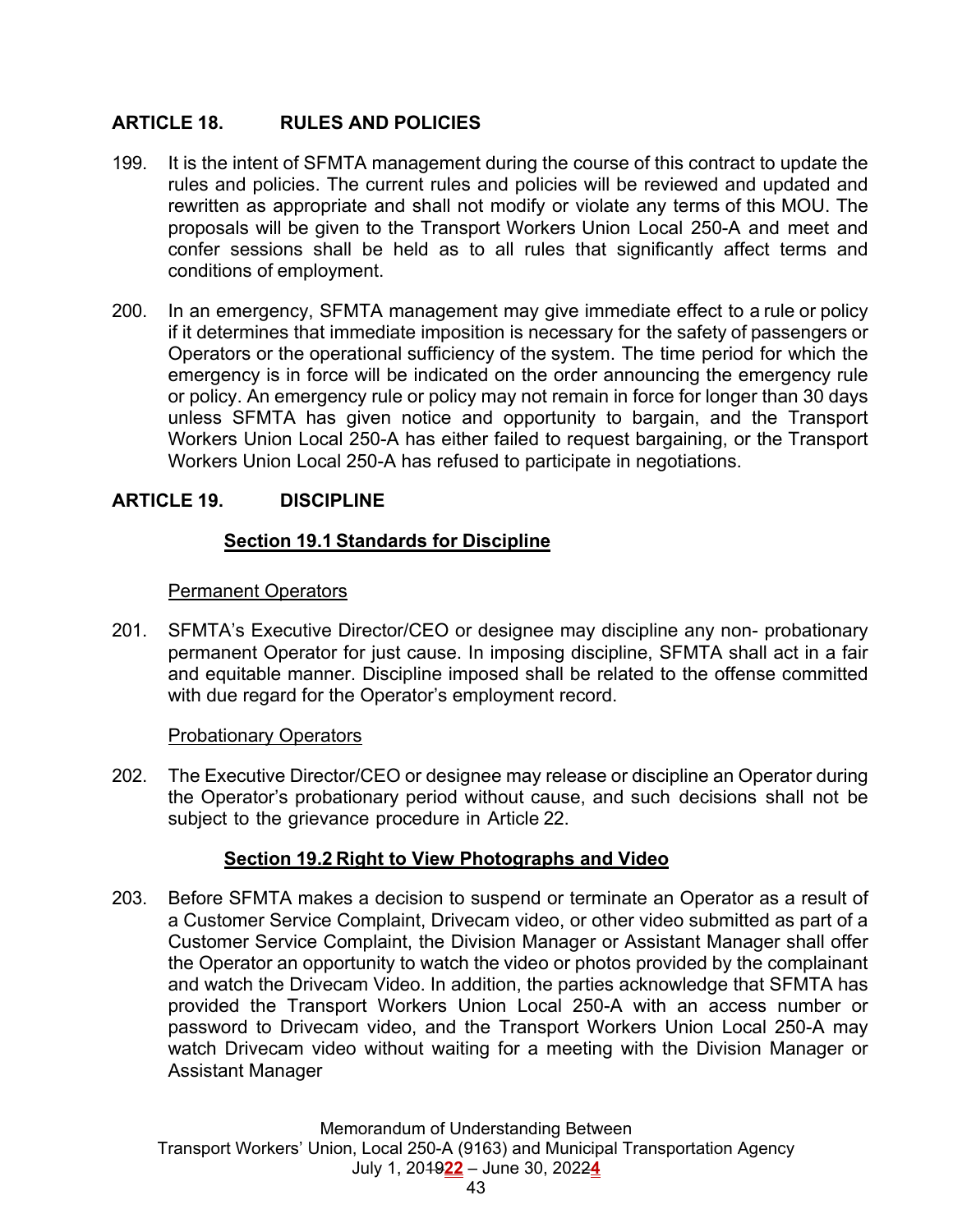## **Section 19.3 Timelines for Discipline and Disciplinary Grievance Arbitration**

204. The timelines provided for discipline and grievances may be extended by mutual agreement of the Transport Workers Union Local 250-A and SFMTA, which agreement shall not be unreasonably denied. The reasonableness of any denial by the either the Transport Workers Union Local 250-A or SFMTA of a request for an extension of a timeline in Article 19 and Article 22 shall be an issue for determination at arbitration. Any period of time when the Operator is on sick leave, vacation, workers comp leave or is on any other official leave shall be excluded from the calculation of the applicable number of working days after knowledge of the event, conduct, or occurrence.

# **Section 19.4 Definition of Discipline And Progressive Discipline**

### Disciplinary Suspension or Discharge

205. "Discipline" shall be defined to include disciplinary suspension without pay, or discharge. Changes in assignment and reassignments made for the purpose of improving service or addressing performance problems shall not constitute discipline and shall not be subject to the grievance procedure in Article 22.

### Warnings and Written Reprimands

206. Oral or written warnings, including caution and reinstruction, and written reprimands shall constitute elements of progressive discipline, but shall not be subject to the grievance procedures in Article 22. If an Operator submits a written rebuttal within thirty (30) working days from the date of the written reprimand or warning to the Office of Human Resources, SFMTA shall attach the Operator's written rebuttal to any written reprimand or warning and shall place both the written reprimand or warning and the rebuttal in the Operator's official personnel file. If any written reprimand, caution and reinstruction, performance evaluation, oral or written warning is submitted in evidence in any disciplinary or grievance proceeding, the Operator's rebuttal shall be submitted at the same time, and all issues relating to the written reprimand, caution and reinstruction, performance evaluation, oral or written warning, or the Operator's rebuttal may be argued in that proceeding without regard to the time elapsed since the written reprimand, caution and reinstruction, performance evaluation, oral or written warning or Operator's rebuttal was issued.

### Performance Evaluations

207. Performance evaluations shall not constitute discipline and shall not be subject to the grievance procedure in Article 22. If an Operator submits a written rebuttal within thirty (30) working days from the date of the performance evaluation to the Office of Human Resources, SFMTA shall attach the written rebuttal to the unfavorable performance evaluation and shall place both the performance evaluation and the written rebuttal in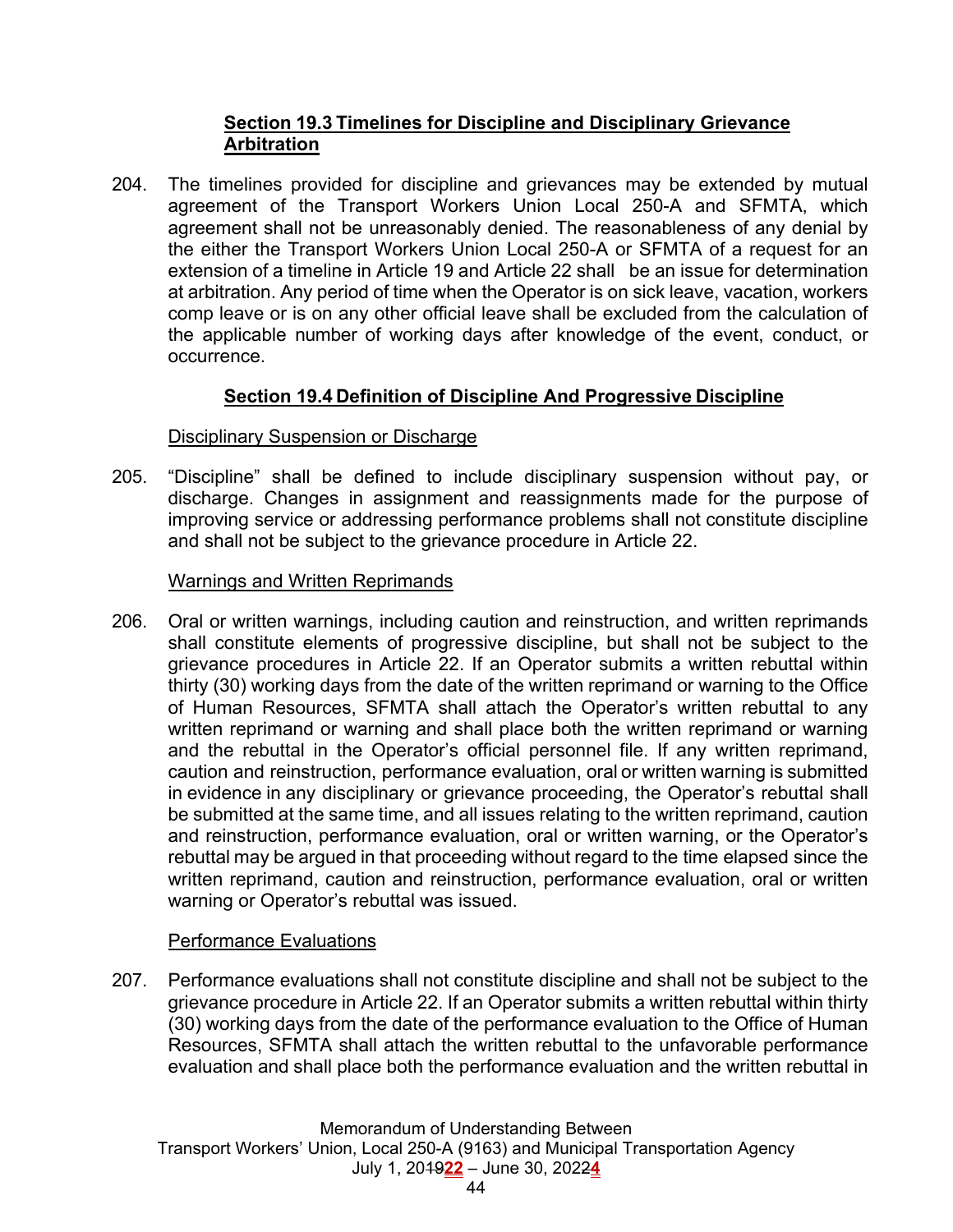the Operator's official personnel file.

### Progressive Discipline

- 208. For most offenses, SFMTA will use a system of progressive discipline under which the Operator will be given increasingly more severe discipline. A common pattern might include oral warning, written warning, suspension, and finally, discharge for cause.
- 209. Progressive discipline need not apply in cases of severe misconduct including but not limited to reporting to work or operating a SFMTA transit vehicle or equipment while under the influence of an alcoholic beverage or any drug, or under the combined influence of an alcoholic beverage and any drug, the unlawful use or possession of a drug or alcoholic beverage, mishandling of funds, vicious conduct, or serious willful abuse of SFMTA equipment.

## **Section 19.5 Initiation of Discipline**

210. SFMTA shall initiate discipline no later than twenty-eight (28) working days after SFMTA has knowledge of the event, conduct, or occurrence on which the discipline is based. This timeline shall be extended in cases involving any of the following: (1) investigations of multiple employees; (2) law enforcement response or reports; (3) temporary unavailability of a witness; (4) language barriers; (5) accidents subject to determination by the TSP; (6) EEO matters; (7) investigations conducted by non-SFMTA personnel; (8) any other case in which SFMTA and the Transport Workers Union Local 250- A mutually agree.

# **Section 19.6 Pre-Discipline Due Process Rights**

211. Notice Of Proposed Disciplinary Suspension or Discharge

 SFMTA shall initiate discipline by giving the Operator and the Transport Workers Union Local 250-A a preliminary written notice of the proposed disciplinary suspension or discharge.

- 212. The written pre-discipline notice must contain a specific statement of charges or grounds upon which the proposed disciplinary action is based, the date the proposed disciplinary action would be effective, the scheduled date for the Pre-Discipline Skelly Meeting, which shall be no more than seven (7) working days after SFMTA initiates discipline as described in Section 19.5. If SFMTA alleges that the Operator violated a rule, policy, regulation, or procedure that has been adopted in writing, the rule, policy, regulation or procedure shall be stated in the notice.
- 213. SFMTA shall attach to the preliminary written notice the written materials, reports or documentation, including any public complaints with complainant's contact information redacted, upon which the proposed disciplinary action is based.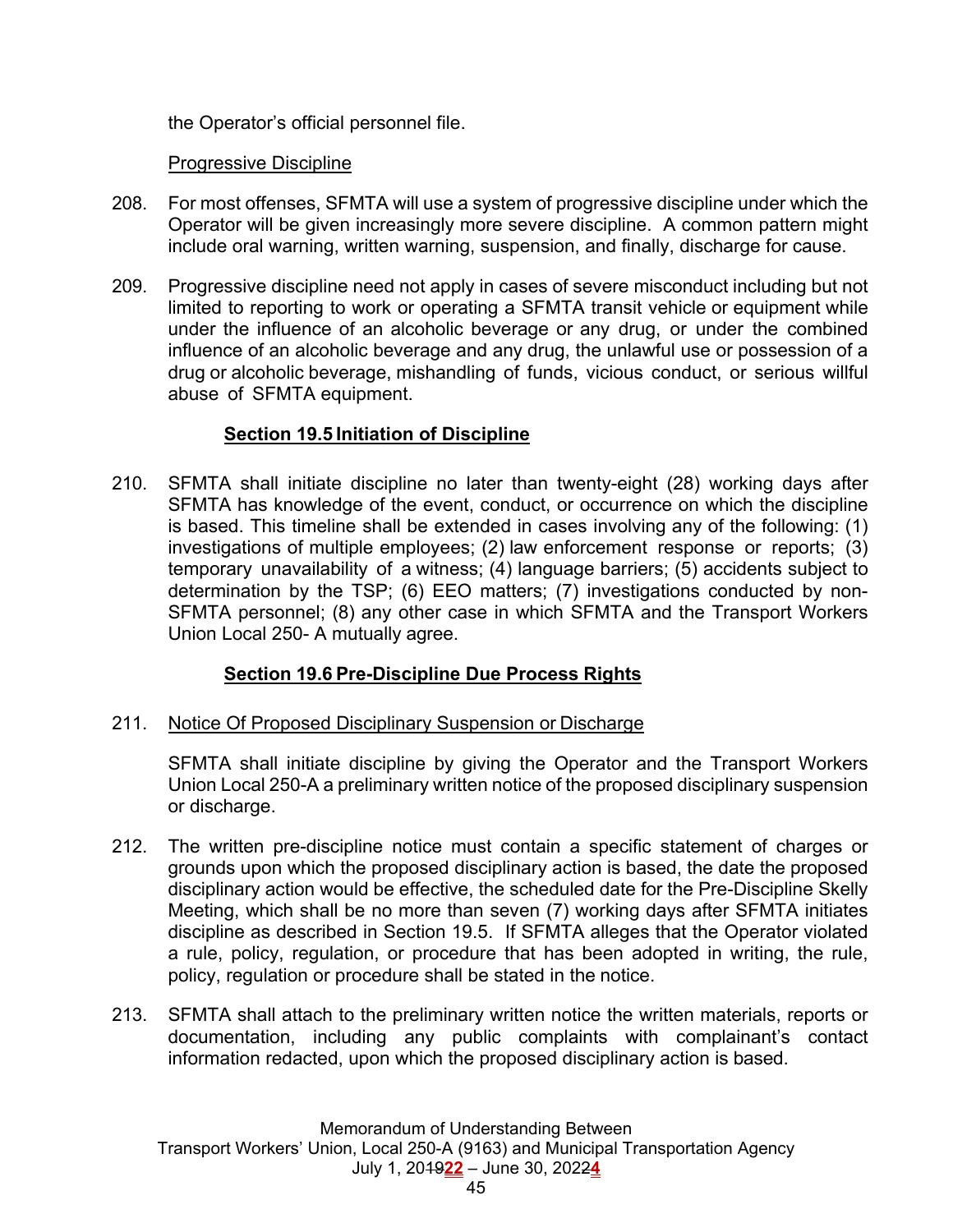214. The notice shall be served on the Operator personally or by certified mail, return receipt requested, at the Operator's address on file with SFMTA.

### Pre-Discipline Skelly Meeting

- 215. Prior to discipline being imposed, the Operator shall have the right to respond either orally or in writing at the scheduled Skelly meeting. The purpose of the meeting shall be to permit the Operator to respond to the charges against the Operator, to offer information regarding the proposed disciplinary action, and to examine the materials, if any, on which the proposed action is based. Specifically, during the Skelly meeting, the Operator shall have the following rights:
	- A notice of the proposed action;
	- The reasons for the proposed discipline;
	- A copy of the charges and the materials upon which the action is based; and
	- The right to respond, either orally or in writing, to the authority initially bringing charges.
	- The right to have a union representative present.

## Post Skelly Meeting

216. SFMTA shall consider the Operator's response and notify the Operator of the decision no more than seven (7) working days after the Skelly meeting.

### **Section 19. 7 Implementation of Discipline**

- 217. SFMTA shall implement discipline upon completion of Step 2 of the grievance procedure in Article 22 or, if no grievance is initiated within that time, five (5) working days after the post-Skelly Meeting notice.
- 218. In cases of an Operator reporting to work or operating a SFMTA transit vehicle or equipment while under the influence of an alcoholic beverage or any drug, or under the combined influence of an alcoholic beverage and any drug, the unlawful use or possession of a drug or alcoholic beverage, mishandling of funds, vicious conduct, or serious willful abuse of SFMTA equipment, the discipline shall be implemented immediately upon the service of the post-Skelly Meeting notice.
- 219. Where an Operator is subject to a disciplinary suspension, the Operator will have the option to serve the suspension through a temporary reduction in pay. An Operator's pay may be reduced up to 20% for sufficient time to result in a loss of pay equivalent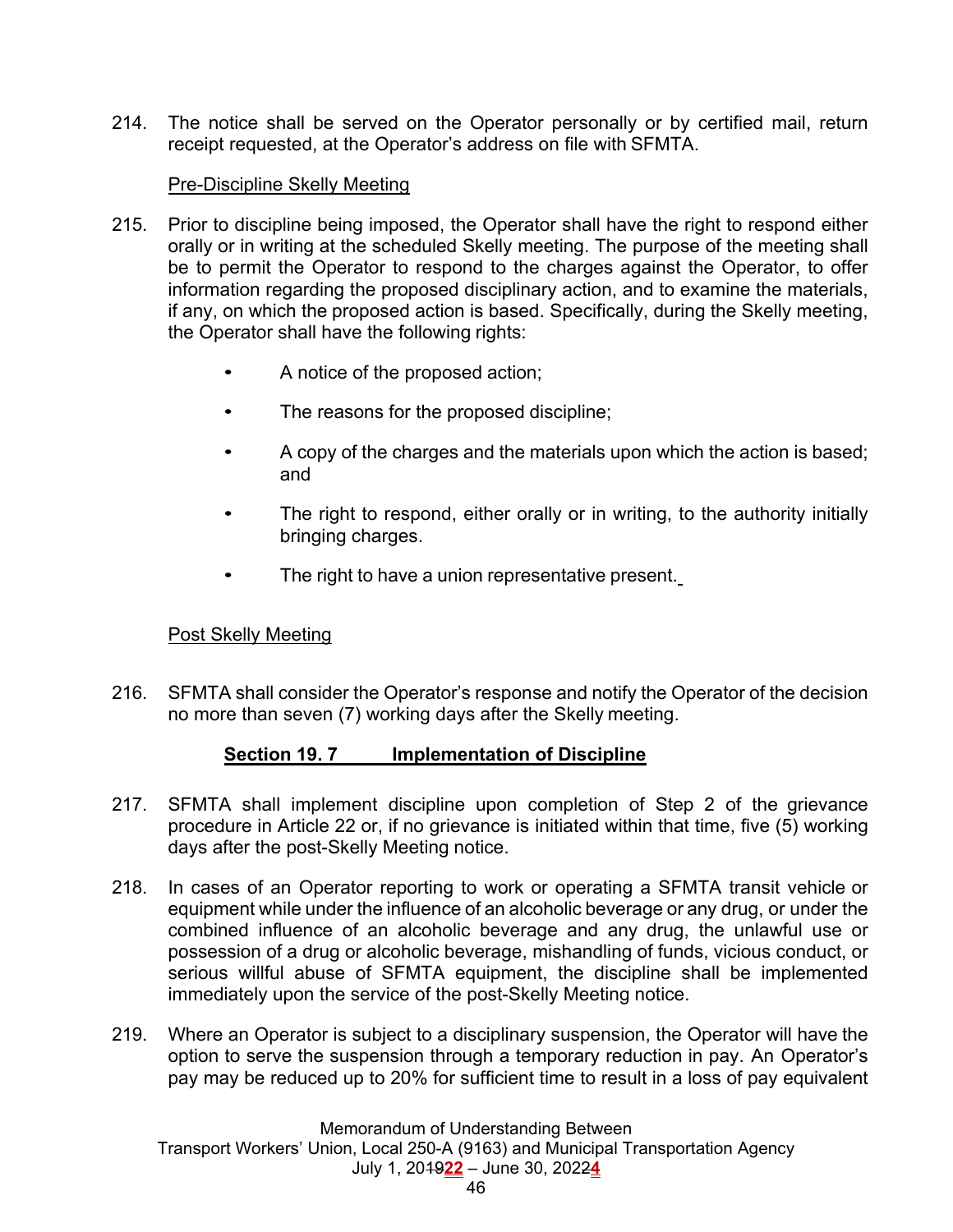to the pay that would have been lost during the suspension, had it been served, provided that in no event shall a reduction in pay have the effect of reducing an Operator's pay below any rate required by law. The reduction in pay option shall apply to any number of days of suspension.

### **Section 19.8 Customer Service Complaints**

- 220. The Division Manager or Assistant Manager or designee will review customer service complaints **and related video** and determine which ones warrant further investigation. If the customer service complaint ("CSC") lacks merit, the Division Manager or Assistant Manager shall not conduct any further investigation. Customer service complaints involving prohibited discrimination or access rights shall not be subject to the provisions of this section.
- 221. The Division Manager or Assistant Manager will meet periodically with the TWU Local 250A Chairperson to review customer service complaints and identify and resolve issues related to such complaints.
- 222. If the Division Manager or Assistant Manager determines that a customer service complaint may have merit and an investigation is necessary, the Division Manager or Assistant Manager or designee will discuss the CSC **customer service complaint** with the TWU Local 250A Division Chairperson. The Division Manager or Assistant Manager will not proceed with the investigation until such meeting has been held. However, if the Division Chari Person fails to respond to a request to schedule a meeting within a reasonable time, or fails to attend a scheduled meeting, the investigation will proceed. As one element of any investigation of a customer service complaint, the Division Manager or Assistant Manager shall schedule a telephone conference with the complainant and shall offer the Operator and the TWU Local 250A Chairperson the opportunity to listen and submit suggested questions to the Division Manager or Assistant Manager while the Division Manager or Assistant Manager asks the complainant questions.
- 223. Every effort will be made to resolve customer complaints at the Transit Operating Division level.

## **Section 19.9 Collision and/or Incidents Procedure**

224. The procedure described in this Section 19.9 shall apply only to investigations and discipline based on Operator collisions and/or incidents. For the purpose of this Section 19.9, an incident shall mean "injury to persons or damage to property directly related to the operation of a vehicle, but not caused by a collision."

### Investigation of A Collision And/Or Incident

225. In the event an Operator is involved in a collision or incident, SFMTA's Chief Safety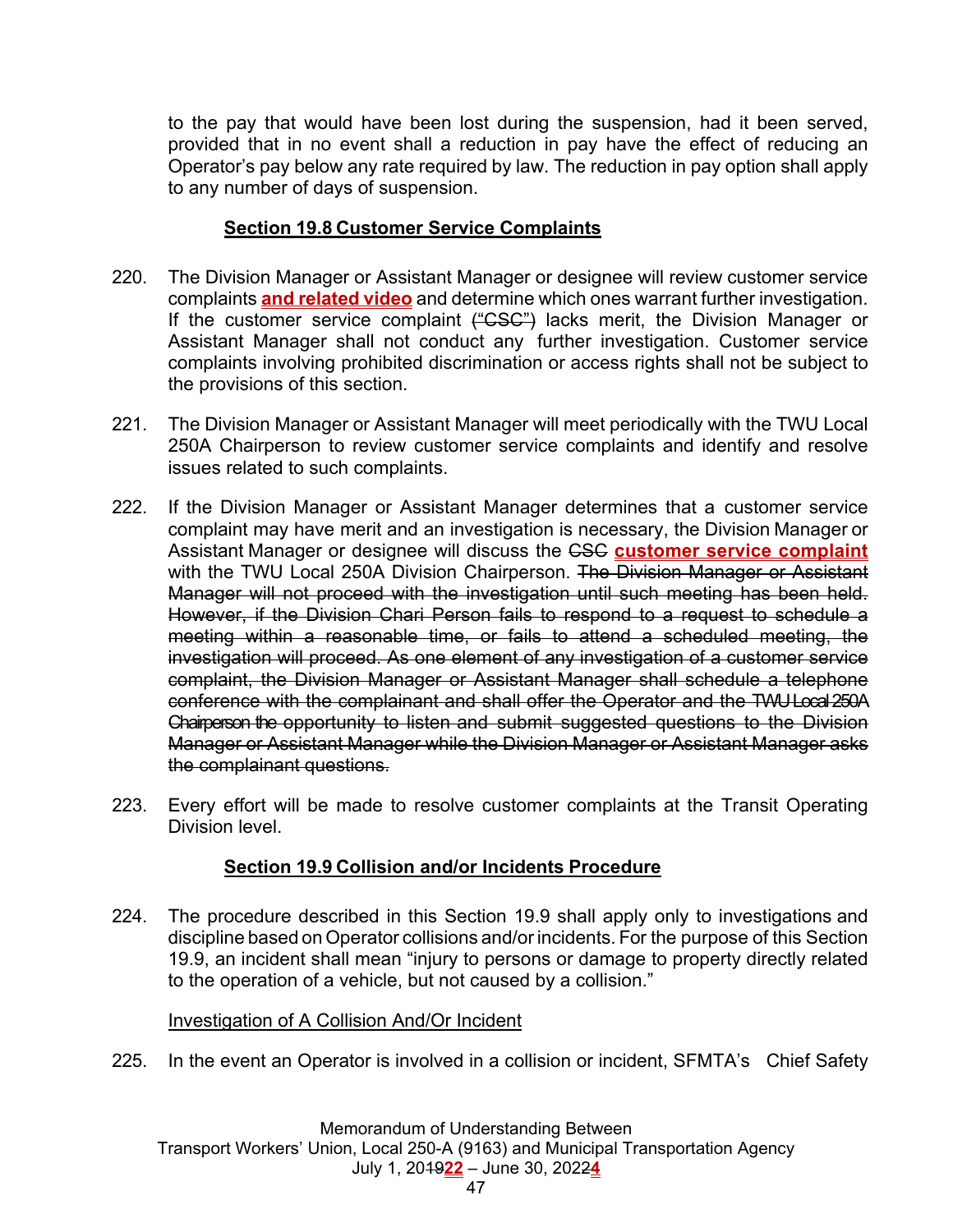Officer shall assign a skilled Transit Safety Professional to investigate. SFMTA's Chief Safety Officer shall assign at least one skilled Transit Safety Professional ("TSP") to each of the following: (a) Motor Coach, (b) Trolley Coach, and (3) Rail. The assigned TSP shall rate each collision and incident as preventable or non-preventable. The TSP's determination as to whether the collision or incident is preventable or nonpreventable shall be subject to review under the procedure set forth in Section 17.2.

Definition of Preventable or Non-Preventable

226. SFMTA shall classify the collision or incident as preventable or non- preventable by applying the National Safety Council's Safe Driver Award Program definition in effect on July 1, 2011. The National Safety Council Safe Driver Award Program defines a preventable collision or incident as one that "results in property damage and/or personal injury, regardless of who was injured, what property was damaged, to what extent, or where it occurred, in which the driver in question failed to exercise every reasonable precaution to prevent it."

### Definition of Major and Minor Accidents

- 227. Major accidents include, but are not limited to, collisions and incidents involving fatalities, pedestrians, injuries resulting in transport to a hospital, property damage greater than \$15,000, and those involving a violation of traffic laws or SFMTA safety rules.
- 228. Minor accidents include, but are not limited to, collisions and incidents involving damage to property of \$15,000 or less and minor injuries.

## Procedure for Minor Accidents

- 229. 1. The assigned TSP will grade the accident as preventable or nonpreventable.
- 230. 2. If the minor accident is graded preventable, the TSP will review the Operator's driving record using a rolling twelve (12) month period from the date of the current accident. If the Operator has no other preventable accidents during that period, the current accident will be referred to the Division Manager or Assistant Manager.
- 231. 3. The Division Manager or Assistant Manager, in the presence of a Chairperson, will review the accident with the Operator. The Division Manager or Assistant Manager may change the original grading based upon information the Operator or the Transport Workers Union Local 250-A provides at the review. If the accident is deemed preventable at the conclusion of the review, no discipline will be attached to that minor accident.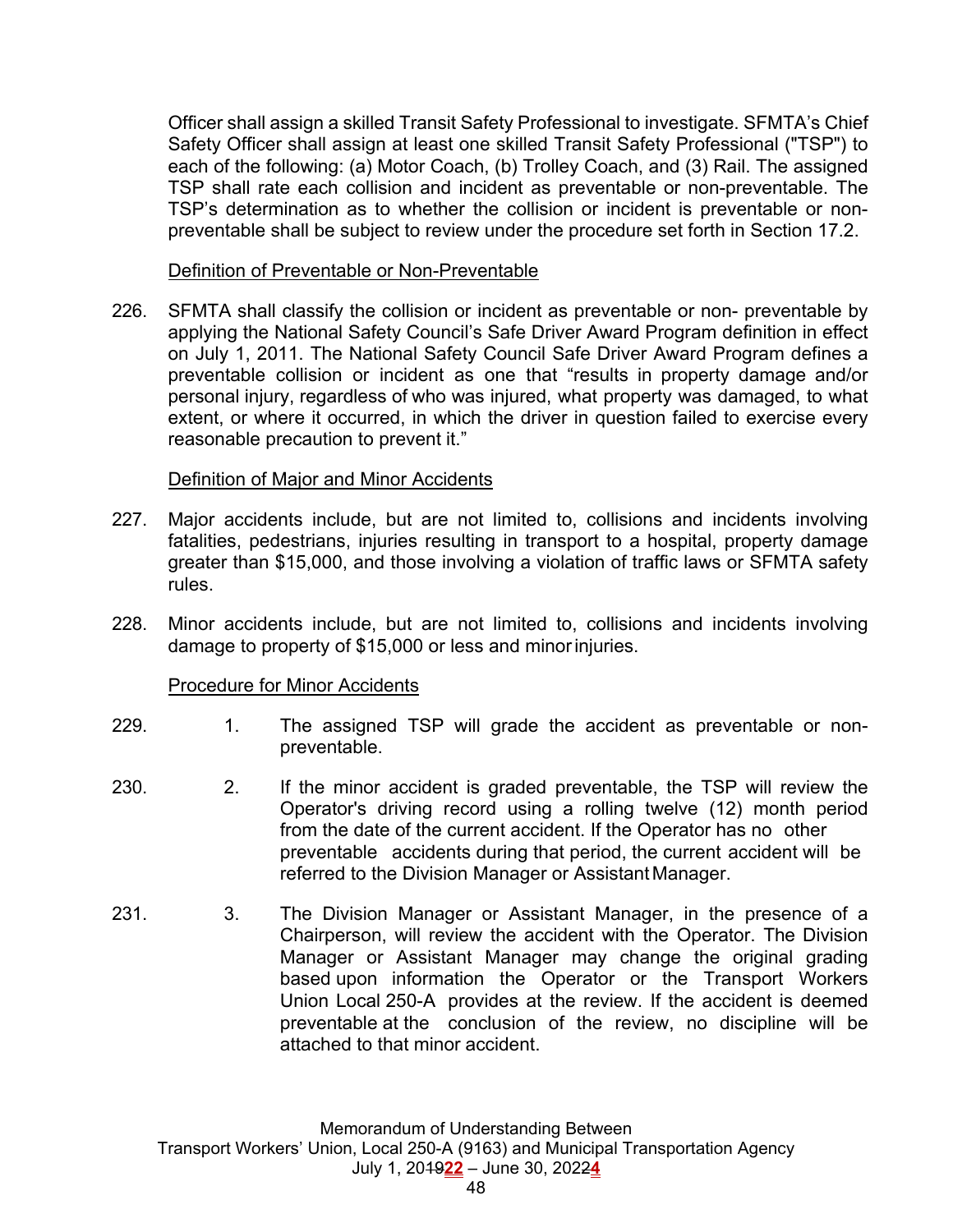- 232. 4. If the Operator has no other preventable accident in the twelve (12) month rolling period preceding the current accident, the Division Manager or Assistant Manager will determine whether this review is sufficient to assist the Operator in preventing future accidents.
- 233. 5. If the Division Manager or Assistant Manager determines that re training is necessary, the Operator will be sent for retraining. SFMTA will determine the extent and content of the training.
- 234. 6. The decision of the Division Manager or Assistant Manager for minor accidents not referred for discipline is not subject to further review.
- 235. 7. If the Operator has one or more preventable accidents in the twelve (12) month period preceding the current accident, the current accident will be graded by the TSP, who will determine if the accident is preventable or non-preventable.
- 236. If the TSP determines the accident was preventable, the accident will then be referred to the Chief Safety Officer for review. If the Chief Safety Officer upholds the determination of preventability, the Division Manager or Assistant Manager, in the presence of a Transport Workers Union Local 250-A Chair, will review the accident. If the Division Manager or Assistant Manager determines that discipline is appropriate, the matter will proceed through the discipline process.

### Procedure For Major Accidents

- 237. 1. For major accidents, the assigned TSP will grade the accident as preventable or non-preventable.
- 238. 2. If the accident is graded preventable, the Division Manager or Assistant Manager in the presence of a Transport Workers Union Local 250-A Chair, will review the accident.

### Initiation Of Discipline Based On Collision Or Incident

239. If the Division Manager or Assistant Manager determines that discipline is appropriate, the Division Manager or Assistant Manager shall initiate discipline by giving the Operator and the Transport Workers Union Local 250-A a preliminary written notice of the proposed disciplinary suspension or discharge and scheduling a Skelly meeting. The Hearing Officer for the Skelly Meeting shall be a Division Manager or Assistant Manager or designee from a division other than the division at which the Operator is assigned. If the Operator does not agree with the Skelly Officer's decision, the Operator may appeal the discipline by filing a disciplinary grievance at Step 2 (labor relations) of the grievance procedure in Article 22.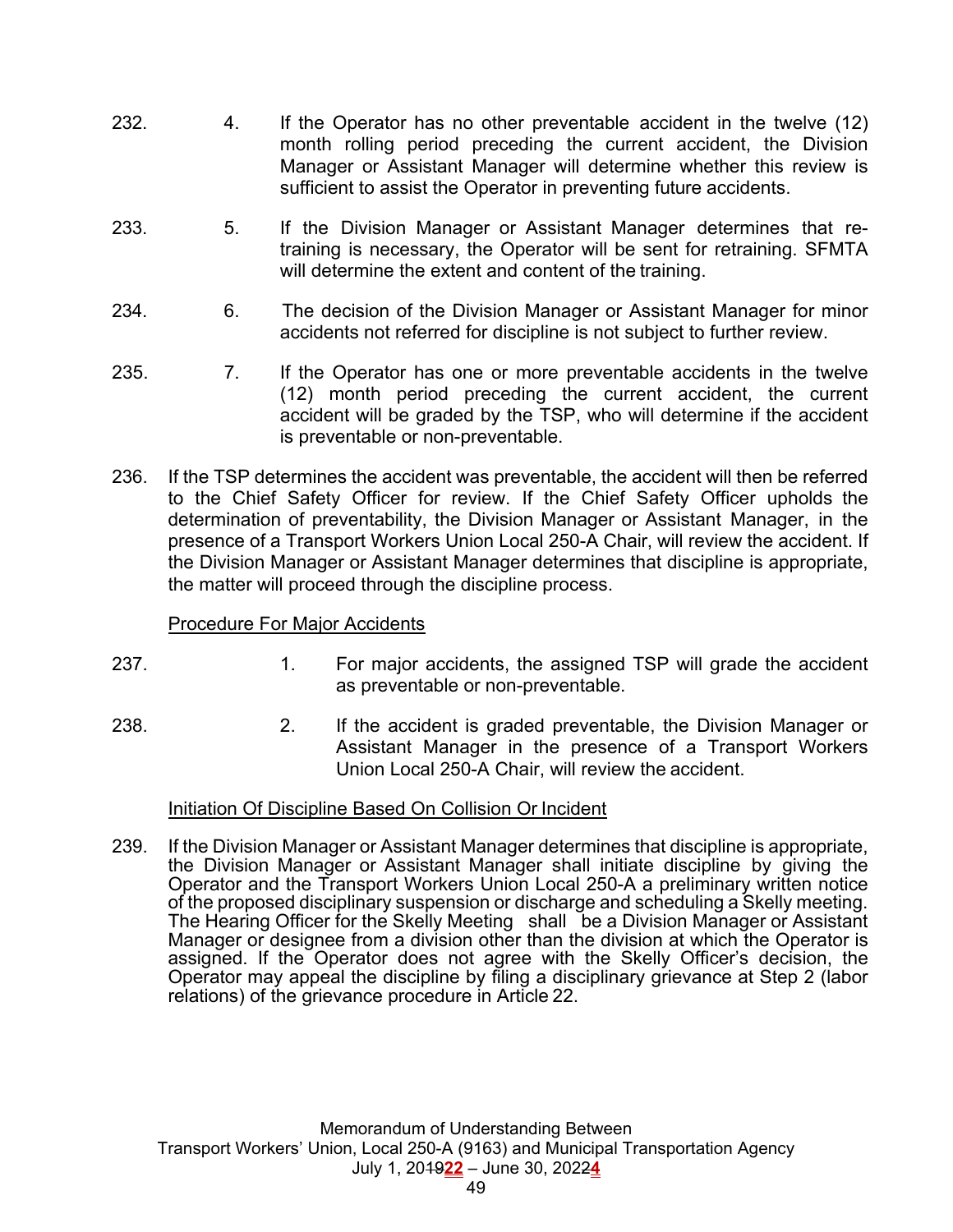### **Section 19.10 Appeals of Suspensions and Disciplinary Discharge Through the Grievance Procedure**

240. Permanent employees who have satisfactorily completed the probationary period may grieve suspensions and disciplinary discharges using the grievance procedures in Article 22.

### **Section 19.11 Personnel Files**

- 241. An Operator shall have the right to review any material of a derogatory nature before it is placed in the Operator's personnel file. If the Operator submits a written rebuttal within thirty (30) working days from the date of SFMTA management gives the Operator the material. SFMTA shall attach the Operator's written rebuttal to the derogatory material and have those comments attached to derogatory material in the personnel file.
- 242. An Operator, or a Transport Workers Union Local 250-A representative with the Operator's written authorization, shall have the right to examine and/or to obtain copies of materials in the Operator's personnel file. The Operator shall make an advance appointment with the SFMTA Human Resources office to examine the file.
- 243. If material of a derogatory nature from any source, including a Customer Service Complaint or any other investigation, is found not to relate to a particular Operator (i.e., involves mistaken identity) the material shall not be placed in or shall be removed from the Operator's personnel file.
- 244. Only one (1) official personnel file shall be maintained on any represented employee. The official personnel file shall be located at the SFMTA Human Resources Division.

### **Section 19.12 Late For Work ("Lateness") and Absence Without Leave ("AWOL")**

- A. Late For Work
- 245. **If an Operator reports late for duty without approval but does report within forty-five (45) minutes of their-scheduled start time,** and takes a scheduled non-overtime run, such late reports will be tracked and recorded on a rolling five **eight (8)** month period with the disciplinary procedures up to the following:
	- i. First violation within a**n eight (8)** five (5) month period **caution and reinstruct** oral warning
	- ii. Second violation within a**n eight (8)** five (5) month period written warning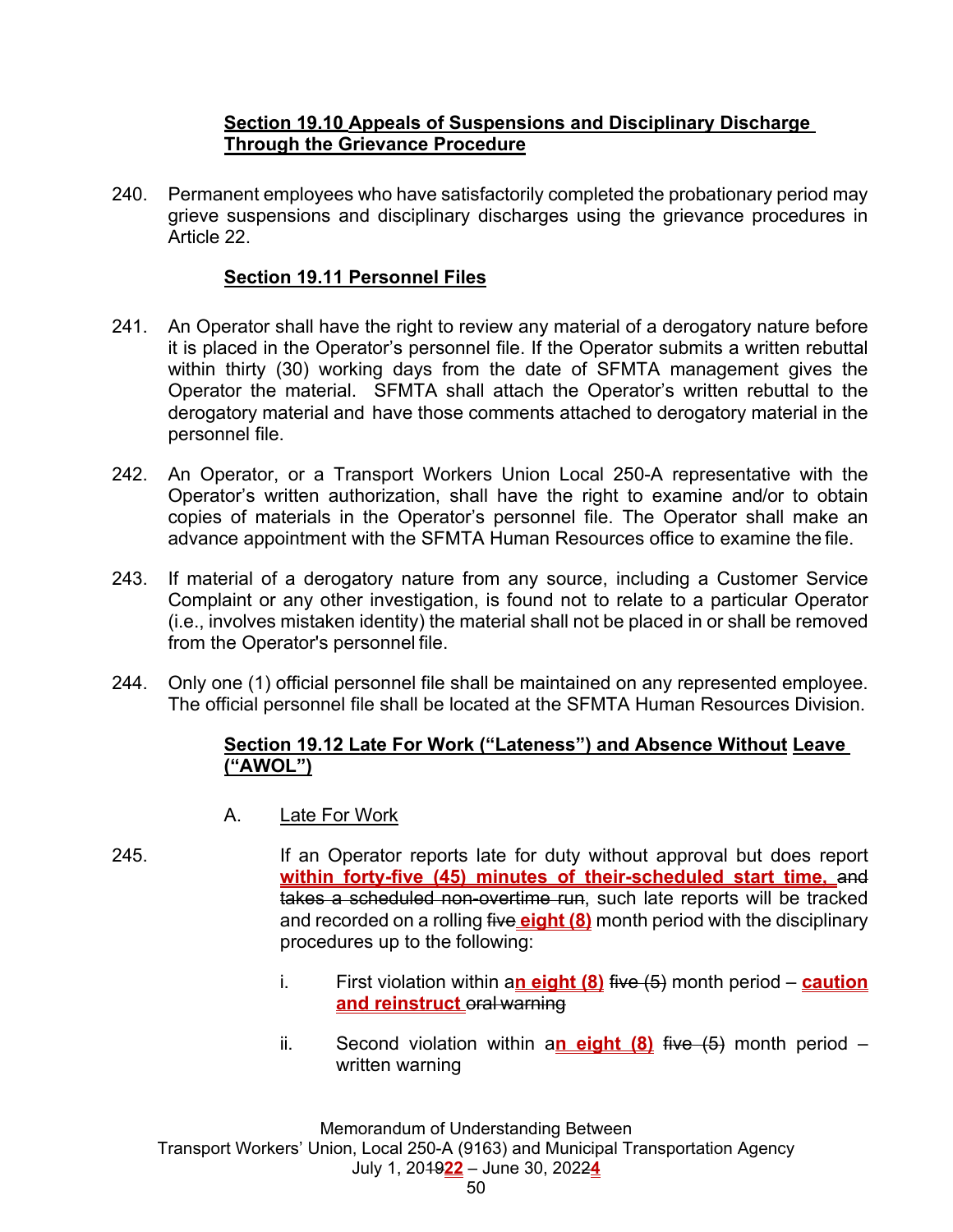- iii. Third violation within a**n eight (8)** five (5) month period **three (3)** five (5) day suspension
- iv. Fourth violation within a**n eight (8)** five (5) month period **five (5)** ten (10) day suspension
- v. Fifth violation within a**n eight (8)** five (5) month period **ten (10) day suspension** up to termination
- B. Absence Without Leave (AWOL)
- 246. When an Operator fails to report for duty **within forty-five (45) minutes of their scheduled start time** and does not receive approval, the absence will be defined as an Absence Without Leave (AWOL) and will be tracked and recorded on a rolling eight (8) month period with the disciplinary procedures up to the following:
- i. First violation within an eight (8) month period Discipline a two (2) **three (3)** day suspension
- ii. Second violation within an eight (8) month period Discipline a ten (10) day suspension
- iii. Third or further violation within an eight (8) month period termination.

## **Section 19.13 Loss of Funds**

247. Pursuant to Administrative Code Sections 10.25.1 through 10.25.9, no Operator shall be charged for losses of funds or equipment in the Operator's possession, belonging to the SFMTA, resulting from petty theft, robbery or other crime, as proven by the Operator, or resulting from a situation where it is proven by the Operator that no action of the Operator contributed to the loss.

# **Section 19.14 Wrongful Suspensions or Discharges**

248. If it is finally determined that a suspension or discharge is unwarranted, the Operator shall be reinstated to the Operator's former position without loss of seniority; the Operator shall be paid wages lost as though the Operator had not been suspended or discharged; and no entry shall be made in the Operator's personnel record of such suspension or discharge.

## **Section 19.15 Notification to Operators**

- 249. Notification to Operators through Certified Mail will be used for:
	- a. Step 3 Dismissal/Termination Cases (scheduling and decisions)

Memorandum of Understanding Between Transport Workers' Union, Local 250-A (9163) and Municipal Transportation Agency July 1, 2019**22** – June 30, 2022**4**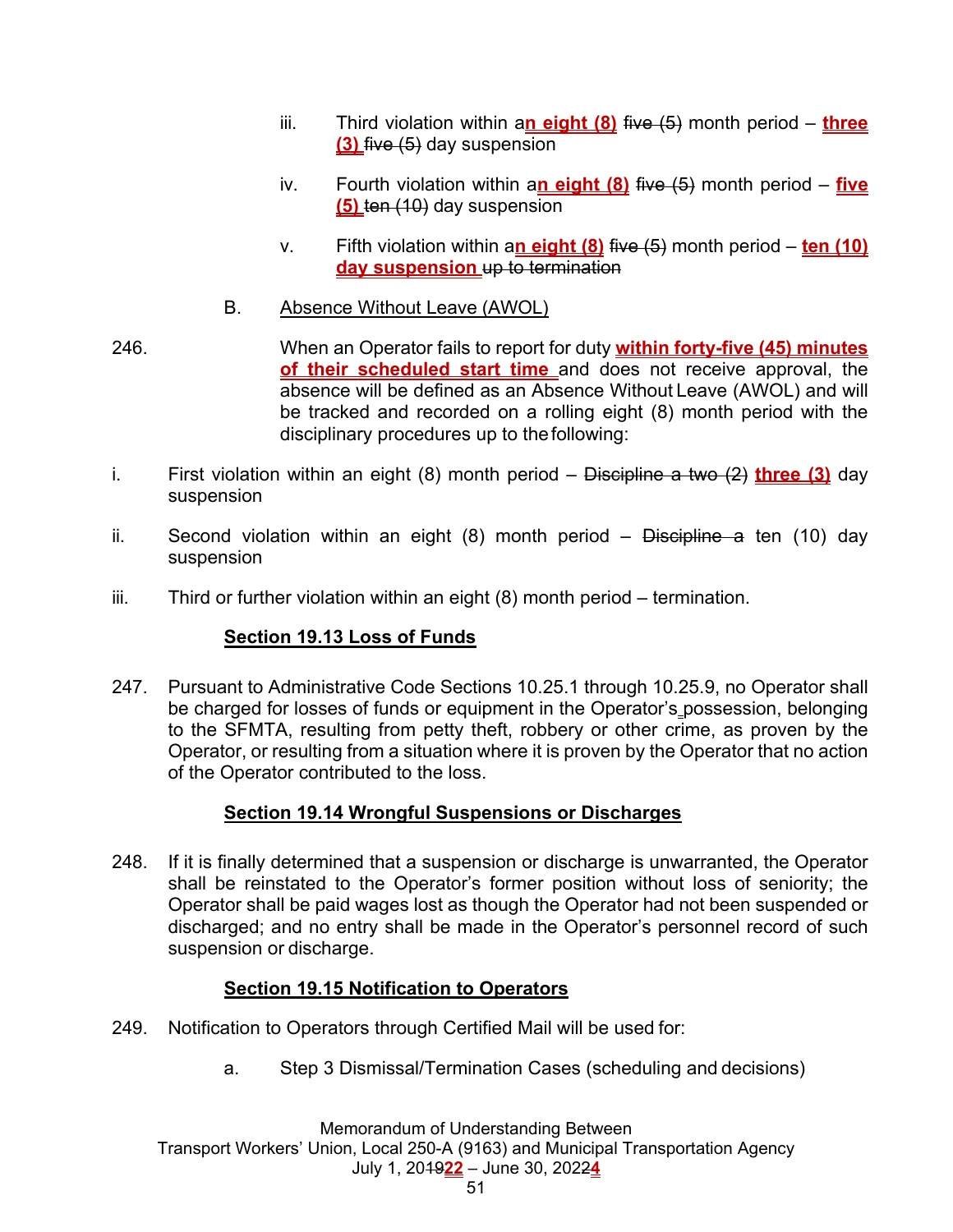- b. Civil Service Rule 22 Hearing
- c. Arbitration

## **ARTICLE 20. PAY DAYS**

## **Section 20.1 Paychecks**

- 250. PAPERLESS PAY POLICY
- 251. The Citywide Paperless Pay Policy applies to all City employees covered under this agreement.
- 252. Under the policy, all employees have the right to receive a paper statement. All employees shall be able to access their pay advice electronically and print them in a confidential manner. Employees without computer access or who otherwise wish to receive a paper statement shall be able to receive hard copies of their pay advice through their payroll offices upon request, on a one-time or ongoing basis.
- 253. Under the policy, all employees will have two options for receiving pay: direct deposit or bank pay card. Employees not signing up for either option will be defaulted into bank pay card.
- 254. Grievances brought with respect to this section, Paperless Pay Policy, shall be initiated at Step 2 of the grievance procedure. Grievances brought regarding underlying compensation issues will be initiated at Step 1, pursuant to the grievance procedure.

## **Section 20.2 Correcting Payroll Problems**

- 255. The procedures agreed to between TWU and the SFMTA for other employees represented by TWU for correcting payroll errors shall also apply to transit Operators. The following guidelines will be used to correct the most significant problems first:
- 256. **No Check on Payday for the Pay Period. Highest priority, full payment to be issued as quickly as possible. If the Payroll Division of the Controller's Office is notified and given appropriate documentation from the employee's department payroll before noon on a business day, payment will be issued to the employee by 5 p.m. two banking days later after the paperwork is received. If the Payroll Division of the Controller's Office is notified and given the appropriate documentation from the employee's department payroll after noon on a business day, payment will be issued to the employee by 5pm three banking days after the paperwork is received.** No check on payday for the pay period: Highest priority. Full check issued as quickly as possible, within four (4) hours if PPSD or departmental payroll division is notified before noon on payday or before noon on any subsequent day. If PPSD or departmental payroll division is notified after noon but before 4:00 p.m., the check will be issued no later than noon of the following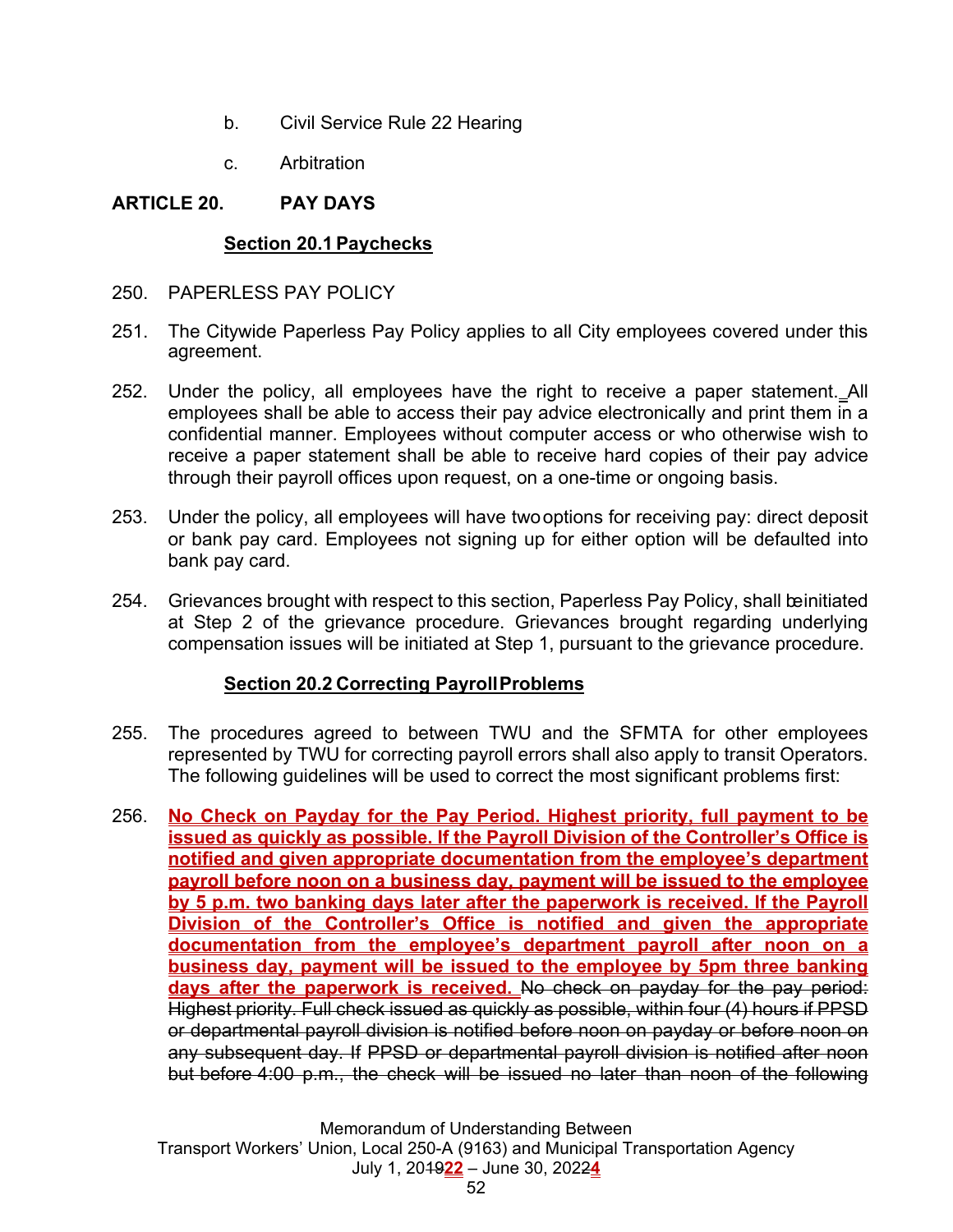day. 308. Check on payday is 10% or more short of total due for pay period: Second priority. Correcting payment to be issued as quickly as possible, with the goal of three (3) working days from report to payment.

### **256a. Check on Payday is 10% or More Short of Total Due for Pay Period. Second priority, correcting payment to be issued as quickly as possible with the goal of four (4) banking days of report to payroll.**

257. Check on **P**payday is **L**less **T**than 10% **S**short of **T**total **D**due for **P**pay **P**period:**.** Third priority.**, c**orrecting payment to be issued as quickly as possible with a goal of within ten (10) working **banking** days from **of** report to payment **payroll.**

### **ARTICLE 21. RETIREMENT SYSTEM PARTICIPATION FOR EMPLOYEE REPRESENTATIVES**

258. Employee representatives will be entitled to service credit in the San Francisco Retirement system subject to Charter Section 8A.519.

## **ARTICLE 22. GRIEVANCE PROCEDURE**

259. The following procedures are adopted by the Parties to provide for the orderly and efficient disposition of grievances. These shall be the sole and exclusive procedures for resolving grievances as defined in this Agreement. The provisions of this article up to and including binding arbitration, are in lieu of and supersede the termination appeal procedures in Civil Service Rule 422.

## **Section 22.1 Definition of A Grievance**

- 260. A grievance shall be defined as any dispute or allegation by an employee, a group of employees or the Transport Workers Union Local 250-A involving the interpretation or application of this Agreement, including suspension and disciplinary discharge of employees. The employee, group of employees or the Transport Workers Union Local 250-A shall be referred to as the "grievant." A grievance does not include the following:
	- a. All civil service rules excluded pursuant to Charter Section A8.4093.
	- b. The SFMTA's exercise of management rights.
	- c. Written reprimands, provided however, that employees shall be entitled to submit a written rebuttal to any written reprimand within thirty (30) days from the date of the reprimand to the Manager of Employee & Labor Relations. The SFMTA will include any timely rebuttal in the employee's official personnel file with the reprimand.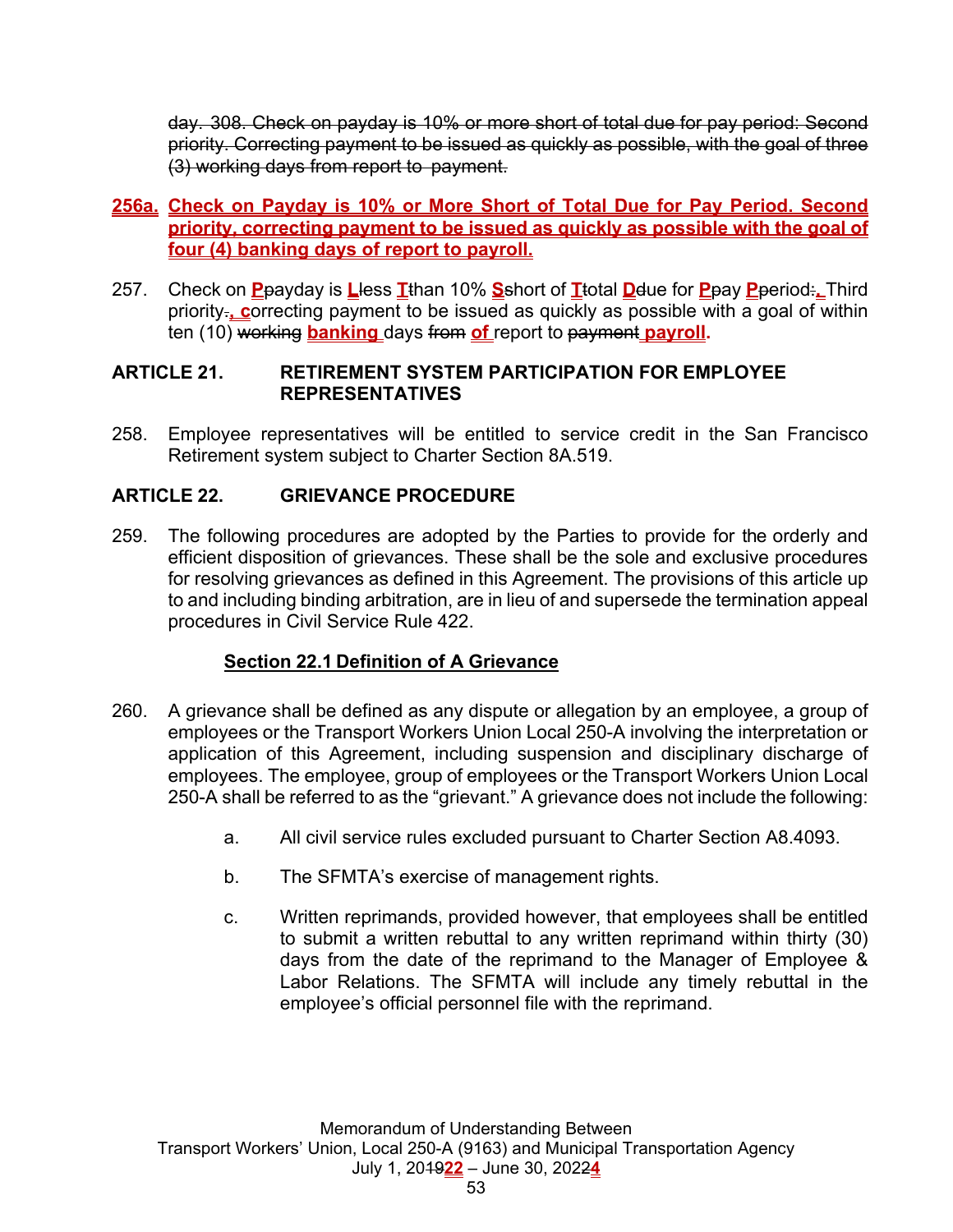## **Section 22.2 Time Limits and Extensions**

- 261. The number of working days indicated at each level should be considered as a maximum and every effort should be made to expedite the process.
- 262. The time limits in this grievance procedure may be extended by mutual agreement of the parties. Any such extension must be confirmed in writing. A "working day" shall be defined as any Monday through Friday, excluding legal holidays granted by the City and County of San Francisco and SFMTA.
- 263. The parties agree that if either party misses a time limit contained in this Section, the grievance shall progress immediately to the next step of the Grievance Procedure.

# **Section 22.3 Statement Of A Grievance**

- 264. The Union and the SFMTA agree that all grievances, regardless of at which Step initiated, must include the following:
	- a. The specific reason or reasons for the grievance, including the date of the incident giving rise to the grievance, an explanation of the harm that occurred, and the name, classification, and division of the affected employee or employees;
	- b. The section(s) of the contract which the Union believes has been violated;
	- c. The remedy or solution being sought by the grievant.

 The SFMTA shall return any grievance that does not include the information specified above. The Union may resubmit a grievance adding missing information, and all dates and other provisions shall be triggered off the new submission date. If the Union submits the amended grievance within fourteen (14) calendar days from the date the SFMTA returned the grievance, the SFMTA will not deny the grievance based on timeliness, unless the SFMTA asserts the original grievance was not timely.

265. The Parties may mutually agree that a grievance may be filed at Step 2 of the grievance procedure. Any such agreement must be confirmed in writing.

### **Section 22.4 Transport Workers Union Local 250-A Rights In Individual Employee Filed Grievances**

266. When an individual employee grievant is not represented by the Transport Workers Union Local 250-A, SFMTA shall send the Transport Workers Union Local 250-A a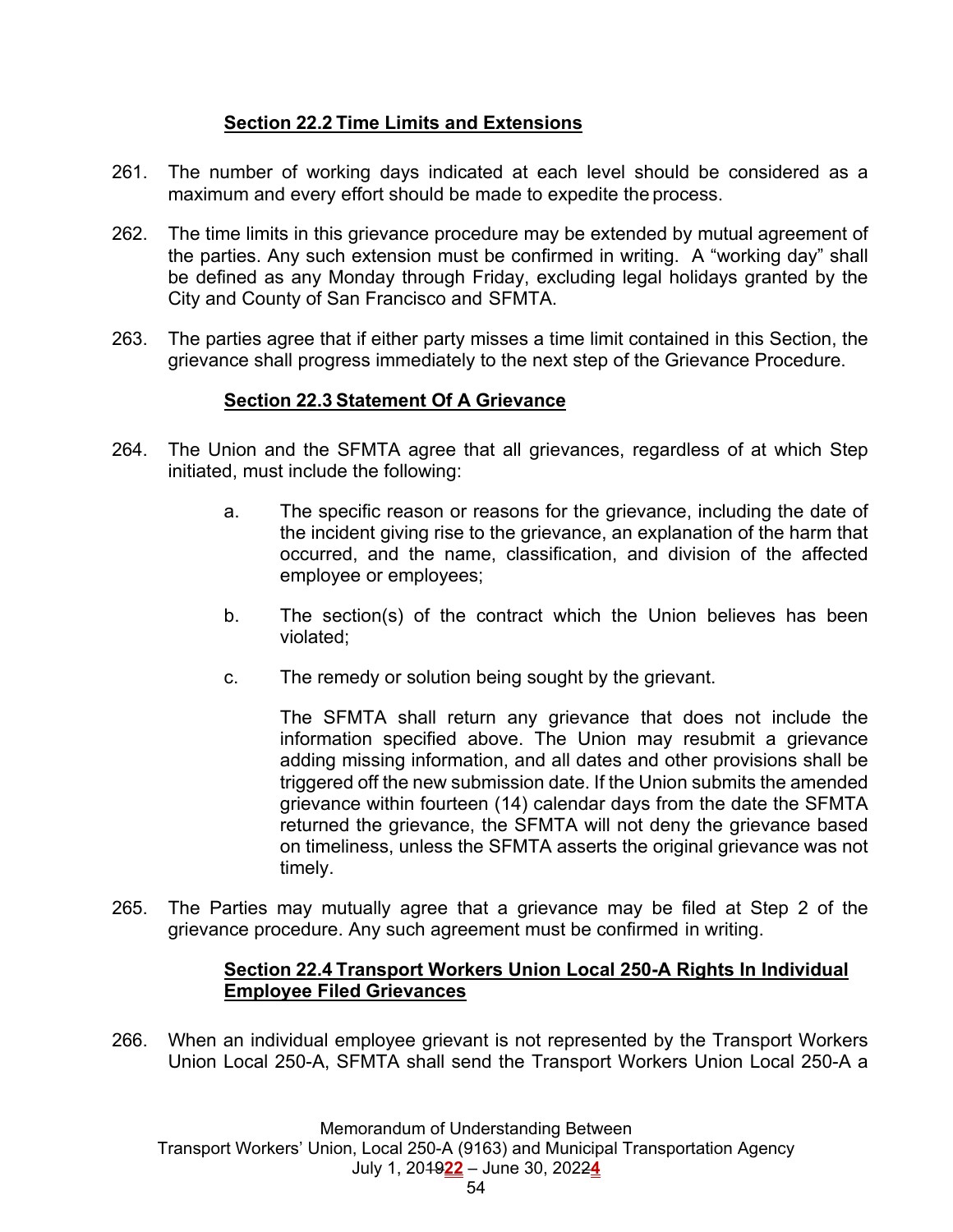copy of the grievance. In addition, SFMTA shall notify the Transport Workers Union Local 250-A about grievance meetings scheduled between the grievant and SFMTA, inform the Transport Workers Union Local 250-A about any SFMTA responses to the grievance, and shall allow a Transport Workers Union Local 250-A representative to attend all grievance meetings. The Transport Workers Union Local 250-A shall have the right to present its views on the grievance, in writing, at all steps of the procedure. Only the Transport Workers Union Local 250-A, not individual employee(s) may move a grievance (including a grievance regarding disciplinary action) to Step 3.

### **Section 22.5 Procedural Steps In Processing a Grievance**

### Informal Discussion With Immediate Supervisor

267. Except for disciplinary grievances, the grievant shall attempt to resolve grievances by scheduling an informal conference with the grievant' s immediate supervisor, before filing a formal written grievance.

### Step 1: Formal Written Grievance (Director of Transit's Designee)

268. Within thirty (30) calendar days of the occurrence of a non-disciplinary event alleged to constitute a grievance or within seven (7) calendar days of a final disciplinary decision, the grievant shall present a grievance, in writing, to a manager designated by the Director of Transit. A representative of the Transport Workers Union Local 250- A shall be permitted to be present when the grievance is presented. If the grievant requests a meeting, the Director of Transit's Designee shall schedule a meeting within the seven (7) calendar days and a representative of the Transport Workers Union Local 250- A shall be permitted to be present. The Director of Transit's Designee shall communicate the decision in writing to the grievant and to the Transport Workers Union Local 250-A, within fourteen (14) calendar days after receiving the grievance.

### 269. Step 2: Appeal to Manager, Employee & Labor Relations

 At any time within seven (7) calendar days after the Step 1 decision, the grievant or the Transport Workers Union Local 250-A may appeal the Step 1 decision, in writing to the Manager, Employee & Labor Relations or designee.

 Manager, Employee & Labor Relations or designee shall conduct a meeting on the grievance within twenty-one (21) calendar days after receipt of the appeal, and the grievant and the Transport Workers Union Local 250-A shall be given notice of the meeting and an opportunity to be heard. The Step 2 grievance shall contain a specific description of the basis for the grievance, the resolution desired, and the specific reason(s) for rejecting the lower step response and advancing the grievance to the next step. Within twenty-one (21) calendar days after the meeting, the Manager, Employee & Labor Relations or designee shall file the written decision and deliver a copy of the decision to the grievant and to the Transport Workers Union Local 250-A.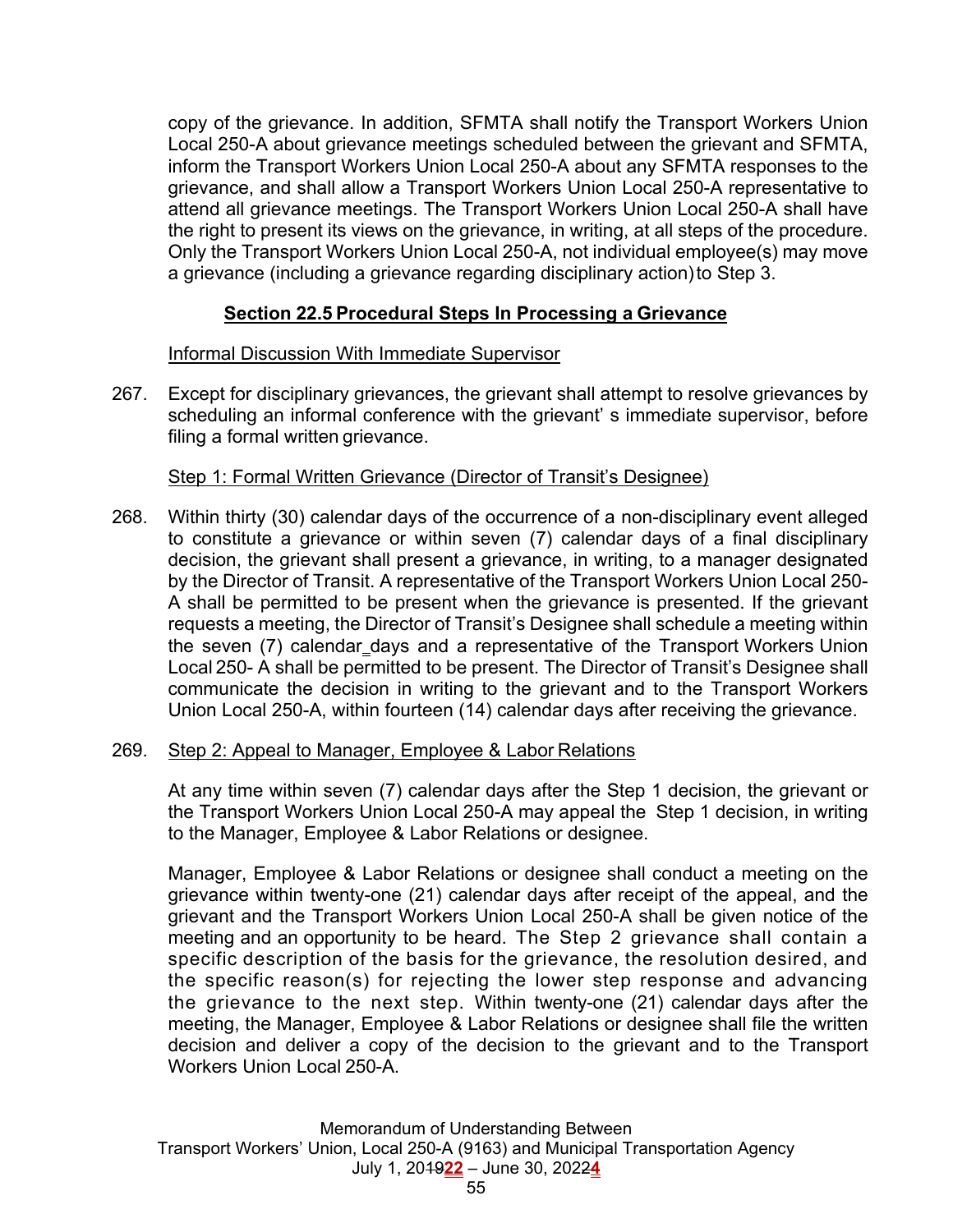### Step 3: (Binding Arbitration Level)

- 270. The Transport Workers Union Local 250-A may, at any time within seven (7) calendar days after the mailing of the Step 2 decision, appeal from such decision to an arbitrator by filing written notice of the appeal with the Manager, Employee & Labor Relations or designee and arbitrator, except where the appeal is from a proposed disciplinary dismissal, in which event the appeal must be initiated within one (1) working day of the Step 2 decision. The parties to the binding arbitration are the SFMTA and the Transport Workers Union Local 250-A. Only the Transport Workers Union Local 250- A, not individual employee(s) may move a grievance (including a grievance regarding disciplinary action) to Step 3.
- 271. The arbitrator shall conduct a hearing on the grievance or grievances submitted to the arbitrator within thirty (30) calendar days after receipt by the arbitrator, or such reasonable time as the arbitrator's schedule permits.
- 272. Operator Rights. During the arbitration hearing, the Operator shall have the following rights:
- 273. The Operator shall attend any hearing, unless excused by the arbitrator), and shall be entitled to:
	- a. be represented by counsel or the Transport Workers Union Local 250-A at the hearing;
	- b. testify under oath;
	- c. compel the attendance of other SFMTA employees to testify in the employee's behalf;
	- d. cross-examine all witnesses appearing against all SFMTA employees whose actions are in question or who have investigated any of the matters involved in the hearing and whose reports are offered in evidence before the Hearing Officer;
	- e. impeach any witness;
	- f. present such evidence as the arbitrator deems pertinent to the inquiry;
	- g. argue the case.
- 274. SFMTA shall be entitled to the same privileges.
- 275. The arbitrator shall have thirty (30) calendar days after the close of the hearing to render a decision.
- 276. The arbitrator's report shall be in writing, shall contain a factual summary of the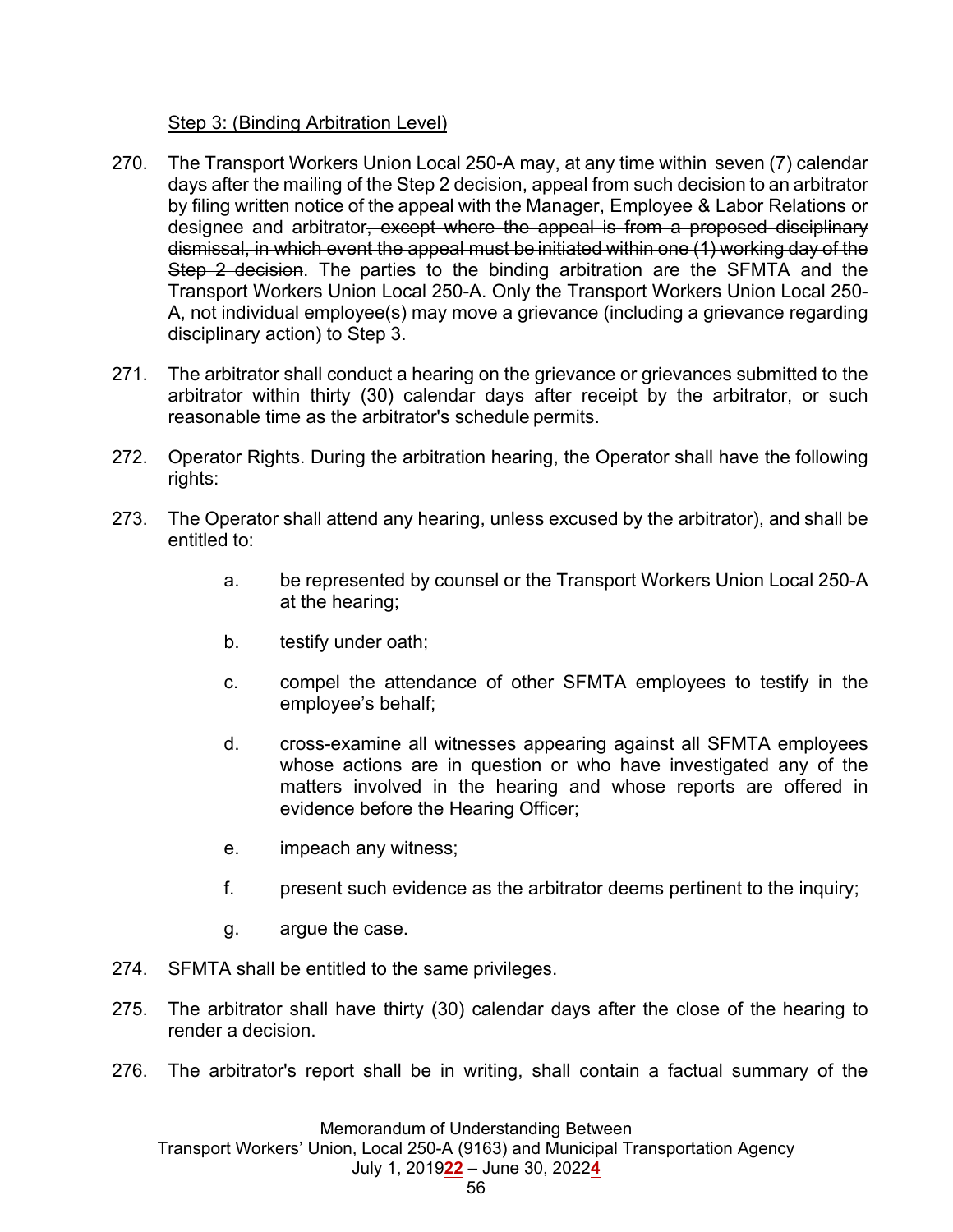grievance or grievances, the evidence, and arbitrator's decision, which shall be final and binding. Notice of the arbitrator's final and binding decision shall be mailed promptly to the Operator and the Transport Workers Union Local 250-A.

 The arbitrator shall have no power to add to or subtract from the provisions of this Agreement.

277. The Manager, Employee & Labor Relations or designee, and the Transport Workers Union Local 250-A shall endeavor to agree upon a panel of five arbitrators to serve for the term of this agreement. Should these parties fail to reach such agreement within thirty (30) calendar days after the execution of this Agreement, then, upon the written request of either party, the State Mediation and Conciliation Service shall send a list of five (5) arbitrators, and the parties shall select from the list by alternately striking arbitrators from the list until one arbitrator remains. The cost of the services of the impartial hearing officer shall be shared equally by the Transport Workers Union Local 250-A and SFMTA.

### **Section 22.6 Expedited Arbitration Procedures**

- 278. By mutual agreement, the parties may agree to submit any grievance to expedited arbitration. If the parties agree to expedited arbitration, the arbitrator shall be selected from the same panel described in Section 22.5.
- 279. If the parties elect to submit a grievance to expedited arbitration, closing arguments shall be presented orally, unless the parties agree to submit written briefs. The parties agree that the arbitrator shall issue a bench decision and subsequently provide a written decision memorializing the arbitrator's decision provided that the parties, by mutual agreement, may elect to obtain written decision following the parties' submission of written briefs.
- 280. The arbitrator shall have no power to add to or subtract from the provisions of this Agreement.
- 281. Nothing contained in this procedure shall be construed to deny to any employee rights under the law or under applicable civil service rules, regulations and practices, or to diminish the powers and duties of the SFMTA Executive Director/CEO or designee, as prescribed in the Charter of the City and County of San Francisco.
- 282. Responsibility for Costs and Expenses For All Grievances Under This Article
- 283. Each party shall bear its own expenses, including legal fees and costs, in connection with the grievance procedure, including arbitration. All fees and expenses of the arbitrator and court reporter and report, if any, shall be borne and paid in full and shared equally by the parties.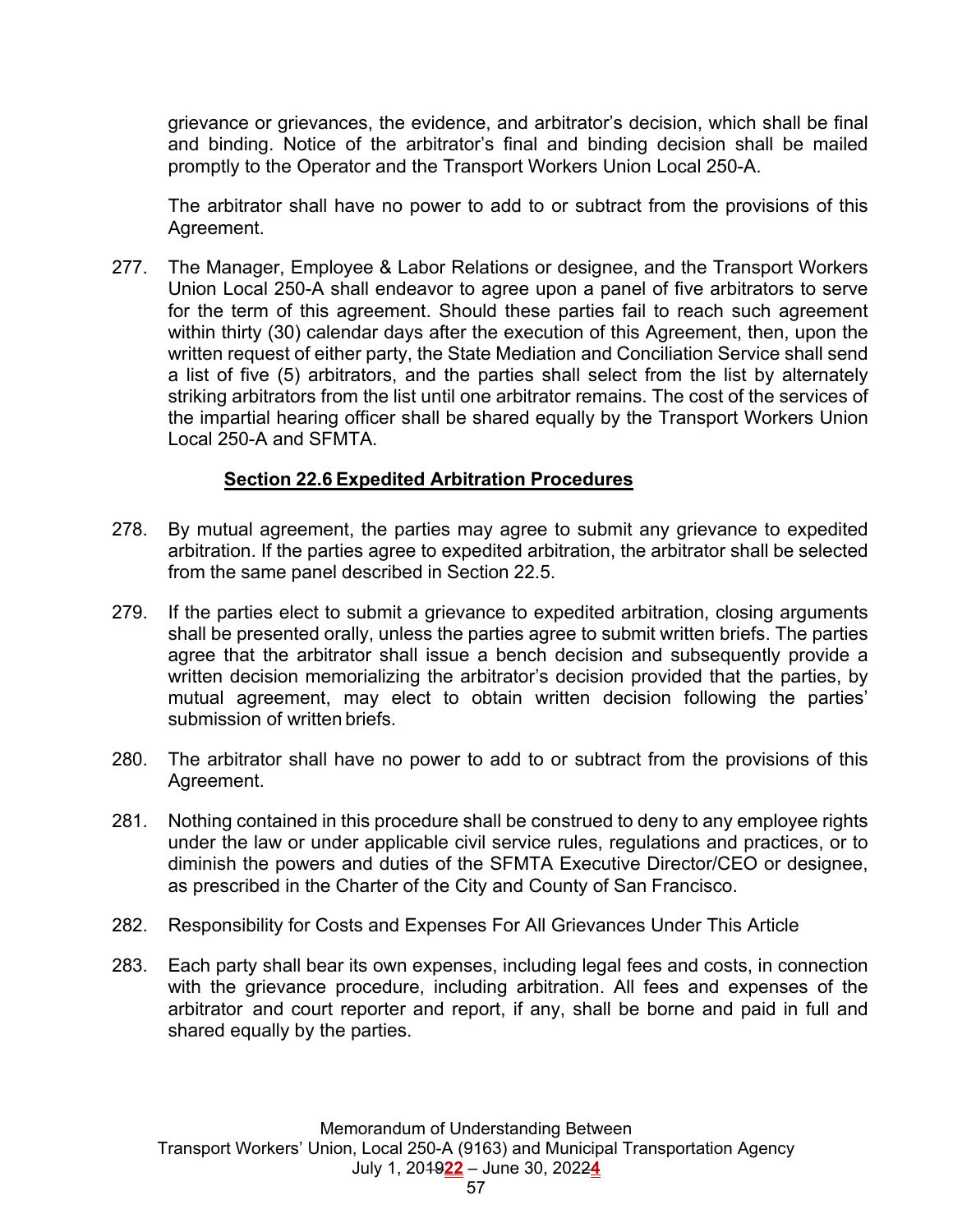### **ARTICLE 23. NO DISCRIMINATION**

### **Section 23.1 Discrimination Prohibited**

- 284. The SFMTA and the Union agree that discriminating against or harassing employees, applicants, or persons providing services to the SFMTA by contract because of their actual or perceived race, color, creed, religion, sex/gender, national origin, ancestry, physical disability, mental disability, medical condition (associated with cancer, a history of cancer, or genetic characteristics), HIV/AIDS status, genetic information, marital status, age, political affiliation or opinion, gender identity, gender expression, sexual orientation, military or veteran status, or other protected category under the law, is prohibited. This paragraph shall not be construed to restrict or proscribe any rule, policy, procedure, order, action, determination or practice taken to ensure compliance with applicable laws.
- 285. A complaint of discrimination, harassment, or retaliation may, at the option of the employee, group of employees, or Union be processed through the grievance and arbitration procedures of this Agreement, or through the applicable Civil Service Rules, the City Administrative Code and federal and state law. Provided, however, if the employee, group of employees, or the Union elects to pursue remedies for discrimination, harassment, or retaliation complaints outside the procedures of the Agreement, it shall constitute a waiver of the right to pursue that complaint through the grievance and arbitration process.
- 286. Union and the employee shall elect only one administrative remedy through the City and County of San Francisco. That election is irrevocable, provided that if the employee elects initially to use the grievance procedure of the MOU, then before advancing the grievance to arbitration, the employee and the Union must elect between the grievance procedure and other internal administrative remedies. If the employee elects to proceed with the grievance, that election constitutes a waiver of the right to pursue other City administrative remedies. If the employee elects to invoke another administrative remedy, the Union shall withdraw the grievance. In this situation, the City shall use the initial date of the grievance in determining the timeliness of the administrative complaint. It is understood that this paragraph shall not foreclose nor prejudice the election by an affected employee of any administrative or statutory remedy provided by law.

#### **Section 23.2 No Discrimination on Account of Transport Workers Union Local 250-A Activity**

287. Neither the SFMTA nor the Transport Workers Union Local 250-A shall interfere with, intimidate, restrain, coerce or discriminate against any employee because of the exercise of rights granted pursuant to the SFMTA Employee Relations Operating Resolution and the Meyers-Milias-Brown Act.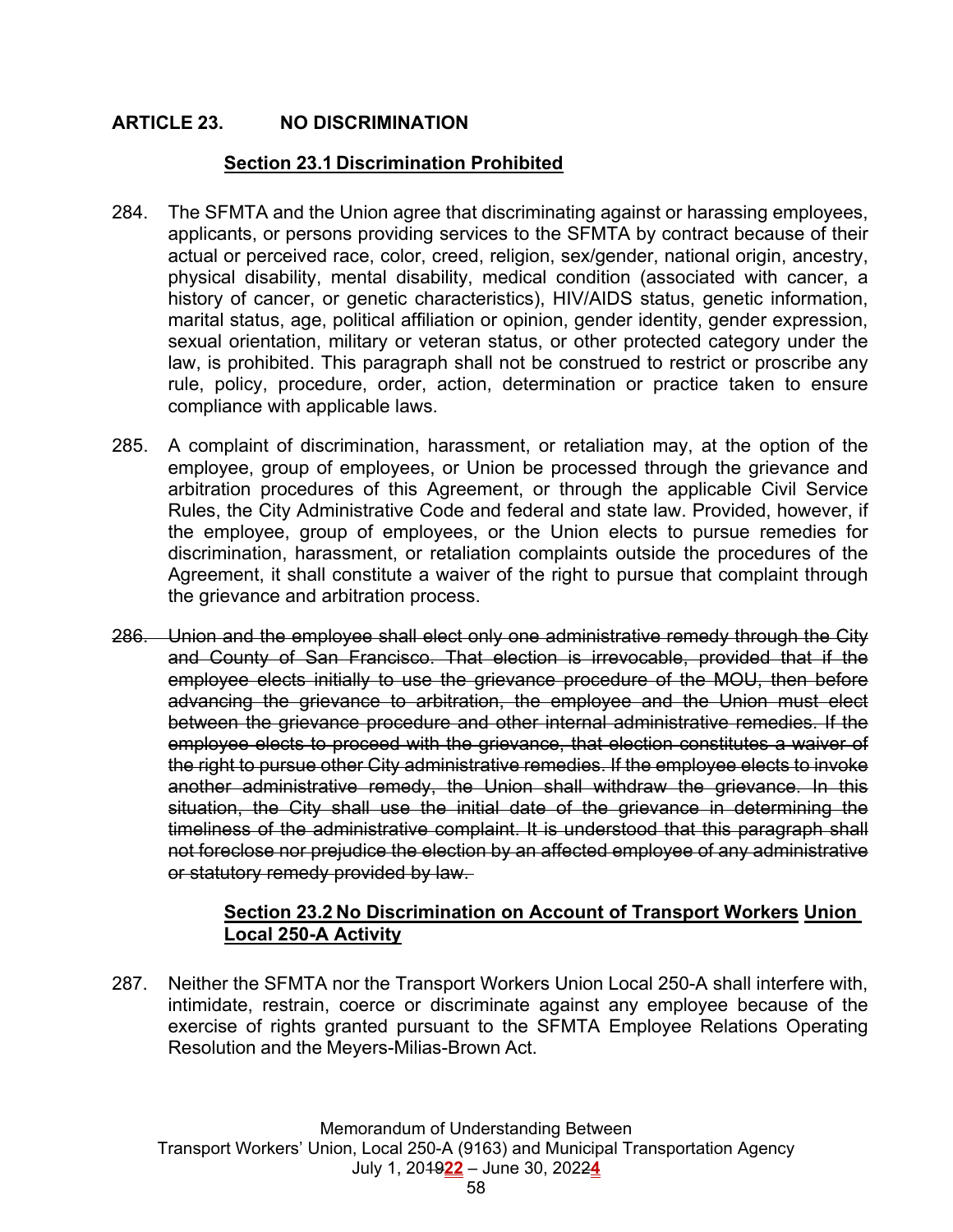#### **ARTICLE 24. TRANSPORT WORKERS UNION LOCAL 250-A DUES**

#### **Section 24.1 Authorization for Payroll Deductions**

- 288. a. The Union shall submit any request to initiate, change, or cancel deductions of Contributions from represented employees' pay according to the Controller's "Union Deductions Procedure" ("Procedure"), which the Controller may ament from time to time with reasonable notice to the Union. "Contributions" as used in this Article 24 means Union membership dues, initiation fees, political action funds, other contributions, and any special membership assessments, as established and as may be changed from time to time by the Union.
- 289. b. The SFMTA shall deduct Contributions from a represented employee's pay upon submission by the Union of a request, in accordance with the Procedure. The Procedure shall include, and the Union must provide with each request, a certification by an authorized representative of the Union, confirming that for each employee for whom the Union has requested deduction of Contributions, the Union has and will maintain a voluntary written authorization signed by that employee authorizing the deduction. If the certification is not properly completed or submitted with the request, the SFMTA shall notify the Union, and make the requested deduction changes only upon receipt of a proper certification.
- 290. c. The Procedure is the exclusive method for the Union to request the SFMTA to initiate, change, or cancel deductions for Contributions.
- 291. d. The SFMTA shall implement new, changed, or cancelled deductions the pay period following the receipt of a request from the Union, but only if the Union submits the request by noon on the last Friday of the pay period. If the Controller's Office receives the request after that time, the SFMTA will implement the changes in two following pay periods.
- 292. e. If an employee asks the SFMTA to deduct Contributions, the SFMTA shall direct the employee to the Union to obtain the Union authorization form. The SFMTA will not maintain a SFMTA authorization form for such deductions. If a represented employee hand delivers the official Union form authorizing such deductions to the Controller's Payroll Division, the SFMTA shall process the authorization and begin the deductions within thirty (30) days. The SFMTA will send the Union a copy of any authorization form that it receives directly from a represented employee.
- 293. f. Except as otherwise provided in this subsection 24.1, each pay period, the SFMTA shall remit Contributions to the Union, after deducting the fee under the San Francisco Administrative Code Section 16.92. In addition, the SFMTA will make available to the Union a database that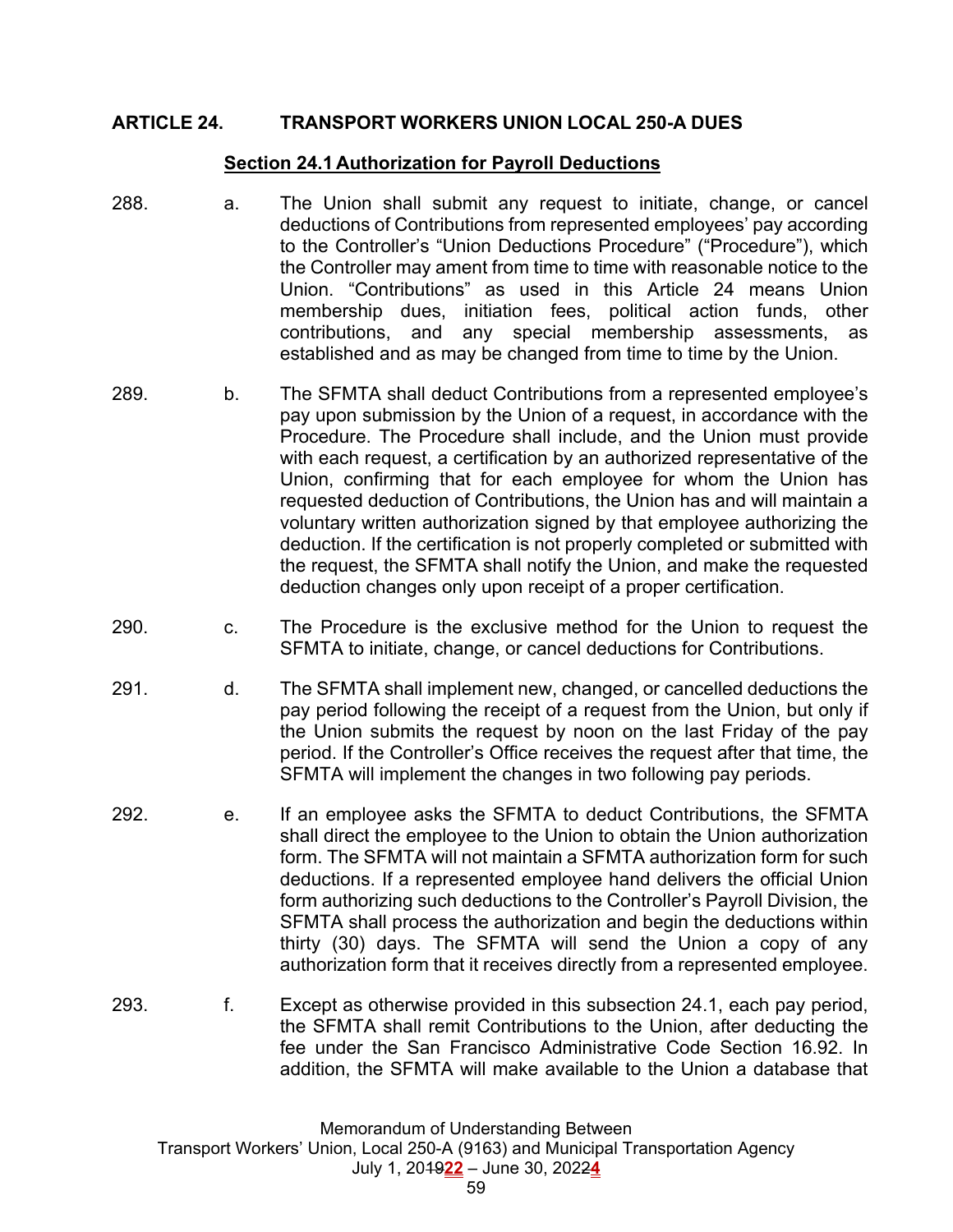includes the following information for each represented employee, name; DSW number; classification; department; work location; work, home, and personal cellular telephone number; personal email address if on file with the SFMTA; home address; and any Contributions amount deducted.

- 294. g. Except as otherwise provided in this subsection 24.1, the SFMTA shall continue to deduct and remit Contributions until it receives notice to change or cancel deductions from the Union in accordance with the Procedure, or it receives an order from a court or administrative body directing the SFMTA to change or cancel the deductions for one or more employees.
- 295. h. With the exception of subsection (e) above, the Union is responsible for all decisions to initiate, change, and cancel deductions, and for all matters regarding an employee's revocation of an authorization, and the SFMTA shall rely solely on information provided by the Union on such matters. The SFMTA shall direct all employee requests to change or cancel deductions, or to revoke an authorization for deductions, to the Union. The SFMTA shall not resolve disputes between the Union and represented employees about Union membership, the amount of Contributions, deductions, or revoking authorizations for deductions. The SFMTA shall not provide advice to employees about those matters and shall direct employees with questions or concerns about those matters to the Union. The Union shall respond to such employee inquiries within no less than 21 business days.

### **Section 24.2 Indemnification**

296. The Union shall indemnify, hold harmless, and defend the SFMTA against any claim, including but not limited to any civil or administrative action, and any expense and liability of any kind, including but not limited to reasonable attorneys' fees, legal costs, settlements, or judgements, arising from or related to the SFMTA's compliance with this Article 24. The Union shall be responsible for the defense of any claim within this indemnification provision, subject to the following: (i) the SFMTA shall promptly give written notice of any claim to the Union, (ii) the SFMTA shall provide any assistance the Union may reasonably request for the defense of the claim; and (iii) the Union has the right to control the defense or settlement of the claim; provided, however, that the SFMTA shall have the right to participate in, but not control, any litigation for which indemnification is sought with counsel of its own choosing, at its own expense; and provided further that the Union may not settle or otherwise resolve any claim or action in a way that obligates the SFMTA in any matter, including but not limited to paying any amounts in settlement, taking or omitting to take any actions, agreeing to any policy change on the part of the SFMTA, or agreeing to any injunctive relief or consent decree being entered against the SFMTA, without the consent of the SFMTA. This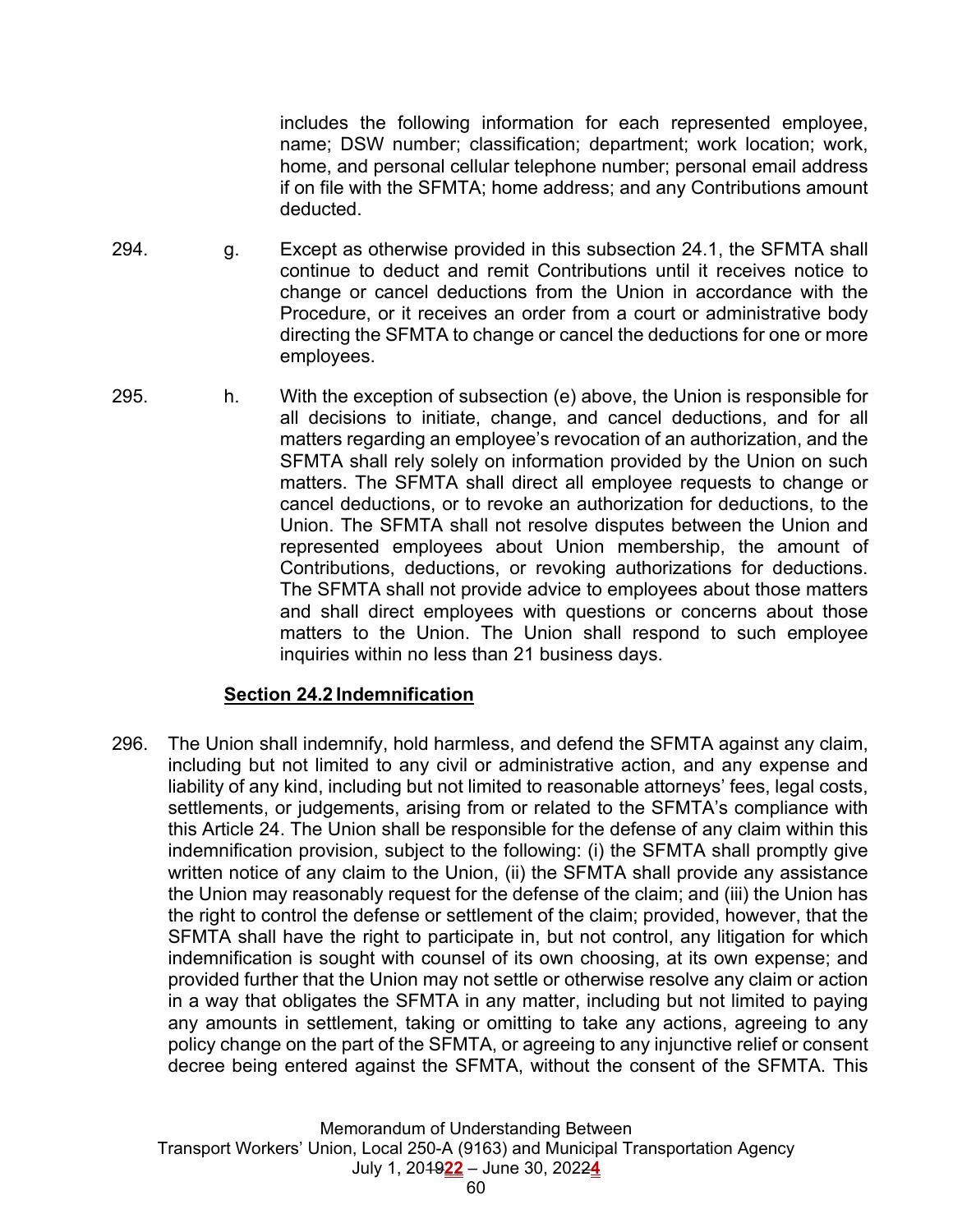duty to indemnify, hold harmless, and defend shall not apply to actions related to compliance with this Article 24 brought by the Union against the SFMTA. This subsection 24.2 shall not apply to any claim against the SFMTA where the SFMTA failed to process a timely, properly completed request to change or cancel a Contributions deduction, as provided in subsection 24.1.

# **Section 24.3 Transport Workers Union Local 250-A Business Leave**

### Transport Workers Union Local 250-A Business Leave for Peer Assistance Program

- 297. SFMTA shall assign up to two Peer Assistance Operators to the Peer Assistance Program. SFMTA shall pay each of the two Peer Assistance Operators for ten (10) hours per day at straight time. Each Peer Assistance Operator shall work at the Peer Assistance Program.
- 298. Until completion of the meet and confer program described in Section 26.3, Peer Assistance Operators shall work full-time on the Peer Assistance Program. After completion of the meet and confer described in Section 26.3, if it is determined that a reduction in the staffing level for the Peer Assistance System is appropriate, SFMTA may assign the Peer Assistance Operators to a ten (10) hour run, including operating up to five (5) hours of AM or PM rush trippers. During the remaining five (5) hours per day, the Peer Assistance Operators shall work on the Peer Assistance Program.

Transport Workers Union Local 250-A Business Leave for Transport Workers Union Local 250-A Chairpersons

299. SFMTA shall assign up to eight **nine** Transport Workers Union Local 250-A Chairpersons representing Transit Operations Division to an eleven (11) hour run, including operating up to five (5) hours of morning rush trippers. SFMTA shall pay each of the eight **nine** Transport Workers Union Local 250-A Chairpersons for eleven (11) hours at straight time. Each Transport Workers Union Local 250-A Chairperson shall remain available during the day to handle grievances and other Operator related problems that may arise during the course of the day, to attend disciplinary hearings and grievance proceedings, to participate in Sign Ups and meetings of the Safety Committee and Joint Labor Management Committee, and to work collaboratively with the Division Manager or Assistant Manager to resolve issues, promote and to build morale among the Operators at that Division. Each Transport Workers Union Local 250-A Chairperson shall have the same regular days off as the Division Manager or Assistant Manager. This Section shall apply to only one Transport Workers Union Local 250-A Chairperson per Division.

## **ARTICLE 25. SICK LEAVE PROCEDURE**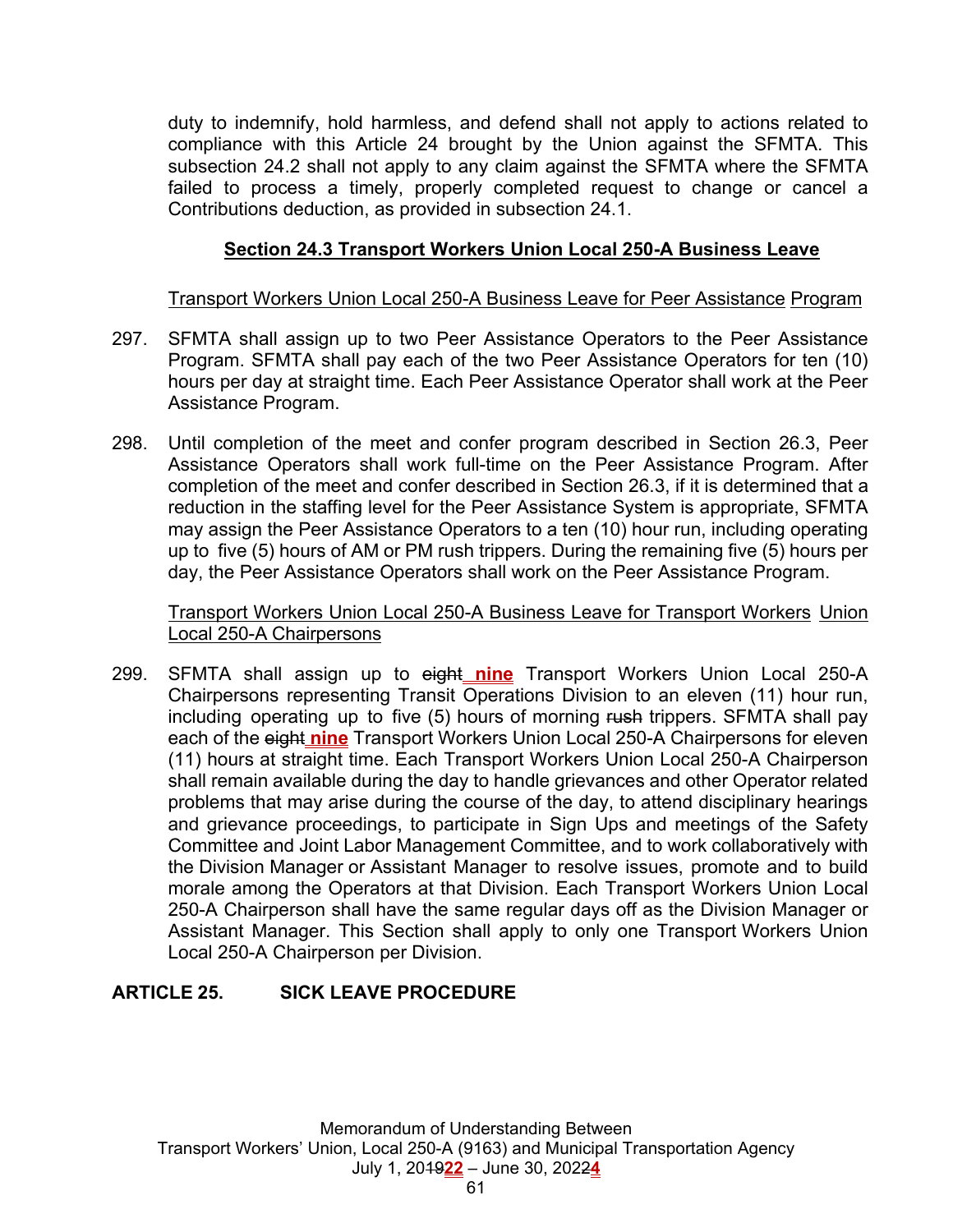### **Section 25.1 Sick Leave**

300. SFMTA shall grant, accumulate, administer, and enforce sick leave in accordance with Rule 420, Articles II and III of the Civil Service Rules. These rules shall not be subject to review in arbitration, except to the extent that they are used as a basis for discipline.

### **Section 25.2 Physical Exam**

301. SFMTA may require an Operator to pass a return to work fitness for duty exam. For physical examinations, SFMTA may require the Operator to pass a functional capacity exam, and the job description or essential function job analysis for the Operator position will establish the standard for the functional capacity exam. In addition, SFMTA reserves its right under law to require a Operator to successfully pass a fitness for duty exam demonstrating that the Operator can perform the essential functions of the Operator's position with or without reasonable accommodation.

### **Section 25.3 Returning from Sick Leave**

- 302. On returning from sick leave after an absence of more than five (5) working days, an Operator must have a statement from the Operator's doctor stating:
	- a. Date and time of treatment;
	- b. Duration of illness;
	- c. Date cleared to return to work, and that the Operator is capable of performing the Operator's regular duties.

### **Section 25.4 Notification on Returning from Sick Leave**

303. Any Operator who notifies the Operator's Division no later than 12:30 p.m. on one day of the Operator's intent to return to work the following day shall be given the Operator's regular run on that day. If the Operator fails to notify the Division of the Operator's intent to return by 12:30 p.m. the prior day but reports to work no later than 7:30 a.m. on the day of the Operator's return, the Operator shall be placed on the report list for that day and shall be assigned work by the Dispatcher.

### **ARTICLE 26. ALCOHOL AND DRUG REHABILITATION EMPLOYEE ASSISTANCE PROGRAM**

### **Section 26.1 Employee Assistance Program**

304. FOR INFORMATIONAL PURPOSES ONLY: Unit members are eligible to

Memorandum of Understanding Between Transport Workers' Union, Local 250-A (9163) and Municipal Transportation Agency July 1, 2019**22** – June 30, 2022**4**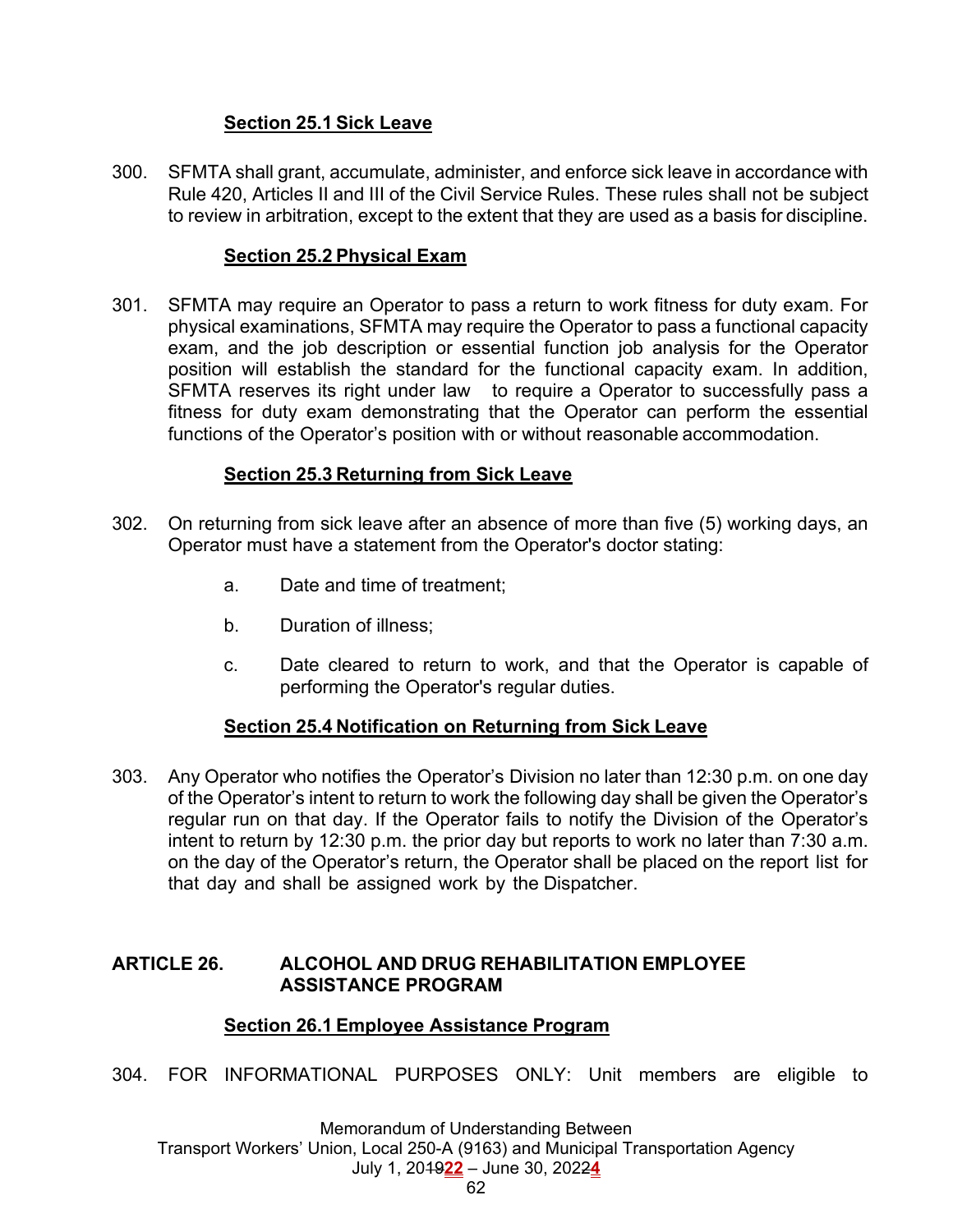participate in the City-wide Employee Assistance Program made available by the Health Service System.

## **Section 26.2 Confidentiality**

305. Participation in the EAP shall be confidential and shall be conducted in accordance with DOT and DHHS standards.

## **Section 26.3 Continuation of Peer Assistance System**

- 306. No later than September 1, 2011, the parties agree to meet and confer with all affected Unions about whether or not to reduce the staffing level for the Peer Assistance System described in this Article.
- 307. SFMTA offers the Operators the following Employee Assistance program for the term of the Agreement:

## **Section 26.4 Overview of EAP Program**

- 308. This Employee Assistance Program ("EAP") shall cover employees only, and is designed to assist employees, in consultation with their families where clinically appropriate, with problems that may affect their ability to perform their jobs. The EAP shall offer counseling services, including assessment, referral, and follow-up services.
- 309. EAP's offer assistance by helping employees assess and identify problems arising from a variety of personal areas.
- 310. EAP's assist employees by referring them to services which lead to solutions.
- 311. EAP's provide training and consultation services to management and Transport Workers Union Local 250-A leadership regarding assisting troubled employees.
- 312. The primary goal of the EAP will be to maintain employee's ability to be fully productive on the job. EAP's help employees, management, and supervisors maintain a high level of service by:
- 313. Motivating employees to help;
- 314. Helping supervisors identify troubled employees with job performance problems that may be related to personal problems;
- 315. Assessing employees with alcohol abuse, drug abuse, family problems, depression, stress and other problems that can result in performance problems;
- 316. Providing easily accessible quality helping services which include short- term problemsolving and referrals to more intensive care;

Memorandum of Understanding Between

Transport Workers' Union, Local 250-A (9163) and Municipal Transportation Agency

July 1, 2019**22** – June 30, 2022**4**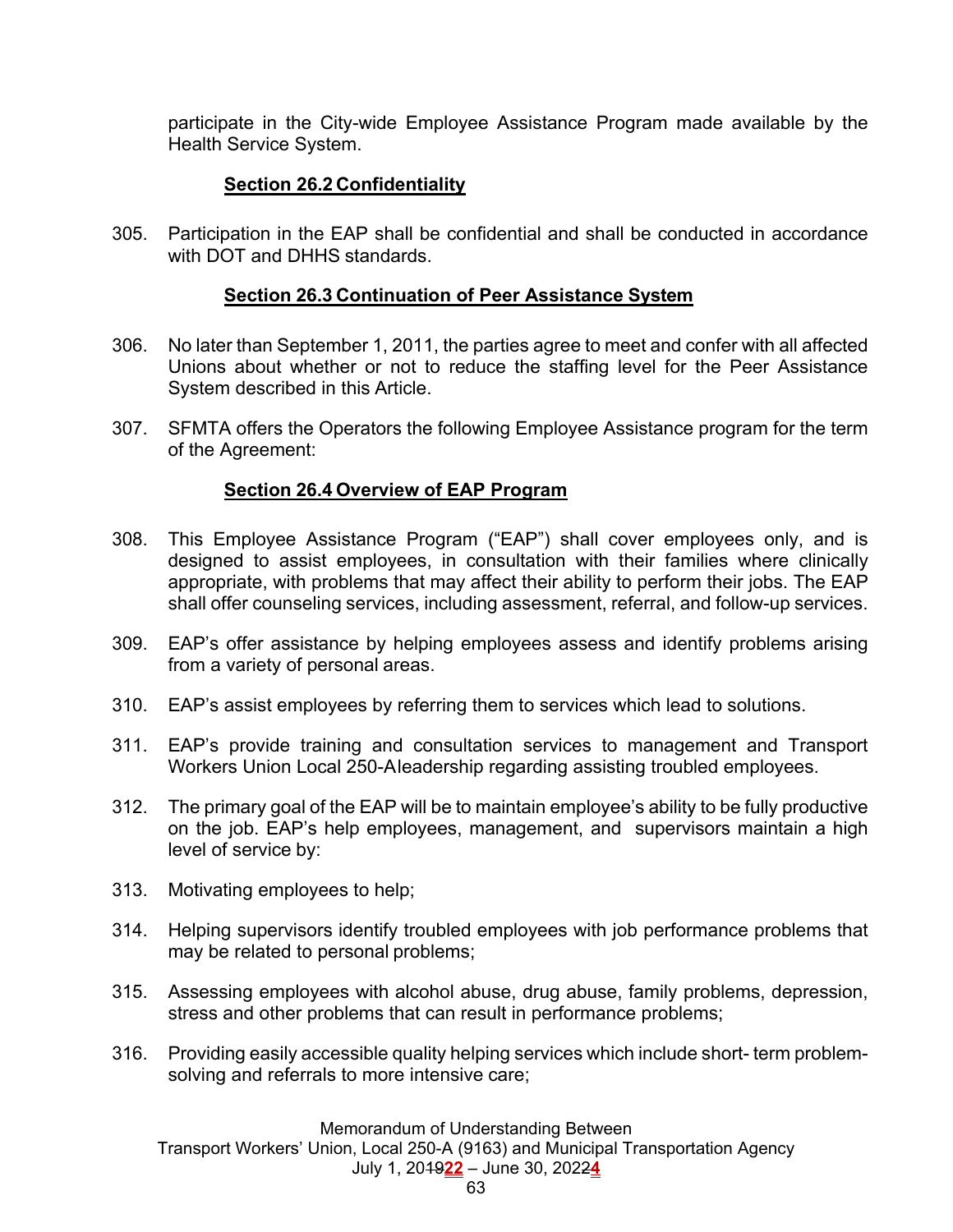- 317. Providing crisis intervention services;
- 318. Providing follow-up assistance to support and guide employees through the resolution of their problems; and by
- 319. Acting as an education and training resource.
- 320. Employees shall be able to access the EAP through calling directly (self- referral), through the Peer Assistants, or through a supervisory referral based on job performance. Participation in the EAP is voluntary.
- 321. Establishing a voluntary EAP to compliment the mandatory testing program is intended to encourage employees to seek treatment early and on their own. The EAP will assist employees in obtaining information, guidance, and counseling to help them handle their problems before they become a drug testing or disciplinary issue.
- 322. An outside vendor has been selected and will perform the following duties:
- 323. Maintain toll-free telephone access for referrals and respond to calls in no more than sixty (60) seconds.
- 324. Provide Transport Workers Union Local 250-A/management consultation relative to the development and integration of organizational policies and procedures necessary for effective Employee Assistance Program implementation.
- 325. Orient employees regarding the purpose, scope, nature and use of the Employee Assistance Program.
- 326. Train Transport Workers Union Local 250-A (including Division Chairpersons and any other Transport Workers Union Local 250-A officials), supervisory and management staff to develop the knowledge and skills necessary to effectively utilize the program in the performance of their responsibilities.
- 327. Provide direct one-to-one counseling utilizing licensed professional staff for crisis management and to identify and evaluate personal concerns among Employer's employees and/or their immediate dependents. Such direct counseling shall provide for three (3) sessions per family per year.

 Fees for any counseling sessions exceeding three (3) will become the financial responsibility of the employee and/or dependent, unless otherwise arranged for by the employer. For non-urgent situations, an appointment will be offered within seventytwo (72) hours of request. For urgent situations, an appointment will be offered on the same day as the request for service.

328. Provide legal consultation, medical advice, financial consultation; one (1) consultation per incident is provided for each service, up to three (3) incidents per service, per year.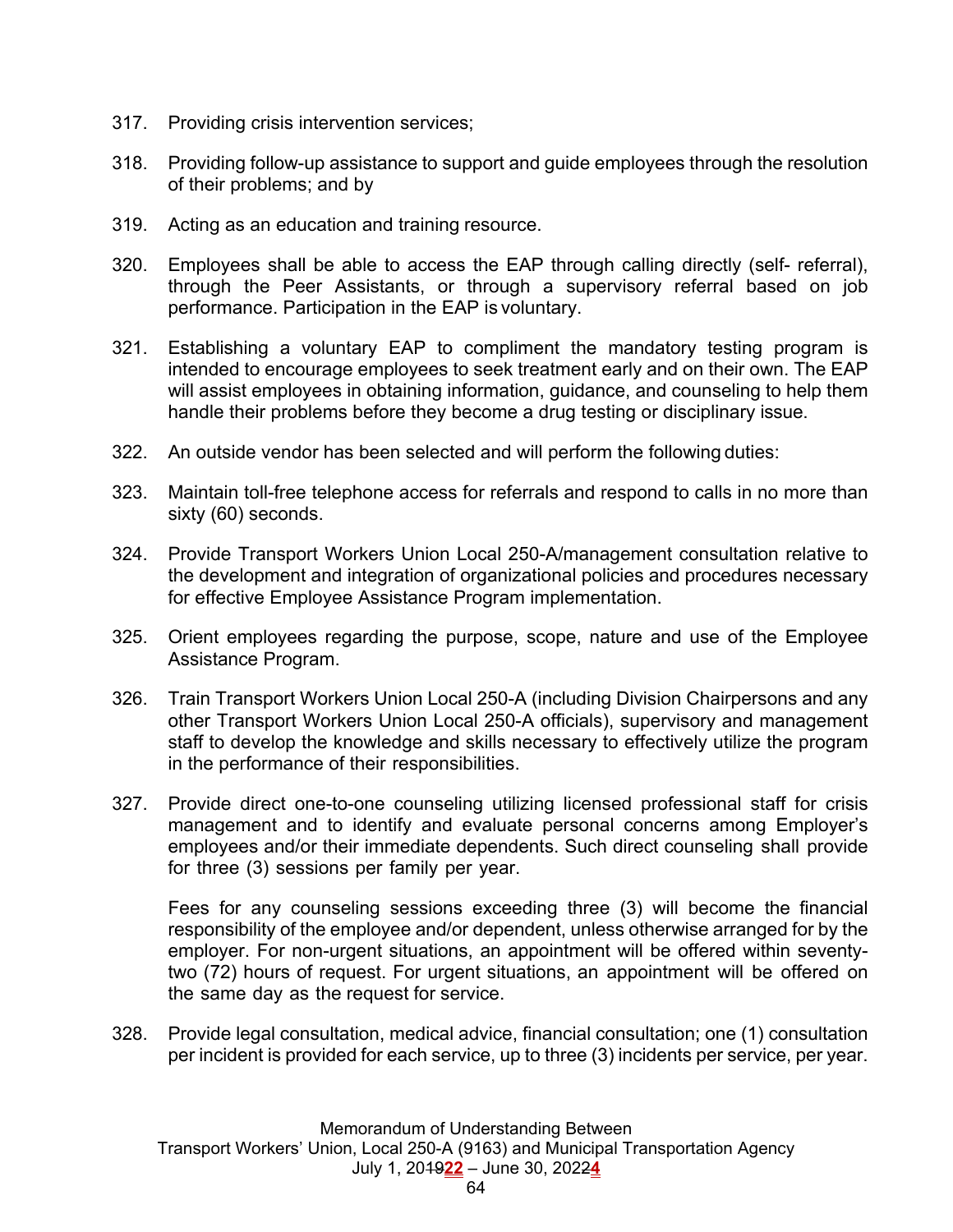- 329. Provide referral services to professional community resources for treatment and/or assistance, as may be appropriate.
- 330. Provide continuing liaison and contact, when appropriate, between the employee, treatment agent or agency, and Employer to determine case status.
- 331. Provide monthly statistical evaluation of program activity, and other reports, as needed.
- 332. Send its principal or designated representative to monthly meetings of the Municipal Railway Improvement Fund Board of Trustees, and any other meetings as reasonably required.
- 333. Assess all employees involved in Critical Incidents (e.g., on the job assaults, threats and/or accidents) that occur while on duty.
- 334. Provide up to three (3) counseling visits per employee involved in a Critical Incident.
- 335. Develop Critical Incident Program Policies and Procedures.
- 336. Provide Critical Incident Case management, including:
- (a) Determination regarding an employee's ability to perform duties, including coordination with management and Transport Workers Union Local 250-A personnel for employees who require time off work as a result of a Critical Incident.
- (b) Assisting employees in securing additional counseling visits beyond the three (3) Critical Incident/trauma response visits described above, when necessary.

#### **Section 26.5 Organization**

- 1. The Joint Labor-Management Committee:
- 337. a. Membership and Meetings: Five (5) Committee members and two (2) alternate members to be appointed by the Unions. Five (5) Committee members to be appointed by SFMTA. 338. **If MUNI** chooses to appoint less than five persons, it shall still have voting strength equal to that of the Unions. On the matters that come before the Committee, MUNI shall have one vote and the Unions shall have one vote. The vote of each side shall be controlled by the votes of the Committee members present for each respective side. 339. The Committee shall elect from its ranks a Chairperson and a Co-Chair, one of whom shall be a MUNI appointee and the other the Unions' appointee. The Chair shall be held by one side for a year,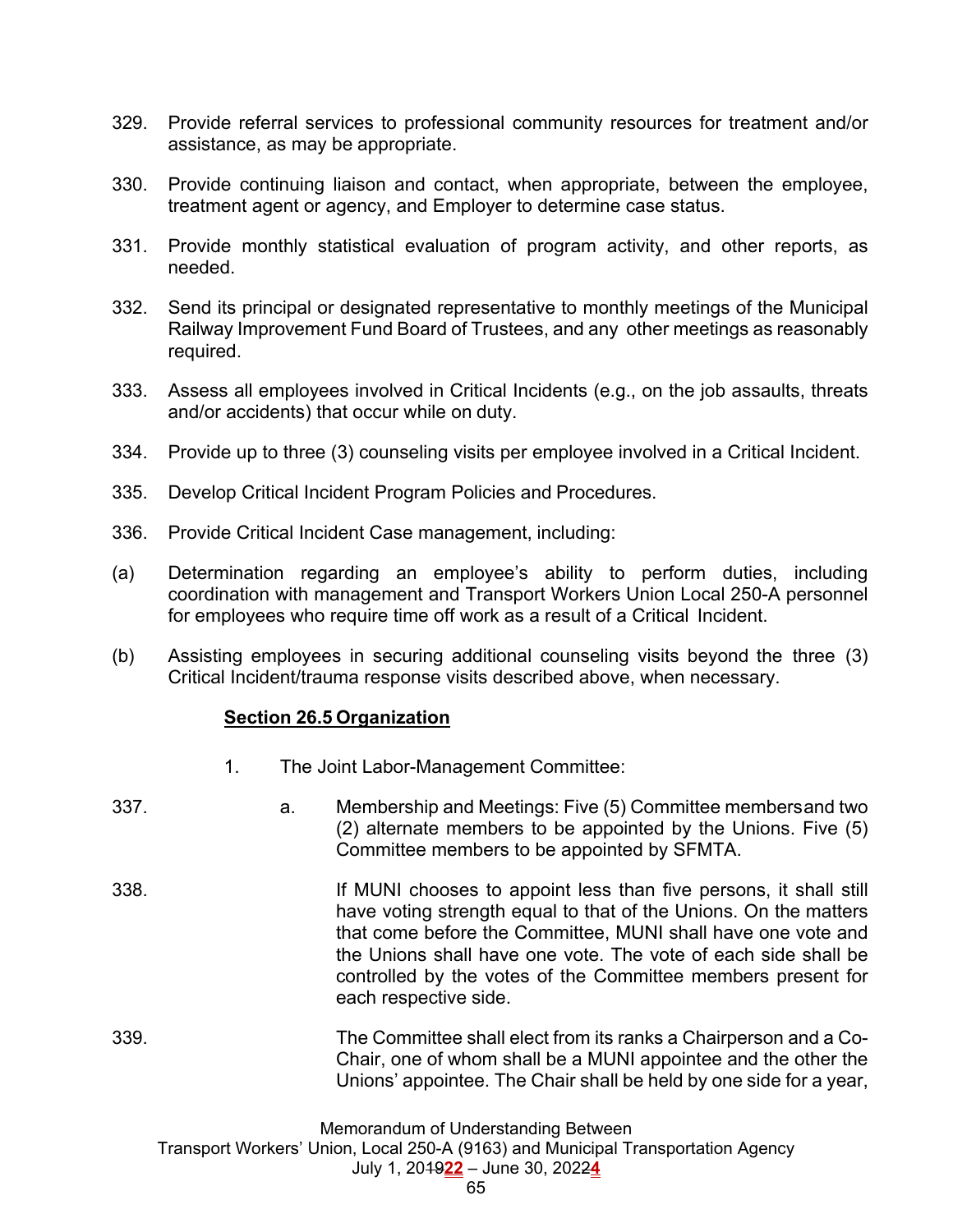then relinquished to the other side for the next year. Either MUNI or the Unions may replace their named Chair or Co-Chair at any time. The Chair shall preside over meetings of the Committee. In the absence of the Chair, the Co-Chair shall so preside. The Executive Director/CEO or designee shall provide staff support to the Committee as appropriate.

- 340. A quorum for the transaction of business by the Committee shall consist of three (3) Transport Workers Union Local 250-A Committee members and a majority of MUNI appointed Committee members.
- 341. b. Functions: To receive and review information regarding the Substance Abuse and Peer Assistance Programs.
- 342. c. Consolidation of Committees: The parties to this Agreement and to the Agreement concerning drug and alcohol testing and EAP between TWU Local 250A and MUNI may elect to combine the joint labor-management committee established here and in the Local 250A Agreement.
	- 2. Substance Abuse Program:
- 343. The Executive Director/CEO or designee will manage all aspects of the FTA-mandated Substance Abuse Program. The Executive Director/CEO or designee shall have appointing and removal authority over all personnel working for the Substance Abuse Program personnel and shall be responsible for the supervision of the SAP.
	- 3. EAP Services:
- 344. The SFMTA and the Unions have concluded that it is in the best interests of all concerned to establish a uniform EAP Program for all employees. On this basis, the parties agree that the SFMTA Improvement Fund shall engage an outside contractor to provide these services.
	- 4. The Peer Assistance System:
		- a. Structure:

345. The outside contractor selected to provide EAP services shall also be directly responsible for the clinical and administrative management of the Peer Assistance Program. This Program shall be established on a 24-hour, seven-day a week basis. The peer assistants shall provide coverage during regular business hours (Monday - Friday, 8:30 a.m. - 5:00 p.m.) for all SFMTA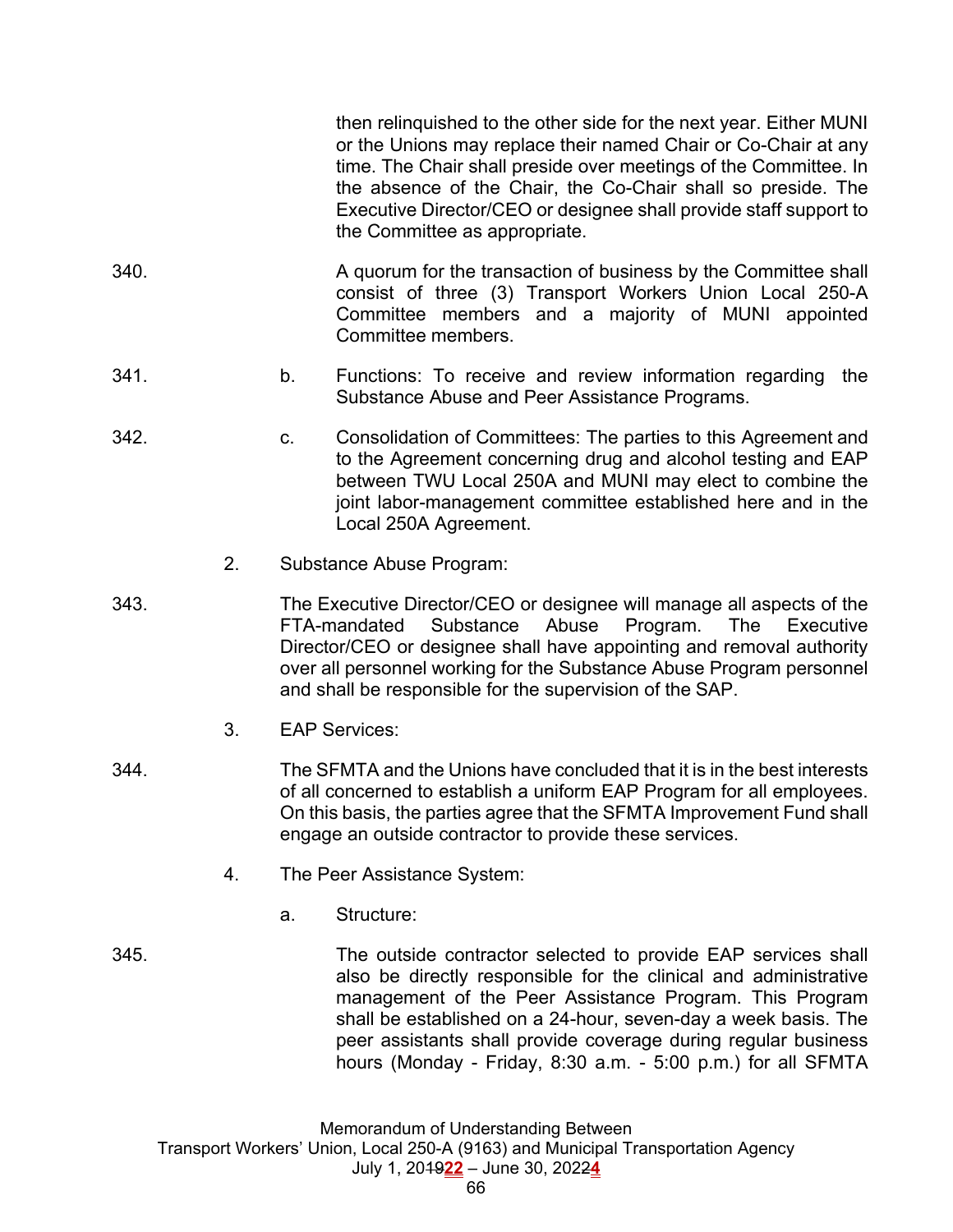|           |         | worksites or sections. A system- wide EAP crisis hotline shall be<br>established. Night, weekend and holiday crisis coverage shall be<br>provided by one of the peer assistants and shall be rotated<br>among the peer assistants, who shall be available on a pager.<br>The full compensation of the Peer Assistant providing such night,<br>weekend and holiday coverage shall be pager pay. Pager pay will<br>not be provided for regular daily coverage. |
|-----------|---------|--------------------------------------------------------------------------------------------------------------------------------------------------------------------------------------------------------------------------------------------------------------------------------------------------------------------------------------------------------------------------------------------------------------------------------------------------------------|
|           | b.      | Peer Assistance Oversight Committee:                                                                                                                                                                                                                                                                                                                                                                                                                         |
| 346.      |         | This Committee, composed of one representative from Locals<br>250A, 200, 6, 790 and 1414, shall be responsible for trouble-<br>shooting and making decisions on program operations                                                                                                                                                                                                                                                                           |
|           | $C_{-}$ | <b>MIF Liaison:</b>                                                                                                                                                                                                                                                                                                                                                                                                                                          |
| 347.      |         | The MIF Liaison shall be an individual designated by the<br>Executive Director/CEO or designee to serve as SFMTA's<br>emissary in matters such as labor relations and administrative<br>issues.                                                                                                                                                                                                                                                              |
|           | d.      | <b>Qualifications:</b>                                                                                                                                                                                                                                                                                                                                                                                                                                       |
| 348.      |         | A SFMTA employee<br>who has<br>previous<br>counseling<br>experience or is interested in peer counseling and is willing to<br>make a two-year commitment to pursue training and education<br>toward certification as a drug and alcohol counselor                                                                                                                                                                                                             |
| <b>OR</b> |         |                                                                                                                                                                                                                                                                                                                                                                                                                                                              |
| 349.      |         | A SFMTA employee who was a former substance abuser who<br>has been clean and sober for a least two years and who<br>continues to participate in a twelve-step program                                                                                                                                                                                                                                                                                        |
|           |         | <b>OR</b>                                                                                                                                                                                                                                                                                                                                                                                                                                                    |
| 350.      |         | A SFMTA employee who has had experience with family<br>members' substance abuse and who has participated in a self-<br>help group for co-dependency                                                                                                                                                                                                                                                                                                          |
|           |         | <b>AND</b>                                                                                                                                                                                                                                                                                                                                                                                                                                                   |
| 351.      |         | A SFMTA employee who is respected by their peers, the<br>Transport Workers Union Local 250-A, and the management                                                                                                                                                                                                                                                                                                                                             |
|           |         | <b>AND</b>                                                                                                                                                                                                                                                                                                                                                                                                                                                   |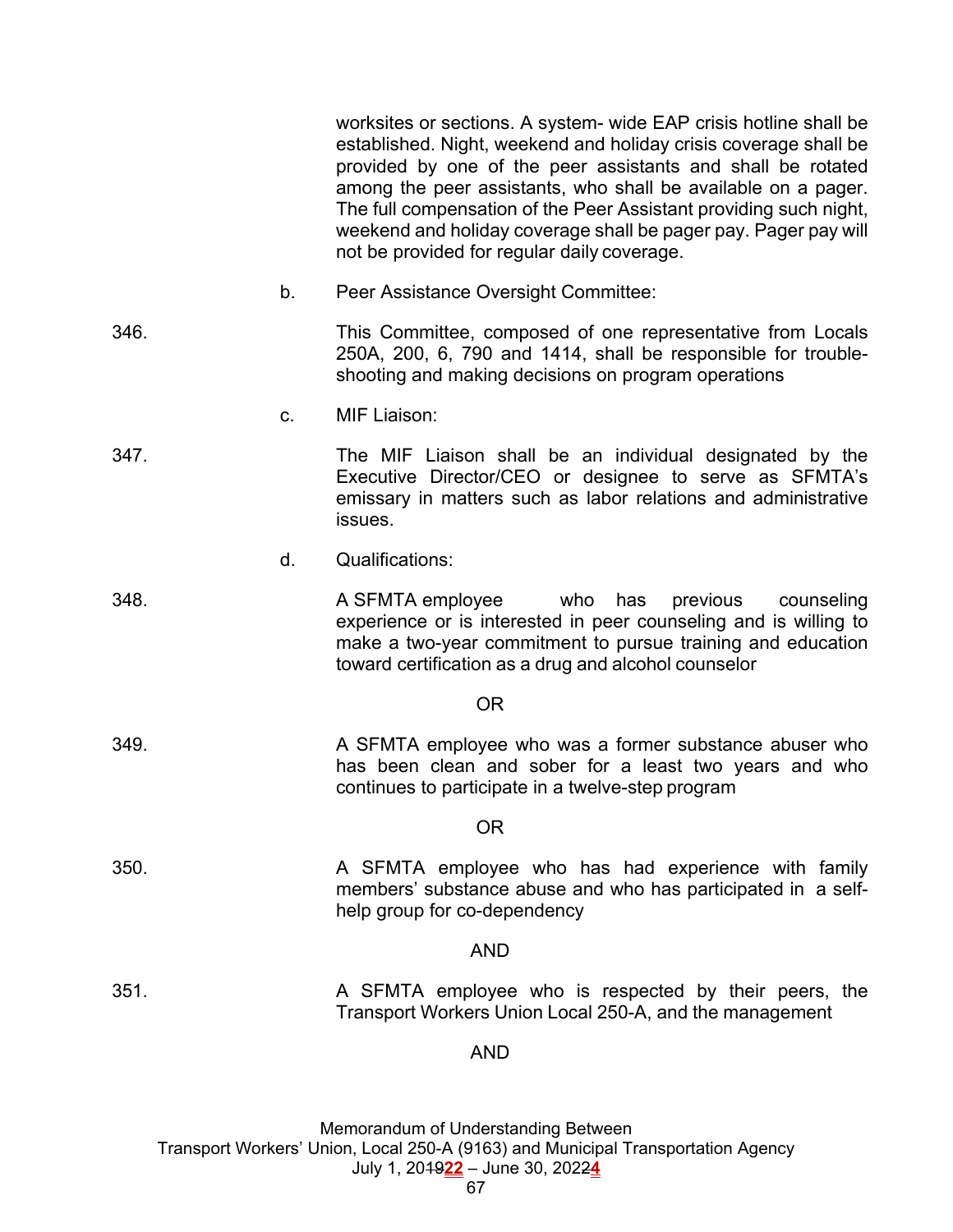| 352. |    | A SFMTA employee who is committed to the goals of the Peer<br>Assistance Program                                                                                                                                                                                                                                                                                |
|------|----|-----------------------------------------------------------------------------------------------------------------------------------------------------------------------------------------------------------------------------------------------------------------------------------------------------------------------------------------------------------------|
|      | е. | Duties:                                                                                                                                                                                                                                                                                                                                                         |
| 353. |    | Assist employees in accessing the Voluntary Substance Abuse<br>Program and EAP.                                                                                                                                                                                                                                                                                 |
| 354. |    | Provide on-going support and case management for clients in the<br>Voluntary Substance Abuse Program.                                                                                                                                                                                                                                                           |
| 355. |    | Abide by state and federal confidentiality laws.                                                                                                                                                                                                                                                                                                                |
| 356. |    | Publicize the EAP verbally and through distribution of literature.                                                                                                                                                                                                                                                                                              |
| 357. |    | Provide employees with information regarding the EAP and<br>Voluntary Substance Abuse programs and create a forum for<br>employees to discuss their concerns.                                                                                                                                                                                                   |
| 358. |    | Assist in publication of Voluntary Substance Abuse Program<br>newsletter.                                                                                                                                                                                                                                                                                       |
| 359. |    | Seek out opportunities to participate in training programs to<br>further develop knowledge and skills.                                                                                                                                                                                                                                                          |
| 360. |    | Develop and implement new ideas to increase utilization and<br>maximize the effectiveness of the EAP and Voluntary Substance<br>Abuse Programs.                                                                                                                                                                                                                 |
| 361. |    | Develop and maintain a professional environment in which to<br>interact with clients.                                                                                                                                                                                                                                                                           |
|      |    | Develop a group of volunteers in the divisions to support the goals<br>of the EAP and Voluntary Substance Abuse Programs.                                                                                                                                                                                                                                       |
| 362. |    | Assist in education and training sessions for new and existing<br>employees. Keep accurate records of client contacts and<br>promotional activities.                                                                                                                                                                                                            |
|      | f. | Staffing:                                                                                                                                                                                                                                                                                                                                                       |
| 363. |    | There shall be a clinician employed by the outside contractor for<br>EAP Services who will be on-site a minimum of 20 hours a week.<br>The clinician shall report directly to the outside contractor, Peer<br>Assistance Oversight Committee and the MIF liaison. There shall<br>be three (3) full-time Peer Assistants reporting to the outside<br>contractor. |
|      |    | Memorandum of Understanding Between                                                                                                                                                                                                                                                                                                                             |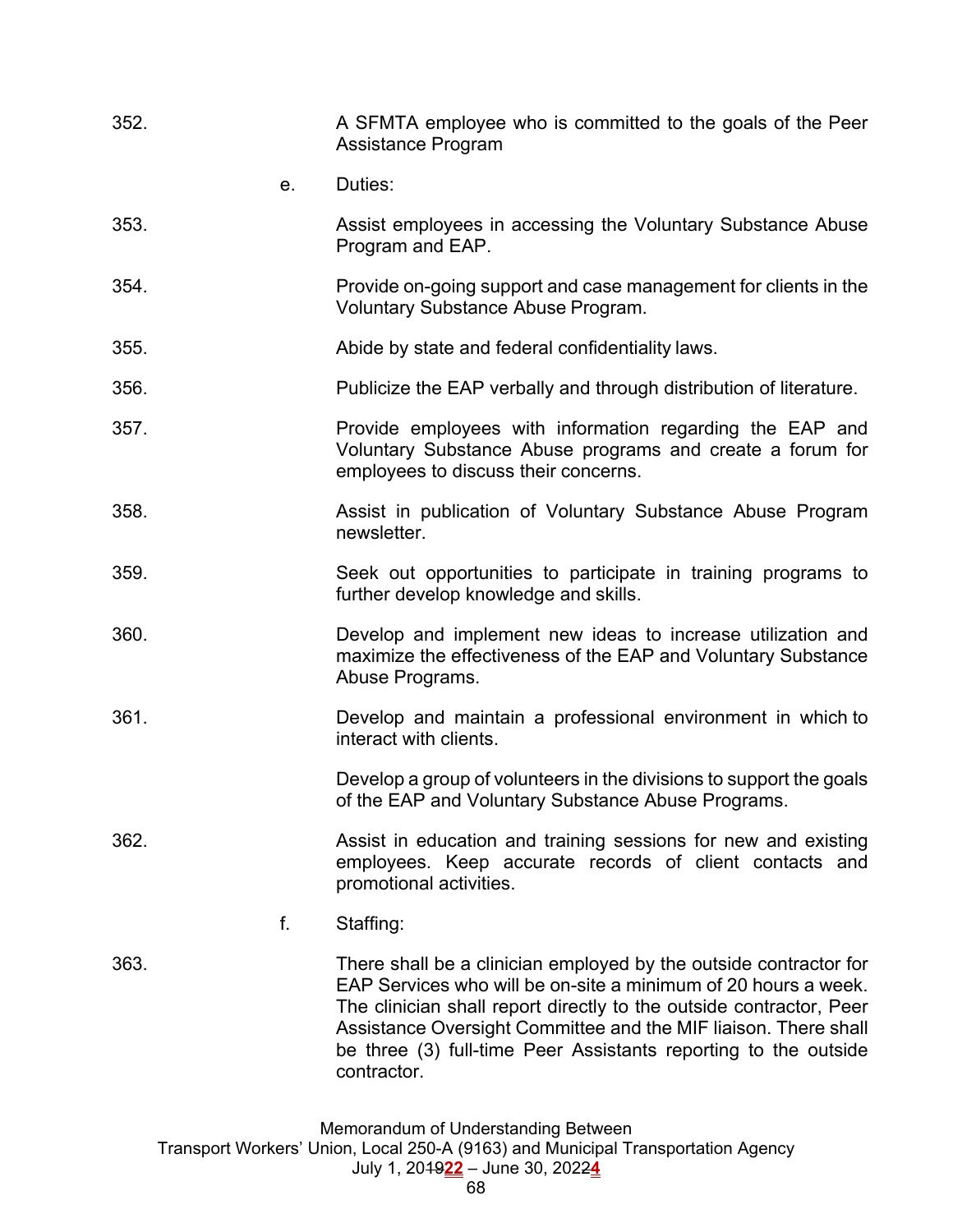|      | g. | <b>Volunteer Peer Assistants:</b>                                                                                                                     |                                                                               |  |
|------|----|-------------------------------------------------------------------------------------------------------------------------------------------------------|-------------------------------------------------------------------------------|--|
| 364. |    | 1.                                                                                                                                                    | Up to eight (8) Volunteer Peer Assistants.                                    |  |
| 365. |    | 2.                                                                                                                                                    | Assist peer assistants upon request during their off- duty<br>time.           |  |
| 366. |    | 3.                                                                                                                                                    | They shall participate in designated training.                                |  |
| 367. |    | 4.                                                                                                                                                    | Their activities shall be within the limits of their training.                |  |
| 368. |    | 5.                                                                                                                                                    | Volunteer peer assistants will receive no compensation<br>for their services. |  |
|      | h. | <b>Functions</b>                                                                                                                                      |                                                                               |  |
| 369. |    | The outside contractor, in consultation with the Peer Assistance<br>Oversight Committee, shall develop procedures for the Peer<br>Assistance Program. |                                                                               |  |
|      | i. |                                                                                                                                                       | <b>Civil Service Commission Approval:</b>                                     |  |
| 370. |    | The use of peer assistants shall be subject to the approval of the<br>Civil Service Commission.                                                       |                                                                               |  |

## **Section 26.6 Pay Status During Voluntary Self-Referral Treatment**

(Voluntary Substance Abuse Program)

- 371. An employee who has a drug and/or alcohol abuse problem and has not been selected for drug and/or alcohol testing can voluntarily refer the employee to the EAP for treatment. The EAP will evaluate the employee and make a specific determination of appropriate treatment. An employee who has completed two rehabilitation programs may not elect further rehabilitation under this program.
- 372. In the case of the up to two voluntary, employee-initiated referrals, SFMTA will pay the employee the difference between the employee's SDI benefits, use of accrued paid leaves, and any catastrophic illness benefits, and the employee's regular hourly base pay, for up to the eight hours per day for full-time employees and up to three hours per day for Part-Time employees, up to a maximum of 21 work days during a five-year period. This provision shall not apply in the event the employee does not receive SDI benefit payments or during the follow-up period established by the SAP after a positive test.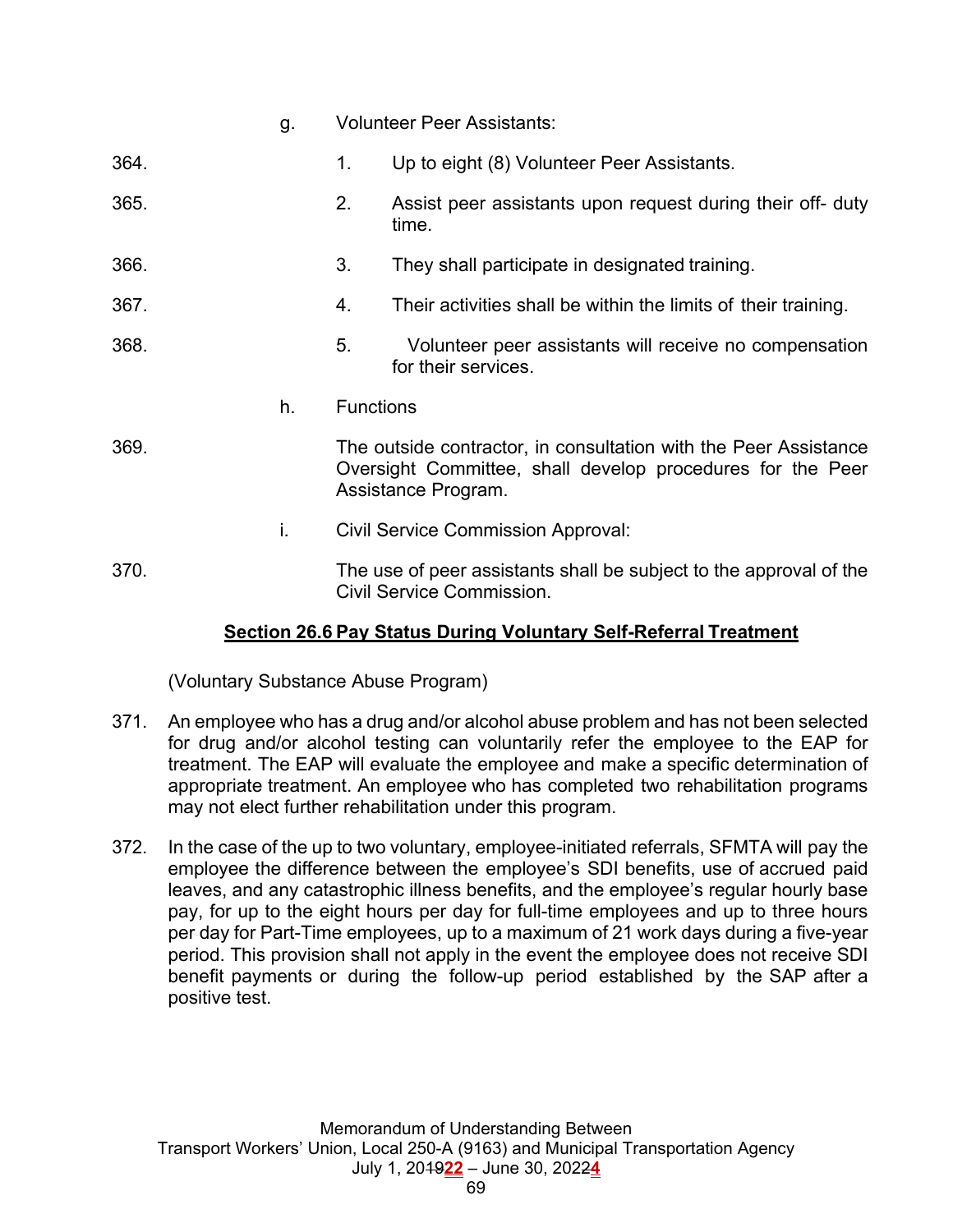## **Section 26.7. Non-Paid Status During Treatment After Positive Test**

373. After receiving a positive drug or alcohol test result, an employee who is not terminated, and who participation in the EAP will be in a non-pay status during any absence for evaluation or treatment, while participating in a rehabilitation program.

#### **Section 26.8 Education and Training**

- 374. The foundation of this Program is education and voluntary compliance. It is recognized that alcohol and chemical dependency may make voluntary cessation of use difficult, and one of the Program's principal aims is to make voluntary steps toward ending substance abuse easily available.
- 375. The outside contractor shall review and develop on-going educational and training information on the adverse consequences of substance abuse and the responsibility to avoid being under the influence of alcohol or chemicals at work. Certain training required by the DOT Regulations shall be the responsibility of the Substance Abuse Program.

## **Section 26.9. Special Provisions**

- 376. Any proposed discipline resulting from the FTA Drug and alcohol testing program shall be in accordance with the SFMTA Substance Abuse Policy And Procedures Handbook (June 2010). The SFMTA recognizes the rights of employees and/or the Transport Workers Union Local 250-A, to challenge such discipline pursuant to Article 19 and 22. The Executive Director/CEO or designee will act in a fair and equitable manner, and shall prescribe that no personnel hired, contracted, selected or directly involved in the drug and alcohol testing program shall propose or render discipline.
- 377. If there is any conflict between this Article and the SFMTA Substance Abuse Policy And Procedures Handbook, the SFMTA Policy and Procedures shall prevail. SFMTA shall not make any changes to the Handbook on matters that are mandatory subjects of bargaining without first providing the Transport Workers Union Local 250-A with notice and an opportunity to bargain and completing any required bargaining process.

#### **Section 26.10 Drug and Alcohol Testing for Safety Sensitive Employees**

378. No later than October 1, 2019, the parties will initiate discussions on drug and alcohol testing for safety sensitive employees covered by this Agreement.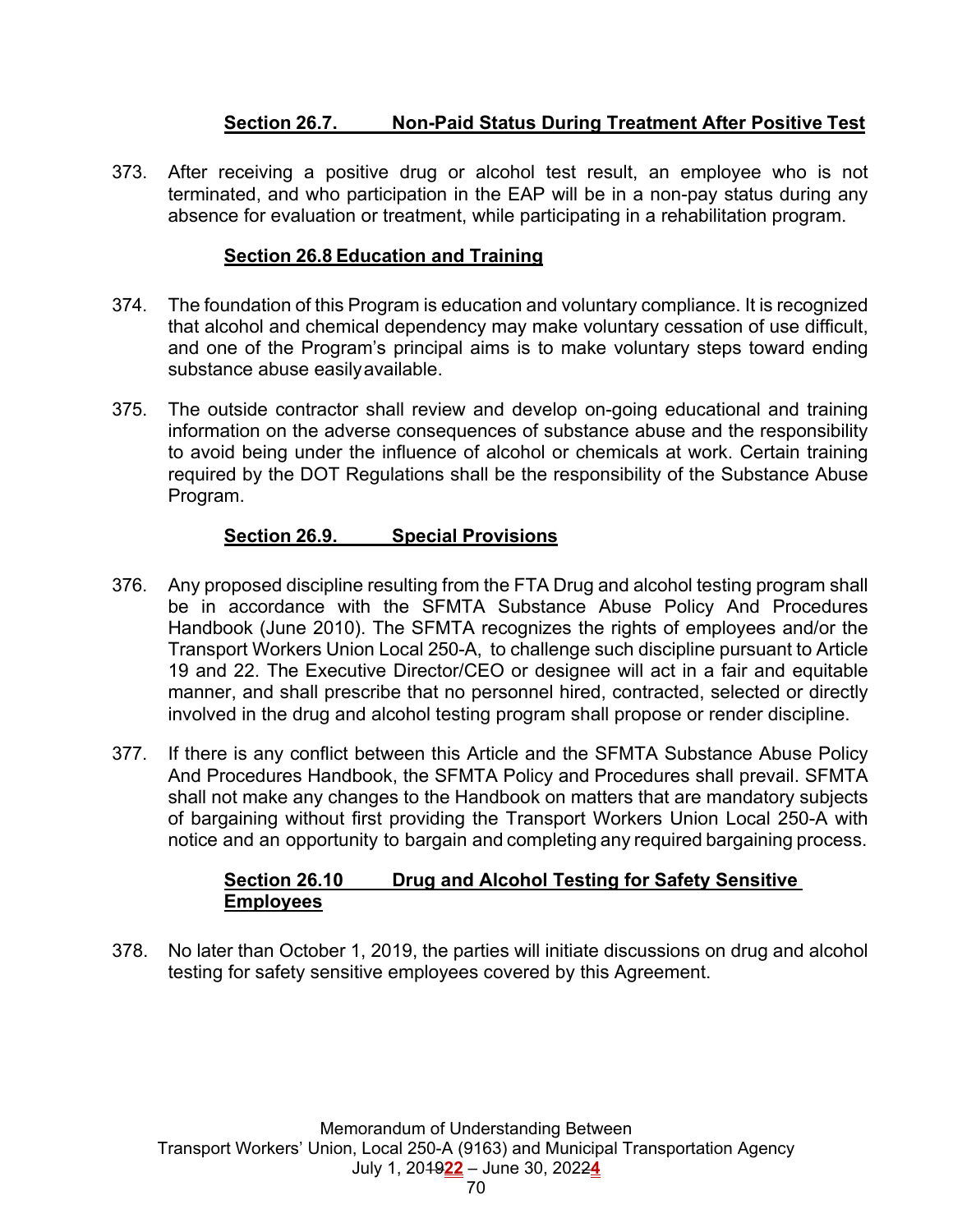#### CONSEQUENCES OF POSITIVE DRUG/ALCOHOL TESTS

| <b>Testing Types</b> |                              | <b>Assumption</b><br>of Results | <b>Employee</b><br><b>Status Waiting</b><br>for Results | 1 <sup>st</sup> Positive                                                                                                                                                                                                 | 2 <sup>nd</sup> Positive Within 5 Years                                                                                 |
|----------------------|------------------------------|---------------------------------|---------------------------------------------------------|--------------------------------------------------------------------------------------------------------------------------------------------------------------------------------------------------------------------------|-------------------------------------------------------------------------------------------------------------------------|
| Pre-Employment       | Drug                         | N/A                             | N/A                                                     | Not hired, may not reapply.                                                                                                                                                                                              | Not hired, may not reapply.                                                                                             |
| Random               | Drug                         | Assumed<br>Negative             | On Duty                                                 | • Removed from Duty <sup>1</sup> No pay <sup>2</sup> ,<br>• Referred to SAP,<br>• SAP Recommendation for Treatment,<br>• Return to Duty Test <sup>3</sup> ,<br>• Follow-Up Testing,<br>• Subject to Disciplinary Action. | Will be Subject to<br><b>Termination Except Where</b><br><b>Substantial Mitigating</b><br>Circumstances Warrant.        |
| Random               | Alcohol<br>$>$ or $=$<br>.04 | Positive                        | Immediate<br><b>Results</b>                             | • Removed from Duty <sup>1</sup> No pay <sup>2</sup> ,<br>• Referred to SAP.<br>• SAP Recommendation for Treatment,<br>• Return to Duty Test <sup>3</sup> ,<br>• Follow-Up Testing,<br>• Subject to Disciplinary Action. | Will be Subject to<br><b>Termination Except Where</b><br><b>Substantial Mitigating</b><br><b>Circumstances Warrant.</b> |
| Post Accident        | Drug or<br>Alcohol           | Assumed<br>Negative             | On Duty                                                 | • Removed from Duty <sup>1</sup> No pay,<br>• Referred to SAP,<br>• SAP Recommendation for Treatment,<br>• Return to Duty Test <sup>3</sup> ,<br>• Follow-Up Testing,<br>• Subject to Disciplinary Action. <sup>4</sup>  | Will be Subject to<br><b>Termination Except Where</b><br><b>Substantial Mitigating</b><br>Circumstances Warrant.        |

1 Any employee who is subsequently determined to be the subject of a false positive or under reasonable suspicion tests negative shall be made whole for any wages and benefits lost.

2 Employee may use accumulated sick/vacation pay for rehabilitation program.

3 Employee may not return to work until SAP certifies them capable of returning to their safety-sensitive job.

4 Disciplinary action to be a 30-day suspension except that a first positive relating to an incident resulting in death, serious bodily injury or substantial destruction or property may warrant discipline up to and including discharge.

> Memorandum of Understanding Between Transport Workers' Union, Local 250-A (9163) and Municipal Transportation Agency July 1, 2019**22** – June 30, 2022**4**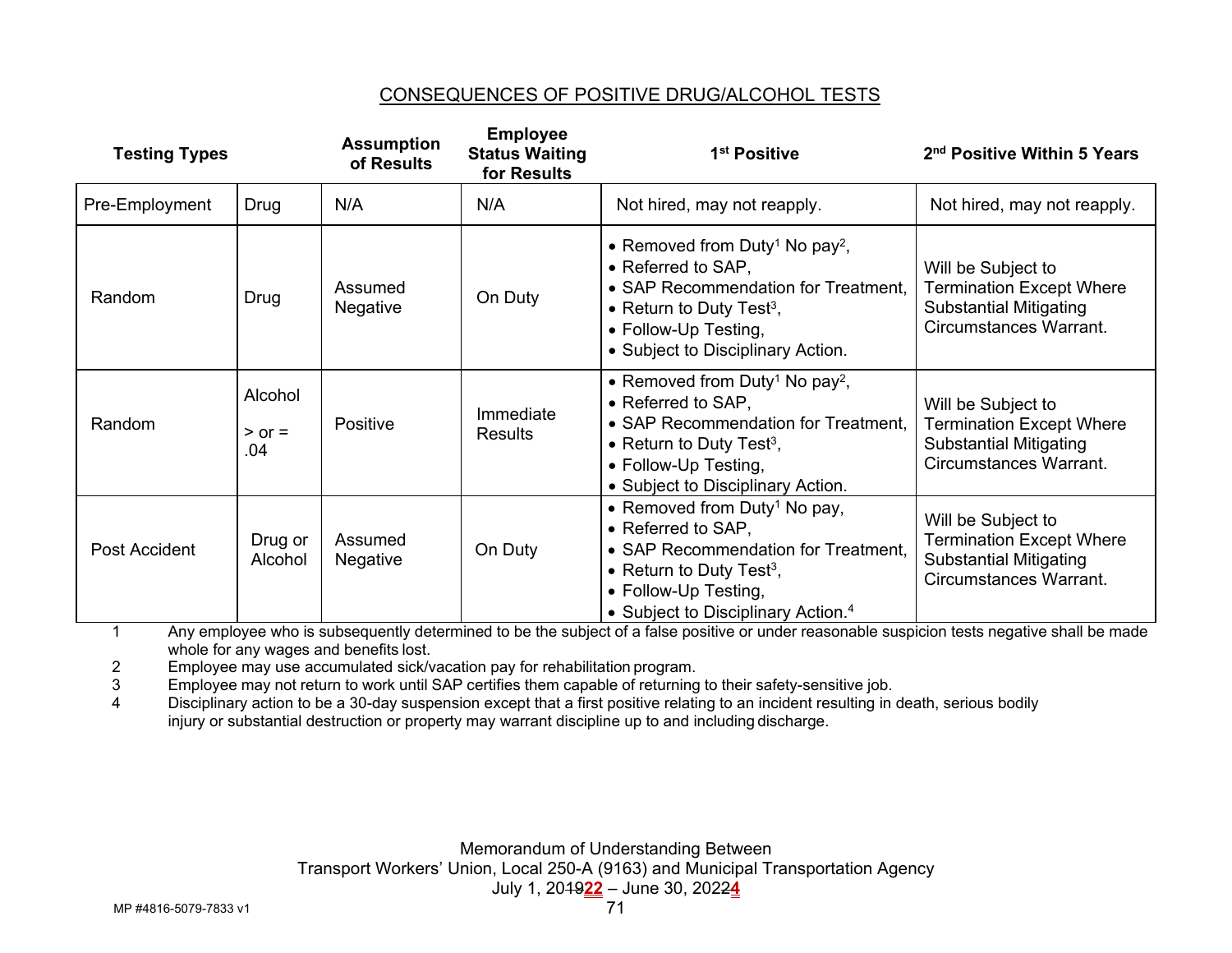| <b>Testing Types</b>                                                              |                    | <b>Assumption</b><br>of Results | <b>Employee Status</b><br><b>Waiting for</b><br><b>Results</b> | 1 <sup>st</sup> Positive                                                                                                                                                         | 2 <sup>nd</sup> Positive Within 5 Years                                                                          |
|-----------------------------------------------------------------------------------|--------------------|---------------------------------|----------------------------------------------------------------|----------------------------------------------------------------------------------------------------------------------------------------------------------------------------------|------------------------------------------------------------------------------------------------------------------|
| Reasonable<br>Suspicion                                                           | Drug or<br>Alcohol | Assumed<br>Positive             | Off Duty Until<br><b>Results</b><br>Received                   | • Removed from Duty <sup>1</sup> No pay,<br>• Referred to SAP,<br>• Return to Duty Test <sup>3</sup> ,<br>• Follow-Up Testing,<br>• Subject to Disciplinary Action. <sup>4</sup> | Will be Subject to<br><b>Termination Except Where</b><br><b>Substantial Mitigating</b><br>Circumstances Warrant. |
| Return-to-Duty                                                                    | Drug or<br>Alcohol | Assumed<br>Negative             | <b>Off Duty Until</b><br><b>Results</b><br>Received            | N/A                                                                                                                                                                              | Will be Subject to<br><b>Termination Except Where</b><br><b>Substantial Mitigating</b><br>Circumstances Warrant. |
| Follow-Up Testing<br>Minimum 6 in 1 year<br>up to 60 months,<br>determined by SAP | Drug or<br>Alcohol | Assumed<br>Negative             | On Duty                                                        | N/A                                                                                                                                                                              | Will be Subject to<br><b>Termination Except Where</b><br><b>Substantial Mitigating</b><br>Circumstances Warrant. |

#### 1<sup>st</sup> Occurrence 2<sup>nd</sup> Occurrence within 5 years

| <b>Refusal to Test</b>                                                               | Drug or Alcohol | • Removed from Duty <sup>1</sup> No pay.<br>• Referred to SAP for treatment recommendation.<br>• Return to duty and follow-up testing.<br>• Will be subject to termination except where substantial<br>mitigating circumstances warrant. | Will be Subject to Termination<br><b>Except Where Substantial</b><br><b>Mitigating Circumstances</b><br>Warrant. |
|--------------------------------------------------------------------------------------|-----------------|------------------------------------------------------------------------------------------------------------------------------------------------------------------------------------------------------------------------------------------|------------------------------------------------------------------------------------------------------------------|
| <b>Failure to Comply</b><br>with Treatment<br>Program or Return<br>to Work Agreement | Drug or Alcohol | • Off work <sup>1</sup> , no pay.<br>• Referred to SAP for treatment recommendation.<br>• Return to duty and follow-up testing.<br>• Will be subject to termination except where substantial<br>mitigating circumstances warrant.        | Will be Subject to Termination<br><b>Except Where Substantial</b><br><b>Mitigating Circumstances</b><br>Warrant. |
| Alteration of<br>Specimen                                                            | Drug or Alcohol | Will be subject to termination except where substantial<br>mitigating circumstances warrant <sup>1</sup> .                                                                                                                               | Termination                                                                                                      |

Memorandum of Understanding Between

Transport Workers' Union, Local 250-A (9163) and Municipal Transportation Agency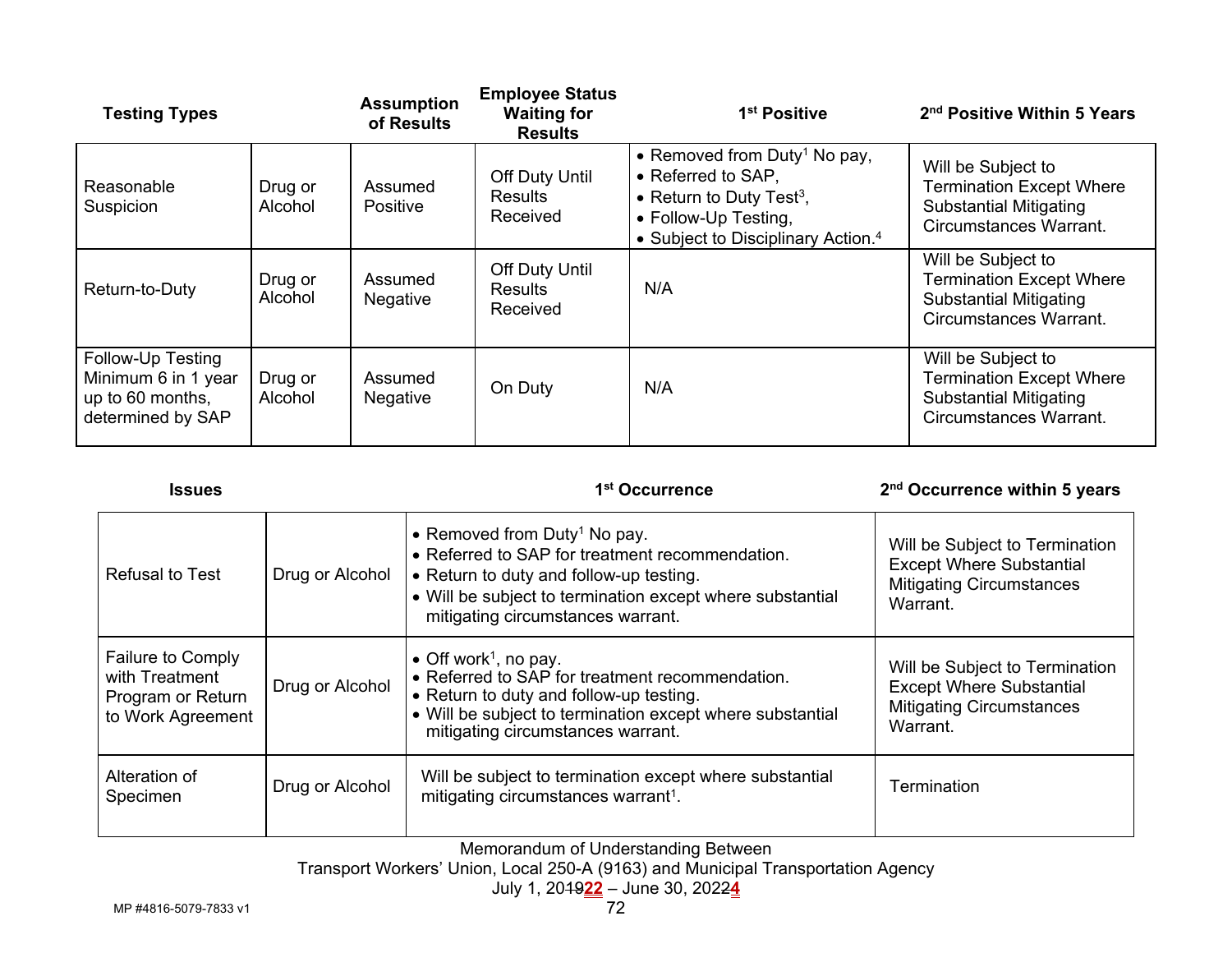## **ARTICLE 27. MISCELLANEOUS WORKING CONDITIONS**

## **Section 27.1 Restroom Facilities**

379. SFMTA shall provide suitable restroom facilities in a clean and sanitary condition and Operators may use the restroom facilities when necessary. SFMTA will attempt to provide usable restroom facilities as near as possible to the end of the line. SFMTA shall post lists on a quarterly basis giving the locations of restroom facilities. SFMTA shall designate a person to ensure that restroom facilities are kept clean and maintained. Such person shall consider information provided by the Transport Workers Union Local 250-A about the need and availability of restroom facilities on each line.

## **Section 27.2 Transportation Passes**

380. Management agrees that it will respect the transportation pass of Operators employed by other Bay Area public transit systems for passage on MUNI vehicles when mutual recognition of the transit passes is agreed to by MUNI, BART, AC Transit, Santa Clara Transit, SamTrans and Golden Gate Bridge, Highway and Transportation District. The SFMTA Executive Director/CEO designee agrees to use best efforts to obtain agreement by the other systems of such mutual recognition.

## **Section 27.3 Radios**

381. SFMTA agrees that on a priority basis all moving equipment shall be equipped with radios as soon as possible. All equipment in use shall be equipped with operable radios. No Operator shall be required to operate equipment not so equipped.

## **Section 27.4 Break Rooms**

382. All Division break rooms will be provided with lounge facilities and separate, safe, functional, adequately maintained, and clean restrooms for male and female Operators, and facilities providing food and snacks for Operators. The SFMTA shall provide clean and working lockers for all employees, and lactation rooms or locations.

# **Section 27.5 Vending Machines**

383. Whenever feasible, SFMTA agrees to arrange for the installation of vending machines in Division break rooms. The net proceeds from the operation and sales from the vending machines shall be used only for the provision of facilities and the maintenance of facilities for the use of SFMTA Operators in break rooms and similar places as approved by the Transport Workers Union Local 250-A and the Executive Director/CEO designee. Within one hundred twenty (120) days of the effective date of this agreement, the parties shall meet and confer over a process for accounting and allocation of the proceeds from the vending machines.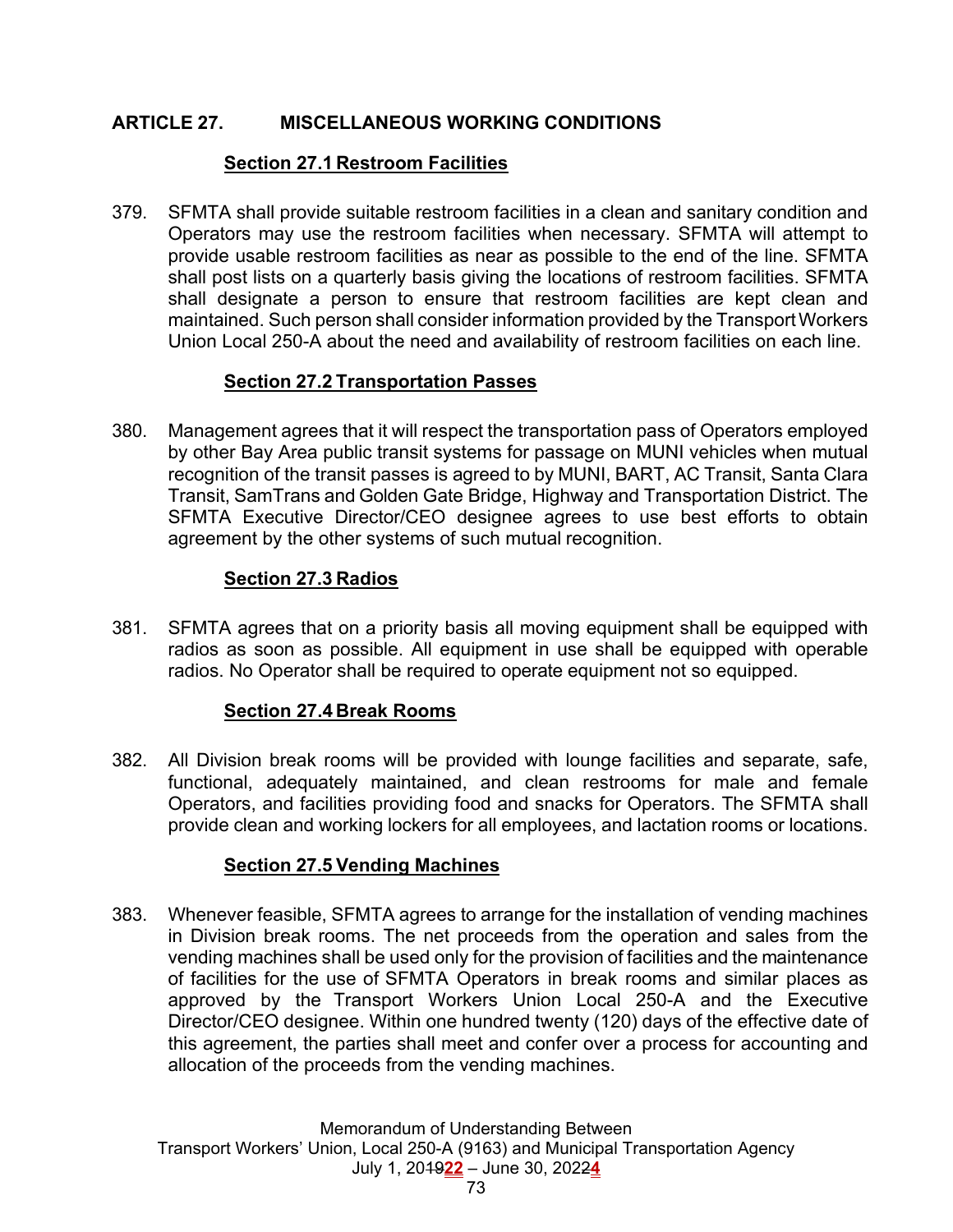## **Section 27.6 AVL/AVM System**

384. It is the intent of the parties that the Introduction and implementation of the AVL/AVM system is to provide the capability for better scheduling and immediate assistance and response to emergencies occurring in the field. Any use of the AVL/AVM system for disciplinary purposes will be subject to meeting and conferring between the Transport Workers Union Local 250-A and SFMTA Management. Prior to the implementation of the AVL/AVM system, the Transport Workers Union Local 250-A and SFMTA Management shall meet and confer on any working condition or work rule changes resulting from the introduction of the system.

#### **Section 27.7 Transitional Work Program**

- 385. The procedure set forth below shall constitute SFMTA's Transitional Work Program (TWP); jointly established by SFMTA and the Transport Workers' Union, Local 250-A:
- 386. A number of active 9163 positions will be set aside by the SFMTA Executive/CEO or designee and shall be designated transitional work
- 387. Any employee who is medically certified and qualified for any one of the designated positions must be able to perform the job or be trained to perform the job within five (5) days or less.
- 388. Employees will be assigned to these positions on a first come, first-serve basis. If two or more requests are made on the same date, seniority shall prevail.
- 389. Preference shall be given to:
	- a. Employees returning from industrial injury and released for transitional work;
	- b. Medical reasons;
	- c. Transport Workers Union Local 250-A request.
- 390. Once all designated positions are filled, a waiting list will be kept in the Offices of the Executive Director/CEO or designee. The list will be maintained in receipt order.
- 391. Exceptions to the above are by approval of the SFMTA Executive Director/CEO or designee only.
- 392. The positions that will be designated Light duty shall be at the discretion of the SFMTA Executive Director/CEO or designee.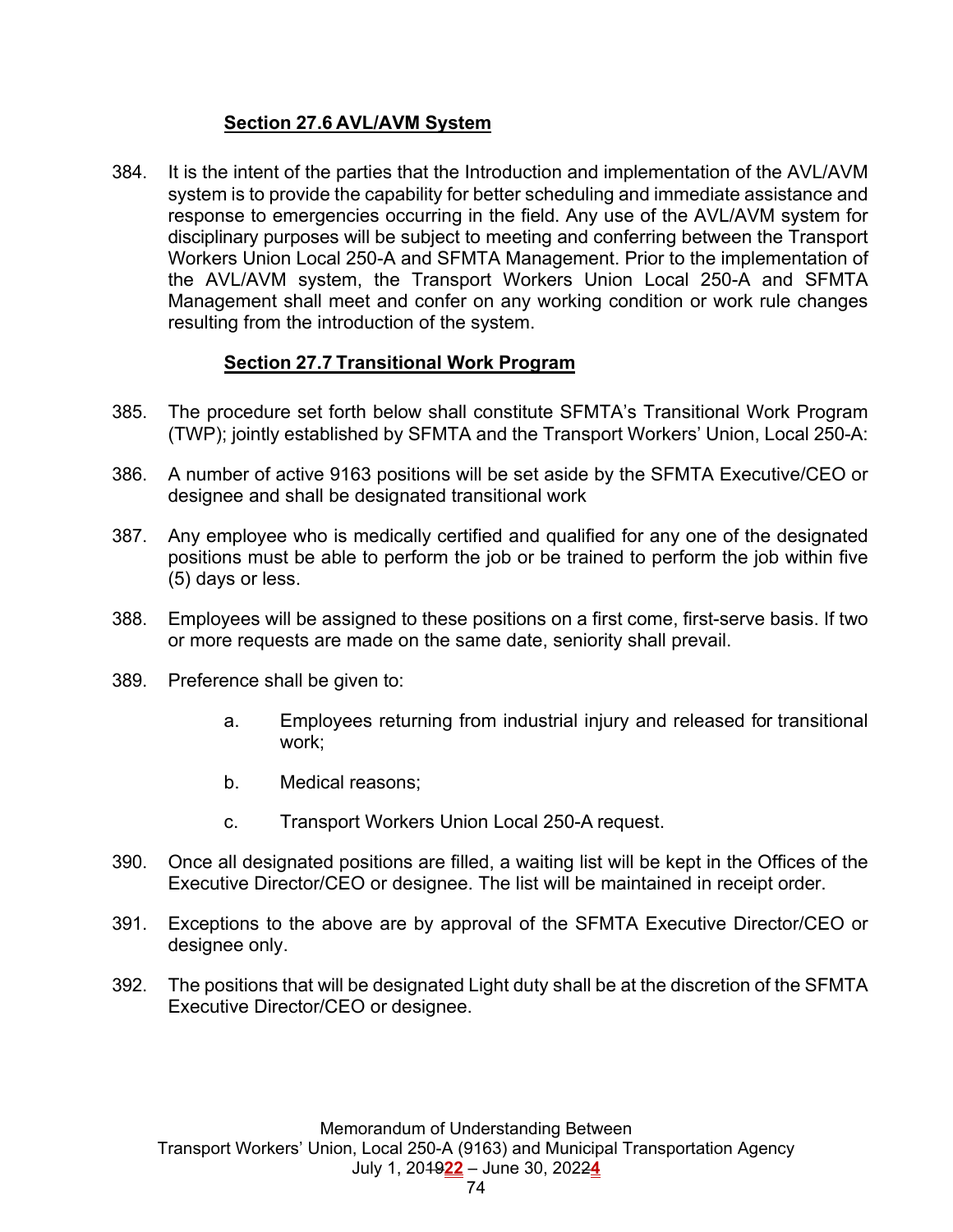## **ARTICLE 28. NO STRIKE CLAUSE**

393. Strikes, slowdowns or work stoppages are prohibited during the term of this MOU. The SFMTA agrees not to conduct a lockout against any of the employees covered by this MOU during the term of this MOU.

## **ARTICLE 29. ADA (AMERICANS WITH DISABILITIES ACT)**

- 394. The parties agree that they are required to provide reasonable accommodations for persons with disabilities in order to comply with the provisions of Federal, State and local disability anti-discrimination statutes and the Fair Employment and Housing Act. The parties further agree that this Agreement shall be interpreted, administered and applied so as to respect the legal rights of the parties. The SFMTA reserves the right to take any action necessary to comply therewith.
- 395. A reasonable accommodation decision is appealable through the applicable Civil Service Rules, the City Administrative Code and federal and state law. Provided, however, if the employee, group of employees, or the Union elects to pursue an appeal from a reasonable accommodation decision outside the procedures of the Agreement, it shall constitute a waiver of the right to pursue that complaint through the grievance and arbitration process. Union and the employee shall elect only one administrative remedy through the City and County of San Francisco. That election is irrevocable, provided that if the employee elects initially to use the grievance procedure of the MOU, then before advancing the grievance to arbitration, the employee and Union must elect between the grievance procedure and other internal administrative remedies. If the employee elects to proceed with the grievance, that election constitutes a waiver of the right to pursue other City administrative remedies. If the employee elects to invoke another administrative remedy, the Union shall withdraw the grievance. In this situation, the City shall use the initial date of the grievance in determining the timeliness of the administrative complaint. It is understood that this paragraph shall not foreclose nor prejudice the election by an affected employee of any administrative or statutory remedy provided by law.
- 396. The SFMTA agrees to provide notice to the Transport Workers Union Local 250-A prior to taking an action required by the provisions of the ADA that is in conflict with the provisions of this MOU, and, to meet and confer with the Transport Workers Union Local 250-A on request.

## **ARTICLE 30. DURATION**

397. This Agreement shall be in effect for a three**two**-year period from July 1, 2019**2 2** to and including June 30, 2022**4**.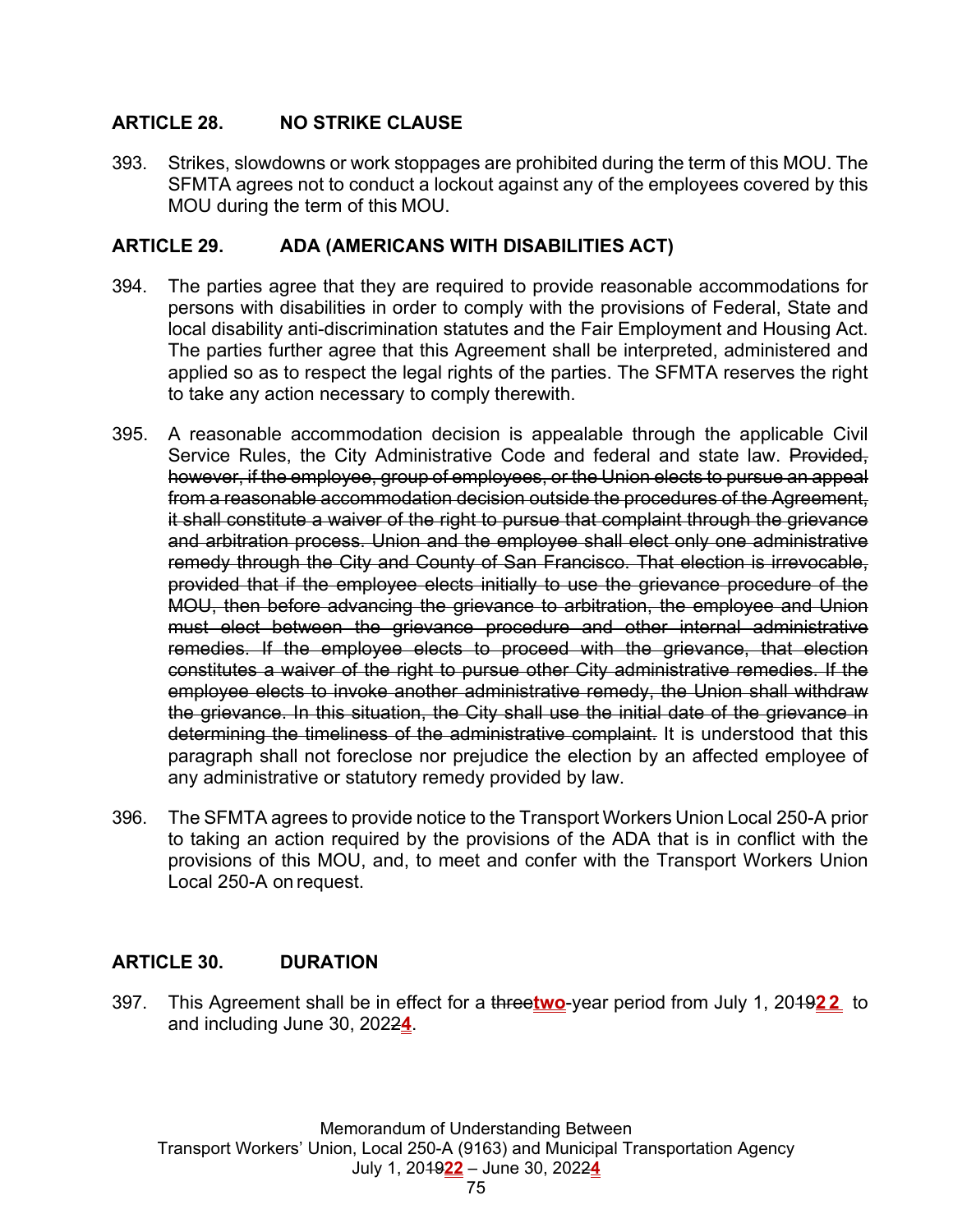## **ARTICLE 31. SAVINGS CLAUSE**

398. Should a court or administrative agency declare any provision of this Agreement invalid, inapplicable to any person or circumstance, or otherwise unenforceable, the remaining portions of this Agreement shall remain in full force and effect for the duration of the Agreement.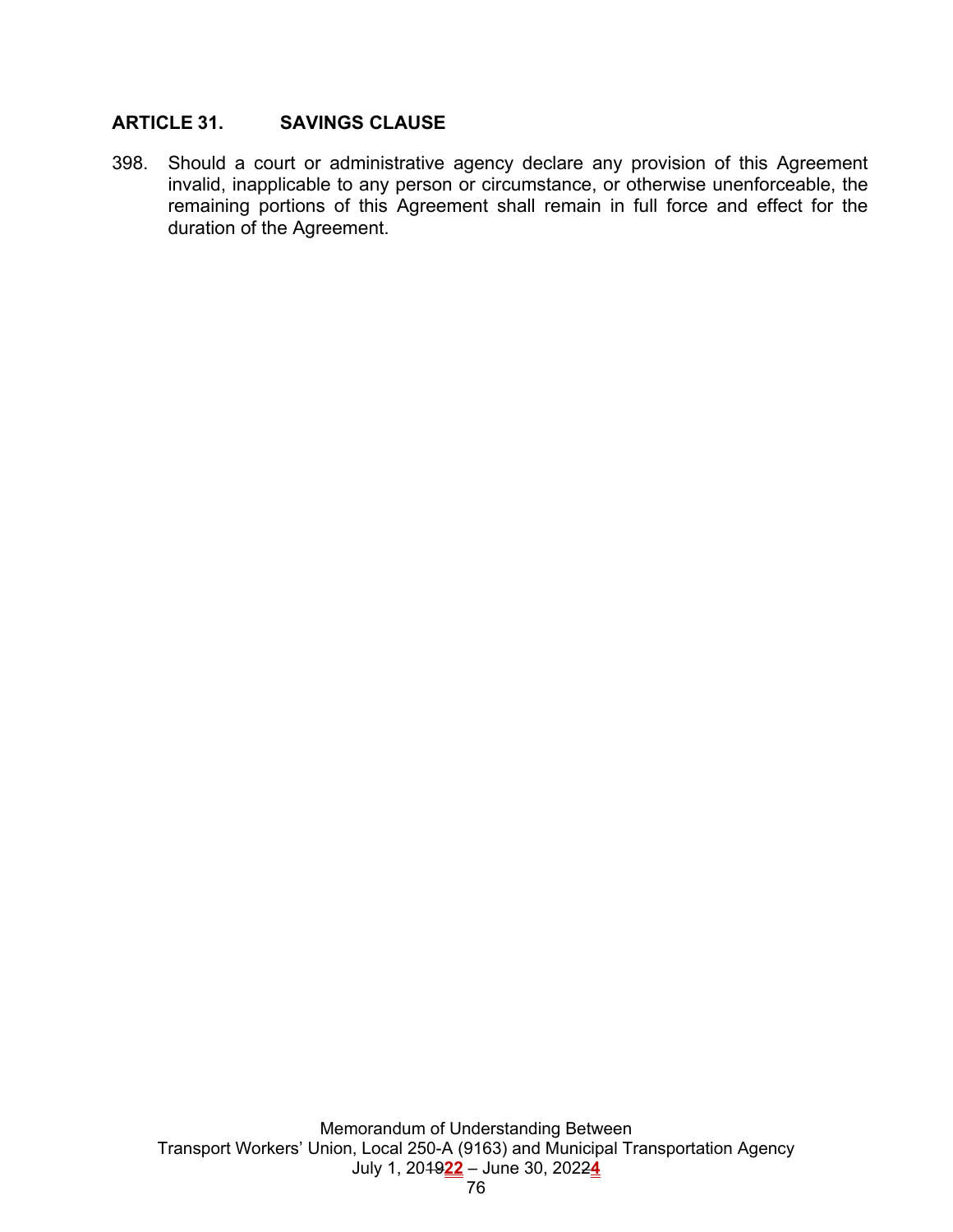#### **SIGNATURE PAGE**

As Amended**,** Effective July 1, 2019**22** 

FOR THE SAN FRANCISCO MUNICIPAL TRANSPORTATION AGENCY

FOR THE UNION

Jeffrey P. Tumlin Director of Transportation Roger Marenco President, TWU Local 250-A

Kimberly W. Ackerman Chief People Officer

 Pete Wilson Executive Vice President, TWU 250-A

#### **APPROVED AS TO FORM:**

DAVID CHIU, CITY ATTORNEY

Michael Dennis Secretary Treasurer, TWU Local 250-A

Jonathan C. Rolnick Chief Labor Attorney Vertrina Davis Recording Secretary, TWU Local 250-A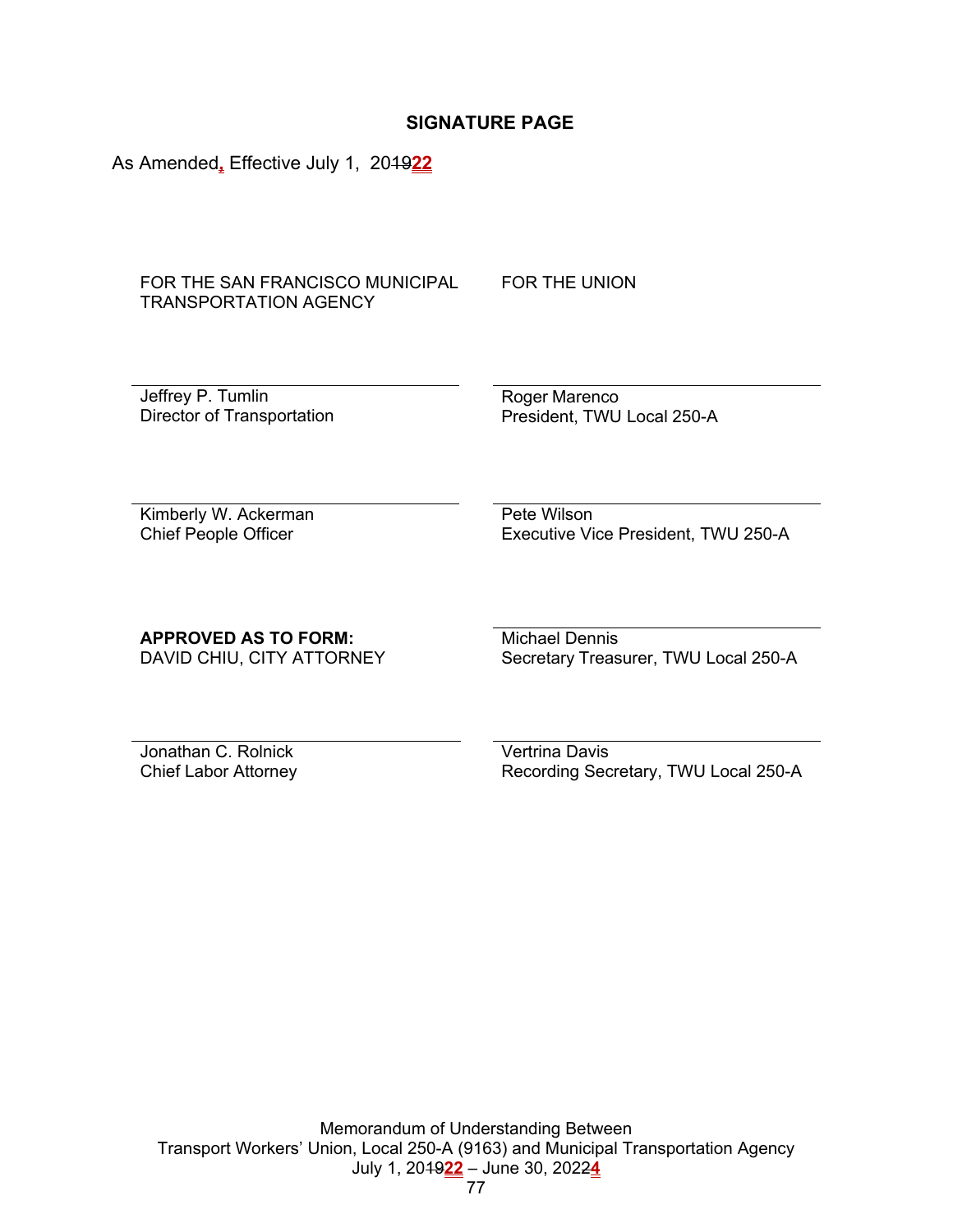#### FOR THE UNION

 Kevin Davis Chairperson Cable Car

 Anthony Ballester Chairperson Flynn

 Ramon Galdamez Chairperson Green/MME

 Luke Jones Chairperson Islais Creek

 Zhuo Ma Secretary Kirkland

 Robert Gainer Chairperson Potrero

 Juan Coleman Chairperson Presidio

 Loree W. Bowman Chairperson Woods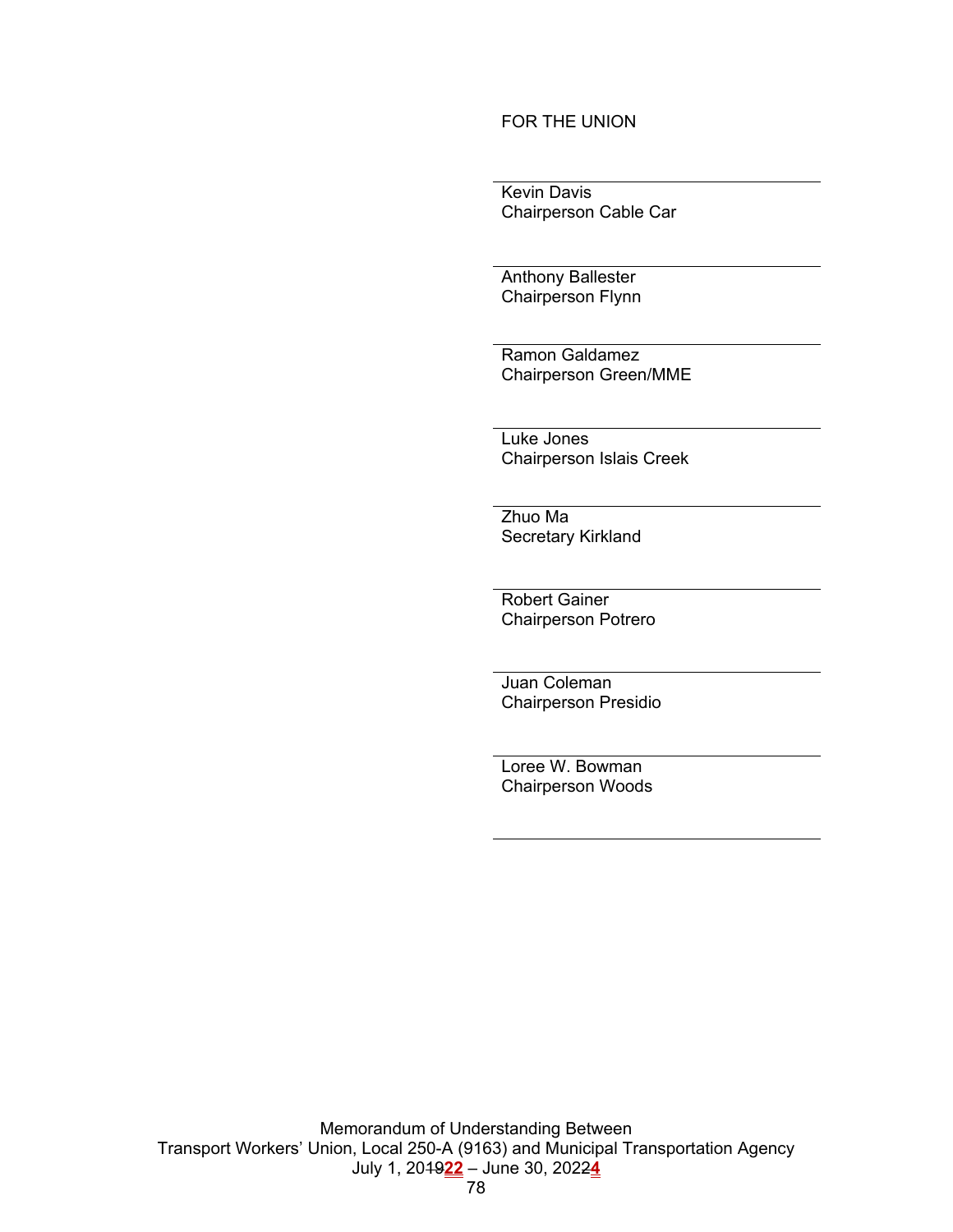#### **APPENDIX A - PRIVATIZATION**

#### August 1, 1986 - PRIVATIZATION

This section acknowledges the Public Utilities Commission policy regarding privatization of Municipal Railway transit service adopted in Resolution 86-0103 March 25, 1986, is as follows:

The Public Utilities Commission reaffirms its commitment to maintain the most cost effective means of providing transportation and transportation related services, specifically to include fair and adequate consideration of the private enterprise providers' role therein.

The Public Utilities Commission continues the policy of seeking and considering the widest possible range of public input and comment, especially from private sector providers, in the planning and decision making process.

In furtherance of these goals, the Public Utilities Commission hereby directs the staff to:

- a. Further develop a model of the "full costs" of transportation and transportation related services now being provided by the Municipal Railway in order to provide an improved method of making valid cost comparisons between the costs of Municipal Railway provided services and the costs of providing these services through private sector providers who have the capability of doing so.
- b. Review the process of soliciting private sector input into the planning and decision making of the Public Utilities Commission with respect to the Municipal Railway and to eliminate any constraints to such input as may exist.
- c. Establish, with the approval of the commission, a fair and effective means of resolving the complaints of any private sector provider who believes that private sector opportunities to reduce cost while maintaining service levels and fare structures have not been fairly or adequately considered by the Public Utilities Commission or staff.

The Commission has at various times executed 13 (c) agreements in connection with UMTA grants. The Commission will adhere to the terms of such agreements, including terms relating to the rights of employees and their Transport Workers Union Local 250- A, which may be involved in the process of considering the privatization of Municipal Railway transit service. Local 250A will be informed whenever an issue involving 13 (c) agreements of which it is a party is under active review.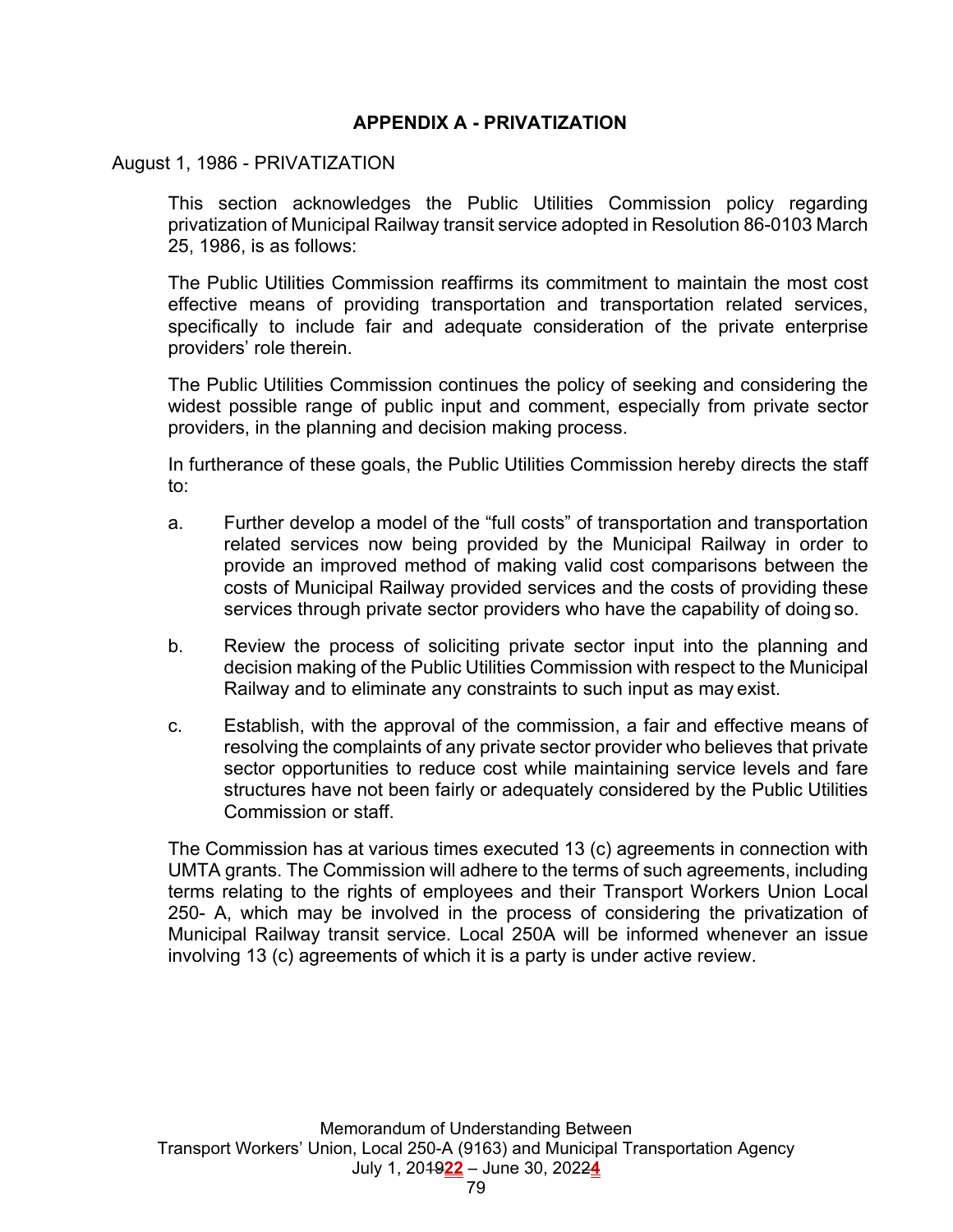## **APPENDIX B - POTRERO UPPER YARD PARKING**

The following parking spaces at the Potrero Upper Yard shall be reserved as indicated, at the parking rates set by SFMTA.

January 20, 1994 - POTRERO UPPER YARD PARKING

- 1. Transport Workers Union Local 250-A
- 2. Transport Workers Union Local 250-A
- 3. Transport Workers Union Local 250-A
- 4. 30 Open "first come first served"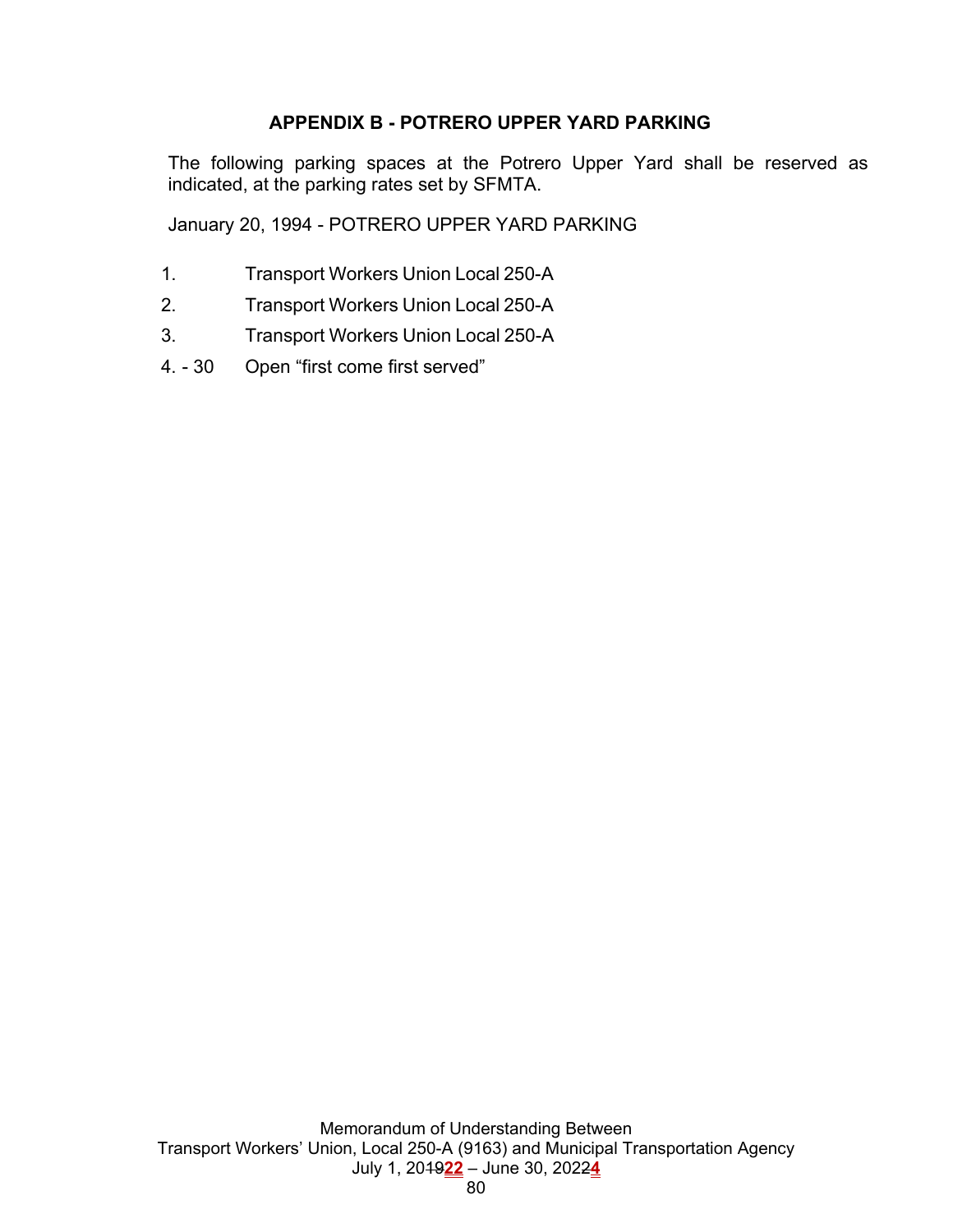| <b>Effective Date</b> | <b>Percent Increase &amp; Type</b>                                                                                                                                                                                                                                                                                                                                                         | <b>Base Hourly</b><br>Rate<br>(Top Step) |
|-----------------------|--------------------------------------------------------------------------------------------------------------------------------------------------------------------------------------------------------------------------------------------------------------------------------------------------------------------------------------------------------------------------------------------|------------------------------------------|
| July 1, 204922        | 3.0% Base Wage Increase 5.25% Base<br><b>Wage</b><br><u>Increase</u>                                                                                                                                                                                                                                                                                                                       |                                          |
| December 28, 201      |                                                                                                                                                                                                                                                                                                                                                                                            |                                          |
|                       | 1.0% Base Wage Increase                                                                                                                                                                                                                                                                                                                                                                    |                                          |
|                       | 3.0% Base Wage Increase                                                                                                                                                                                                                                                                                                                                                                    |                                          |
| July 1, 2020          | Except that if the March 2020 Joint Report, prepared by<br>Controller, the Mayor's Budget Director, and<br>Board of Supervisors' Budget Analyst, project<br>budget deficit for fiscal year 2020-2021 that exce<br>\$200 million, then the base wage adjustment due<br>July 1, 2020, will be delayed by approximately six<br>months, to be effective December 26, 2020.                     |                                          |
| December 26, 202      | 0.5% Base Wage Increase                                                                                                                                                                                                                                                                                                                                                                    |                                          |
|                       | Except that if the March 2020 Joint Report, prepared by<br>Controller, the Mayor's Budget Director, and<br>Board of Supervisors' Budget Analyst, project<br>budget deficit for fiscal year 2020-2021 that exce<br>\$200 million, then the base wage adjustment due<br>December 26, 2020, will be delayed<br>approximately six (6) months, to be effective close<br>business June 30, 2021. |                                          |
| July 1, 2021          | 3.0% Base Wage Increase                                                                                                                                                                                                                                                                                                                                                                    |                                          |
|                       | Except that if the March 2021 Joint Report, prepared by<br>Controller, the Mayor's Budget Director, and<br>Board of Supervisors' Budget Analyst, project<br>budget deficit for fiscal year 2021-2022 that exce<br>\$200 million, then the base wage adjustment due<br>July 1, 2021, will be delayed by approximately six<br>months, to be effective January 8, 2022.                       |                                          |
| January 8, 2022       | 0.5% Base Wage Increase                                                                                                                                                                                                                                                                                                                                                                    |                                          |

Memorandum of Understanding Between

Transport Workers' Union, Local 250-A (9163) and Municipal Transportation Agency July 1, 2019**22** – June 30, 2022**4**